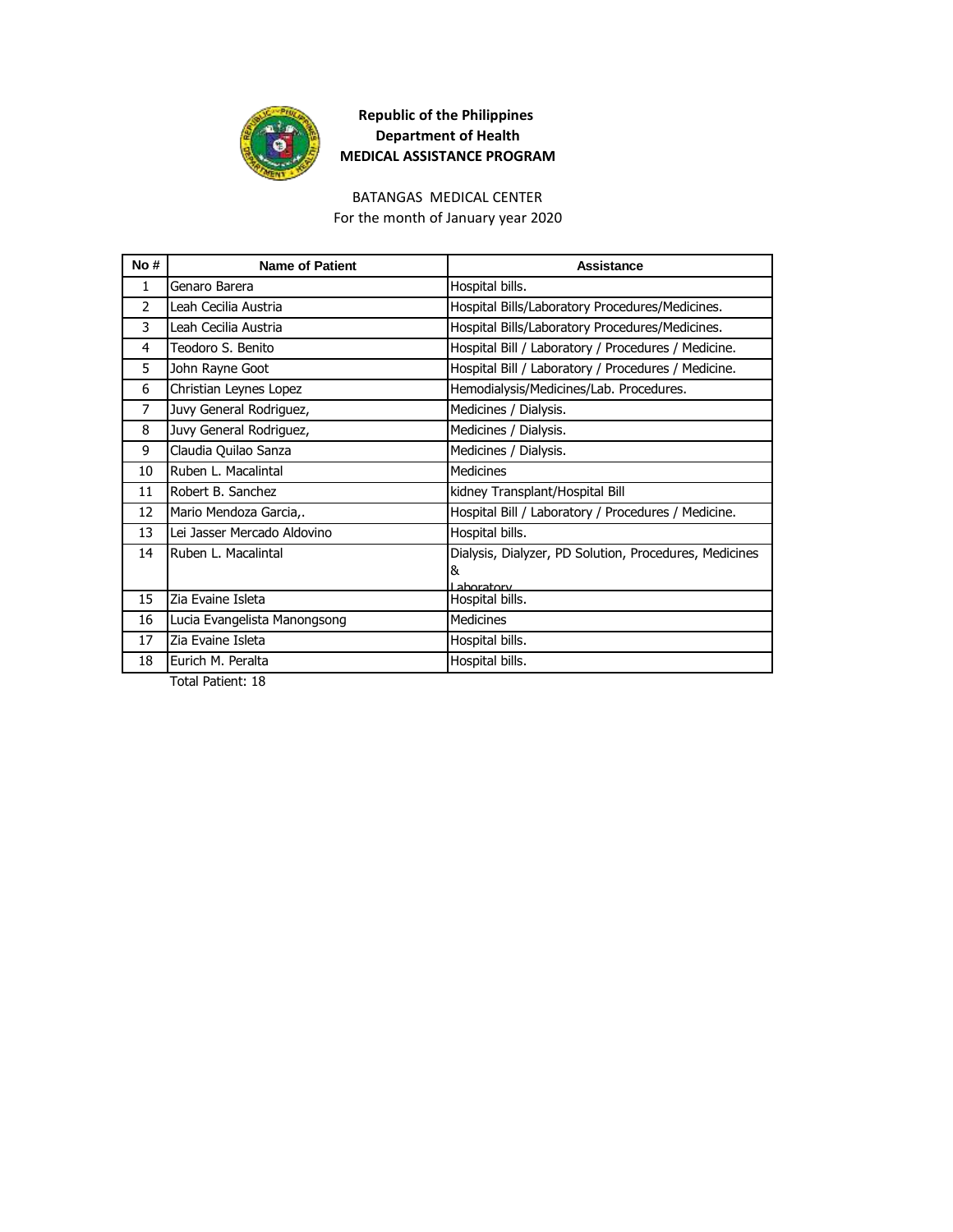

#### BATANGAS MEDICAL CENTER

For the month of February year 2020

| No# | <b>Name of Patient</b>          | Assistance                                                                |
|-----|---------------------------------|---------------------------------------------------------------------------|
| 1   | Judy Anne Arenas Panganiban     | Hospital bills.                                                           |
| 2   | John Vincent Treyes             | LABORATORY/MEDICINES/DIALYSIS.                                            |
| 3   | Josie Salisi                    | Hospital bills.                                                           |
| 4   | D'thaddeus Navidad              | Hospital bills.                                                           |
| 5   | Chito Balmes Hernandez          | Laboratory/Procedures/Medicines.                                          |
| 6   | Evangeline Francisco Salazar    | CTSCAN/MRI/MEDICINE/LABORATORY/PROCEDURE.                                 |
| 7   | Marcelino Cabillio Aclan        | Dialysis, Dialyzer, PD Solution, Procedures, Medicines<br>&<br>Laboratory |
| 8   | Sonny Maglasang Francisco Jr.   | Dialysis, Dialyzer, PD Solution, Procedures, Medicines<br>&<br>Laboratory |
| 9   | Allan Vergara Austria           | Dialysis, Dialyzer, PD Solution, Procedures, Medicines<br>&<br>Laboratory |
| 10  | Mercedita Arellano Gozon        | Dialysis, Dialyzer, PD Solution, Procedures, Medicines<br>&<br>Lahoratory |
| 11  | Merlen Telan Roxas              | Hospital Bill / Laboratory / Procedures / Medicine.                       |
| 12  | Agapito Dimaano Mojares         | Hospital bills.                                                           |
| 13  | Raquel M. Alvarez               | <b>Medicines</b>                                                          |
| 14  | Ryan D. Maligaya                | Hospital Bill / Laboratory / Procedures / Medicine.                       |
| 15  | Joel A. Noval                   | Hospital Bill / Laboratory / Procedures / Medicine.                       |
| 16  | Mark Isleta                     | Hospital bills.                                                           |
| 17  | Cassie Arguilles Quiroz         | <b>Hospital Bills</b>                                                     |
| 18  | Augusto R. Bomlarda             | Hospital Bill / Laboratory / Procedures / Medicine.                       |
| 19  | Renjie Borjal Roxas             | CT-Scan                                                                   |
| 20  | Angel Sebastiana Abanes         | <b>Hospital Bills</b>                                                     |
| 21  | Caden Gabriel Archide Macapagal | <b>Hospital Bills</b>                                                     |
| 22  | John Marlo Baja Balita          | <b>Hospital Bills</b>                                                     |
| 23  | Mary Jane Silang Barcelona      | Hospital Bills                                                            |
| 24  | Jay Bie Marquez Sandro          | <b>Hospital Bills</b>                                                     |
| 25  | Jovelyn Mendoza Silos           | <b>Hospital Bills</b>                                                     |
| 26  | Ronnie Gotoy Montesa            | <b>Hospital Bills</b>                                                     |
| 27  | Aileen Comia Masangkay          | <b>Hospital Bills</b>                                                     |
| 28  | Mary Jane Espara Valdez         | <b>Hospital Bills</b>                                                     |
| 29  | Gilbert Evangelio Navarro       | <b>Hospital Bills</b>                                                     |
| 30  | Patricio Grabillio Gatmaitan    | <b>Hospital Bills</b>                                                     |
| 31  | Clark Kevin Gudiaga Gimpao      | <b>Hospital Bills</b>                                                     |
| 32  | Marrieta Payao Arquillo         | <b>Hospital Bills</b>                                                     |
| 33  | Wencislao Raje Artiza           | Laboratory Procedures                                                     |
| 34  | Melchor Jr. Lanza Malate        | <b>Hospital Bills</b>                                                     |
| 35  | Ruby Arandia Sarcia             | <b>Hospital Bills</b>                                                     |
| 36  | Shiela Mirabel Gegalao          | <b>Hospital Bills</b>                                                     |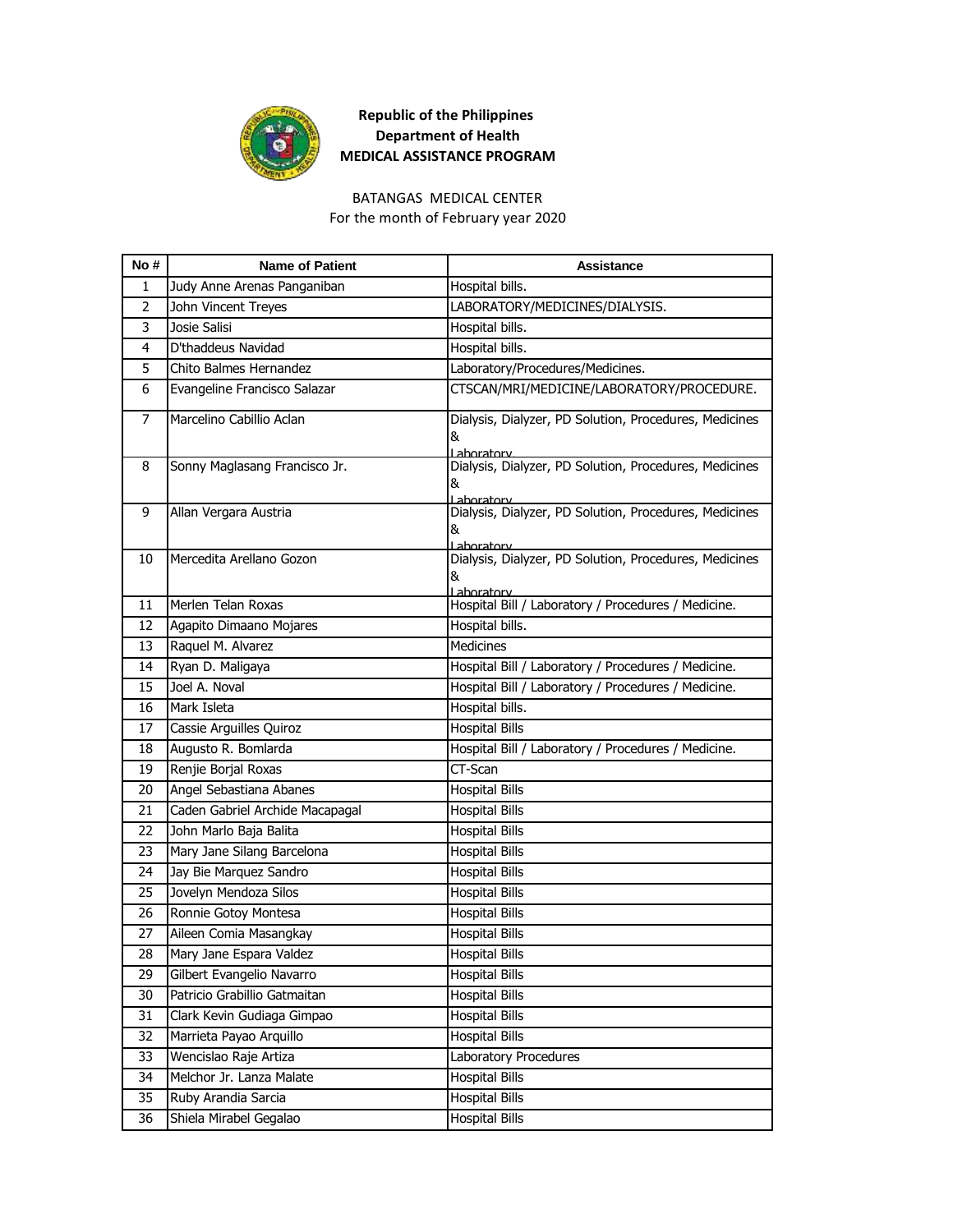| 37              | Ronald. Marasigan Morillo         | Laboratory/Procedures/Medicines.        |
|-----------------|-----------------------------------|-----------------------------------------|
| 38              | Randy Belaro Tubise               | <b>Hospital Bills</b>                   |
| 39              | Arsenia M. Sulit                  | $\overline{CT}$ -Scan                   |
| 40              | Charles Joaquin Baticos Talavera  | <b>Hospital Bills</b>                   |
| 41              | John Ethan Villasana Valdenarro   | <b>Hospital Bills</b>                   |
| 42              | Marcos C. Burog                   | Hemodialysis/Medicines/Lab. Procedures. |
| 43              | Gemma Ibatuan Orge                | <b>Hospital Bills</b>                   |
| 44              | Marissa PeÑero Pablo              | <b>Hospital Bills</b>                   |
| 45              | Jay Abejar Sumanga                | <b>Hospital Bills</b>                   |
| 46              | Fernando Hermosa Macaraig         | <b>Hospital Bills</b>                   |
| 47              | Prince Kalle Sortones Lontoc      | <b>Hospital Bills</b>                   |
| 48              | Mark Benzon Roallos Perez         | CT-Scan                                 |
| 49              | Richmond Jan Bisa Bisa            | <b>Hospital Bills</b>                   |
| 50              | Akiarah Mejel Cordovilla Dorado   | <b>Hospital Bills</b>                   |
| 51              | Jirick Barja Casquejo             | <b>Hospital Bills</b>                   |
| $\overline{52}$ | Wilma Calinga Delos Reyes         | Medicines                               |
| 53              | Mary Ceshel Sanchez Annatu        | <b>Hospital Bills</b>                   |
| 54              | Red. Gajon Umali                  | <b>Hospital Bills</b>                   |
| 55              | Allan Vergara Austria             | Medicines / Dialysis.                   |
| 56              | Sonny Maglasang Francisco Jr.     | Medicines / Dialysis.                   |
| 57              | Angel Bagon Manimtim              | Medicines / Dialysis.                   |
| 58              | Angel Bagon Manimtim              | Medicines / Dialysis.                   |
| 59              | Recto T. Villanueva               | Medicines                               |
| 60              | Raquel M. Alvarez                 | <b>Medicines</b>                        |
| 61              | Nerissa Hercia Lanting            | <b>Hospital Bills</b>                   |
| 62              | Arlyn Panopio Grantoza            | <b>Hospital Bills</b>                   |
| 63              | Realine Pelagio Sales             | <b>Hospital Bills</b>                   |
| 64              | Dalmacia Ramirez Mandigma         | Hospital Bills                          |
| 65              | Honey Grace Llorca Furto          | <b>Hospital Bills</b>                   |
| 66              | Agustin Quiatchon Indrinal        | <b>Hospital Bills</b>                   |
| 67              | Asher Matthew Zion Parra Saberola | Hospital bills.                         |
| 68              | Hack Toti Del Mundo Mandigma      | <b>Hospital Bills</b>                   |
| 69              | Joey Roy Caoile Diaz              | <b>Hospital Bills</b>                   |
| 70              | Anna Marie Llaneta Bianzon        | <b>Hospital Bills</b>                   |
| 71              | Christian Desuyo                  | <b>Hospital Bills</b>                   |
| 72              | Bartolome Plaza Moncayo           | <b>Hospital Bills</b>                   |
| 73              | Florida S. Samonte                | <b>Hospital Bills</b>                   |
|                 |                                   |                                         |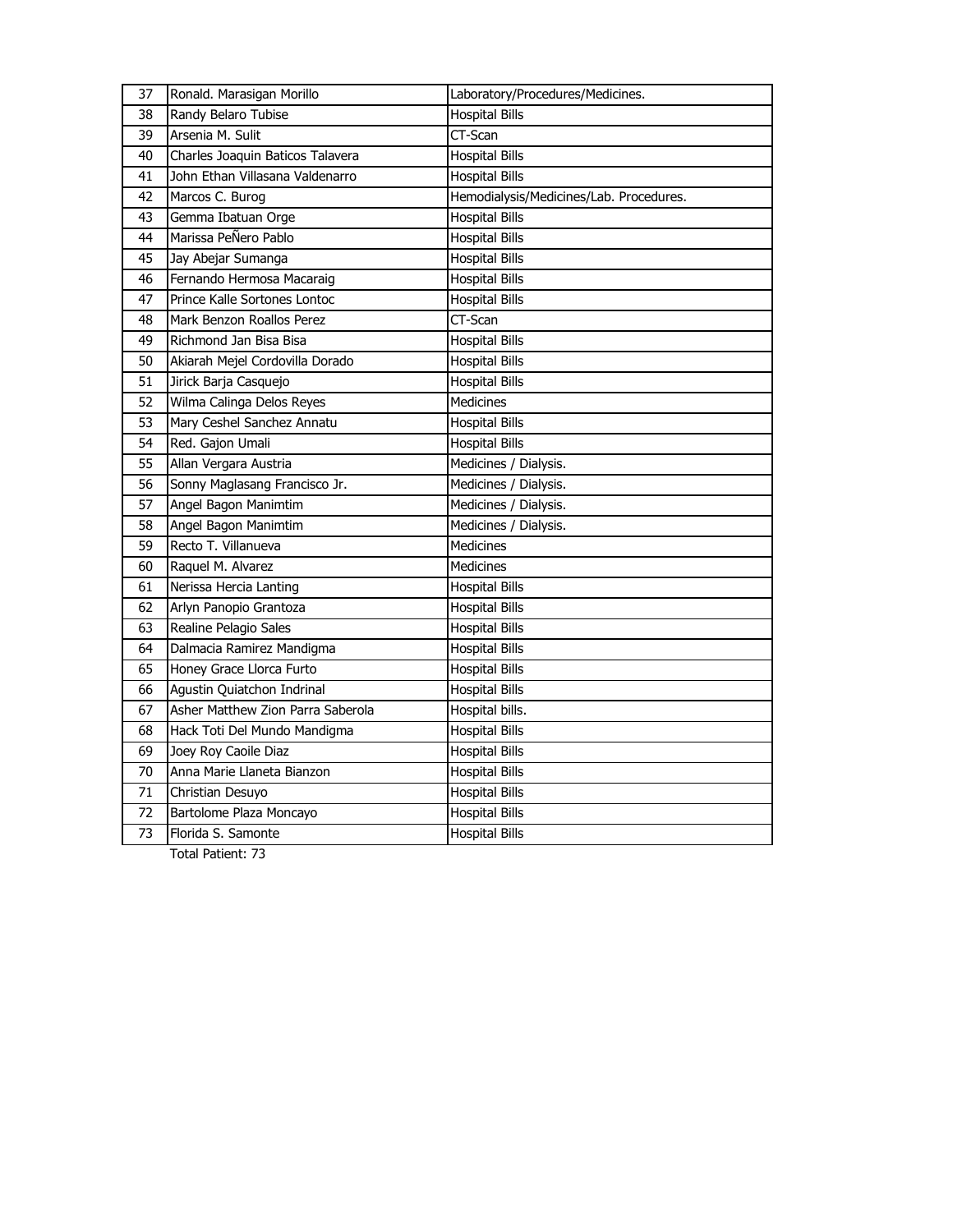

## BATANGAS MEDICAL CENTER

For the month of March year 2020

| No# | <b>Name of Patient</b>        | <b>Assistance</b>                                   |
|-----|-------------------------------|-----------------------------------------------------|
| 1   | Sonel Valencia Garcia         | <b>Hospital Bills</b>                               |
| 2   | Marivic A. Villaco            | Hospital Bill / Laboratory / Procedures / Medicine. |
| 3   | Jersey Laine Villasin Atienza | <b>Hospital Bills</b>                               |
| 4   | Myline Verroya Benzon         | <b>Hospital Bills</b>                               |
| 5   | Marilyn Tizon Calising        | Hospital Bills                                      |
| 6   | Nerissa Hercia Lanting        | Hospital Bills                                      |
| 7   | Ella Mae Zamora Maquiniana    | <b>Hospital Bills</b>                               |
| 8   | Crispina Mendoza Evangelista  | Hospital Bills                                      |
| 9   | Joniel Castillo De Pedro      | <b>Hospital Bills</b>                               |
| 10  | Daisy Belle Orfilla Natividad | <b>Hospital Bills</b>                               |
| 11  | Asher Matthew Parra Saberola  | <b>Hospital Bills</b>                               |
| 12  | Gina Caraan                   | <b>Medical Assistance</b>                           |
| 13  | Josephine Permejo Moral       | MRI.                                                |
| 14  | Carla Rafer Sto Domingo       | <b>Hospital Bills</b>                               |
| 15  | Joselina Pesidas Reyes        | Hospital Bills                                      |
| 16  | Edene Dalisay Buri            | <b>Hospital Bills</b>                               |
| 17  | Romeo Jr. Libeta Atondag      | <b>Hospital Bills</b>                               |
| 18  | Christoper Gapit Wagan        | Hospital Bills                                      |
| 19  | Patrick Kevin Siangco Beato   | <b>Hospital Bills</b>                               |
| 20  | Luz. Quinora Dela Cruz.       | Laboratory Procedures                               |
| 21  | Democrita Alcayde Abian       | <b>Hospital Bills</b>                               |
| 22  | Rasco Paulo Gruezo Marasigan  | <b>Hospital Bills</b>                               |
| 23  | Donnabel Borja Cantos         | <b>Hospital Bills</b>                               |
| 24  | Analisa. Balsamo Reyes        | CT-Scan                                             |
| 25  | Maria V. Perez                | Hospital Bill / Laboratory / Procedures / Medicine. |
| 26  | Raymond Arcillas              | Hospital bills.                                     |
| 27  | Kyrie Peter San Luis Serrano  | <b>Hospital Bills</b>                               |
| 28  | Ryker Hugo Hachero Badon      | Hospital Bills                                      |
| 29  | Jay-r N. Escueta              | Medicines, Laboratory, Chemotheraphy, Dialysis.     |
| 30  | Realyn Gabumpa Echapare       | <b>Hospital Bills</b>                               |
| 31  | Flora Mae Quiao Avenido       | <b>Hospital Bills</b>                               |
| 32  | Felix Perez De Torres         | <b>Hospital Bills</b>                               |
| 33  | Syrill Villaflor Javier       | <b>Hospital Bills</b>                               |
| 34  | Claudine Flores Baloloy       | <b>Hospital Bills</b>                               |
| 35  | Ian Paolo Manansala Cruz      | <b>Hospital Bills</b>                               |
| 36  | Rogelio. Red Abraham          | <b>Hospital Bills</b>                               |
| 37  | Danelyn Diamante Madrigal     | <b>Hospital Bills</b>                               |
| 38  | Obdulia Ilao Navidad          | CT-Scan                                             |
| 39  | Arvin Puhanan Alcid           | MRI                                                 |
| 40  | Lovelyn Galvez Maghari        | <b>Hospital Bills</b>                               |
| 41  | Ryan Custorio Meno            | <b>Hospital Bills</b>                               |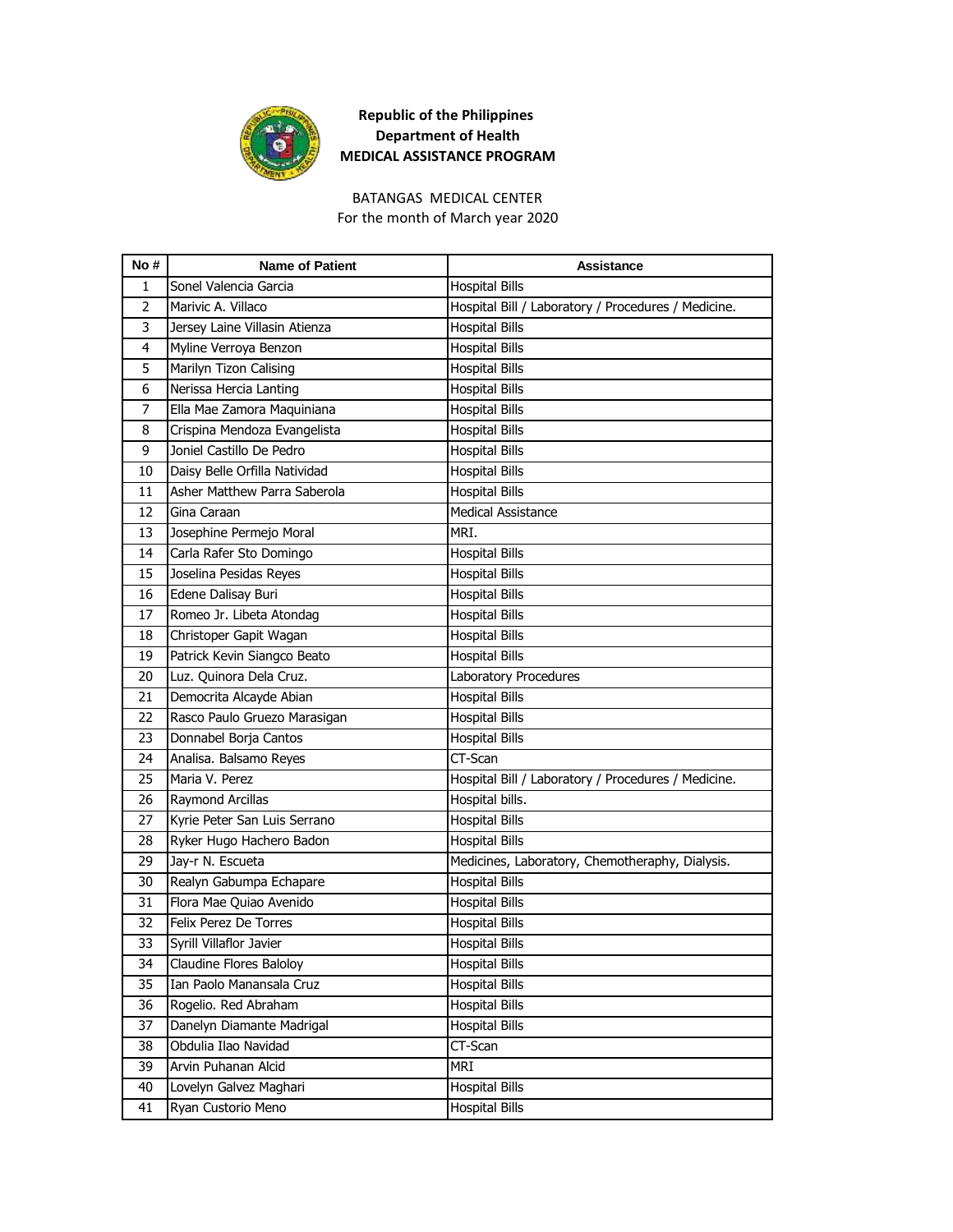| 42 | Kevin Villanueva TamaÑo         | <b>Hospital Bills</b>                                  |
|----|---------------------------------|--------------------------------------------------------|
| 43 | Raul. Abrigo Villanueva         | Hospital Bills                                         |
| 44 | Elmer Abano                     | Medical Assistance                                     |
| 45 | Joselito Opano Bazar            | <b>Hospital Bills</b>                                  |
| 46 | Alexander. C. Ocampo            | <b>Hospital Bills</b>                                  |
| 47 | Edgar. Ramos Ramirez            | <b>Hospital Bills</b>                                  |
| 48 | Edgar. Ramos Ramirez            | <b>Hospital Bills</b>                                  |
| 49 | Jushua Mae Bobadilla Castillo   | <b>Hospital Bills</b>                                  |
| 50 | Jerico. Halcon                  | Medical Assistance                                     |
| 51 | Reddan Calibo Dichoso           | <b>Hospital Bills</b>                                  |
| 52 | Narciso Abela Cabatay           | <b>Hospital Bills</b>                                  |
| 53 | Fatrick Lumague Medina          | Procedures/Hospital Bills.                             |
| 54 | Jhonald Aguila Manalo           | Laboratory Procedures                                  |
| 55 | Catleen Alcayde Catapang        | <b>Hospital Bills</b>                                  |
| 56 | Jhona Bermal Espares            | <b>Hospital Bills</b>                                  |
| 57 | Cayleen Alcayde Catapang        | <b>Hospital Bills</b>                                  |
| 58 | Stephen Ng Ong                  | <b>Hospital Bills</b>                                  |
| 59 | Jereme Joe Frias Borbe          | Dialysis, Dialyzer, PD Solution, Procedures, Medicines |
|    |                                 | &                                                      |
| 60 | Jeramie Mangulat Medina         | Laboratory<br>CT-Scan                                  |
| 61 | Iganacia U. Montealegre         | <b>Hospital Bills</b>                                  |
| 62 | Marcos C. Burog                 | <b>Hospital Bills</b>                                  |
| 63 | Pacifico D. Dimaano             | Laboratory Procedures                                  |
| 64 | Mary Jane. Cuarto Reyes         | <b>Hospital Bills</b>                                  |
| 65 | Patrocinia D Dimaano            | Laboratory Procedures                                  |
| 66 | Realine Pelagio Sales           | <b>Hospital Bills</b>                                  |
| 67 | Lorjean Duro Angeles            | Laboratory Procedures                                  |
| 68 | Reddan Calibo Dichoso           | <b>Hospital Bills</b>                                  |
| 69 | Reddan Calibo Dichoso           | <b>Hospital Bills</b>                                  |
| 70 | Renia Frane Maderazo            | <b>Hospital Bills</b>                                  |
| 71 | Jerry. Bawaan Chavez            | <b>Medical Assistance</b>                              |
| 72 | Symon Panaligan De Claro        | <b>Hospital Bills</b>                                  |
| 73 | Dawn Gladys Magistrado          | 2 D echo.                                              |
| 74 | Juan Adame Autor                | <b>Hospital Bills</b>                                  |
| 75 | Asher Matthew Parra Saberola    | <b>Hospital Bills</b>                                  |
| 76 | Reddan Calibo Dichoso           | <b>Hospital Bills</b>                                  |
| 77 | Cherry Ann Banga                | Hospital bills.                                        |
| 78 | Narciso Abela Cabatay           | <b>Hospital Bills</b>                                  |
| 79 | Patricia Glesie Reyes Cuevillas | <b>Hospital Bills</b>                                  |
| 80 | Pacifico O Delos Santos         | <b>Hospital Bills</b>                                  |
| 81 | Jhinel Vargas Harina            | <b>Hospital Bills</b>                                  |
| 82 | Candido Rivero Manigbas         | Dialysis, Dialyzer, PD Solution, Procedures, Medicines |
|    |                                 | &                                                      |
|    |                                 | Lahoratory                                             |
| 83 | Sosimo Tamayo Erinco            | Medical Assistance                                     |
| 84 | Jessa. Notado Lubos             | <b>Hospital Bills</b>                                  |
| 85 | Andrea Magbanua Silang          | <b>Hospital Bills</b>                                  |
| 86 | Daisy Belle Orfilla Natividad   | <b>Hospital Bills</b>                                  |
| 87 | Jayffrey Marcellana Del Mundo   | MRI.                                                   |
| 88 | Arrianne Pilaro Necio           | <b>Hospital Bills</b>                                  |
| 89 | Albert Morales Dris             | <b>Hospital Bills</b>                                  |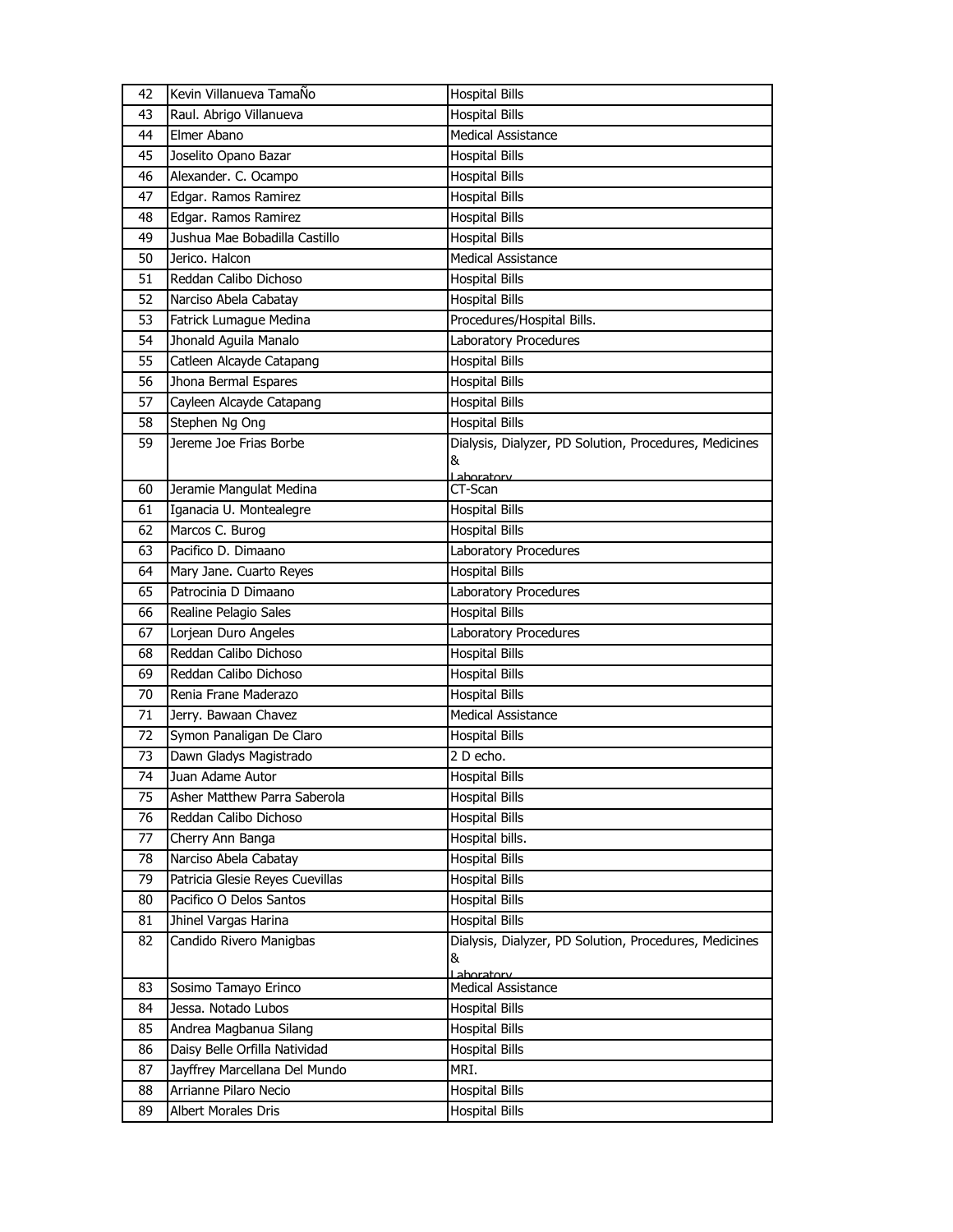| 90  | Nila Belela Galit                | CT-Scan                                             |
|-----|----------------------------------|-----------------------------------------------------|
| 91  | Mary Ann Cinena Cometa           | <b>Hospital Bills</b>                               |
| 92  | Stephen Ng Ong                   | <b>Hospital Bills</b>                               |
| 93  | Leonardo Aguila Calderon         | <b>Hospital Bills</b>                               |
| 94  | <b>Sherylene Medilla Torres</b>  | <b>Hospital Bills</b>                               |
| 95  | Regine Alea Banan                | <b>Hospital Bills</b>                               |
| 96  | Artemio Esguerra Dimailig        | <b>Hospital Bills</b>                               |
| 97  | Vicente Hernandez Arcayos        | CT-Scan                                             |
| 98  | Marlyn Bacuno Ocampo             | <b>Hospital Bills</b>                               |
| 99  | Remus Anonuevo Dugayo            | <b>Hospital Bills</b>                               |
| 100 | James Junrel Temblon Pautan      | <b>Medical Assistance</b>                           |
| 101 | Artemio Ramillano Aparri         | <b>Hospital Bills</b>                               |
| 102 | Virgilio Abanilla Comal          | Medical Assistance                                  |
| 103 | Joselito Masangkay Veto          | MRI.                                                |
| 104 | Pacifico O Delos Santos          | <b>Hospital Bills</b>                               |
| 105 | Ellen Elorde Dailing             | UTZ                                                 |
| 106 | Carlito Gamboa                   | Laboratory Procedures                               |
| 107 | Angielica Lopez Luzon            | <b>Hospital Bills</b>                               |
| 108 | Vilma Pesimo Bandola             | <b>Hospital Bills</b>                               |
| 109 | King Zheus Quizana Yaneza        | <b>Hospital Bills</b>                               |
| 110 | Christopher Gayeta Lumanglas     | <b>Hospital Bills</b>                               |
| 111 | Gimelyn Acab Dacoco              | Laboratory Procedures                               |
| 112 | Kristel Grace Andal Fajarito     | MRI.                                                |
| 113 | Devora M. Angue                  | Mammogram / Breast Ultrasound.                      |
| 114 | Emma. Montalbo Mercado           | Laboratory/Procedures/Medicines.                    |
| 115 | Joy Marie Martizano De Villa     | <b>Hospital Bills</b>                               |
| 116 | Bonifacio Briones Lontoc         | <b>Hospital Bills</b>                               |
| 117 | Alexis Ershie Iris Necio Estrada | <b>Hospital Bills</b>                               |
| 118 | Delia Doblado Orfilla            | <b>Hospital Bills</b>                               |
| 119 | Arrianne May Pilaro Necio        | <b>Hospital Bills</b>                               |
| 120 | Raquim Atazar Quilaton           | CT-Scan                                             |
| 121 | Raquim Atazar Quilaton           | CT-Scan                                             |
| 122 | Joseph. Olado Jardin             | Laboratory Procedures                               |
| 123 | Jerry. Salas Guerra              | <b>Hospital Bills</b>                               |
| 124 | Audrinne N. Moreno               | <b>Hospital Bills</b>                               |
| 125 | Revecca Latagan                  | <b>Hospital Bills</b>                               |
| 126 |                                  |                                                     |
| 127 | Victoria. De Chavez Bathan       | <b>Medical Assistance</b>                           |
|     | Victoria. De Chavez Bathan       | <b>Medical Assistance</b>                           |
| 128 | Rose Ann Unayan                  | <b>Hospital Bills</b>                               |
| 129 | Marciana Reyes Tendero           | <b>Hospital Bills</b>                               |
| 130 | Arlene Damiar Daoba              | <b>Hospital Bills</b>                               |
| 131 | Bonifacio Pacia Corcega          | Hospital Bills                                      |
| 132 | Jenny Rose Balinton Cabadin      | X-RAY.                                              |
| 133 | Trestan Marentes Presilda        | <b>Hospital Bills</b>                               |
| 134 | Orlando Macalalad Hidalgo        | Hospital Bill / Laboratory / Procedures / Medicine. |
| 135 | Marie Antonette Andal Miral      | <b>Hospital Bills</b>                               |
| 136 | Rosieta Macalindol De Castro     | <b>Hospital Bills</b>                               |
| 137 | Daniel Azogue Borreo             | <b>Hospital Bills</b>                               |
| 138 | Daniel Azogue Borreo             | <b>Hospital Bills</b>                               |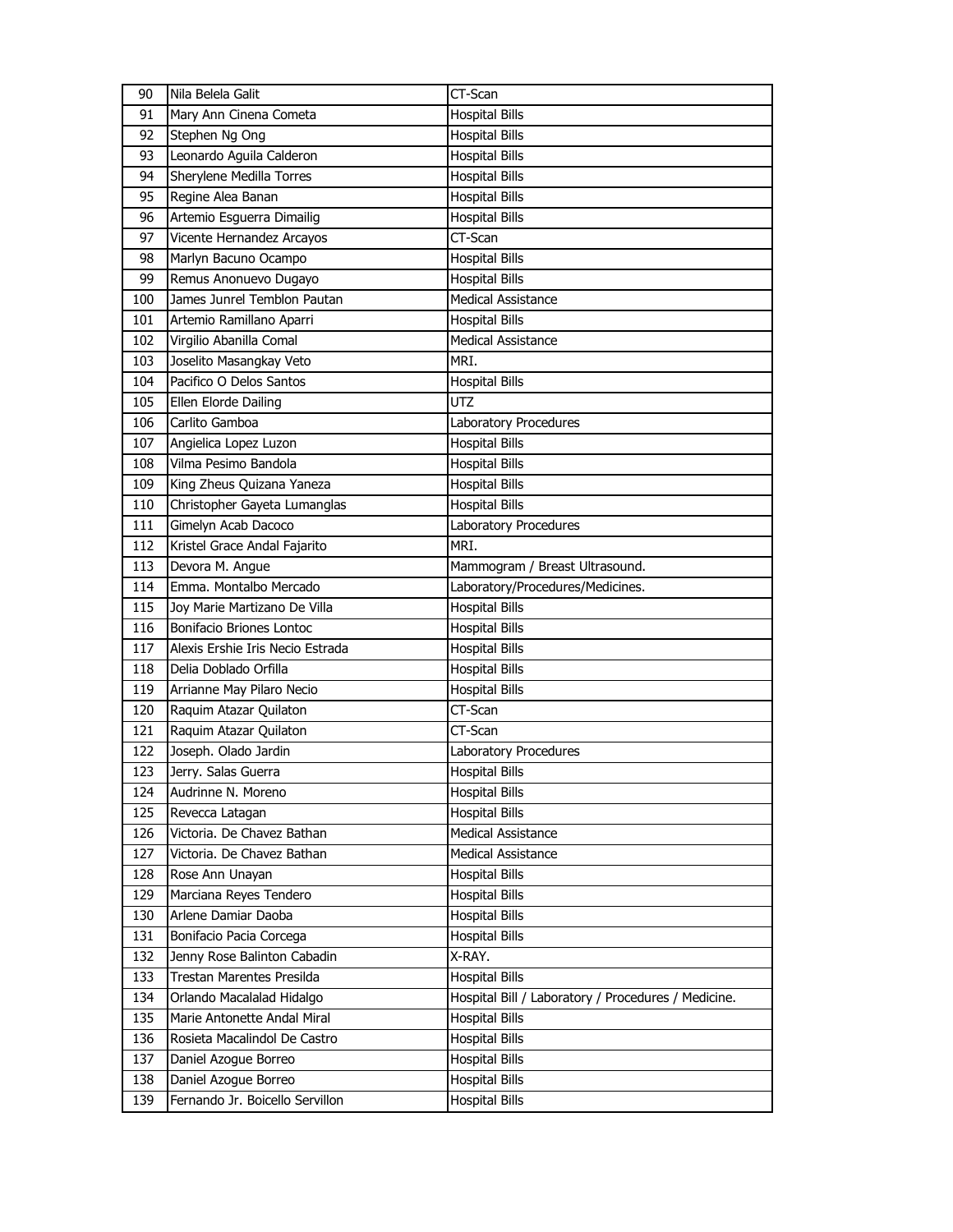| 140 | Jonas Blazo Artiana             | <b>Hospital Bills</b>                                  |
|-----|---------------------------------|--------------------------------------------------------|
| 141 | Imelda Garcia De Mesa           | ECG/LABORATORY/MEDICINES/HOSPITAL BILL.                |
| 142 | Joseph. De Guzman Manalaysay    | <b>Hospital Bills</b>                                  |
| 143 | Fatrick Lumague Medina          | <b>Hospital Bills</b>                                  |
| 144 | Freddie Mendoza Castillo        | CT-Scan                                                |
| 145 | Shanel Dosayla Estopin          | <b>Hospital Bills</b>                                  |
| 146 | Daniel Azogue Borreo            | <b>Hospital Bills</b>                                  |
| 147 | Alfejean Prandas Austria        | <b>Hospital Bills</b>                                  |
| 148 | Elenor Felomino Cleofe          | <b>Hospital Bills</b>                                  |
| 149 | Elenor Felomino Cleofe          | <b>Hospital Bills</b>                                  |
| 150 | Jimmy Brian Escalona Gega       | <b>Hospital Bills</b>                                  |
| 151 | Juan Dumas Villanueva.          | <b>Hospital Bills</b>                                  |
| 152 | Raymond Colinayo Hitosis        | <b>Hospital Bills</b>                                  |
| 153 | Amy. AraÑez Austria             | <b>Medical Assistance</b>                              |
| 154 | Reynaldo Macatangay Montalbo    | Laboratory Procedures                                  |
| 155 | Lenny Pera Matira               | <b>Hospital Bills</b>                                  |
| 156 | Victoria C. Macaraig            | Laboratory Procedures                                  |
| 157 | Marilyn Lipon Gullim            | <b>Hospital Bills</b>                                  |
| 158 | Bonifacio Jr. Galarosa Galaroza | <b>Hospital Bills</b>                                  |
| 159 | Liza Gonzales Golloso           | <b>Hospital Bills</b>                                  |
| 160 | Clarito Zara Javier             | <b>Medicines</b>                                       |
| 161 | Ronald Valencia Maderazo        | <b>Hospital Bills</b>                                  |
| 162 | Rochelle Catoy Ascalon          | Ultrasound                                             |
| 163 | Michelle L. Dela Cruz           | <b>Hospital Bills</b>                                  |
| 164 | Andrea Godoy Marasigan          | Laboratory Procedures                                  |
| 165 | Honney Lyn Gogo Erhuela         | <b>Hospital Bills</b>                                  |
| 166 | Princess Bagual Macatigbac      | <b>Hospital Bills</b>                                  |
| 167 | Leonila Abrasaldo Villamor      | <b>Hospital Bills</b>                                  |
| 168 | Anastacio Villareyes Velasco    | <b>Hospital Bills</b>                                  |
| 169 | Domingo Gemoya Magsino          | <b>Hospital Bills</b>                                  |
| 170 | Jereme Joe Frias Borbe          | Dialysis, Dialyzer, PD Solution, Procedures, Medicines |
|     |                                 | &                                                      |
| 171 | Eula Mae Maranan Claus          | Laboratory<br><b>Hospital Bills</b>                    |
| 172 | Norwyn Balason Obelo            | <b>Hospital Bills</b>                                  |
| 173 | Rhenzo Quimpo Rodriguez         | <b>Hospital Bills</b>                                  |
| 174 | Rhenzo Quimpo Rodriguez         | <b>Hospital Bills</b>                                  |
| 175 | Nico. Segudo Laure              | <b>Hospital Bills</b>                                  |
| 176 | Ezekiel Abram Piedad Perlada    | <b>Hospital Bills</b>                                  |
| 177 | Maribel Vito Bonggon            | Medical Assistance                                     |
| 178 | Joseph. De Guzman Manalaysay    | <b>Hospital Bills</b>                                  |
| 179 | Jomari Manlangit Mansueto       | Medical Assistance                                     |
| 180 | Athena Adia Aquino              | <b>Medical Assistance</b>                              |
| 181 | Jinky Amarante Virtudazo        | <b>Hospital Bills</b>                                  |
| 182 | Kris Liane De Chavez Mejilla    | Medical Assistance                                     |
| 183 | Joey Golimum Danao              | <b>Hospital Bills</b>                                  |
| 184 | Jelyn De Torres Umali           | <b>Hospital Bills</b>                                  |
| 185 | Dawn Gemoya Magsino             | <b>Hospital Bills</b>                                  |
| 186 | James Lucas Austria PeÑa        | <b>Hospital Bills</b>                                  |
| 187 | Prima Magpantay                 |                                                        |
| 188 | Ruben Obiena Parra              | <b>Hospital Bills</b>                                  |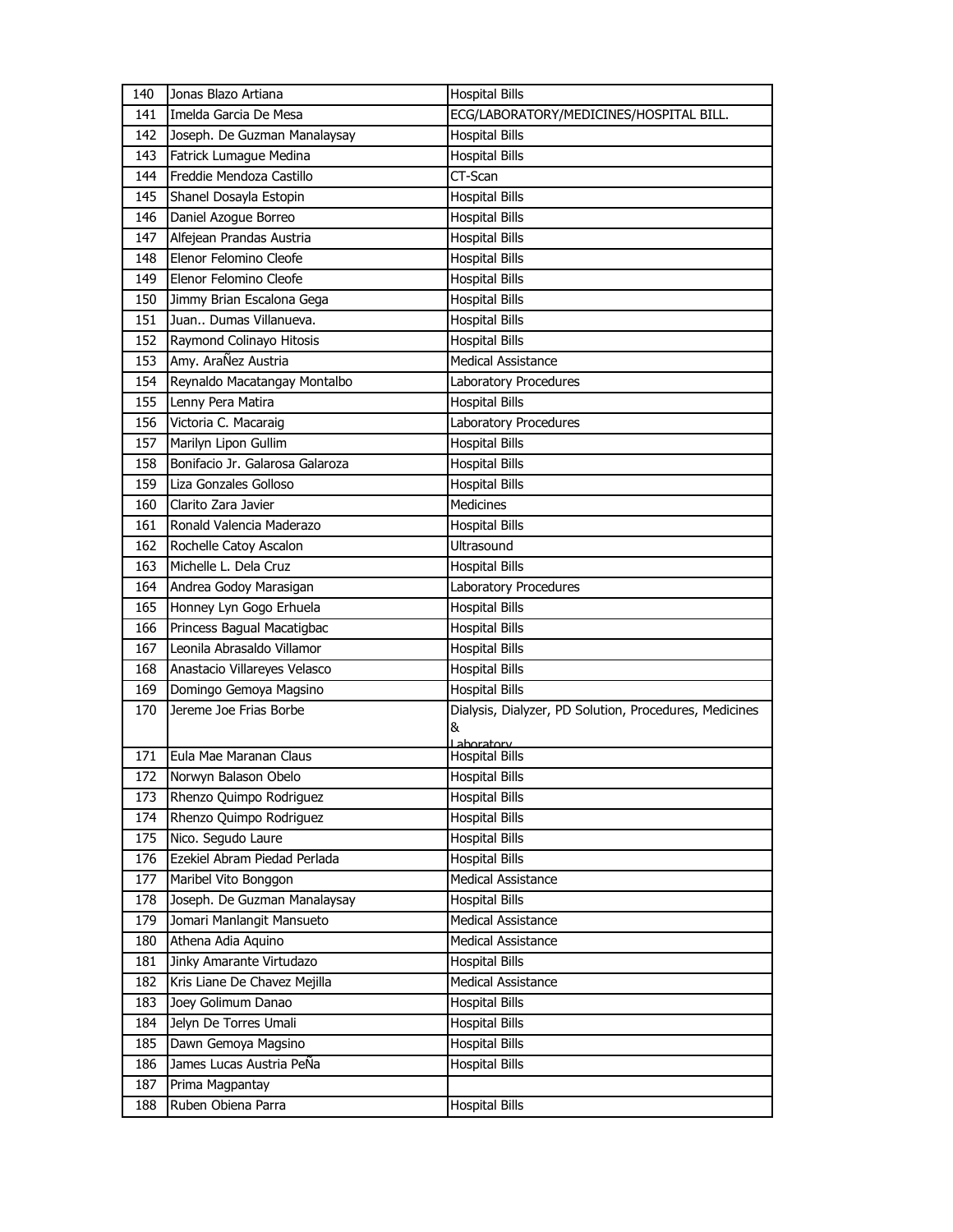| 189 | Prima Magpantay                     | <b>Medical Assistance</b>                                   |
|-----|-------------------------------------|-------------------------------------------------------------|
| 190 | Aira Sadala Elige                   | <b>Hospital Bills</b>                                       |
| 191 | Princess Bagual Macatigbac          | <b>Hospital Bills</b>                                       |
| 192 | Nolasco Adia Manalo                 | Medical Assistance                                          |
| 193 | Jayson Ellige Acutin                | <b>Hospital Bills</b>                                       |
| 194 | Cristalyn Laulita Cortizano         | <b>Hospital Bills</b>                                       |
| 195 | John Rey Delos Reyes Escala         | <b>Hospital Bills</b>                                       |
| 196 | Shirly Ponce Aloria                 | <b>Hospital Bills</b>                                       |
| 197 | Domingo. Cueto Cantos               | <b>Hospital Bills</b>                                       |
| 198 | Aileen. Omandap Maligaya            | <b>Hospital Bills</b>                                       |
| 199 | Joey Golimum Danao                  | <b>Hospital Bills</b>                                       |
| 200 | Janeth G. Dela Cruz                 | <b>Hospital Bills</b>                                       |
| 201 | Jonnalyn Tolentino Galit            | <b>Hospital Bills</b>                                       |
| 202 | Babylyn Sardin Umali                | <b>Hospital Bills</b>                                       |
| 203 | Rizal Castillo Samonte              | <b>Hospital Bills</b>                                       |
| 204 | Rizal Castillo Samonte              | <b>Hospital Bills</b>                                       |
| 205 | Reymundo Untalan Papio              | <b>Hospital Bills</b>                                       |
| 206 | Zenaida De Chavez Abainza           | Medical Assistance                                          |
| 207 | Joanne Marie Gutierrez Ocampo       | <b>Hospital Bills</b>                                       |
| 208 | Erlyn Poblete Mangalindan           | <b>Hospital Bills</b>                                       |
| 209 | Kristine Angel Tampucao Alvarez     | <b>Hospital Bills</b>                                       |
| 210 | Maharlika Macatigbak Magpile        | MRI.                                                        |
| 211 | Aira Mae Waga Ruiz                  | <b>Hospital Bills</b>                                       |
| 212 | Princess Bagual Macatigbac          | Hospital bills / Medicines.                                 |
| 213 | Ma.corazon Javier Manalo            | <b>Medical Assistance</b>                                   |
| 214 | Vina Gallivo Montemayor             | <b>Hospital Bills</b>                                       |
| 215 | Amy. Sanchez                        | MRI.                                                        |
| 216 | Edgardo Manalo De Ocampo            | <b>Hospital Bills</b>                                       |
| 217 | Mary Ann M. Delos Reyes             | <b>Hospital Bills</b>                                       |
| 218 | Rowena Pucanas Naling               | Laboratory Procedures                                       |
| 219 | Fatrick Lumague Medina              | Hospital bills / Medicines.                                 |
| 220 | Ronalyn M. Mercado                  | <b>Medical Assistance</b>                                   |
| 221 | Mary Jane Geronimo Resurreccion     | <b>Hospital Bills</b>                                       |
| 222 | Reynaldo Macatangay Montalbo        | <b>Medical Assistance</b>                                   |
| 223 | Klhoe Oliva Blanco                  | <b>Hospital Bills</b>                                       |
| 224 | Juan Dumas Villanueva.              | <b>Hospital Bills</b>                                       |
| 225 | Angelica Beatriz Villaco            | Hospital Bill / Laboratory / Procedures / Medicine.         |
| 226 | Jerilyn Maahirang Deveza            | <b>Hospital Bills</b>                                       |
| 227 | Emillio Jr. Predo Franco            | <b>Hospital Bills</b>                                       |
| 228 | Nicole C. Garcia                    | <b>Hospital Bills</b>                                       |
| 229 | Herma Torillo Flora                 | <b>Hospital Bills</b>                                       |
| 230 | Maylen Tiques Lasac                 | <b>Hospital Bills</b>                                       |
| 231 | Mary Rose Suello Moreno             | <b>Hospital Bills</b>                                       |
| 232 | Teofisto Felicisimo Guevarra        | <b>Medical Assistance</b>                                   |
| 233 | Rolando Villena                     | Dialysis, Dialyzer, PD Solution, Procedures, Medicines<br>& |
|     |                                     | Laboratory                                                  |
| 234 | Aileen VicuÑa Jurado                | Dialysis, Dialyzer, PD Solution, Procedures, Medicines<br>& |
|     |                                     | Laboratory                                                  |
| 235 | Caridad Edelinda Anonuevo Hernandez | Dialysis, Dialyzer, PD Solution, Procedures, Medicines<br>& |
|     |                                     |                                                             |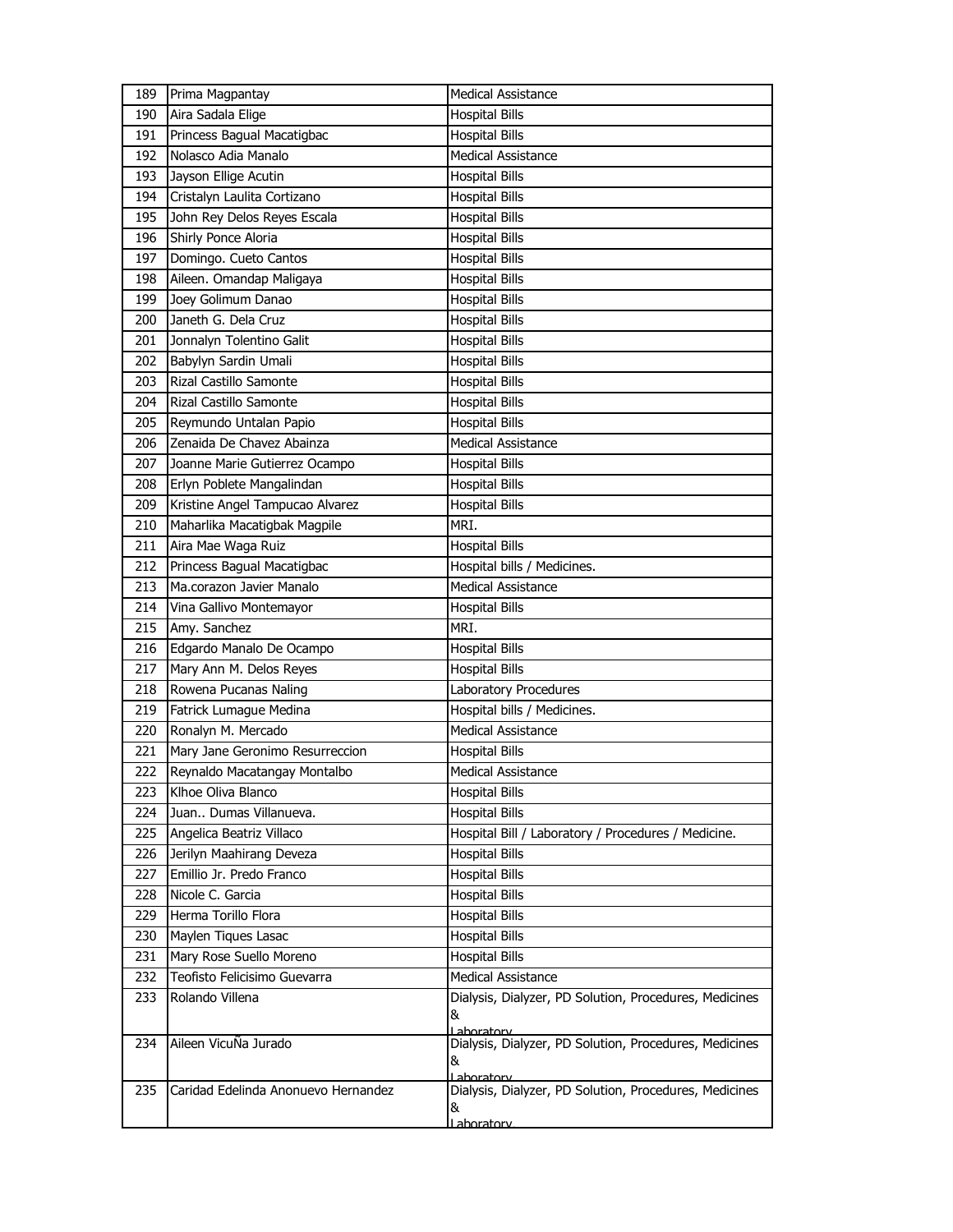| 236 | Nick Maranan                    | Operation / Hospital Bill / Medicine / Laboratory<br>Procedure. |
|-----|---------------------------------|-----------------------------------------------------------------|
| 237 | <b>Rizal Castillo Samonte</b>   | <b>Hospital Bills</b>                                           |
| 238 | Alberto Maglente Husto          | <b>Hospital Bills</b>                                           |
| 239 | Jessica Limlingan Calangi       | <b>Hospital Bills</b>                                           |
| 240 | Jessica Limlingan Calangi       | <b>Hospital Bills</b>                                           |
| 241 | Jonalyn Evangelista Francia     | <b>Hospital Bills</b>                                           |
| 242 | Abby Amber Ade Orosco           | <b>Hospital Bills</b>                                           |
| 243 | Catalina Duitan Cinco           | Medical Assistance.                                             |
| 244 | Cristina. Pacia Castillo        | <b>Hospital Bills</b>                                           |
| 245 | Crizaldo Concepcion Cruz        | <b>Hospital Bills</b>                                           |
| 246 | Jovelyn Sperales Lalap          | <b>Hospital Bills</b>                                           |
| 247 | Jonalyn Evangelista Francia     | <b>Hospital Bills</b>                                           |
| 248 | Marjorie. Briones Dela Cruz     | <b>Hospital Bills</b>                                           |
| 249 | Marjorie. Briones Dela Cruz     | <b>Hospital Bills</b>                                           |
| 250 | Ruby Arandia Sarcia             | <b>Hospital Bills</b>                                           |
| 251 | Jillian Royce Lindayag Asido    | <b>Hospital Bills</b>                                           |
| 252 | Angelita Tomas Tabada           | <b>Hospital Bills</b>                                           |
| 253 | Jullian Reese Lindayag Asido    | <b>Hospital Bills</b>                                           |
| 254 | Rosemarie Villanueva Estinor    | Laboratory/Procedures/Medicines.                                |
| 255 | Brenda De Leon Magdirila        | <b>Hospital Bills</b>                                           |
| 256 | Ramil Sulit Sanchez             | <b>Hospital Bills</b>                                           |
| 257 | Joel. Deona Capili              | <b>Hospital Bills</b>                                           |
| 258 | Heather Rose Alvarado           | <b>Hospital Bills</b>                                           |
| 259 | Gilbert Lijano Redulfin         | <b>Hospital Bills</b>                                           |
| 260 | Maricris Macaraig Catoy         | Laboratory Procedures                                           |
| 261 | Leonora Torino Aclan            | CT-Scan                                                         |
| 262 | Jimmy Brian Escalona Gega       | <b>Hospital Bills</b>                                           |
| 263 | Princess Jillian Alcazar Gayeta | <b>Hospital Bills</b>                                           |
| 264 | Carmie Jean Rapal Codillo       | <b>Hospital Bills</b>                                           |
| 265 | Nemesio Garrado Behil           | <b>Hospital Bills</b>                                           |
| 266 | Agapito Tenorio Alcaraz         | <b>Medical Assistance</b>                                       |
| 267 | Analyn Tumadlas Luswegro        | <b>Hospital Bills</b>                                           |
| 268 | Rechelle Atamosa Noche          | <b>Hospital Bills</b>                                           |
| 269 | Jarold Gonzales Cantara         | <b>Hospital Bills</b>                                           |
| 270 | Maria Charisma Barairo Landa    | Hospital Bills                                                  |
| 271 | Renz Rossell Cordero Villapando | <b>Hospital Bills</b>                                           |
| 272 | Janice Mayao Ruelo              | <b>Hospital Bills</b>                                           |
| 273 | Alduen Fabia Espiritu           | <b>Hospital Bills</b>                                           |
| 274 | Rose Ann. De Mesa CastaÑeda     | <b>Hospital Bills</b>                                           |
| 275 | Jamaica Ren Macailao Culla      | <b>Hospital Bills</b>                                           |
| 276 | Leonardo Aguila Calderon        | CT-Scan                                                         |
| 277 | Rochelle Tulalian Tejada        | <b>Hospital Bills</b>                                           |
| 278 | Florante Lontoc Abacan          | Laboratory Procedures                                           |
| 279 | M. Edeolen Artemio Dela Cruz    | Medical Assistance.                                             |
| 280 | Zyryz Lei Navarro               | <b>Hospital Bills</b>                                           |
| 281 | Ellery Johnmae PereÑa Cas       | <b>Hospital Bills</b>                                           |
| 282 | Ellery Johnmae PereÑa Cas       | <b>Hospital Bills</b>                                           |
| 283 | Erickson Bacalson De Ocampo     | <b>Hospital Bills</b>                                           |
| 284 | Lyka Ann Marie Cayanan Fuertes  | <b>Hospital Bills</b>                                           |
| 285 | Greysen Miyahna Gosas Bayer     | <b>Hospital Bills</b>                                           |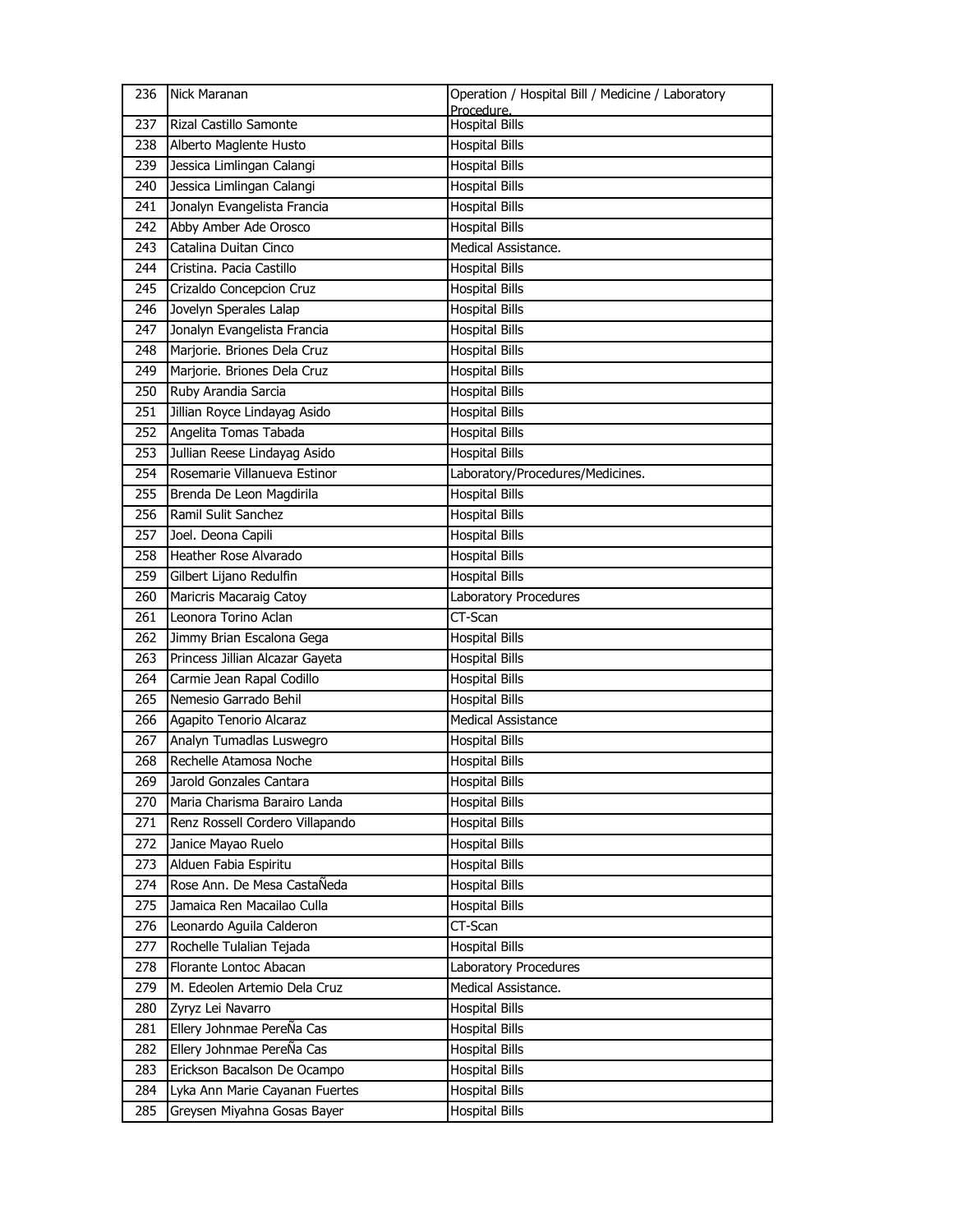| 286        | Nene Orogo Destajo                                       | <b>Hospital Bills</b>                          |
|------------|----------------------------------------------------------|------------------------------------------------|
| 287        | Allan. Gahila Bautista                                   | <b>Hospital Bills</b>                          |
| 288        | Evangeline Cumal Alvarado                                | <b>Hospital Bills</b>                          |
| 289        | Reymart Villaflor Beltran                                | <b>Medical Assistance</b>                      |
| 290        | Jemer Vargas Ogarida                                     | <b>Medical Assistance</b>                      |
| 291        | Rene Reyes Alvaro                                        | <b>Hospital Bills</b>                          |
| 292        | Carlito Nimo                                             | <b>Medical Assistance</b>                      |
| 293        | Arlene Malate Sinigayan                                  | <b>Hospital Bills</b>                          |
| 294        | Pelagia H. Manalo                                        | <b>Medical Assistance</b>                      |
| 295        | Richard Saligao Macalalad                                | <b>Hospital Bills</b>                          |
| 296        | Jean Montefalcon                                         | <b>Medical Assistance</b>                      |
| 297        | Joann Carandang Nobleta                                  | <b>Hospital Bills</b>                          |
| 298        | Gabriel P. Francisco                                     | <b>Medical Assistance</b>                      |
| 299        | Kristine May Parajes Robles                              | <b>Hospital Bills</b>                          |
| 300        | Micah Joy Almaarez Cabarles                              | <b>Hospital Bills</b>                          |
| 301        | Benito M. Jr. Andal                                      | Medical Assistance                             |
| 302        | Jonalyn Evangelista Francia                              | <b>Hospital Bills</b>                          |
| 303        | Julia G. Manalo                                          | <b>Medical Assistance</b>                      |
| 304        | Tilan Penver Festijo Dimaano                             | <b>Hospital Bills</b>                          |
| 305        | Janine Versoza Alcayde                                   | <b>Hospital Bills</b>                          |
| 306        | Judith Aday Marquez                                      | <b>Hospital Bills</b>                          |
| 307        | Jerryvin Alvarez Landicho                                | <b>Medical Assistance</b>                      |
| 308        | Oliver Gerald Alejandre Jaen                             | <b>Hospital Bills</b>                          |
| 309        | Zabrina Gaille Marquez Garcia                            | <b>Hospital Bills</b>                          |
| 310        | Alejandro. Piol Par                                      | <b>Hospital Bills</b>                          |
| 311        | Rica Romero Malagayo                                     | <b>Hospital Bills</b>                          |
|            |                                                          |                                                |
| 312        | Claudia Fruelda Faderagao                                | <b>Hospital Bills</b>                          |
| 313        | Gilbert Lijano Redulfin                                  | <b>Hospital Bills</b>                          |
| 314        | Cristel Manahon Magdaraog                                | <b>Hospital Bills</b>                          |
| 315        | Reyna G. Dela Cruz                                       | <b>Hospital Bills</b>                          |
| 316        | Virgilio Macatangay                                      | Medical Assistance.                            |
| 317        | Melinda Cura Servan                                      | <b>Hospital Bills</b>                          |
| 318        | Oliver Gerald Alejandre Jaen                             | <b>Hospital Bills</b>                          |
| 319        | John Carl Faderagao Bayani                               | <b>Hospital Bills</b>                          |
| 320        | Maria Rosario Barroso Morfe                              | <b>Hospital Bills</b>                          |
| 321        | Greysen Miyahna Gosas Bayer                              | Hospital Bills                                 |
| 322        | Enna Danica Danao Pia                                    | <b>Hospital Bills</b>                          |
| 323        | Andrea Rose Elpidama Mendoza                             | <b>Hospital Bills</b>                          |
| 324        | Arjay Glindo Acle                                        | <b>Hospital Bills</b>                          |
| 325        | Monifah Nasser Basher                                    | <b>Hospital Bills</b>                          |
| 326        | Ruel. Lumanglas Evangelista                              | Laboratory Procedures                          |
| 327        | Christine Elaine Ilagan Asibal                           | <b>Hospital Bills</b>                          |
| 328        | Chona Ranido De Ocampo                                   | <b>Hospital Bills</b>                          |
| 329        | Gladys Anne Mesugas Rabano                               | <b>Hospital Bills</b>                          |
| 330        | Carmie Jean Rapal Codillo                                | <b>Hospital Bills</b>                          |
| 331        | Darry Enriquez Escarez                                   | Ultrasound                                     |
| 332        | Randy S. Mendoza                                         | <b>Hospital Bills</b>                          |
| 333        | Alduen Fabia Espiritu                                    | <b>Hospital Bills</b>                          |
| 334<br>335 | Aves Princess Lajara Trinidad<br>Rosario Barroso Asistol | <b>Hospital Bills</b><br><b>Hospital Bills</b> |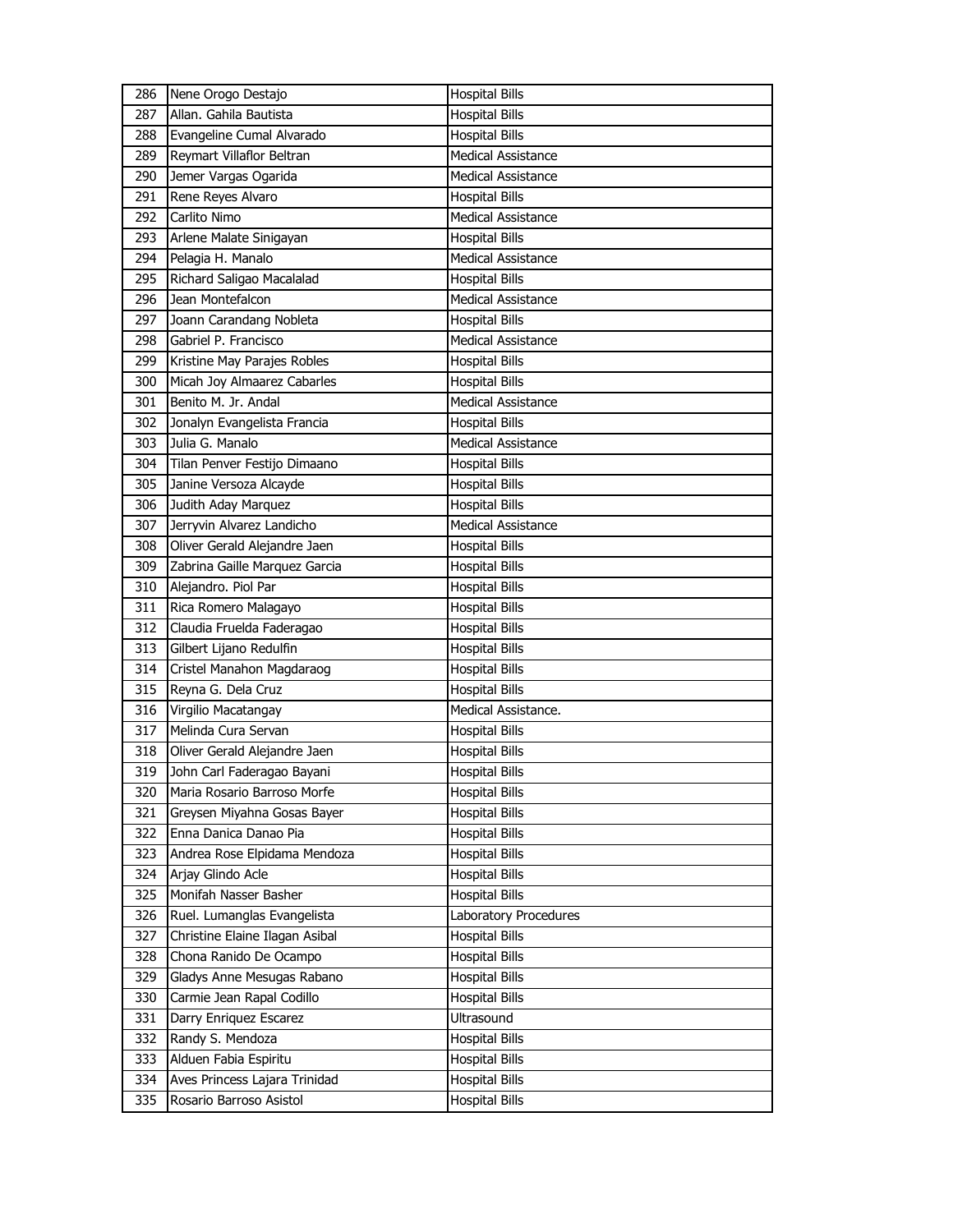| 336 | Ramil Sulit Sanchez               | <b>Hospital Bills</b>       |
|-----|-----------------------------------|-----------------------------|
| 337 | Aljun Familaran Alumisin          | <b>Hospital Bills</b>       |
| 338 | Ramil Sulit Sanchez               | <b>Hospital Bills</b>       |
| 339 | Andrinne Moreno                   | Hospital bills.             |
| 340 | Herre Dennis Manalo Villena       | <b>Hospital Bills</b>       |
| 341 | Jenny Rose Garcia Hernandez       | <b>Hospital Bills</b>       |
| 342 | Princess Reign Gabia Redogerio    | <b>Hospital Bills</b>       |
| 343 | Regene Gabia                      | <b>Hospital Bills</b>       |
| 344 | Bryan Eugenio Austria             | <b>Hospital Bills</b>       |
| 345 | Marivic Silva Roxas               | <b>Hospital Bills</b>       |
| 346 | Clifford Klyde Barroma Galindon   | <b>Hospital Bills</b>       |
| 347 | Lady Harrieth SeÑo Dimalibot      | <b>Hospital Bills</b>       |
| 348 | Arvin Asilo Belo                  | <b>Hospital Bills</b>       |
| 349 | Sofio Gutierrez Semira            | <b>Hospital Bills</b>       |
| 350 | Paul Isaac Guico Javier           | <b>Hospital Bills</b>       |
| 351 | Kristel Metrillo Pricas           | <b>Hospital Bills</b>       |
| 352 | Christopher Cascante Gaballo      | <b>Hospital Bills</b>       |
| 353 | Domilen De Vera Gregorio          | <b>Hospital Bills</b>       |
| 354 | May Duroy Bato                    | <b>Hospital Bills</b>       |
| 355 | Mary Jane Cabrera Rojas           | <b>Hospital Bills</b>       |
| 356 | Juliete Baracena Dela Torre       | <b>Hospital Bills</b>       |
| 357 | Princess Kylien Tumbagahan Espina | <b>Hospital Bills</b>       |
| 358 | Princess Kyla Tumbagahan Espina   | <b>Hospital Bills</b>       |
| 359 | Angel Gonzales Centeno            | <b>Hospital Bills</b>       |
| 360 | Rose Ann Orque Basilan            | <b>Hospital Bills</b>       |
| 361 | Kevin Cometa Eyas                 | <b>Hospital Bills</b>       |
| 362 | May Doliguez Reginio              | <b>Hospital Bills</b>       |
|     |                                   |                             |
| 363 | Eulises Lorenz Pastrana Portem    | <b>Hospital Bills</b>       |
| 364 | Michael A. Manalo                 | <b>Hospital Bills</b>       |
| 365 | Sheela Sencio Casilao             | <b>Hospital Bills</b>       |
| 366 | Ivy Jane Octubre Castro           | <b>Hospital Bills</b>       |
| 367 | Roderick Garcia Delizo            | <b>Hospital Bills</b>       |
| 368 | Maria Cristina Miranda            | <b>Hospital Bills</b>       |
| 369 | Benz Guillo Patame                | <b>Hospital Bills</b>       |
| 370 | Elijah Cleo Fontanoza Geronimo    | <b>Hospital Bills</b>       |
| 371 | Cephradine Monique Lim Doliente   | Medical Assistance          |
| 372 | Jaquilene Altarejos Manlapaz      | <b>Hospital Bills</b>       |
| 373 | Ferdinand R. Roxas                | <b>Hospital Bills</b>       |
| 374 | Joel D. De Los Reyes Competente   | <b>Hospital Bills</b>       |
| 375 | <b>Fatrick Medina</b>             | Hospital bills / Medicines. |
| 376 | Jovelyn Bartolome Recto           | <b>Hospital Bills</b>       |
| 377 | Jessel Frayres Fullero            | Hospital Bills              |
| 378 | Chrissalyn Angela Villamil        | <b>Hospital Bills</b>       |
| 379 | Delia Esmillo Mercado             | <b>Hospital Bills</b>       |
| 380 | Clarisse Villaruel Culis          | <b>Hospital Bills</b>       |
| 381 | Gladys Anne Mesugas Rabano        | <b>Hospital Bills</b>       |
| 382 | Gladys Anne Mesugas Rabano        | Hospital Bills              |
| 383 | Ronilo Roncesvallues Ubana        | <b>Hospital Bills</b>       |
| 384 | Mary Joy Garabiag                 | <b>Hospital Bills</b>       |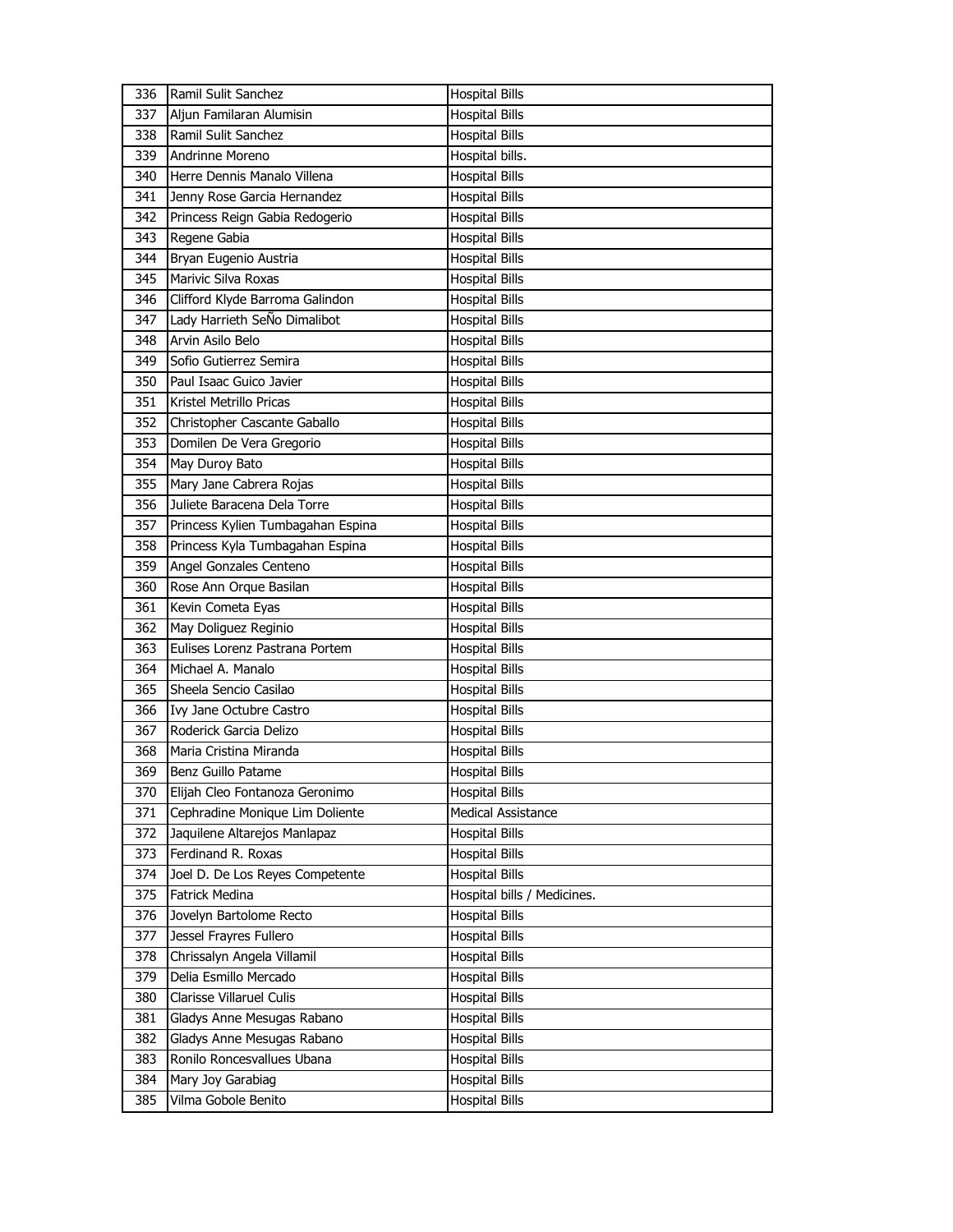| 386 | Jacqueline Villarico Camposano  | <b>Hospital Bills</b>                                       |
|-----|---------------------------------|-------------------------------------------------------------|
| 387 | Arnold. Cometa Castillo         | <b>Hospital Bills</b>                                       |
| 388 | Neil Mar Suarez Sudayon         | CT-Scan                                                     |
| 389 | Reynaldo Sr Del Pilar Rovira.   | Dialysis, Dialyzer, PD Solution, Procedures, Medicines      |
|     |                                 | &                                                           |
| 390 | Zenaida Doronila Gunday         | Laboratory<br>CT-Scan/Procedures/Laboratory/Medicines.      |
| 391 | Ninicu Casbadillo Delos Reyes   | Dialysis, Dialyzer, PD Solution, Procedures, Medicines      |
|     |                                 | &                                                           |
|     |                                 | Laboratory                                                  |
| 392 | Eduvijes Binay Marquez          | Dialysis, Dialyzer, PD Solution, Procedures, Medicines<br>& |
|     |                                 | Lahoratory                                                  |
| 393 | Aliana Zylin Escalona Lozanta   | <b>Hospital Bills</b>                                       |
| 394 | Jessa Alvarez Hernandez         | <b>Hospital Bills</b>                                       |
| 395 | Roxalyn Singcac                 | Hospital Bills                                              |
| 396 | Rio Rivera.                     | Dialysis, Dialyzer, PD Solution, Procedures, Medicines      |
|     |                                 | &<br>Lahoratory                                             |
| 397 | Marrion Jay Gardiola Malabuyoc  | <b>Hospital Bills</b>                                       |
| 398 | Marrion Jay Gardiola Malabuyoc  | <b>Hospital Bills</b>                                       |
| 399 | <b>Teodolito Mendoza</b>        | Surgery/Implant/Hospital Bill                               |
| 400 | Walter. Aguirre Cruz            | <b>Hospital Bills</b>                                       |
| 401 | Marquita Plata Pagcaliwagan     | <b>Hospital Bills</b>                                       |
| 402 | Rustom Orbis Carillo            | <b>Hospital Bills</b>                                       |
| 403 | Dante Pascua Jr.                | <b>Hospital Bills</b>                                       |
| 404 | Jery An Visorio Padida          | <b>Hospital Bills</b>                                       |
| 405 | Irvin Legaspi Bungualan         | <b>Hospital Bills</b>                                       |
| 406 | Apolonio Burog Dela Roca        | CT-Scan/Procedures/Laboratory/Medicines.                    |
| 407 | Crissel Joana QuiÑa QuiÑa       | <b>Hospital Bills</b>                                       |
| 408 | Raquel M. Alvarez               | Dialysis, Dialyzer, PD Solution, Procedures, Medicines      |
|     |                                 | &                                                           |
| 409 | Diomar ZuÑiga Recillo           | Laboratory<br><b>Hospital Bills</b>                         |
| 410 | Elijah Cleo Fontanoza Geronimo  | <b>Hospital Bills</b>                                       |
| 411 | Diomar ZuÑiga Recillo           | <b>Hospital Bills</b>                                       |
| 412 | Zett Yhulo Geromo Agojo         | <b>Hospital Bills</b>                                       |
| 413 | Zeff Yhuan Geromo Agojo         | <b>Hospital Bills</b>                                       |
| 414 | Lamberto. Maala Martinez        | MRI.                                                        |
| 415 | Christopher Cascante Gaballo    | <b>Hospital Bills</b>                                       |
| 416 | Reymon Clemeno Brito            | <b>Hospital Bills</b>                                       |
| 417 | Lilia Untalan Balmes            | CT-Scan                                                     |
| 418 | Jesus Magadia Almario           | CT-Scan                                                     |
| 419 | Elvira Perido Gualberto         | Laboratory/Procedures/Medicines.                            |
| 420 | Cris Anthony Ramos Salvador     | <b>Hospital Bills</b>                                       |
| 421 | Cris Anthony Ramos Salvador     | <b>Hospital Bills</b>                                       |
| 422 | Arlene Magpantay Herrero        | Hospital Bills                                              |
| 423 | Marrion Jay Gardiola Malabuyoc  | <b>Hospital Bills</b>                                       |
| 424 | Vinn Exequiel Hutamares Tenorio | <b>Hospital Bills</b>                                       |
| 425 | Josephine Baluyot BaleÑa        | MRI.                                                        |
| 426 | Cesario Jr Tagadiad Ampasin     | <b>Hospital Bills</b>                                       |
| 427 | Cesario Jr Tagadiad Ampasin     | <b>Hospital Bills</b>                                       |
| 428 | Arlene Magpantay Herrero        | <b>Hospital Bills</b>                                       |
| 429 | Rochelle Navarro Vergara        | Chemotherapy & Medicines                                    |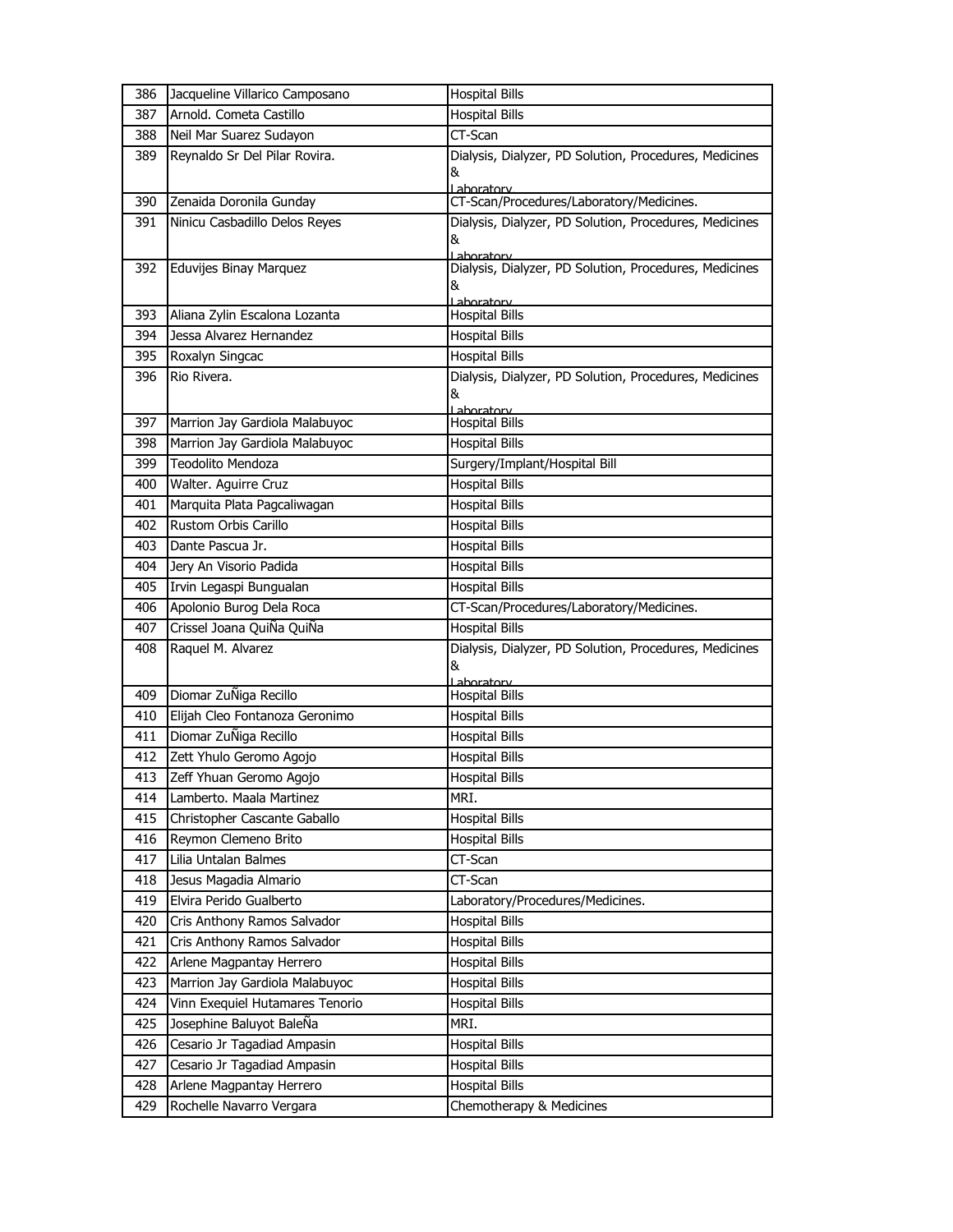| 430 | Helen Caboboy Melo                 | <b>Hospital Bills</b>                                  |
|-----|------------------------------------|--------------------------------------------------------|
| 431 | Enrico Cuento Luansing             | Dialysis, Dialyzer, PD Solution, Procedures, Medicines |
|     |                                    | &<br>Laboratory                                        |
| 432 | Rowena Saneta Dioneda              | <b>Medical Assistance</b>                              |
| 433 | Norbert Francis Bascuguin Bautista | <b>Hospital Bills</b>                                  |
| 434 | Guillermo Sitchon Quillopo         | <b>Hospital Bills</b>                                  |
| 435 | Beverly D. Reyes                   | <b>Hospital Bills</b>                                  |
| 436 | Mary Jane Morillo MeNeque          | <b>Hospital Bills</b>                                  |
| 437 | Aldrin Pancho Alenzuela            | <b>Hospital Bills</b>                                  |
| 438 | Donna C. Valencia                  | <b>Hospital Bills</b>                                  |
| 439 | Meljane BiÑan Molejon              | <b>Hospital Bills</b>                                  |
| 440 | Zebianne Dela Cruz Saguid          | <b>Hospital Bills</b>                                  |
| 441 | James Henry Agrao Cuevas           | <b>Hospital Bills</b>                                  |
| 442 | Russel Jhon Balasbas Laquindanum   | <b>Hospital Bills</b>                                  |
| 443 | Jane Daguia Torbiana               | <b>Hospital Bills</b>                                  |
| 444 | Delia Esmillo Mercado              | <b>Hospital Bills</b>                                  |
| 445 | Dave Marcus Judavar Magbujos       | <b>Hospital Bills</b>                                  |
| 446 | Carmelita C. Caraig                | <b>Hospital Bills</b>                                  |
| 447 | Bethina Riz Narido Fernandez       | <b>Hospital Bills</b>                                  |
| 448 | Roberto Cahanap Marcelino          | <b>Medical Assistance</b>                              |
| 449 | Jonas Macunial Villano             | <b>Hospital Bills</b>                                  |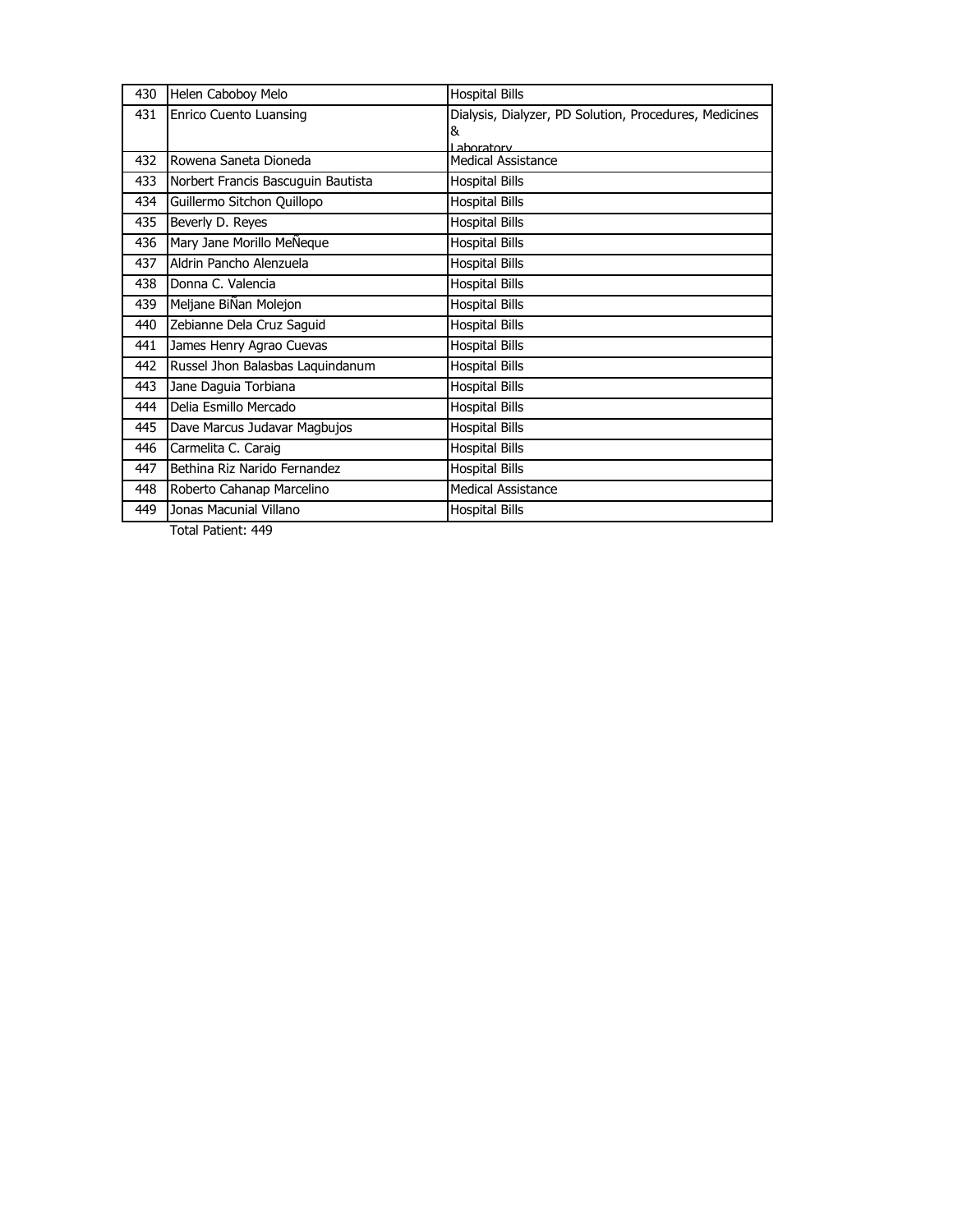

BATANGAS MEDICAL CENTER For the month of April year 2020

| No #           | <b>Name of Patient</b>           | <b>Assistance</b>     |
|----------------|----------------------------------|-----------------------|
| 1              | Juvelyn Paner Estrella           | <b>Hospital Bills</b> |
| $\overline{2}$ | Analyn L. Asuncion               | <b>Hospital Bills</b> |
| 3              | Singlador Jaden Schyler Paras    | <b>Hospital Bills</b> |
| 4              | Jean Gabrielle Dela Cruz Oropeza | <b>Hospital Bills</b> |
| 5              | Carlos Sitoy Llague              | <b>Hospital Bills</b> |
| 6              | Maria Charisma Barairo Landa     | Hospital Bills        |
| 7              | Jasli Yrigon Baliquia            | <b>Hospital Bills</b> |
| 8              | Mergelyn Landicho Benedicto      | <b>Hospital Bills</b> |
| 9              | Mary Ann. Marquez                | <b>Hospital Bills</b> |
| 10             | Vergie Estomo Albo               | <b>Hospital Bills</b> |
| 11             | Perlita RecaÑa Recodia           | Hospital Bills        |
| 12             | Imelda D. Vasquez                | <b>Hospital Bills</b> |
| 13             | Jeriko Gamez Malabanan           | <b>Hospital Bills</b> |
| 14             | Lovelyn Amul De Leon             | <b>Hospital Bills</b> |
| 15             | Arjade Garcia Tiquiz             | <b>Hospital Bills</b> |
| 16             | Rolando Rumui Fajaron            | <b>Hospital Bills</b> |
| 17             | Shekinah Marinay Catapang        | Hospital Bills        |
| 18             | Sanny Rose Franco                | <b>Hospital Bills</b> |
| 19             | Vincent Mendoza Esquerra         | <b>Hospital Bills</b> |
| 20             | Romalyn Sanchez Alcarado         | <b>Hospital Bills</b> |
| 21             | Antonia. Obejera Ramos           | Hospital Bills        |
| 22             | Antonia. Obejera Ramos           | <b>Hospital Bills</b> |
| 23             | Analyn Antones MaraÑo            | <b>Hospital Bills</b> |
| 24             | Elijah Riley Arriola Emperador   | Hospital Bills        |
| 25             | Manilyn Cuyas DueÑas             | <b>Hospital Bills</b> |
| 26             | Marben MascariÑas De Belen       | <b>Hospital Bills</b> |
| 27             | Marben MascariÑas De Belen       | Hospital Bills        |
| 28             | Marben MascariÑas De Belen       | <b>Hospital Bills</b> |
| 29             | Joy F. Falculan                  | <b>Hospital Bills</b> |
| 30             | Henry Berredo Villena            | Medicines             |
| 31             | Chris Jilan Villanueva Aranda    | <b>Hospital Bills</b> |
| 32             | Rhean Camille Villanueva Gayacan | <b>Hospital Bills</b> |
| 33             | Jenelyn Babelona Botial          | <b>Hospital Bills</b> |
| 34             | Rona Cana CamoÑas                | <b>Hospital Bills</b> |
| 35             | Marijean Buraga Francisco        | <b>Hospital Bills</b> |
| 36             | Danica B. Francisco              | <b>Hospital Bills</b> |
| 37             | Maureen Daroya Dalupan           | <b>Hospital Bills</b> |
| 38             | Dante Pascua Jr.                 | <b>Hospital Bills</b> |
| 39             | Joseph Dirta Piano               | <b>Hospital Bills</b> |
| 40             | Anselma Macalalag Magsino        | <b>Hospital Bills</b> |
| 41             | Jesus Jayson Espiritu Lualhati   | Medical Assistance    |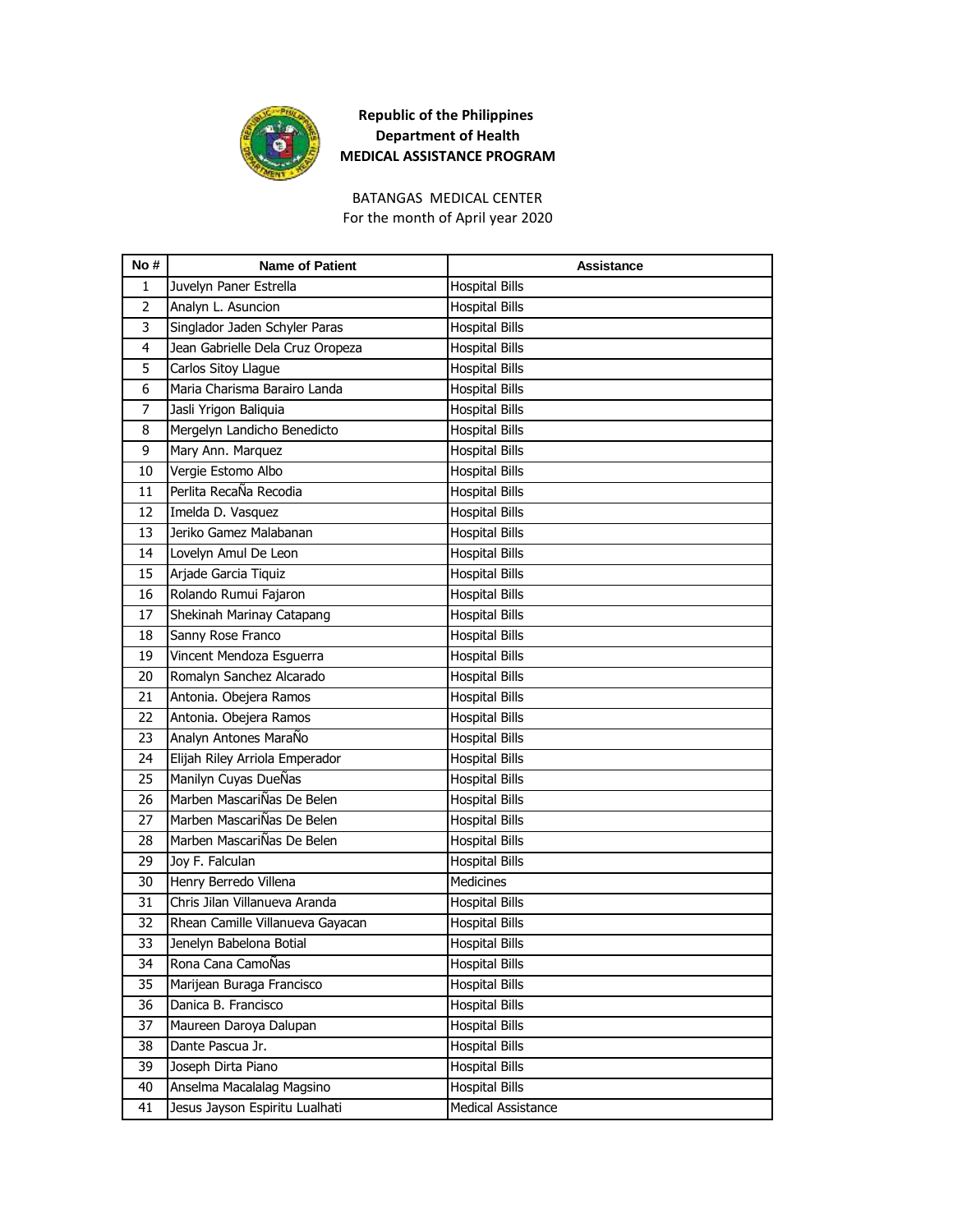| 42 | Rachel. Trinidad Dela Cruz.        | <b>Hospital Bills</b>                                                |
|----|------------------------------------|----------------------------------------------------------------------|
| 43 | Filomeno Desepeda Sangalang        | <b>Hospital Bills</b>                                                |
| 44 | Sean Gael Juyno Castillo           | <b>Hospital Bills</b>                                                |
| 45 | Dave Marcus Judavar Magbujos       | <b>Hospital Bills</b>                                                |
| 46 | Teresita Cueto Bayani              | Dialysis, Dialyzer, PD Solution, Procedures, Medicines               |
|    |                                    | &                                                                    |
| 47 | Norbert Francis Bascuguin Bautista | Laboratory<br><b>Hospital Bills</b>                                  |
| 48 | Lorence Guevarra Baldrias          | <b>Hospital Bills</b>                                                |
| 49 | Victor T. De Chavez                | Dialysis, Dialyzer, PD Solution, Procedures, Medicines               |
|    |                                    | &                                                                    |
| 50 | Alberto Godoy Delgado              | Lahoratory<br>Dialysis, Dialyzer, PD Solution, Procedures, Medicines |
|    |                                    | &                                                                    |
|    |                                    | Laboratory                                                           |
| 51 | Teresita Cueto Bayani              | Dialysis, Dialyzer, PD Solution, Procedures, Medicines               |
|    |                                    | &<br>Laboratory                                                      |
| 52 | Antonia. Obejera Ramos             | <b>Hospital Bills</b>                                                |
| 53 | Aj Toribiana Versoza               | <b>Hospital Bills</b>                                                |
| 54 | Reynaldo Sr Del Pilar Rovira.      | Dialysis, Dialyzer, PD Solution, Procedures, Medicines               |
|    |                                    | &                                                                    |
| 55 | Juana G. Perea                     | Laboratory<br>Dialysis, Dialyzer, PD Solution, Procedures, Medicines |
|    |                                    | &                                                                    |
| 56 | Ma Pia Kamille Asug Avenido        | Laboratory<br><b>Hospital Bills</b>                                  |
| 57 | Celicidad De Luna Carandang        | <b>Hospital Bills</b>                                                |
| 58 | Reynaldo Sr Del Pilar Rovira.      | Dialysis, Dialyzer, PD Solution, Procedures, Medicines               |
|    |                                    | &                                                                    |
|    |                                    | Laboratory                                                           |
| 59 | Prince Torres Amoranto             | <b>Hospital Bills</b>                                                |
| 60 | Arnold, Cabrera Mendiola           | <b>Hospital Bills</b>                                                |
| 61 | Czin-jhan Hatol Lacap              | <b>Hospital Bills</b>                                                |
| 62 | Leonardo De Chavez Custudio        | CT-Scan                                                              |
| 63 | Racelyn Abadia Auguis              | <b>Hospital Bills</b>                                                |
| 64 | Mary Grace Frias Sahibuddin        | <b>Hospital Bills</b>                                                |
| 65 | Keith Ambher Cabarles Alvarez      | <b>Hospital Bills</b>                                                |
| 66 | Jocelyn Gutierrez Ceremonia        | <b>Hospital Bills</b>                                                |
| 67 | <b>Beverly Barrientos</b>          | <b>Hospital Bills</b>                                                |
| 68 | Leonisa Reyes Padilla              | <b>Hospital Bills</b>                                                |
| 69 | Keith Ambher Cabarles Alvarez      | <b>Hospital Bills</b>                                                |
| 70 | Ethan Jace Abanilla Malatad        | <b>Hospital Bills</b>                                                |
| 71 | Emely. Quinto Santos               | <b>Hospital Bills</b>                                                |
| 72 | John Kobe Pongasi Mateo            | <b>Hospital Bills</b>                                                |
| 73 | Sean Gael Juyno Castillo           | <b>Hospital Bills</b>                                                |
| 74 | Ethan Jace Abanilla Malatad        | HOSPITAL BILL.                                                       |
| 75 | Mary Jane. Macalintal Valdez       | <b>Hospital Bills</b>                                                |
| 76 | Mergelyn Landicho Benedicto        | <b>Hospital Bills</b>                                                |
| 77 | Joan. Aclan Manjares               | <b>Hospital Bills</b>                                                |
| 78 | Rachel. Chavez Arellano            | <b>Hospital Bills</b>                                                |
| 79 | Jenny Ann Revilla Garcia           | <b>Hospital Bills</b>                                                |
| 80 | Kaila Manalo PeÑos                 | <b>Hospital Bills</b>                                                |
| 81 | Elenita Marsigan Garcia            | Laboratory/Procedures/Medicines.                                     |
| 82 | Gemma Rosco Punongbayan            | <b>Hospital Bills</b>                                                |
| 83 | Keith Ambher Cabarles Alvarez      | <b>Hospital Bills</b>                                                |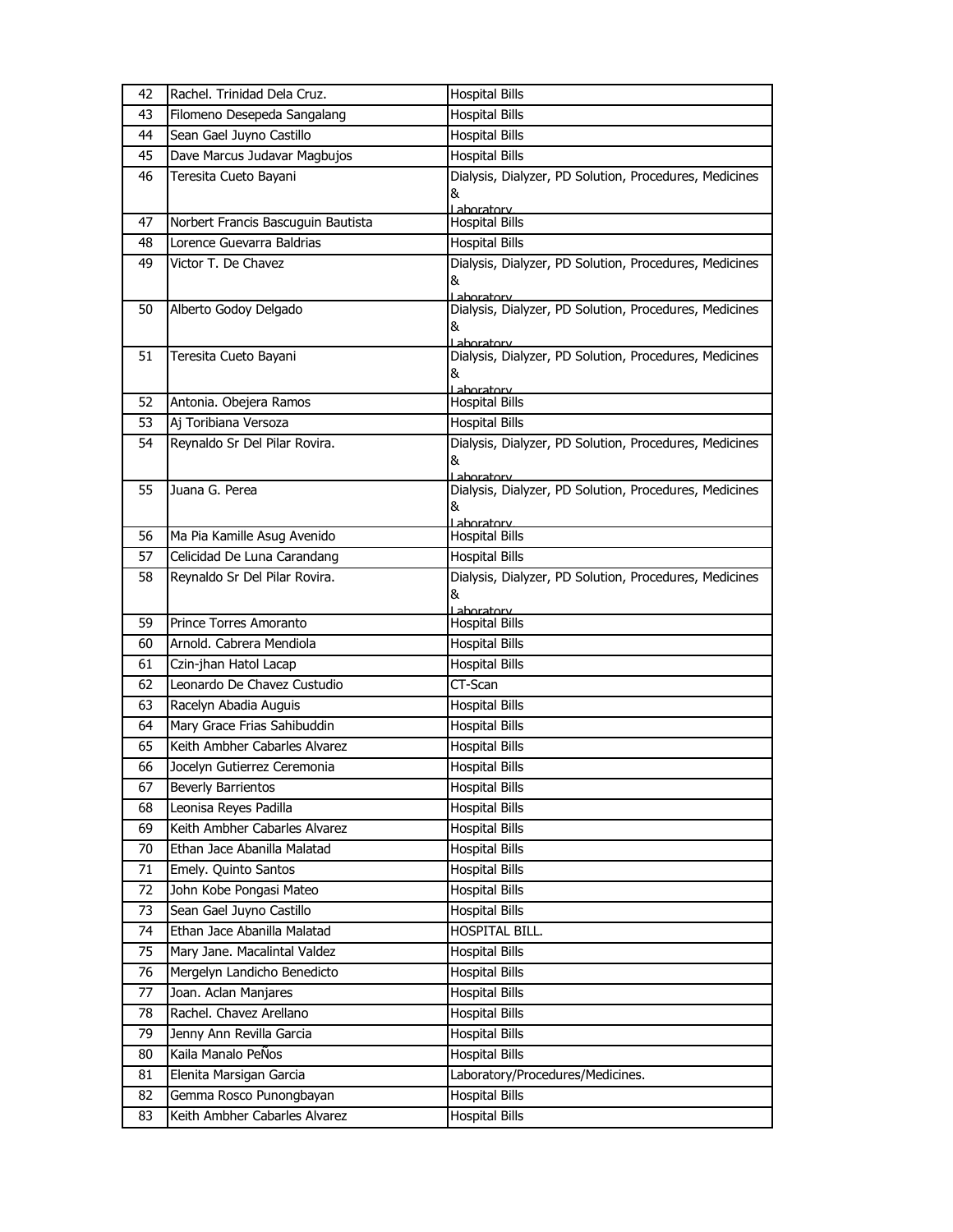| 84         | Solitana Nova Mapas           | <b>Hospital Bills</b>                                  |
|------------|-------------------------------|--------------------------------------------------------|
| 85         | Manilyn Balat Villarba        | <b>Hospital Bills</b>                                  |
| 86         | Micaela Juico Eustaquio       | <b>Hospital Bills</b>                                  |
| 87         | Melody Dimaano Consigna       | <b>Hospital Bills</b>                                  |
| 88         | Kimberly Borillo Lumanglas    | <b>Hospital Bills</b>                                  |
| 89         | Ela Bolina Dapog              | <b>Hospital Bills</b>                                  |
| 90         | Rowena Manguiat Sacarias      | <b>Hospital Bills</b>                                  |
| 91         | Analyn Moncayo Gumapac        | <b>Hospital Bills</b>                                  |
| 92         | Lanie A. Mercado              | <b>Hospital Bills</b>                                  |
| 93         | Melinda Orbeta Martinez       | <b>Hospital Bills</b>                                  |
| 94         | <b>Emcel Cruz Pimentel</b>    | <b>Hospital Bills</b>                                  |
| 95         | Ruben Pornelosa Capillano     | <b>Medical Assistance</b>                              |
| 96         | Felix Malana Lapinid          | <b>Medical Assistance</b>                              |
| 97         | Mark Daniel Magaling          | <b>Hospital Bills</b>                                  |
| 98         | Ellen Rose Falales Latosa     | <b>Hospital Bills</b>                                  |
| 99         | Leonardo Licayan Vallespin    | <b>Hospital Bills</b>                                  |
| 100        | Juliana Fabro Arcega          | <b>Hospital Bills</b>                                  |
| 101        | Joseph Dirta Piano            | <b>Hospital Bills</b>                                  |
| 102        | Toni Michelle Avila Yaneza    | <b>Hospital Bills</b>                                  |
| 103        | John Paul Botial Vila         | <b>Hospital Bills</b>                                  |
| 104        | Firshy Ethel Perez Roxas      | <b>Hospital Bills</b>                                  |
| 105        | Rj Jamin Lastimado            | <b>Hospital Bills</b>                                  |
| 106        | John Kobe Pongasi Mateo       | <b>Hospital Bills</b>                                  |
| 107        | Jocelyn Gutierrez Ceremona    | <b>Hospital Bills</b>                                  |
| 108        | Remark Rubio Ybanez           | <b>Hospital Bills</b>                                  |
| 109        | Keith Ambher Cabarles Alvarez | <b>Hospital Bills</b>                                  |
| 110        | Placida A. Santos             | <b>Hospital Bills</b>                                  |
| 111        | Jeny Rose Fernandez Alo       | <b>Hospital Bills</b>                                  |
| 112        | Racelyn Abadia Aliguis        | <b>Hospital Bills</b>                                  |
| 113        | Balbino Asis Asi              | <b>Hospital Bills</b>                                  |
| 114        | Sheryl Roldan AcuÑa           | <b>Medical Assistance</b>                              |
| 115        | Janine Versoza Alcayde        | <b>Hospital Bills</b>                                  |
| 116        | Joseph Macoy                  | Medical Assistance                                     |
| 117        | Jhanssel Magsino              | Hospital Bills                                         |
| 118        | Placida A. Santos             | Dialysis, Dialyzer, PD Solution, Procedures, Medicines |
|            |                               | &                                                      |
| 119        | Angela Marie Lacap Bobadilla  | Laboratory<br><b>Hospital Bills</b>                    |
| 120        | Rowena Manguiat Sacarias      | <b>Hospital Bills</b>                                  |
| 121        | Raquel M. Alvarez             | Injectables/Medicines/Laboratory/Dialysis/Dialyzer     |
| 122        | Remsidel Perez Dela Vega      | <b>Hospital Bills</b>                                  |
| 123        | Remsidel Perez Dela Vega      | <b>Hospital Bills</b>                                  |
| 124        | Altorvic Reyes Baniqued       | <b>Hospital Bills</b>                                  |
|            | Reign Julius Comple Sanchez   | <b>Hospital Bills</b>                                  |
| 125<br>126 | Reign Julius Comple Sanchez   | <b>Hospital Bills</b>                                  |
|            |                               |                                                        |
| 127<br>128 | Yurhie Zyra Madrigal Martinez | <b>Hospital Bills</b>                                  |
|            | Novelyn Ilustre Panganiban    | Hospital Bills                                         |
| 129        | Yurhie Zyra Madrigal Martinez | <b>Hospital Bills</b>                                  |
| 130        | Gelie-ann Ramos Hempisao      | <b>Hospital Bills</b>                                  |
| 131        | Mark Ivan M. Hernandez        | <b>Hospital Bills</b>                                  |
| 132        | Remsidel Perez Dela Vega      | <b>Hospital Bills</b>                                  |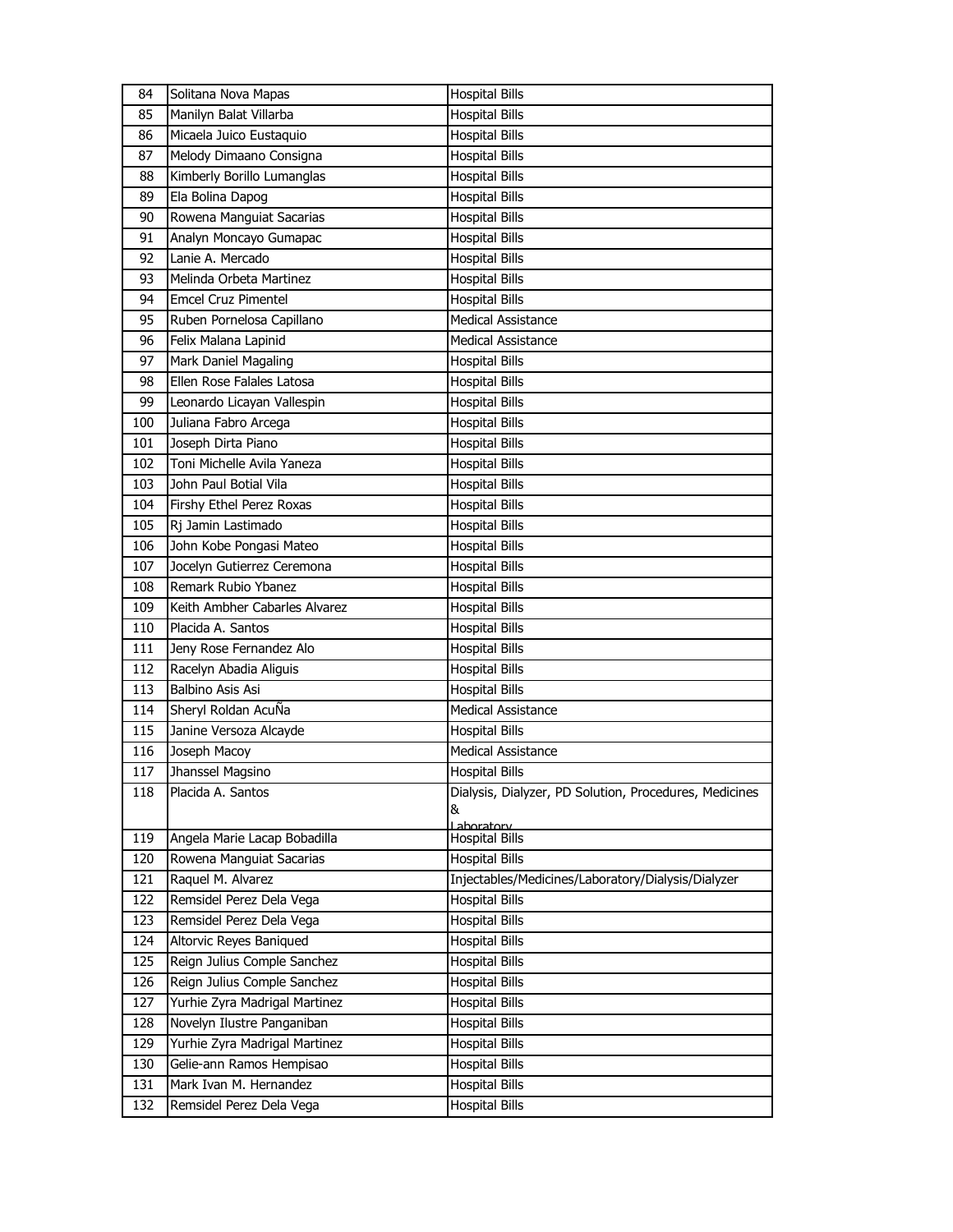| 133 | Princess Ivana Frey Montanez Ortiz | <b>Hospital Bills</b>                                       |
|-----|------------------------------------|-------------------------------------------------------------|
| 134 | Nelson G. Cantos                   | Dialysis, Dialyzer, PD Solution, Procedures, Medicines      |
|     |                                    | &                                                           |
| 135 | Yolanda Gualberto Casas            | Laboratory<br><b>Hospital Bills</b>                         |
| 136 | Samuel Alday Bacolod               | <b>Hospital Bills</b>                                       |
| 137 | Kier Matthew Bandohan Salvador     | <b>Hospital Bills</b>                                       |
| 138 | Prince Kaiden De Mesa Peralta      | <b>Hospital Bills</b>                                       |
| 139 | Renalyn Delen Badilla              | <b>Hospital Bills</b>                                       |
| 140 | Edna Naylo No                      | Dialysis, Dialyzer, PD Solution, Procedures, Medicines      |
|     |                                    | &                                                           |
|     | Lorna G. Intac                     | Laboratory                                                  |
| 141 |                                    | Dialysis, Dialyzer, PD Solution, Procedures, Medicines<br>& |
|     |                                    | Laboratory                                                  |
| 142 | Nephtali Legaspi Ebora             | <b>Hospital Bills</b>                                       |
| 143 | Antonia. Obejera Ramos             | <b>Hospital Bills</b>                                       |
| 144 | Ma Theresa Maullion Evora          | <b>Hospital Bills</b>                                       |
| 145 | Edgardo Perez Cueto                | Dialysis, Dialyzer, PD Solution, Procedures, Medicines      |
|     |                                    | &<br>Laboratory                                             |
| 146 | Angela Marie Lacap Bobadilla       | <b>Hospital Bills</b>                                       |
| 147 | Abegail Angeles Delos Santos       | <b>Hospital Bills</b>                                       |
| 148 | Jenalyn Montealto Lanzon           | <b>Hospital Bills</b>                                       |
| 149 | Christine Casile Benedicto         | <b>Hospital Bills</b>                                       |
| 150 | Jonalyn. Espenilla Cos             | <b>Hospital Bills</b>                                       |
| 151 | Jessa Mae Landicho Brotonel        | <b>Hospital Bills</b>                                       |
| 152 | Erlinda Vigan Buendia              | <b>Hospital Bills</b>                                       |
| 153 | Belen. Catapia Andal               | <b>Hospital Bills</b>                                       |
| 154 | Key Ann Alejo Davalos              | <b>Hospital Bills</b>                                       |
| 155 | Sheila Bornales Sarmiento          | <b>Hospital Bills</b>                                       |
| 156 | Maristel Fontanilla Basi           | <b>Hospital Bills</b>                                       |
| 157 | Remelyn Nemo Oronan                | <b>Hospital Bills</b>                                       |
| 158 | Alexis Palma Estolano              | <b>Hospital Bills</b>                                       |
| 159 | Judith, Vistar Gonzales            | <b>Hospital Bills</b>                                       |
| 160 | Honey Grace Blando Sangrones       | <b>Hospital Bills</b>                                       |
| 161 | Angel Marquez Contreras            | <b>Hospital Bills</b>                                       |
| 162 | Arnulfo Toston Limbo               | <b>Hospital Bills</b>                                       |
| 163 | Mario Lacorte Montalbo             | <b>Hospital Bills</b>                                       |
| 164 | Prince Torres Amoranto             | <b>Hospital Bills</b>                                       |
| 165 | Ma Theresa Maullion Evora          | <b>Hospital Bills</b>                                       |
| 166 | Celso Atienza Julongbayan          | <b>Hospital Bills</b>                                       |
| 167 | Lhordjie Cadacio                   | CT-Scan                                                     |
| 168 | Jhossamhe Salazar Alday            | <b>Hospital Bills</b>                                       |
| 169 | Geanne LuceÑada Aquino             | <b>Hospital Bills</b>                                       |
| 170 | Kimberly Roma Montales             | <b>Hospital Bills</b>                                       |
| 171 | Nephtali Legaspi Ebora             | <b>Hospital Bills</b>                                       |
| 172 | Allan Vergara Austria              | <b>Medicines</b>                                            |
| 173 | Nelson G. Cantos                   | Dialysis, Dialyzer, PD Solution, Procedures, Medicines      |
|     |                                    | &<br>Laboratory                                             |
| 174 | Clarito Zara Javier                | Dialysis, Dialyzer, PD Solution, Procedures, Medicines      |
|     |                                    | &                                                           |
| 175 | Luzviminda Begola Barba            | Laboratory                                                  |
|     |                                    | Hospital Bills                                              |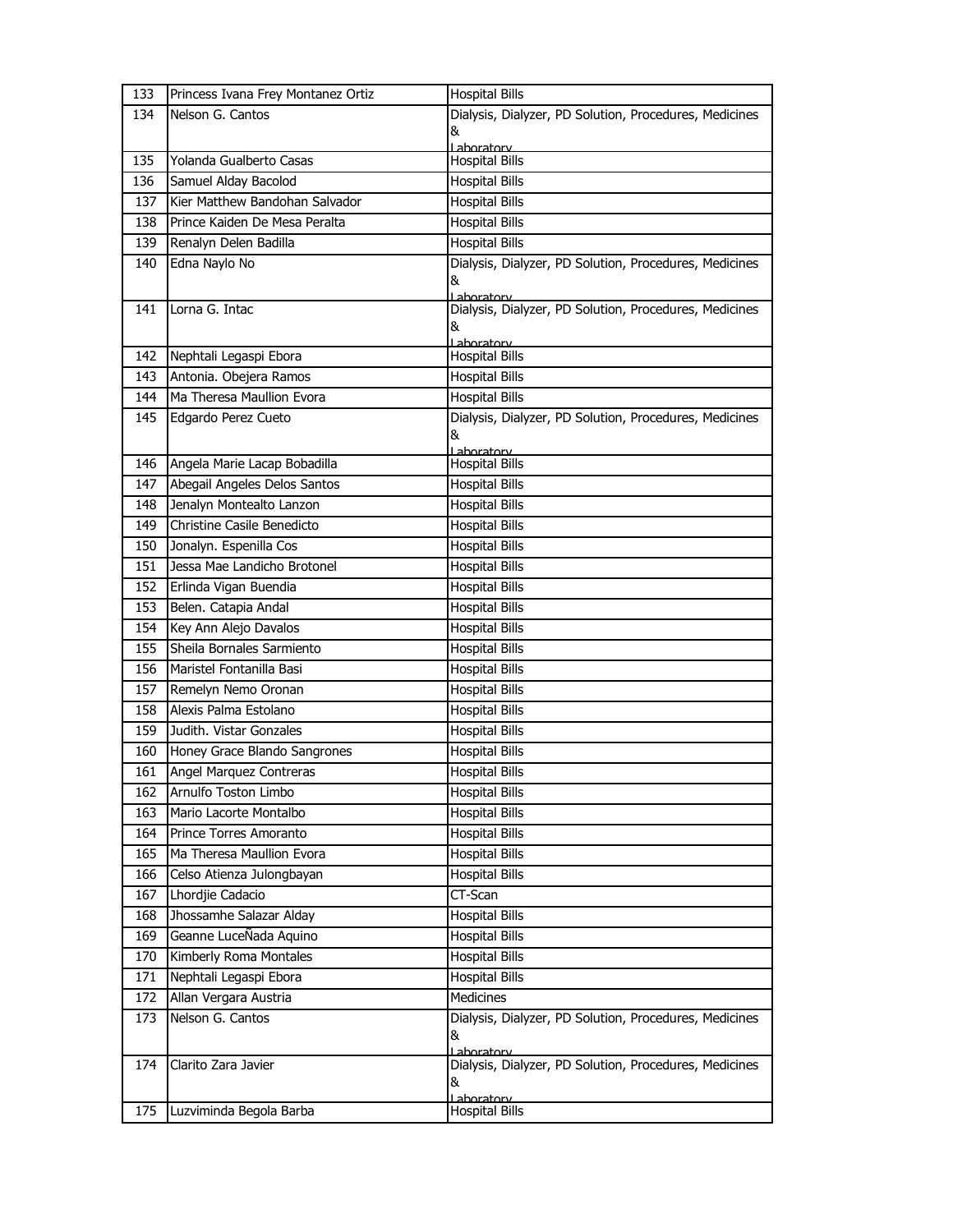| 176 | Eva Ansano Tolentino.             | <b>Hospital Bills</b>                                    |
|-----|-----------------------------------|----------------------------------------------------------|
| 177 | Eva Ansano Tolentino.             | <b>Hospital Bills</b>                                    |
| 178 | Jethro Cruzat Marquez             | <b>Hospital Bills</b>                                    |
| 179 | Ranz Emanuel Manguiat Sacarias    | <b>Hospital Bills</b>                                    |
| 180 | Rose Ann Baculo Sta. Maria        | <b>Hospital Bills</b>                                    |
| 181 | Rose Ann Baculo Sta. Maria        | <b>Hospital Bills</b>                                    |
| 182 | Sabrina Athena Biacora DueÑas     | <b>Hospital Bills</b>                                    |
| 183 | Gladys Ramirez Evangelio          | <b>Hospital Bills</b>                                    |
| 184 | Christopher Golla Villena         | Injectables/Medicines/Laboratory/Dialysis/Dialyzer       |
| 185 | Stephanie Erza Duroy Bato         | <b>Hospital Bills</b>                                    |
| 186 | Stephanie Erza Duroy Bato         | <b>Hospital Bills</b>                                    |
| 187 | Reign Julius Comple Sanchez       | <b>Hospital Bills</b>                                    |
| 188 | Marcos Castillo Burog             | DIALYZER, DIALYSIS, LABORATORY PROCEDURES,<br>MEDICINES. |
| 189 | Marcos Castillo Burog             | Laboratory/Procedures/Medicines.                         |
| 190 | Lorena Como Cepillo               | <b>Hospital Bills</b>                                    |
| 191 | William M. Mendoza                | X-Ray                                                    |
| 192 | Lezelie Asi Mendoza               | <b>Hospital Bills</b>                                    |
| 193 | Mary Jane Casalla Balahibo        | <b>Hospital Bills</b>                                    |
| 194 | Xian Jake Malabanan Delos Reyes   | <b>Hospital Bills</b>                                    |
| 195 | Raquel Bacuno                     | <b>Medical Assistance</b>                                |
| 196 | Evangeline La Rosa                | <b>Medical Assistance</b>                                |
| 197 | <b>Billy Almero</b>               | <b>Medical Assistance</b>                                |
| 198 | Heyasmine Magbudhi                | HOSPITAL BILL.                                           |
| 199 | Lea May Gorembalim Rondilla       | <b>Hospital Bills</b>                                    |
| 200 | Lea May Gorembalim Rondilla       | <b>Hospital Bills</b>                                    |
| 201 | Heyasmine Magbudhi                | <b>Hospital Bills</b>                                    |
| 202 | Arwin Dimapilis Rodriguez         | <b>Hospital Bills</b>                                    |
| 203 | Kobe Bryan Acedera Bayona         | <b>Hospital Bills</b>                                    |
| 204 | Raul Limbo Gonzalvo               | <b>Hospital Bills</b>                                    |
| 205 | Jaze Caleb Sta.maria Perillo      | <b>Hospital Bills</b>                                    |
| 206 | Arwin Dimapilis Rodriguez         | <b>Hospital Bills</b>                                    |
| 207 | Maria Angelica Abrazaldo Oribiana | <b>Hospital Bills</b>                                    |
| 208 | Colie Jane Buela Villanueva       | <b>Hospital Bills</b>                                    |
| 209 | Cris Peralta                      | <b>Hospital Bills</b>                                    |
| 210 | Mariflor Abad Parcia              | <b>Hospital Bills</b>                                    |
| 211 | Sheryl Gastador Suaverdez         | <b>Hospital Bills</b>                                    |
| 212 | Jessica Rufo Acedera              | <b>Hospital Bills</b>                                    |
| 213 | Shiela Lawagan Bawilan            | <b>Hospital Bills</b>                                    |
| 214 | Sharmaine Gallos De Jesus         | <b>Hospital Bills</b>                                    |
| 215 | Chris Perez Arias                 | CT-Scan                                                  |
| 216 | Claudette Gonzales Galiga         | <b>Hospital Bills</b>                                    |
| 217 | Lucila Panaligan Plata            | Laboratory/Procedures/Medicines.                         |
| 218 | Maria Borlagdan Bronsal           | <b>Hospital Bills</b>                                    |
| 219 | Nelia Mercado Areta               | <b>Hospital Bills</b>                                    |
| 220 | Rodegelio Marquinez Montenegro    | <b>Hospital Bills</b>                                    |
| 221 | Rodegelio Marquinez Montenegro    | <b>Hospital Bills</b>                                    |
| 222 | Lisanda Velarde Bornales          | Hospital Bills                                           |
| 223 | Maria Ellah Ylagan Salcedo        | Hospital Bills                                           |
| 224 | Joey D. Caperocho                 | Hospital Bills                                           |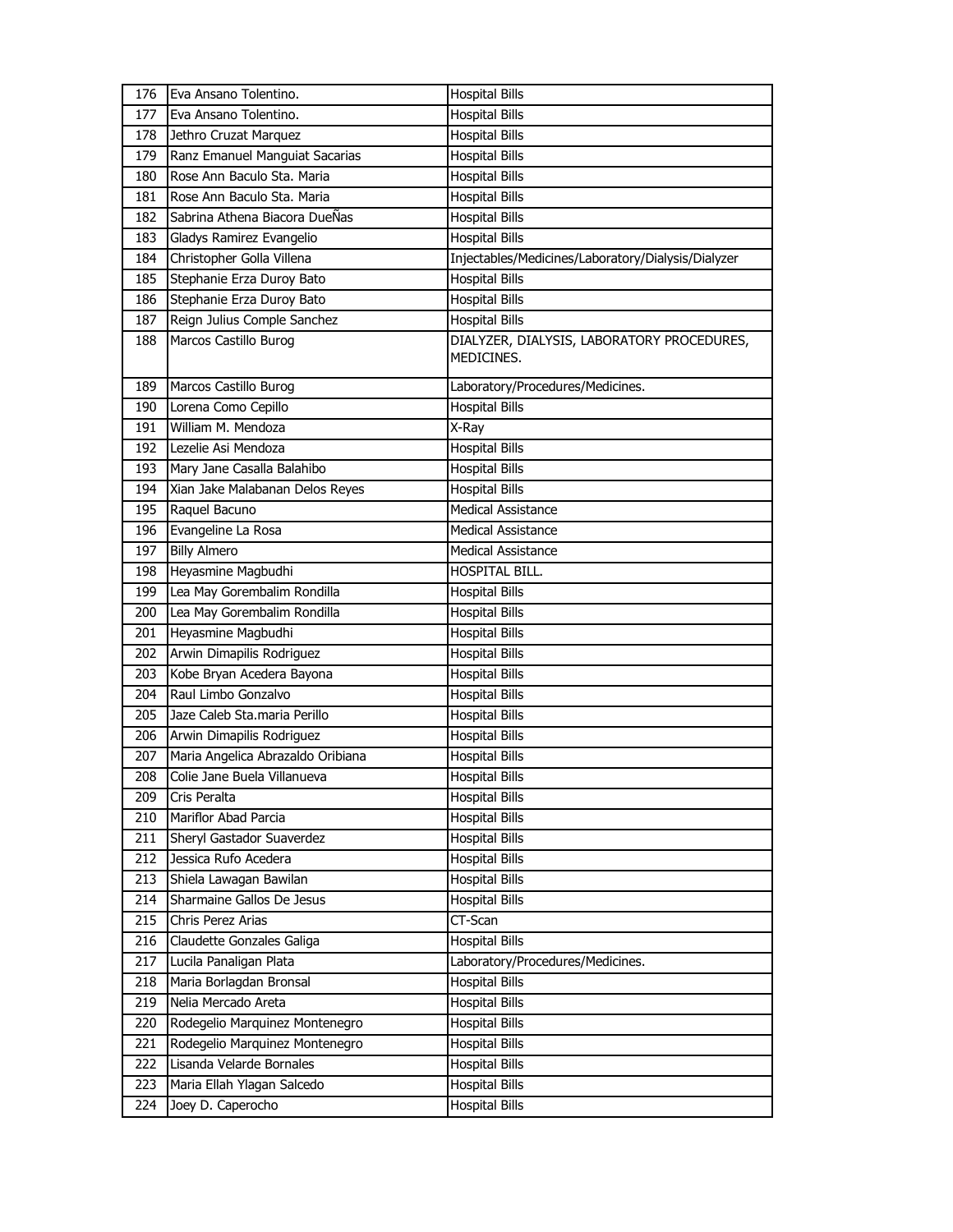| 225 | Simplicio Asi Doce               | Dialysis, Dialyzer, PD Solution, Procedures, Medicines |
|-----|----------------------------------|--------------------------------------------------------|
|     |                                  | 8                                                      |
|     |                                  | Laboratory                                             |
| 226 | Marciano Macalalad De Torres     | laboratory/medicines/central supplies.                 |
| 227 | Edwin Baduya Almendrala          | Hospital Bills                                         |
| 228 | Norhata Sultan Azis              | Hospital Bills                                         |
| 229 | Edna Naylo No.                   | Dialysis, Dialyzer, PD Solution, Procedures, Medicines |
|     |                                  | &                                                      |
|     |                                  | I aboratory                                            |
| 230 | Eric B. Pagsinohin               | <b>Medicines</b>                                       |
| 231 | June Magallanes Dimaano          | <b>Hospital Bills</b>                                  |
| 232 | Jenina Ann Hernandez Alday       | <b>Hospital Bills</b>                                  |
| 233 | Maria Charisma Barairo Landa     | <b>Hospital Bills</b>                                  |
| 234 | Maria Charisma Barairo Landa     | <b>Hospital Bills</b>                                  |
| 235 | Ysabel. Manguiat Reyes           | <b>Hospital Bills</b>                                  |
| 236 | Miralyn Cabuyaon Magallanes      | Hospital Bills                                         |
| 237 | Hannaniah Yehoshua Barairo Landa | <b>Hospital Bills</b>                                  |
| 238 | John Denver Requinala Romero     | <b>Hospital Bills</b>                                  |
| 239 | Joanamarie Leonoras Divinagracia | <b>Hospital Bills</b>                                  |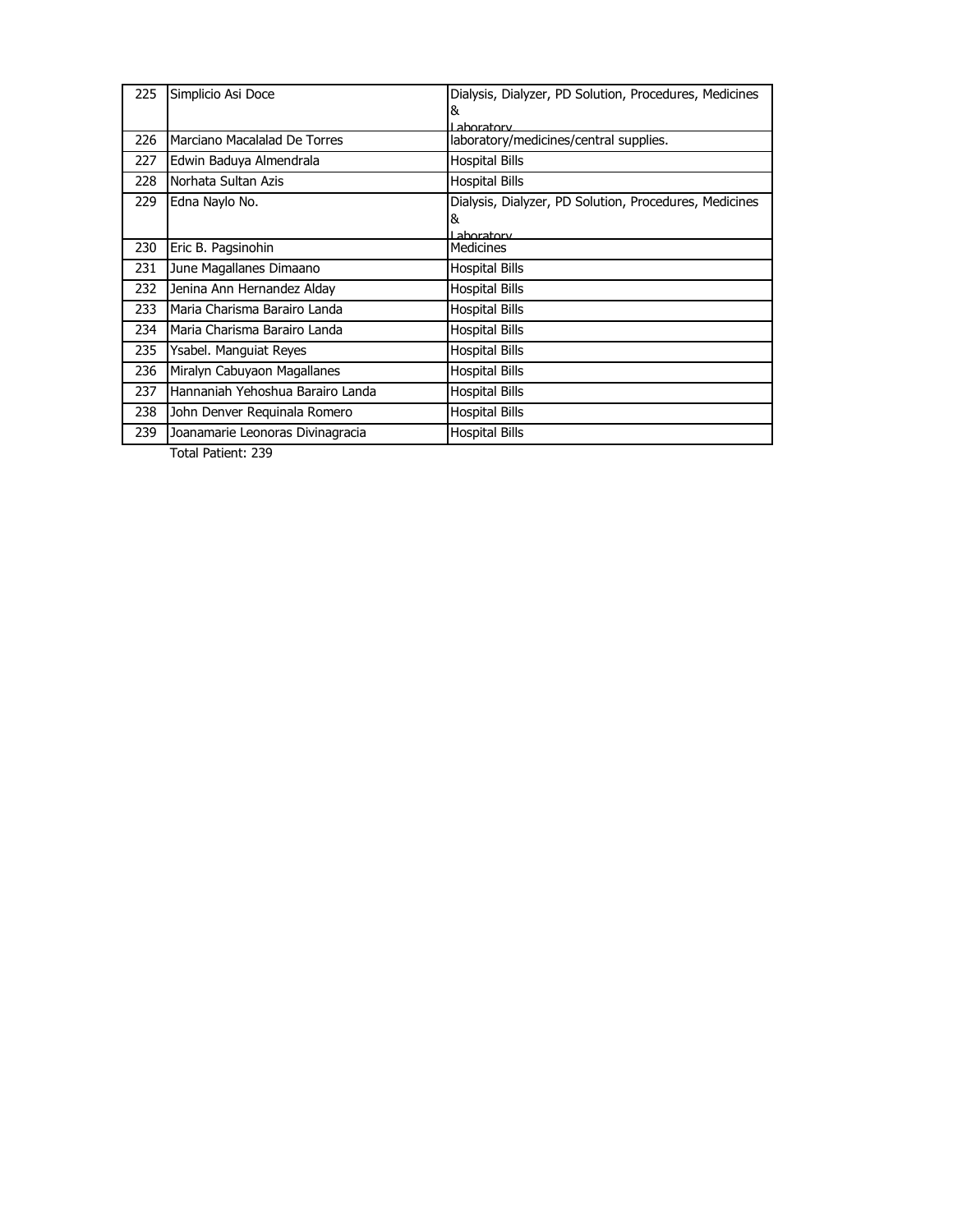

#### For the month of May year 2020 BATANGAS MEDICAL CENTER

| No#            | <b>Name of Patient</b>               | <b>Assistance</b>                |
|----------------|--------------------------------------|----------------------------------|
| 1              | Ma. Nhizel Del Mundo Dinglasan       | <b>Hospital Bills</b>            |
| $\overline{2}$ | Tonette Queenswhie Kaibigan Tumandao | <b>Hospital Bills</b>            |
| 3              | Lucille Torillo Isabedra             | <b>Hospital Bills</b>            |
| 4              | Lovelyn Catoy Rosales                | <b>Hospital Bills</b>            |
| 5              | Emma Dador Manalo                    | <b>Hospital Bills</b>            |
| 6              | Angelica Beatriz Villaco             | <b>Hospital Bills</b>            |
| 7              | Cherry Carapatan Castrillo           | <b>Hospital Bills</b>            |
| 8              | Lucile Torillo Isabedra              | <b>Hospital Bills</b>            |
| 9              | Princess Mischa Bico Delos Reyes     | <b>Hospital Bills</b>            |
| 10             | Jessie M. Evangelista                | <b>Hospital Bills</b>            |
| 11             | Lovelyn Catoy Rosales                | Hospital Bills                   |
| 12             | Alma Villadolid Apa                  | <b>Hospital Bills</b>            |
| 13             | Jovito Perater Suico                 | <b>Hospital Bills</b>            |
| 14             | Rosemarie Rosales Ubaldo             | <b>Hospital Bills</b>            |
| 15             | Emma D. Manalo                       | <b>Hospital Bills</b>            |
| 16             | Aries Caringal Culawit               | Hospital Bills                   |
| 17             | Lovely Malate Pecho                  | <b>Hospital Bills</b>            |
| 18             | Jessie Magboo Evengelista            | <b>Hospital Bills</b>            |
| 19             | Raymart Villablanca Dublon           | <b>Hospital Bills</b>            |
| 20             | Donna Jinkie Atienza Besavilla       | <b>Hospital Bills</b>            |
| 21             | Aileen Arevalo Dimaano               | <b>Hospital Bills</b>            |
| 22             | Rosemarie Rosales Ubaldo             | <b>Hospital Bills</b>            |
| 23             | Mecarlo Ligutan Cardenio             | <b>Hospital Bills</b>            |
| 24             | Princess Jhonamie Bacalso Pacatan    | Hospital Bills                   |
| 25             | Princess Charlotte Bacalso Pacatan   | <b>Hospital Bills</b>            |
| 26             | Jenebie Ecay Taganas                 | <b>Medical Assistance</b>        |
| 27             | Madel Belarmino Abe                  | <b>Hospital Bills</b>            |
| 28             | Marivel Bas Ombao                    | <b>Hospital Bills</b>            |
| 29             | Juanita Ordanza                      | <b>Hospital Bills</b>            |
| 30             | Silverio Closa Caeg                  | Hospital Bills                   |
| 31             | Marie Gotiza Matulin                 | <b>Hospital Bills</b>            |
| 32             | Roselyn Madelo Olayvar               | <b>Hospital Bills</b>            |
| 33             | Cherlyn Serania Bacalso              | <b>Hospital Bills</b>            |
| 34             | Janna Mae Tablizo Brojan             | <b>Hospital Bills</b>            |
| 35             | Jhon Blaze Cal Sendon                | <b>Hospital Bills</b>            |
| 36             | Edith Banez Masongsong               | <b>Hospital Bills</b>            |
| 37             | Jovilyn Perater Basan                | <b>Hospital Bills</b>            |
| 38             | Mojeca Manguiat Reyes                | <b>Hospital Bills</b>            |
| 39             | Regine Flores Jumilla                | <b>Hospital Bills</b>            |
| 40             | Juliana Fabro Arcega                 | <b>Hospital Bills</b>            |
| 41             | Sampaguita Manzalay Fampulme         | Laboratory/Procedures/Medicines. |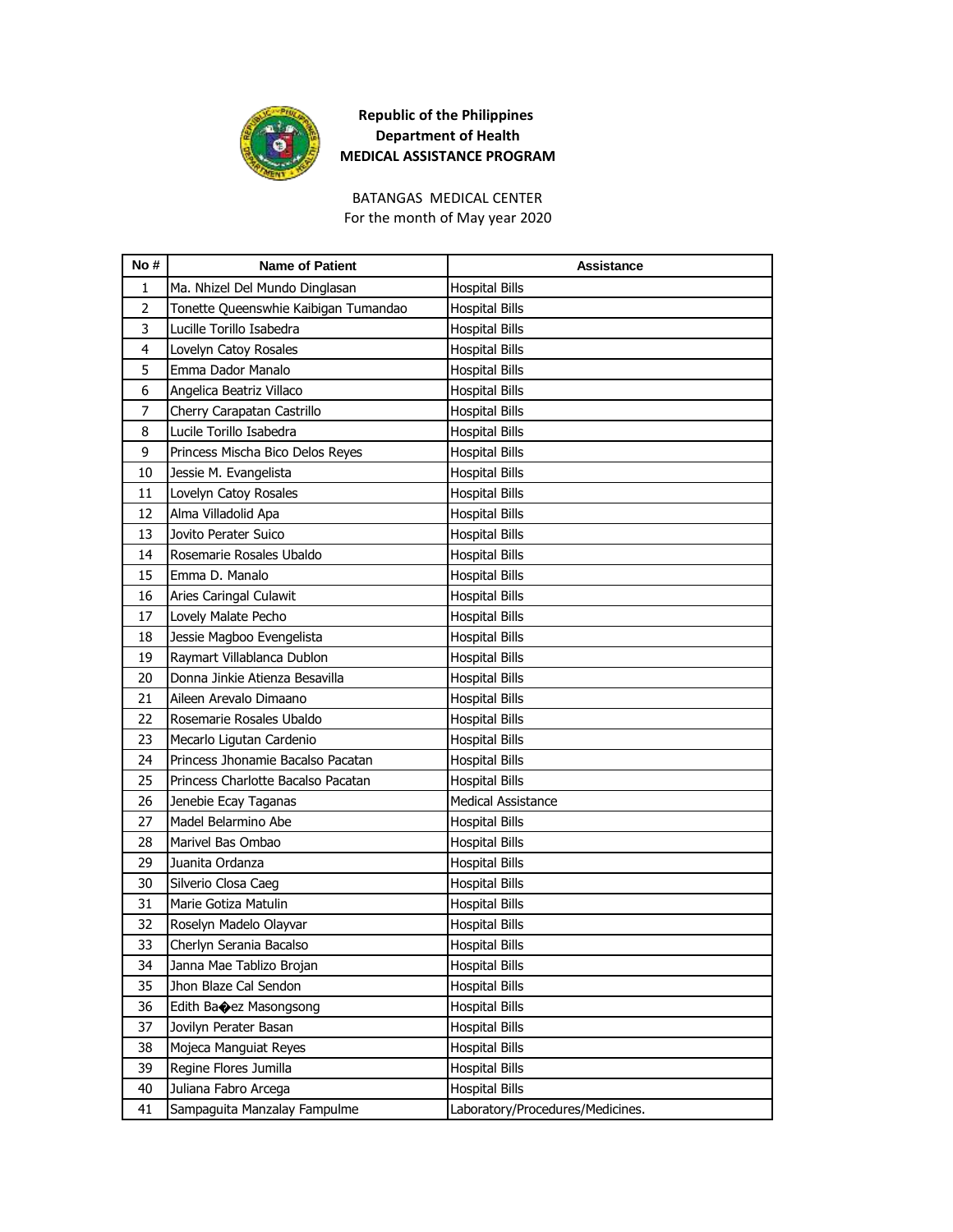| 42 | Marilou Monzales Cervantes    | Laboratory/Procedures/Medicines.                                        |
|----|-------------------------------|-------------------------------------------------------------------------|
| 43 | Ynah Morada Manambit          | <b>Hospital Bills</b>                                                   |
| 44 | Novielyn Ilustre Panganiban   | <b>Hospital Bills</b>                                                   |
| 45 | Ynah Morada Manambit          | <b>Hospital Bills</b>                                                   |
| 46 | Liezel Cal Sendon             | <b>Hospital Bills</b>                                                   |
| 47 | Noemi Guico Ramos             | <b>Hospital Bills</b>                                                   |
| 48 | Remsidel Perez Dela Vega      | <b>Hospital Bills</b>                                                   |
| 49 | Anna Lissa Malaluan Lontok    | Chemotherapy                                                            |
| 50 | Elaine B. Reyes               | <b>Hospital Bills</b>                                                   |
| 51 | Juanita Yolanda C. Dela Cruz  | Dialysis, Dialyzer, PD Solution, Procedures, Medicines<br>& Laboratory. |
| 52 | Elaine B. Reyes               | <b>Hospital Bills</b>                                                   |
| 53 | Roselyn Gayeta Abdon          | <b>Hospital Bills</b>                                                   |
| 54 | Mark Jun Cabonatalla Frago    | <b>Medical Assistance</b>                                               |
| 55 | Enrico Cuento Luansing        | <b>Medical Assistance</b>                                               |
| 56 | Cristo Rey Maramot Dinglasan  | <b>Hospital Bills</b>                                                   |
| 57 | Joy Eneola Lamboloto          | Medicines                                                               |
| 58 | Lucile Torillo Isabedra       | HOSPITAL BILL.                                                          |
| 59 | Clariss Joy Mendoza Pesa      | <b>Hospital Bills</b>                                                   |
| 60 | Jayson Arce Solanoy           | <b>Hospital Bills</b>                                                   |
| 61 | Rochelle Navarro Vergara      | <b>Medical Assistance</b>                                               |
| 62 | Antonio Valdez Hibalagon      | Hospital Bill / Laboratory / Procedures / Medicine.                     |
| 63 | Mark Niel Aguila Ascona       | CT Scan Head and Neck w/ Contrast.                                      |
| 64 | Irenea Aguila Sotto           | <b>Hospital Bills</b>                                                   |
| 65 | Leo. Larwa Garcia             | Hospital Bill / Laboratory / Procedures / Medicine.                     |
| 66 | Joselito Atienza De Ocampo    | <b>Hospital Bills</b>                                                   |
| 67 | Jedelmae Delito Soriano       | <b>Hospital Bills</b>                                                   |
| 68 | Edna Delovino Dela Torre      | <b>Hospital Bills</b>                                                   |
| 69 | Annalie Mendoza Perez         | <b>Hospital Bills</b>                                                   |
| 70 | Angela Ros Rivas              | <b>Hospital Bills</b>                                                   |
| 71 | Jorena Andales Ruiz           | <b>Hospital Bills</b>                                                   |
| 72 | Jhan Keenan Dimaano Navarro   | <b>Medical Assistance</b>                                               |
| 73 | Angelica. Olveda Mendoza      | <b>Hospital Bills</b>                                                   |
| 74 | Evalyn Manalo Lubos           | <b>Hospital Bills</b>                                                   |
| 75 | Evalyn Manalo Lubos           | <b>Hospital Bills</b>                                                   |
| 76 | Jenica Denice Geron Suarez    | MRI.                                                                    |
| 77 | Jonry Valmoria Ventura        | <b>Hospital Bills</b>                                                   |
| 78 | Alberto Godoy Delgado         | <b>Hospital Bills</b>                                                   |
| 79 | Judith. Vistar Gonzales       | <b>Hospital Bills</b>                                                   |
| 80 | Judith. Vistar Gonzales       | <b>Hospital Bills</b>                                                   |
| 81 | John Reyven Sarmiento Gamo    | <b>Hospital Bills</b>                                                   |
| 82 | Bobley Manaba Panganiban      | <b>Hospital Bills</b>                                                   |
| 83 | Lavine Ilagan Lontoc          | Laboratory/Procedures/Medicines.                                        |
| 84 | Verlyn Espeleta Salazar       | <b>Hospital Bills</b>                                                   |
| 85 | Jilliane Panaligan Bagangan   | <b>Hospital Bills</b>                                                   |
| 86 | Verlyn Espeleta Salazar       | <b>Hospital Bills</b>                                                   |
| 87 | Wilbert Gamo                  | CT-Scan                                                                 |
| 88 | Joyce Bidon Pacia             | <b>Hospital Bills</b>                                                   |
| 89 | Cristine May Mortel Macabuhay | <b>Hospital Bills</b>                                                   |
| 90 | Micah Hazel Melo Fragada      | <b>Hospital Bills</b>                                                   |
| 91 | Pedro Clarin Jr.              | Medical Assistance.                                                     |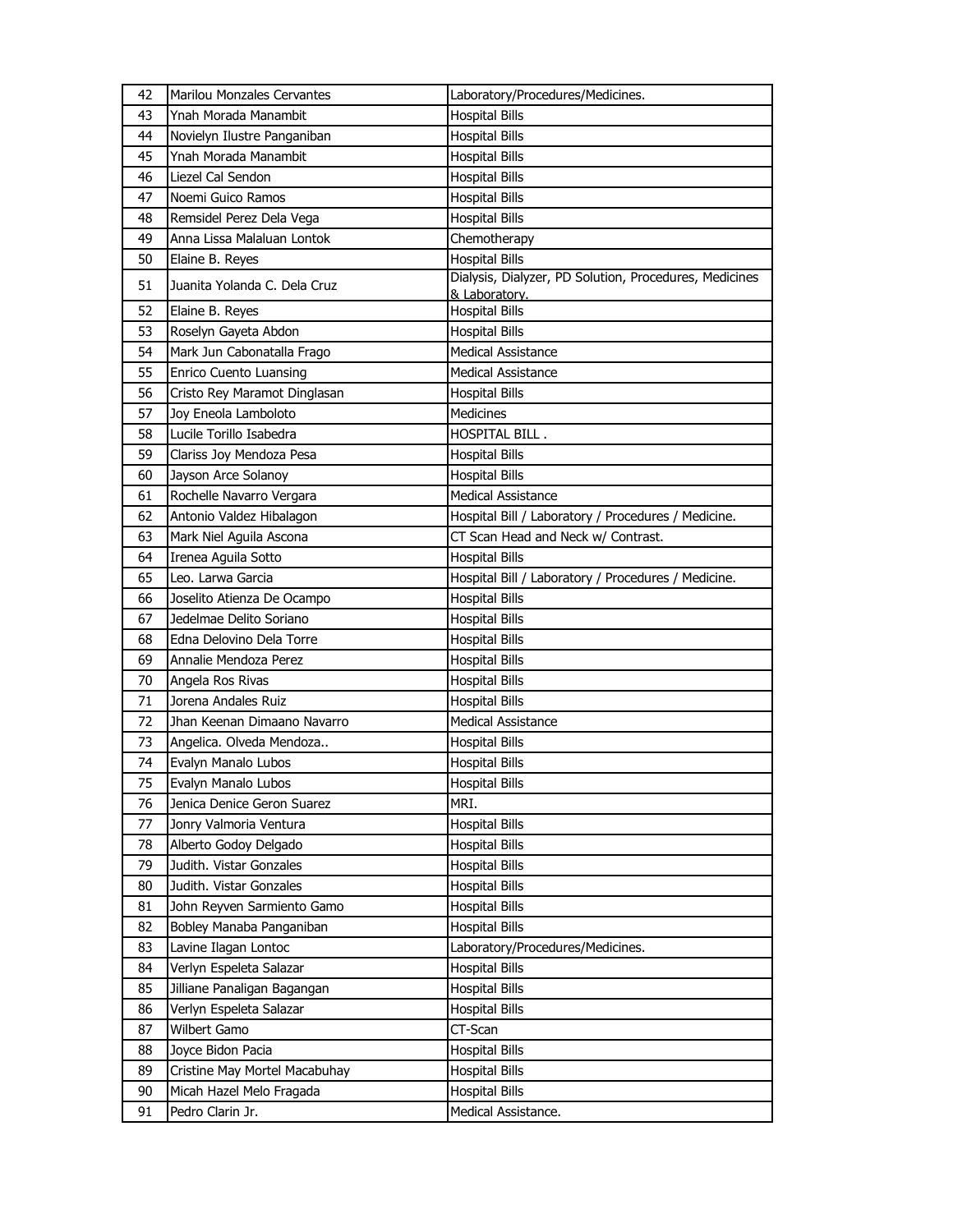| 92  | Audrinne Nabos Moreno            | Hospital bills.                                                         |
|-----|----------------------------------|-------------------------------------------------------------------------|
| 93  | Roselyn. Magtibay Manalo         | Medical Assistance                                                      |
| 94  | Michael Jubo Hernandez           | CT-Scan                                                                 |
| 95  | Angelica. Velchez Sanchez        | <b>Hospital Bills</b>                                                   |
| 96  | Dannie Raymund Ignacio Castillo  | Medical Assistance.                                                     |
| 97  | Rosalie Mulingtapang Abando      | Medical Assistance.                                                     |
| 98  | Ma Jelly Renales Arce            | <b>Medical Assistance</b>                                               |
| 99  | Victoria. Dalisay Santos         | <b>Hospital Bills</b>                                                   |
| 100 | Vincent De Chavez Blanco         | <b>Medical Assistance</b>                                               |
| 101 | Ma Veronica Villareal Acantilado | <b>Hospital Bills</b>                                                   |
| 102 | Boyet Estole Manalo              | <b>Hospital Bills</b>                                                   |
| 103 | Zoe Gonzales Tejada              | <b>Hospital Bills</b>                                                   |
| 104 | Jason Fajardo Dimas              | <b>Hospital Bills</b>                                                   |
| 105 | Prinsipe Espiritu Chua           | <b>Hospital Bills</b>                                                   |
| 106 | Reafe Macasaet Austria           | <b>Hospital Bills</b>                                                   |
| 107 | Reafe Macasaet Austria           | <b>Hospital Bills</b>                                                   |
| 108 | Rosalie Perez Atienza            | <b>Hospital Bills</b>                                                   |
| 109 | Marjorie Gardose Redoble         | <b>Hospital Bills</b>                                                   |
| 110 | Marjorie Gardose Redoble         | <b>Hospital Bills</b>                                                   |
| 111 | Manilyn Pasiola Elim             | <b>Hospital Bills</b>                                                   |
| 112 | Lorena Duag Magtibay             | <b>Hospital Bills</b>                                                   |
| 113 | Anthony. Rosales Sayo            | <b>Hospital Bills</b>                                                   |
| 114 | Alberto Godoy Delgado            | Dialysis, Dialyzer, PD Solution, Procedures, Medicines<br>& Laboratory. |
| 115 | Rogelyn Reingen Escorido         | <b>Hospital Bills</b>                                                   |
| 116 | Wilma Papiona                    | <b>Hospital Bills</b>                                                   |
| 117 | Melissa Linga Limbo              | <b>Hospital Bills</b>                                                   |
| 118 | Carlos Ocampo                    | Laboratory/Procedures/Medicines.                                        |
| 119 | Lelet Santiago Lanting           | <b>Hospital Bills</b>                                                   |
| 120 | Jasli Yrigon Baliquia            | <b>Hospital Bills</b>                                                   |
| 121 | Jomarie Macayaon                 | Injectables/Medicines/Laboratory/Dialyzer/Dialysis.                     |
|     |                                  | Dietary Supplement                                                      |
| 122 | Jonalyn Evangelista Francia      | <b>Hospital Bills</b>                                                   |
| 123 | Crizaldo Concepcion Cruz         | <b>Hospital Bills</b>                                                   |
| 124 | Zyryz Lei Navarro                | <b>Hospital Bills</b>                                                   |
| 125 | John Damian Pecho Sales          | Hospital Bills                                                          |
| 126 | John Damian Pecho Sales          | <b>Hospital Bills</b>                                                   |
| 127 | Francis Jr. Balmater Agana       | CT-Scan                                                                 |
| 128 | Reynell Canillas Baldivia        | <b>Hospital Bills</b>                                                   |
| 129 | Goddies Heart Bustamante Gracio  | <b>Hospital Bills</b>                                                   |
| 130 | Goddies Heart Bustamante Gracio  | <b>Hospital Bills</b>                                                   |
| 131 | Corazon Rigon Basaysay           | <b>Hospital Bills</b>                                                   |
| 132 | Alma Chavez Recaplaza            | <b>Hospital Bills</b>                                                   |
| 133 | Ma. Leslie Ann Bico Mangrobang   | <b>Hospital Bills</b>                                                   |
| 134 | Markniel Obusa Diez              | <b>Hospital Bills</b>                                                   |
| 135 | Kaila Manalo Peoos               | Laboratory/Procedures/Medicines.                                        |
| 136 | Fe. Madionado Chua               | <b>Medicines</b>                                                        |
| 137 | Bayani Cadacio Honrade           | <b>Hospital Bills</b>                                                   |
| 138 | Mark Jeld Famodulan Falcutila    | <b>Hospital Bills</b>                                                   |
| 139 | Bayani Cadacio Honrade           | <b>Hospital Bills</b>                                                   |
| 140 | Erwin. Tabita Villanueva         | <b>Hospital Bills</b>                                                   |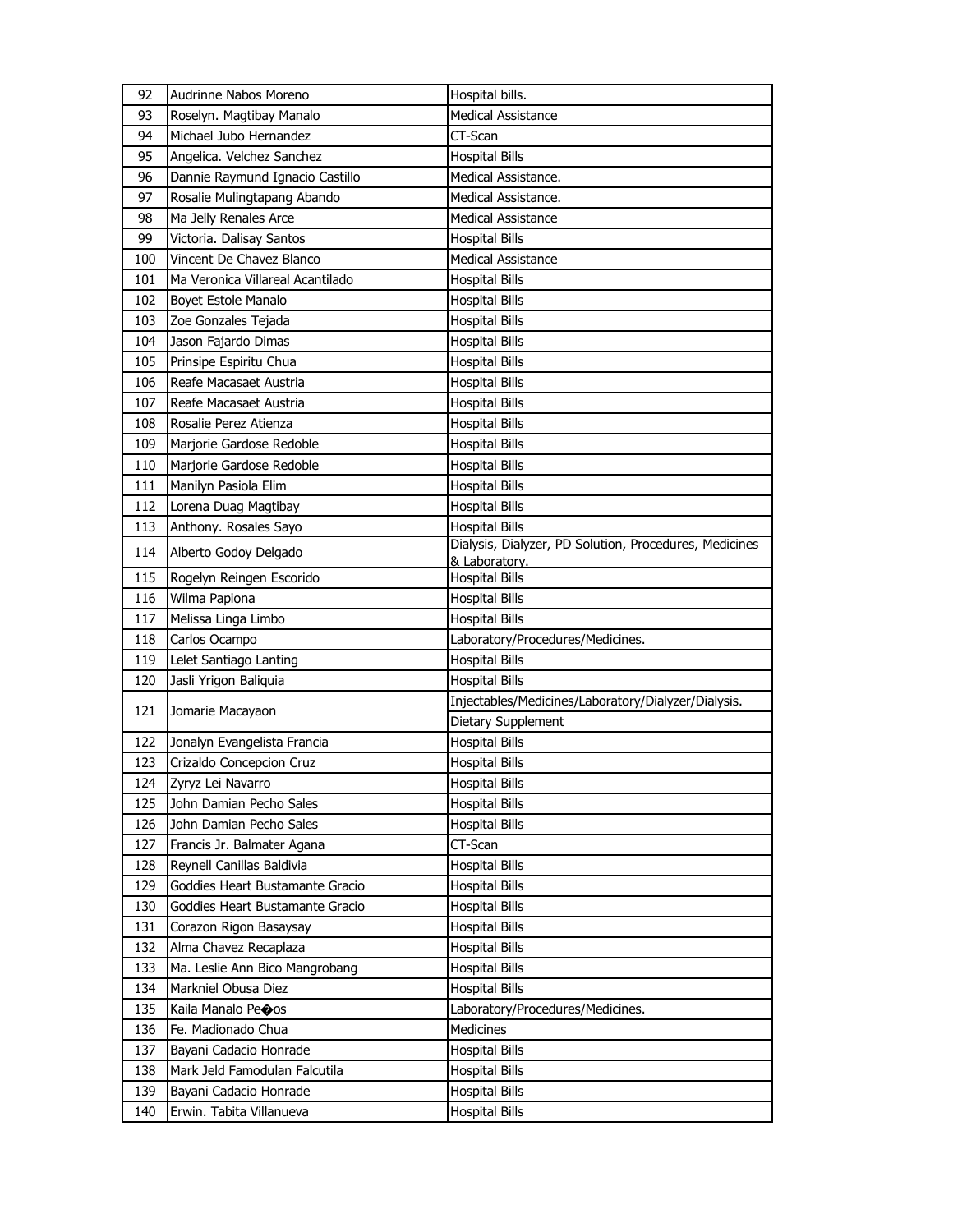| 141 | Sammy Macandog Mediana           | <b>Hospital Bills</b>                                                   |
|-----|----------------------------------|-------------------------------------------------------------------------|
| 142 | Leonard Mangante Lazo            | <b>Hospital Bills</b>                                                   |
| 143 | Nena Aclan Aconuevo              | <b>Hospital Bills</b>                                                   |
| 144 | Marites Hayag Manalo             | <b>Hospital Bills</b>                                                   |
| 145 | Jhon Kirby Espinili Cuartoy      | <b>Hospital Bills</b>                                                   |
| 146 | Melvin Gonzales Dela Cruz        | <b>Hospital Bills</b>                                                   |
| 147 | Melvin Gonzales Dela Cruz        | <b>Hospital Bills</b>                                                   |
| 148 | Angelita Baldovino Parto         | <b>Hospital Bills</b>                                                   |
| 149 | Cornelio Diona Borbon            | <b>Hospital Bills</b>                                                   |
| 150 | Florencio B. Sinco               | <b>Hospital Bills</b>                                                   |
| 151 | Kathline Macabuhay Julita        | <b>Hospital Bills</b>                                                   |
| 152 | Zyla Mae Abelarde Pesta�o        | <b>Hospital Bills</b>                                                   |
| 153 | King Bryan Espeleta Salazar      | <b>Hospital Bills</b>                                                   |
| 154 | Mary Joy Pusag Plandez           | <b>Hospital Bills</b>                                                   |
| 155 | Jhim Derick Almazan Ricalde      | <b>Hospital Bills</b>                                                   |
| 156 | Kurt Vrin Lantin Castillo        | <b>Hospital Bills</b>                                                   |
| 157 | Leanalyn De Castro Guillo        | <b>Hospital Bills</b>                                                   |
| 158 | Kurt Vrin Lantin Castillo        | <b>Hospital Bills</b>                                                   |
| 159 | <b>Billy Almero</b>              | <b>Hospital Bills</b>                                                   |
| 160 | <b>Billy Almero</b>              | <b>Hospital Bills</b>                                                   |
| 161 | <b>Billy Almero</b>              | <b>Hospital Bills</b>                                                   |
| 162 | Apollo Maranan Alimagno          | <b>Hospital Bills</b>                                                   |
| 163 | Manilyn Razalan Mercado          | <b>Hospital Bills</b>                                                   |
| 164 | Jade Amethyst Panaglima Gonzales | <b>Hospital Bills</b>                                                   |
| 165 | Jade Amethyst Panaglima Gonzales | <b>Hospital Bills</b>                                                   |
| 166 | Jeffrey Molino Punzalan          | Hospital Bills                                                          |
| 167 | Mark Jeld Famodulan Falcutila    | <b>Hospital Bills</b>                                                   |
| 168 | Jeorge Malabanan Manalo          | <b>Hospital Bills</b>                                                   |
| 169 | Maridel. Castuera                | <b>Hospital Bills</b>                                                   |
| 170 | Kathline Macabuhay Julita        | <b>Hospital Bills</b>                                                   |
| 171 | John Mark Florendo De Chavez     | <b>Hospital Bills</b>                                                   |
| 172 | Manilyn Razalan Mercado          | <b>Hospital Bills</b>                                                   |
| 173 | Nicole Atienza Berches           | Laboratory/Procedures/Medicines.                                        |
| 174 | Maria Baby Latayada Tapdasan     | <b>Hospital Bills</b>                                                   |
| 175 | Joselito Atienza De Ocampo       | Dialysis, Dialyzer, PD Solution, Procedures, Medicines<br>& Laboratory. |
| 176 | Melissa Montese�a Saman          | Hospital Bills                                                          |
| 177 | Marilou Fernandez Tuazon         | Hospital Bills                                                          |
| 178 | Antonio Centeno Recta            | <b>Hospital Bills</b>                                                   |
| 179 | Antonio Centeno Recta            | <b>Hospital Bills</b>                                                   |
| 180 | Angie Zacarias Sedaria           | <b>Hospital Bills</b>                                                   |
| 181 | Louise Gambala Demetrial         | <b>Hospital Bills</b>                                                   |
| 182 | Louise Gambala Demetrial         | <b>Hospital Bills</b>                                                   |
| 183 | Mary Jane Villanueva Diaz        | <b>Hospital Bills</b>                                                   |
| 184 | Amelia. Javier                   | <b>Hospital Bills</b>                                                   |
| 185 | Michael Marquez Dampil           | <b>Hospital Bills</b>                                                   |
| 186 | Arian Panogalin Lora             | <b>Hospital Bills</b>                                                   |
| 187 | Andrea Barleta Olimpia           | <b>Hospital Bills</b>                                                   |
| 188 | Honey Ann Aripol Panganiban      | <b>Hospital Bills</b>                                                   |
| 189 | Manolo. Simbiray Evangelista     | <b>Hospital Bills</b>                                                   |
| 190 | Liwayway Ilao                    | <b>Hospital Bills</b>                                                   |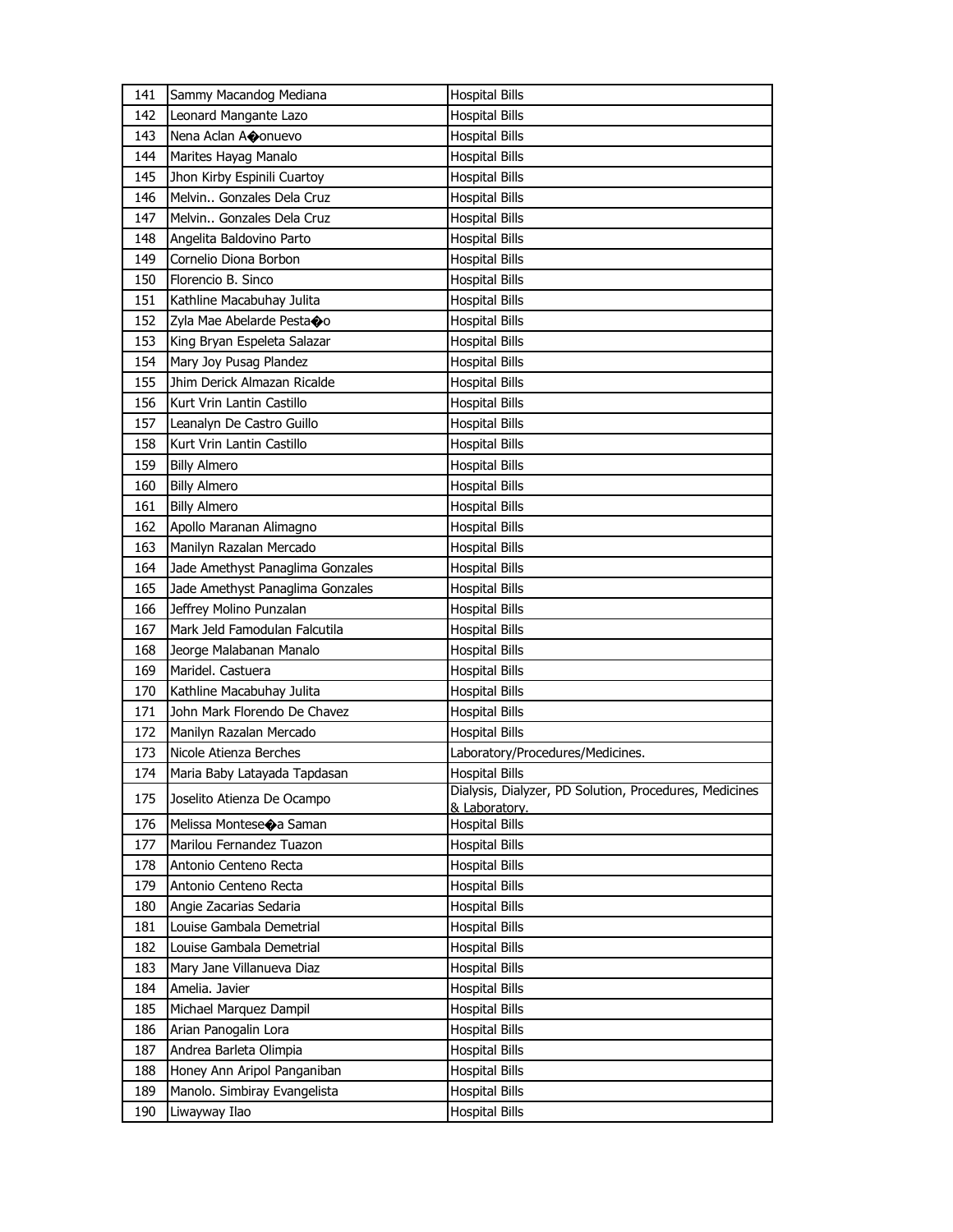| 191 | Henry Sy Tiggangay Suza        | <b>Hospital Bills</b>                               |
|-----|--------------------------------|-----------------------------------------------------|
| 192 | Henry Sy Tiggangay Suza        | <b>Hospital Bills</b>                               |
| 193 | Rosie Linatoc Gaspe            | <b>Hospital Bills</b>                               |
| 194 | Ronaldo Elleopo Patricio       | <b>Hospital Bills</b>                               |
| 195 | Ernie Murillo Jaudines         | Laboratory/Procedures/Medicines.                    |
| 196 | Maricris. Pobadora Espaool     | <b>Hospital Bills</b>                               |
| 197 | John Lloyd Rabulan Lumaban     | <b>Hospital Bills</b>                               |
| 198 | Arlene. Gabayan Padua          | <b>Hospital Bills</b>                               |
| 199 | Jesus Jayson Espiritu Lualhati | <b>Hospital Bills</b>                               |
| 200 | Jesus Jayson Espiritu Lualhati | <b>Hospital Bills</b>                               |
| 201 | Baby Jane Dawat Buitre         | <b>Hospital Bills</b>                               |
| 202 | Kurt Marco Romero Matira       | <b>Hospital Bills</b>                               |
| 203 | Jigger Perez Ayoc              | <b>Hospital Bills</b>                               |
| 204 | Jigger Perez Ayoc              | <b>Hospital Bills</b>                               |
| 205 | Raylin Manzano Perez           | Laboratory/Procedures/Medicines.                    |
| 206 | Edgardo Feratero Martinez      | <b>Hospital Bills</b>                               |
| 207 | Edgardo Feratero Martinez      | <b>Hospital Bills</b>                               |
| 208 | Kurt Marco Romero Matira       | <b>Hospital Bills</b>                               |
| 209 | Angelica Beatriz Villaco       | Hospital Bill / Laboratory / Procedures / Medicine. |
| 210 | Ian Datinguinoo Ilagan.        | <b>Hospital Bills</b>                               |
| 211 | Lumen Napao Pesigan            | <b>Hospital Bills</b>                               |
| 212 | Gloribelle Ramos Dimarucot     | <b>Hospital Bills</b>                               |
| 213 | Gloribelle Ramos Dimarucot     | <b>Hospital Bills</b>                               |
| 214 | Rowell. Garcia Dela Cruz       | <b>Hospital Bills</b>                               |
| 215 | Erwin De Leon Medrano          | <b>Hospital Bills</b>                               |
| 216 | Roberto. Magdato Estrada       | <b>Hospital Bills</b>                               |
| 217 | Ronaldo Elleopo Patricio       | <b>Hospital Bills</b>                               |
| 218 | Richard. Candor Velasco        | CTSTONOGRAM/MED/LAB/BILL/PROCEDURE/DIALYSIS         |
| 219 | Mark Jeld Famodulan Falcutila. | Hospital Bill / Laboratory / Procedures / Medicine. |
| 220 | Layka Casabuena Garces         | <b>Hospital Bills</b>                               |
| 221 | Jemie Latayan Cuenca           | <b>Hospital Bills</b>                               |
| 222 | Ronaldo. Mora                  | <b>Hospital Bills</b>                               |
| 223 | Mark Jeld Famodulan Falcutila  | <b>Hospital Bills</b>                               |
| 224 | Maria Mylene Dialogo Del Valle | <b>Hospital Bills</b>                               |
| 225 | Dennismar Austria Panaligan    | <b>Hospital Bills</b>                               |
| 226 | Juliana Fabro Arcega           | <b>Hospital Bills</b>                               |
| 227 | Elaine B. Reyes                | <b>Hospital Bills</b>                               |
| 228 | Christine Ostonal Obispado     | <b>Hospital Bills</b>                               |
| 229 | Larry Bisnar Curay             | <b>Hospital Bills</b>                               |
| 230 | Larry Bisnar Curay             | <b>Hospital Bills</b>                               |
| 231 | Yanchie Gubatoc Dimaano        | CT-Scan                                             |
| 232 | Yanchie Gubatoc Dimaano        | CT-Scan                                             |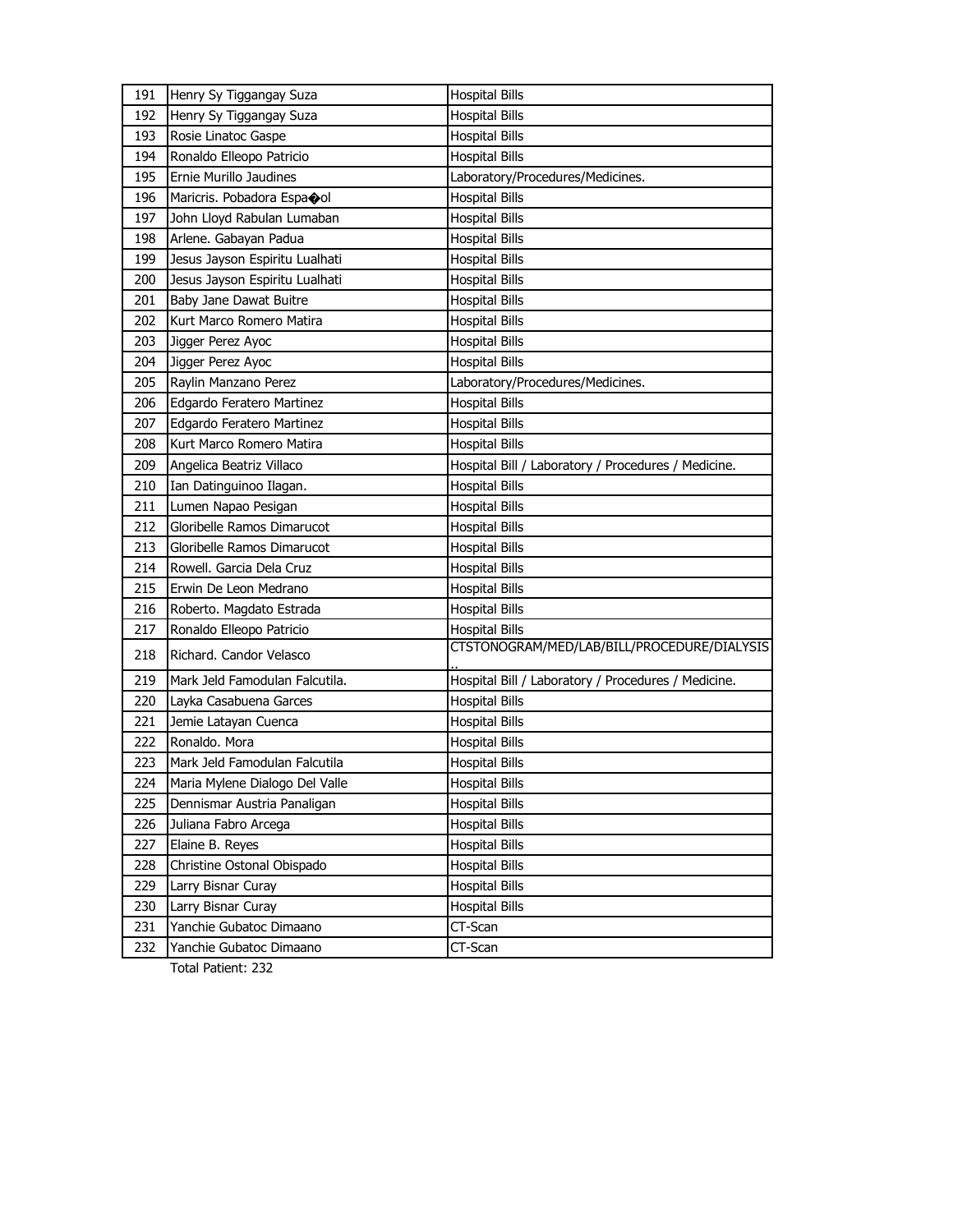

# BATANGAS MEDICAL CENTER

For the month of June year 2020

| No#            | <b>Name of Patient</b>             | <b>Assistance</b>                                                       |
|----------------|------------------------------------|-------------------------------------------------------------------------|
| 1              | Elsie Anyayahan Delen              | <b>Hospital Bills</b>                                                   |
| $\overline{2}$ | Hailyn Faith Arellano Garcia       | <b>Hospital Bills</b>                                                   |
| 3              | Evelin Mascarioas Garcia           | <b>Hospital Bills</b>                                                   |
| 4              | Medalyne Arendaen Naredo           | <b>Hospital Bills</b>                                                   |
| 5              | Velmor Basilan Aguila              | <b>Hospital Bills</b>                                                   |
| 6              | Ma. Margarette Bico                | <b>Hospital Bills</b>                                                   |
| 7              | Ni�a Boral Bermal                  | <b>Hospital Bills</b>                                                   |
| 8              | Myra Maniaga Bolacos               | <b>Hospital Bills</b>                                                   |
| 9              | Roberto. Magdato Estrada           | <b>Hospital Bills</b>                                                   |
| 10             | Adrian Casilon Montoya             | Laboratory/Procedures/Medicines.                                        |
| 11             | Renz David Daos Ladiana            | <b>Hospital Bills</b>                                                   |
| 12             | Jessie. Gonzales Villanueva        | Dialysis, Dialyzer, PD Solution, Procedures, Medicines<br>& Laboratory. |
| 13             | Andres Magadia Guillo              | <b>Medical Assistance</b>                                               |
| 14             | Magielyn Diaz Hermosa              | <b>Medical Assistance</b>                                               |
| 15             | Emmanuel. Magdaraog Barredo        | <b>Hospital Bills</b>                                                   |
| 16             | <b>Irene Como Mortel</b>           | <b>Hospital Bills</b>                                                   |
| 17             | Princess Jennelle Casabuena Garces | <b>Hospital Bills</b>                                                   |
| 18             | Wilson Luna Malaluan               | <b>Hospital Bills</b>                                                   |
| 19             | Danielle Jean Javierto Clarin      | <b>Hospital Bills</b>                                                   |
| 20             | Liza Rebuya Enciso                 | <b>Hospital Bills</b>                                                   |
| 21             | Gilbert Robledo Villanueva.        | <b>Hospital Bills</b>                                                   |
| 22             | Ni�a Boral Bermal                  | <b>Hospital Bills</b>                                                   |
| 23             | Primitiva Bacoto Belleza           | <b>Medical Assistance</b>                                               |
| 24             | Roberto. Magdato Estrada           | <b>Hospital Bills</b>                                                   |
| 25             | Jenny. Arellano Melgar             | <b>Hospital Bills</b>                                                   |
| 26             | Jenny. Arellano Melgar             | <b>Hospital Bills</b>                                                   |
| 27             | Jessie, Gonzales Villanueva        | <b>Hospital Bills</b>                                                   |
| 28             | Carmina Villaruel Ausa             | <b>Hospital Bills</b>                                                   |
| 29             | Patrick Alcayde Como               | Medical Assistance.                                                     |
| 30             | Jhim Derick Almazan Ricalde        | Hospital Bills                                                          |
| 31             | Richelyn Acabal Lobaton            | <b>Hospital Bills</b>                                                   |
| 32             | Richelyn Acabal Lobaton            | <b>Hospital Bills</b>                                                   |
| 33             | Janilito Luzon Macasadia           | <b>Hospital Bills</b>                                                   |
| 34             | Emmanuel. Magdaraog Barredo        | Hospital Bills                                                          |
| 35             | Roseanne Massido Romias            | <b>Hospital Bills</b>                                                   |
| 36             | Joan. Lingcosanan Garcia           | <b>Hospital Bills</b>                                                   |
| 37             | <b>Beatrice Almase Gutierrez</b>   | <b>Hospital Bills</b>                                                   |
| 38             | <b>Beatrice Almase Gutierrez</b>   | Hospital Bills                                                          |
| 39             | Jonathan Benamer Danao             | <b>Hospital Bills</b>                                                   |
| 40             | Edgardo Perez Cueto                | Dialysis, Dialyzer, PD Solution, Procedures, Medicines<br>& Laboratory. |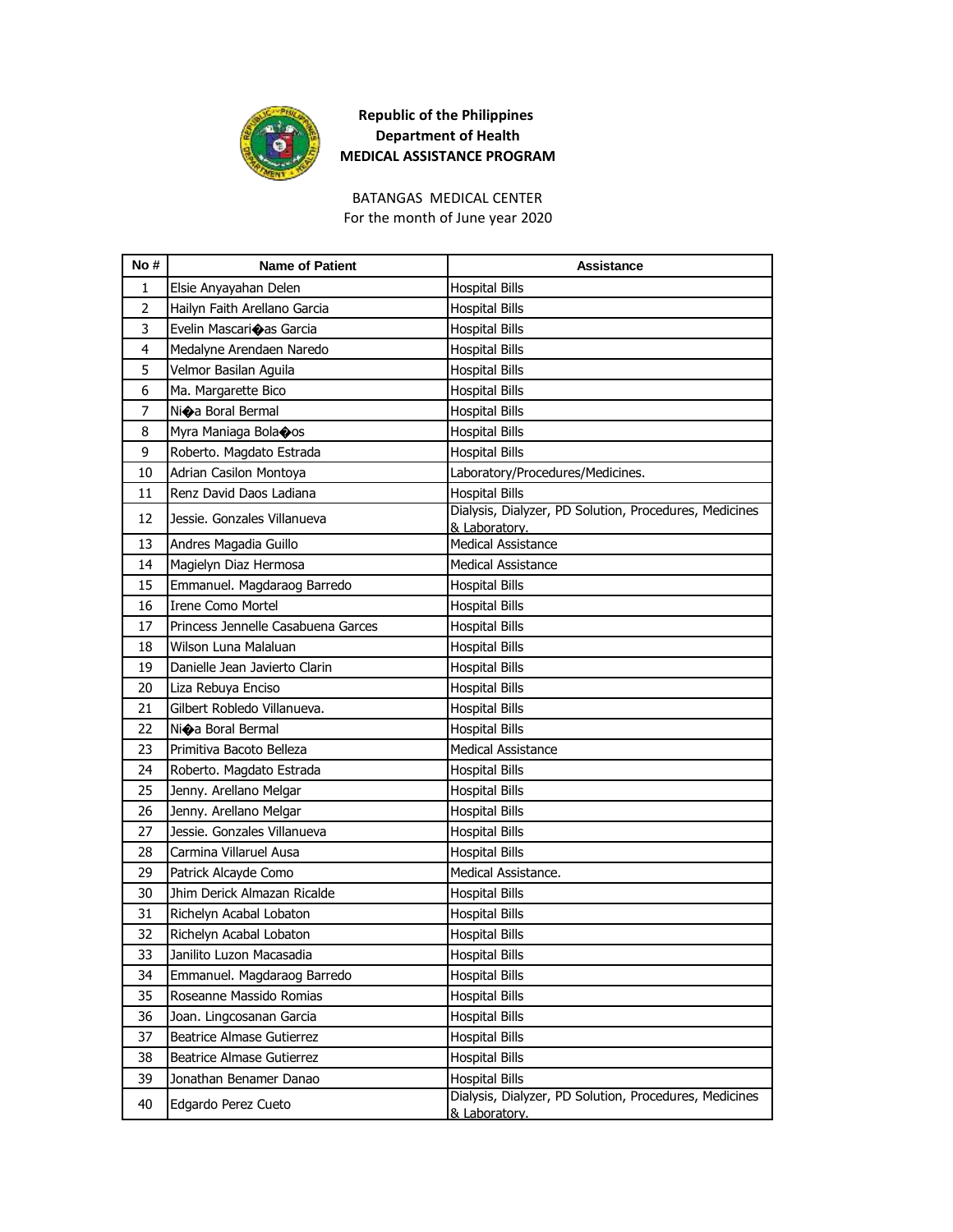| 41 | <b>Irene Como Mortel</b>             | <b>Hospital Bills</b>                                  |
|----|--------------------------------------|--------------------------------------------------------|
| 42 | Irene Como Mortel                    | <b>Hospital Bills</b>                                  |
| 43 | Melissa Monteseoa Saman              | <b>Hospital Bills</b>                                  |
| 44 | <b>Irene Garcia</b>                  | <b>Medical Assistance</b>                              |
| 45 | Jonathan Benamer Danao               | <b>Hospital Bills</b>                                  |
| 46 | Francisco J. Macalalad               | CT-Scan                                                |
| 47 | Vin Thaddeus Lobaton Barot           | <b>Hospital Bills</b>                                  |
| 48 | Feona Lileth Gelito Falejo           | <b>Hospital Bills</b>                                  |
| 49 | Rosabella Delfin Javellana           | CT-Scan                                                |
| 50 | <b>Annamhel Catoy Fuentes</b>        | <b>Hospital Bills</b>                                  |
| 51 | Deo Angelo Maniaga Bolaoos           | <b>Hospital Bills</b>                                  |
| 52 | Vin Thaddeus Lobaton Barot           | <b>Hospital Bills</b>                                  |
| 53 | Feona Lileth Gelito Falejo           | <b>Hospital Bills</b>                                  |
| 54 | Lovely Sosa Acasco                   | <b>Hospital Bills</b>                                  |
| 55 | Yhumie Aoasco Suelto                 | <b>Hospital Bills</b>                                  |
| 56 | Deo Angelo Maniaga Bola $\bullet$ os | <b>Hospital Bills</b>                                  |
| 57 | Dennis Reyes Lindo                   | <b>Hospital Bills</b>                                  |
| 58 | Placida A. Santos                    | Dialysis, Dialyzer, PD Solution, Procedures, Medicines |
|    |                                      | & Laboratory.                                          |
| 59 | June Soriano Barro                   | Laboratory/Procedures/Medicines.                       |
| 60 | Marilou Fernandez Tuazon             | <b>Hospital Bills</b>                                  |
| 61 | Dante Jr. Maloles Pascua             | <b>Hospital Bills</b>                                  |
| 62 | June Maguinlang Bangayan             | <b>Hospital Bills</b>                                  |
| 63 | Jayson Visaya Junsay                 | CT-Scan                                                |
| 64 | Ian Datinguinoo Ilagan.              | <b>Hospital Bills</b>                                  |
| 65 | Nelia Mercado Areta                  | <b>Hospital Bills</b>                                  |
| 66 | Cristo Rey Maramot Dinglasan         | <b>Hospital Bills</b>                                  |
| 67 | Rosemin Gee Apigo Perez              | <b>Hospital Bills</b>                                  |
| 68 | Gelie Lobina Tomenio                 | Medicines                                              |
| 69 | Jonaliza Nieva Laydia                | <b>Hospital Bills</b>                                  |
| 70 | Fredelina Lioan Andaya               | <b>Hospital Bills</b>                                  |
| 71 | Lina. Atienza Jimenez                | <b>Hospital Bills</b>                                  |
| 72 | Rinabell Magbanua Maestre            | <b>Medical Assistance</b>                              |
| 73 | Michelle. Arida Estrada              | <b>Hospital Bills</b>                                  |
| 74 | Mercy Dela Cruz Dumalaya             | <b>Hospital Bills</b>                                  |
| 75 | Macky Jones Ganob Engrecial          | Hospital Bills                                         |
| 76 | Rayven Corbito Molina                | Hospital Bills                                         |
| 77 | Barbara Bo Borromeo                  | Hospital Bills                                         |
| 78 | Nenita Padilla Pamulaklakin          | <b>Hospital Bills</b>                                  |
| 79 | Ernesto Magboo Evangelista           | Hospital Bills                                         |
| 80 | Michelle. Arida Estrada              | <b>Hospital Bills</b>                                  |
| 81 | Aileen Diamante Vacal                | Hospital Bills                                         |
| 82 | Cynthia Reyes Panelo                 | <b>Hospital Bills</b>                                  |
| 83 | Baby Lyn De Guzman Delgado           | Hospital Bills                                         |
| 84 | Nenita Padilla Pamulaklakin          | Hospital Bills                                         |
| 85 | Ivy Claeizz Atienza Cuerdo           | <b>Hospital Bills</b>                                  |
| 86 | Nate Franz Falejo Cantos             | Hospital Bills                                         |
| 87 | Rolando Dapoc Lumbera                | Hospital Bills                                         |
| 88 | Rolando Dapoc Lumbera                | <b>Hospital Bills</b>                                  |
| 89 | Abegael Belicina Sario               | Hospital Bills                                         |
| 90 | Mary Sheena Cantos Anza              | <b>Hospital Bills</b>                                  |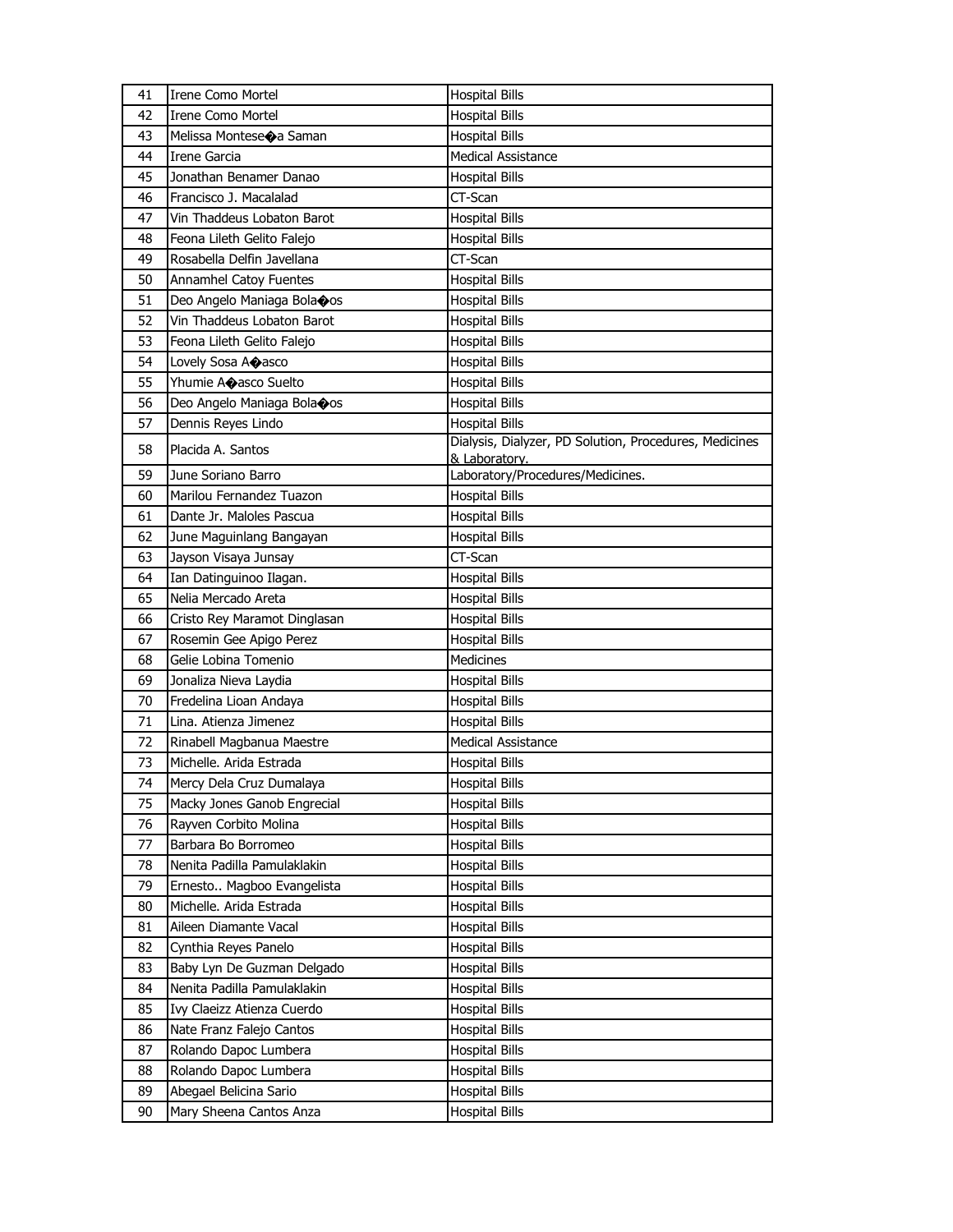| 91  | Rayven Corbito Molina                         | <b>Hospital Bills</b>                                                               |
|-----|-----------------------------------------------|-------------------------------------------------------------------------------------|
| 92  | Mazel Anne Hernandez Endrinal                 | <b>Hospital Bills</b>                                                               |
| 93  | Angeline Alanib Macahia                       | <b>Hospital Bills</b>                                                               |
| 94  | Dennis Reyes Lindo                            | <b>Hospital Bills</b>                                                               |
| 95  | Francisco. Lugos Reyes                        | <b>Hospital Bills</b>                                                               |
| 96  | Jocelyn Coliat Nedia                          | <b>Hospital Bills</b>                                                               |
| 97  | Ivy Clarizz Atienza Cuerdo                    | <b>Hospital Bills</b>                                                               |
| 98  | Cristal Tabing De Ocampo                      | <b>Hospital Bills</b>                                                               |
| 99  | Cristal Tabing De Ocampo                      | <b>Hospital Bills</b>                                                               |
| 100 | Nate Franz Falejo Cantos                      | <b>Hospital Bills</b>                                                               |
| 101 | Jerry Agbing Macalindol                       | <b>Hospital Bills</b>                                                               |
| 102 | Antonio. Cueto Panganiban                     | Dialysis, Dialyzer, PD Solution, Procedures, Medicines                              |
|     |                                               | & Laboratory.                                                                       |
| 103 | Rodel. Mendoza Ru�o                           | <b>Hospital Bills</b>                                                               |
| 104 | Rodel. Mendoza Ru�o<br>Aileen Macalalad Enate | <b>Hospital Bills</b>                                                               |
| 105 |                                               | <b>Hospital Bills</b>                                                               |
| 106 | Kateline Macabuhay Julita                     | <b>Hospital Bills</b>                                                               |
| 107 | Cielo Tapalla Reyes                           | <b>Medical Assistance</b><br>Dialysis, Dialyzer, PD Solution, Procedures, Medicines |
| 108 | Raquel M. Alvarez                             | & Laboratory.                                                                       |
| 109 | Kateline Macabuhay Julita                     | <b>Hospital Bills</b>                                                               |
| 110 | Roxan Verga Lenciano                          | Hospital Bills                                                                      |
| 111 | Fe. Alba Bulawan                              | <b>Hospital Bills</b>                                                               |
| 112 | Cecilia. Catibog Reyes                        | <b>Hospital Bills</b>                                                               |
| 113 | Gabriel. Montealto Olan                       | <b>Hospital Bills</b>                                                               |
| 114 | Gabriel. Montealto Olan                       | <b>Hospital Bills</b>                                                               |
|     |                                               |                                                                                     |
| 115 | Erwelle Ace Serrano Mendoza                   | MRI.                                                                                |
| 116 | Dorothy Garbida Garais                        | Hospital Bills                                                                      |
| 117 | Aries Magadia Maranan                         | <b>Hospital Bills</b>                                                               |
| 118 | Aries Magadia Maranan                         | <b>Hospital Bills</b>                                                               |
| 119 | Aries Magadia Maranan                         | <b>Hospital Bills</b>                                                               |
| 120 | Valliente Mendoza Lacsamana                   | utz & Kub                                                                           |
| 121 | Leonila Gatchalian Onda                       | Laboratory/Procedures/Medicines.                                                    |
| 122 | Levy Mae Catong Quintos                       | <b>Hospital Bills</b>                                                               |
| 123 | Mark Gil Santos Ytac                          | Laboratory & Radiological Procedures                                                |
| 124 | Vladyhmier Jayag                              | <b>Hospital Bills</b>                                                               |
| 125 | Vladyhmier Jayag                              | <b>Hospital Bills</b>                                                               |
| 126 | Felipe Mendoza Patulot                        | <b>Hospital Bills</b>                                                               |
| 127 | Elaine Moldez Valencia                        | <b>Hospital Bills</b>                                                               |
| 128 | Carmela Cario Lazarte                         | <b>Hospital Bills</b>                                                               |
| 129 | Dwight Emerson Garcia Buelos                  | Medical Assistance                                                                  |
| 130 | Kella Ayen Anouevo Anderson                   | <b>Medical Assistance</b>                                                           |
| 131 | Elen Padul Ayon                               | <b>Hospital Bills</b>                                                               |
| 132 | Annaliza Kainahan Tulacan                     | <b>Hospital Bills</b>                                                               |
| 133 | Jennifer L. Cornejo                           | <b>Hospital Bills</b>                                                               |
| 134 | Johannes Paulo Cogay Tiquiz                   | Hospital Bills                                                                      |
| 135 | Nane Romero Abadillo                          | <b>Hospital Bills</b>                                                               |
| 136 | Rizal Obia Mendoza                            | <b>Hospital Bills</b>                                                               |
| 137 | Mariane Bonado                                | <b>Hospital Bills</b>                                                               |
| 138 | Felipe Mendoza Patulot                        | Hospital Bills                                                                      |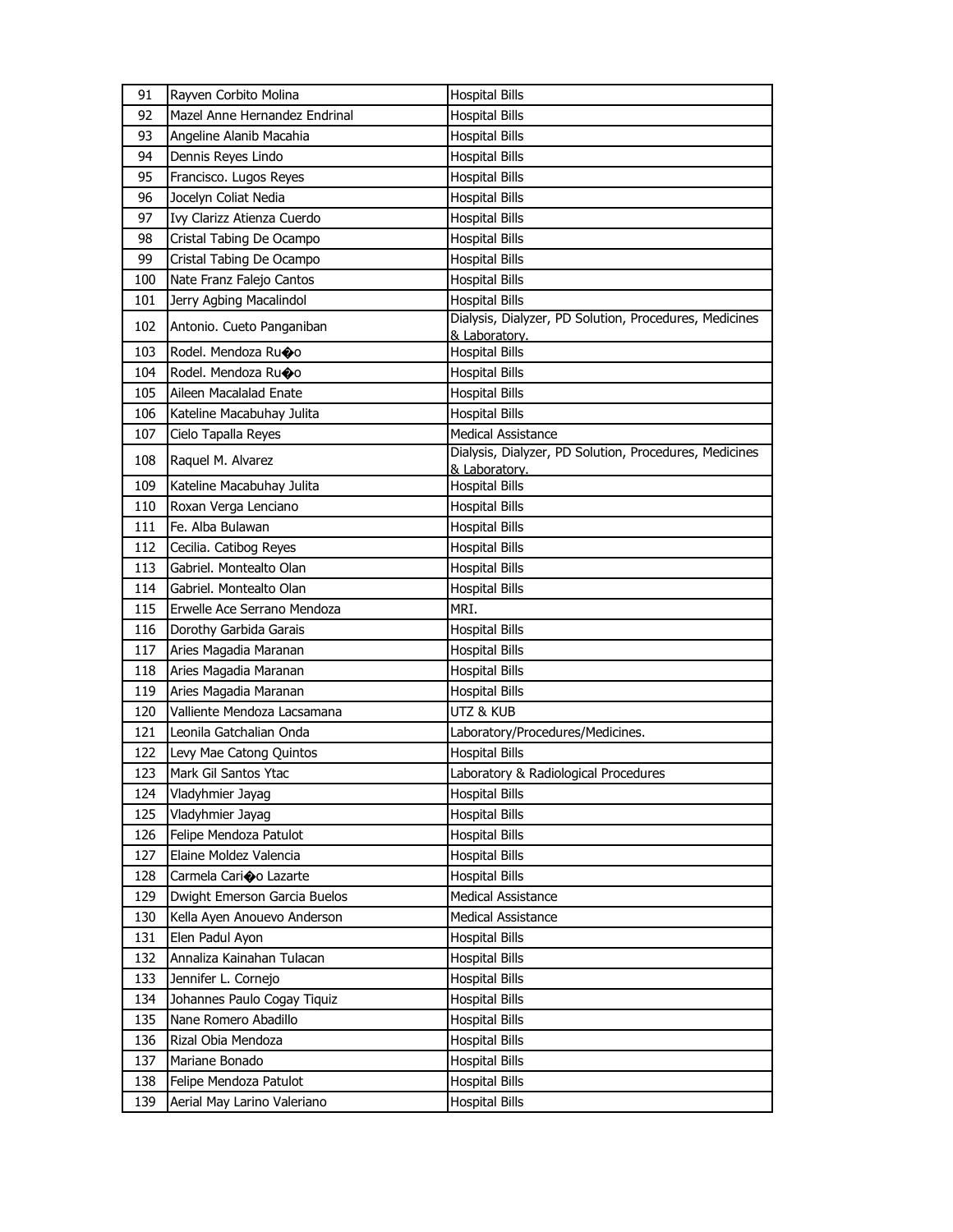| 140 | Carl Justin Arevalo Mainet     | <b>Hospital Bills</b>                                                   |
|-----|--------------------------------|-------------------------------------------------------------------------|
| 141 | Rianne Rosal Fabreo            | <b>Hospital Bills</b>                                                   |
| 142 | Johnna Medrano Redoma          | <b>Hospital Bills</b>                                                   |
| 143 | Abegail Casapao Gabo           | <b>Hospital Bills</b>                                                   |
| 144 | Mitchie Macaraig               | <b>Hospital Bills</b>                                                   |
| 145 | Rossana Bagaporo Dungganon     | <b>Hospital Bills</b>                                                   |
| 146 | Rizal Obia Mendoza             | Hospital Bills                                                          |
| 147 | Nane Romero Abadillo           | <b>Hospital Bills</b>                                                   |
| 148 | Jhon Carlo Mendoza Boa         | <b>Hospital Bills</b>                                                   |
| 149 | Ronalyn Aala Pesigan           | <b>Hospital Bills</b>                                                   |
| 150 | Bernadete Casulla Enriquez     | <b>Hospital Bills</b>                                                   |
| 151 | Ron Rey Yturalde Albay         | <b>Hospital Bills</b>                                                   |
| 152 | Rosevie Jarqueo Yturalde       | <b>Hospital Bills</b>                                                   |
| 153 | Calixto Malapote Lumanglas     | <b>Hospital Bills</b>                                                   |
| 154 | Edgardo Perez Cueto            | Dialysis, Dialyzer, PD Solution, Procedures, Medicines<br>& Laboratory. |
| 155 | Jenalyn Adriatico Villanueva   | <b>Hospital Bills</b>                                                   |
| 156 | Prince Jhayron Potente Cantona | <b>Hospital Bills</b>                                                   |
| 157 | Prince Jhayron Potente Cantona | <b>Hospital Bills</b>                                                   |
| 158 | Domingo Cueto Cantos           | <b>Hospital Bills</b>                                                   |
| 159 | Myrna. Caponpon Garcia         | Chemotherapy & Medicines                                                |
| 160 | Redon Ondona Bitangcor         | <b>Hospital Bills</b>                                                   |
| 161 | Bernadete Casulla Enriquez     | <b>Hospital Bills</b>                                                   |
| 162 | Bernadete Casulla Enriquez     | <b>Hospital Bills</b>                                                   |
| 163 | Jessica Oliquino Ocleana       | <b>Hospital Bills</b>                                                   |
| 164 | Jessica Oliquino Ocleana       | <b>Hospital Bills</b>                                                   |
| 165 | Christylyn Lamsen Menor        | <b>Hospital Bills</b>                                                   |
| 166 | Christylyn Lamsen Menor        | <b>Hospital Bills</b>                                                   |
| 167 | Domingo Cueto Cantos           | <b>Hospital Bills</b>                                                   |
| 168 | Noemi Dela Peoa Mendoza        | <b>Hospital Bills</b>                                                   |
| 169 | Jenalyn Adriatico Villanueva   | <b>Hospital Bills</b>                                                   |
| 170 | Noemi Dela Peoa Mendoza        | <b>Hospital Bills</b>                                                   |
| 171 | Edesa Ricamata Asilo           | MRI.                                                                    |
| 172 | Rowena Rubia Guarin            | <b>Hospital Bills</b>                                                   |
| 173 | Decena Gatdula Mancilla        | <b>Hospital Bills</b>                                                   |
| 174 | Edryl Marie Candava Ocampo     | <b>Hospital Bills</b>                                                   |
| 175 | Vilma Sabalboro Tan            | Laboratory/Procedures/Medicines.                                        |
| 176 | Annloren De Lara Lubi          | <b>Hospital Bills</b>                                                   |
| 177 | Edsel Lagyap Barcela           | <b>Hospital Bills</b>                                                   |
| 178 | Leslie Ann Javier Llanera      | Laboratory Procedures                                                   |
| 179 | Roxan Verga Lenciano           | <b>Hospital Bills</b>                                                   |
| 180 | Henry. De Ocampo               | Laboratory/Procedures/Medicines.                                        |
| 181 | Jim Rafana Apiag               | <b>Hospital Bills</b>                                                   |
| 182 | Ma. Lizzelle Laguerta Duran    | <b>Hospital Bills</b>                                                   |
| 183 | Aileen Diamante Vacal          | <b>Hospital Bills</b>                                                   |
| 184 | Rio Rivera.                    | Dialysis, Dialyzer, PD Solution, Procedures, Medicines<br>& Laboratory. |
| 185 | Hershey Babagay Samonte        | Chemotherapy & Medicines                                                |
| 186 | Domingo Cueto Cantos           | <b>Hospital Bills</b>                                                   |
| 187 | Lorivie Abache Paquia          | <b>Hospital Bills</b>                                                   |
| 188 | Teodoro Maranan Landicho       | <b>Hospital Bills</b>                                                   |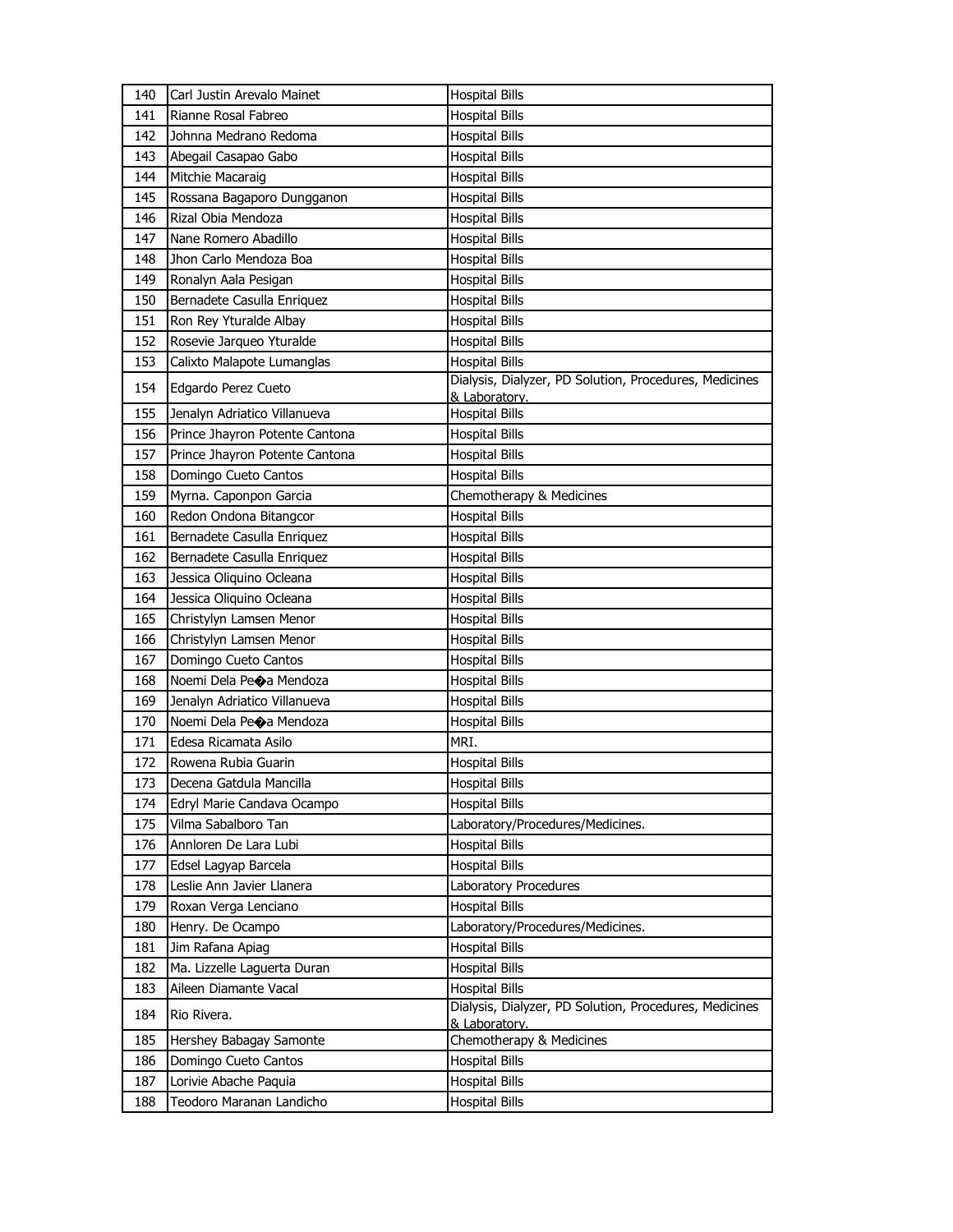| 189 | Teodoro Maranan Landicho           | <b>Hospital Bills</b>    |
|-----|------------------------------------|--------------------------|
| 190 | Aliyah Nicol Iballar Sario         | <b>Hospital Bills</b>    |
| 191 | Maria Tioxon Rosano                | <b>Hospital Bills</b>    |
| 192 | Lorelyn Delgado Rosales            | <b>Hospital Bills</b>    |
| 193 | Lorelyn Delgado Rosales            | <b>Hospital Bills</b>    |
| 194 | Dona Maloloy Gomez                 | Ultrasound               |
| 195 | Rongel Nathan Canar Claveria       | <b>Hospital Bills</b>    |
| 196 | Jolena Santos Santoyo              | <b>Hospital Bills</b>    |
| 197 | Igliceria Macasaet Mayuga          | Chemotherapy & Medicines |
| 198 | Angelle Bayeta Contreras           | <b>Hospital Bills</b>    |
| 199 | Oscar Bertulfo Toling              | <b>Hospital Bills</b>    |
| 200 | Brent Marcus Aguilera De Los Reyes | <b>Hospital Bills</b>    |
| 201 | Brent Marcus Aguilera De Los Reyes | <b>Hospital Bills</b>    |
| 202 | Meriam Maming Reanzares            | <b>Hospital Bills</b>    |
| 203 | Renato Garcia Arquinez             | Laboratory Procedures    |
| 204 | Ma. Angela Joy Ramirez Dayrit      | <b>Hospital Bills</b>    |
| 205 | Rosalie D.I. Mendoza               | <b>Hospital Bills</b>    |
| 206 | Ma. Angela Joy Ramirez Dayrit      | <b>Hospital Bills</b>    |
| 207 | Romeo. Sangalang Caringal          | Laboratory Procedures    |
| 208 | Jennifer. Discutido Mendoza        | <b>Hospital Bills</b>    |
| 209 | Angelita Balmes Miral              | <b>Hospital Bills</b>    |
| 210 | Luzviminda. Macatangay Blanco      | Laboratory Procedures    |
| 211 | Rizal Obia Mendoza                 | <b>Hospital Bills</b>    |
| 212 | Rachel Alferes Bolloza             | <b>Hospital Bills</b>    |
| 213 | Lyka Mae Tolentino Sales           | <b>Hospital Bills</b>    |
|     |                                    |                          |
| 214 | Apple Odeste Jordan                | <b>Hospital Bills</b>    |
| 215 | Donalyn De Torres Balmes           | <b>Hospital Bills</b>    |
| 216 | Harry Denaire Marentes             | <b>Hospital Bills</b>    |
| 217 | Caterin Jaeka Endozo Samaniego     | <b>Hospital Bills</b>    |
| 218 | Rowena Cortes Jumarang             | <b>Hospital Bills</b>    |
| 219 | Jennen Lubrin Pinsan               | <b>Hospital Bills</b>    |
| 220 | Ronald Tordecilla                  | Medical Assistance.      |
| 221 | Jhon Kirby Espinili Cuartoy        | <b>Hospital Bills</b>    |
| 222 | Ma. Dianne Falculan Enriquez       | <b>Hospital Bills</b>    |
| 223 | Faye Bryane Quicones Viado         | <b>Hospital Bills</b>    |
| 224 | Ethel Casaljay Benedicto           | <b>Hospital Bills</b>    |
| 225 | Georgie Soriano Perlada            | <b>Hospital Bills</b>    |
| 226 | Amarie. Asi Ramirez                | <b>Hospital Bills</b>    |
| 227 | Aliyah Nicol Iballar Sario         | Hospital Bills           |
| 228 | Amarie. Asi Ramirez                | <b>Hospital Bills</b>    |
| 229 | Ma. Lizzelle Laguerta Duran        | Hospital Bills           |
| 230 | Gamaliel Pallo Balibrea            | Medical Assistance       |
| 231 | Kenneth Quezada Obiado             | <b>Hospital Bills</b>    |
| 232 | Von Patrick Flores Leynes          | Medical Assistance       |
| 233 | Gamaliel Pallo Balibrea            | Medical Assistance       |
| 234 | Jennifer. Discutido Mendoza        | <b>Hospital Bills</b>    |
| 235 | Rowena Cortes Jumarang             | <b>Hospital Bills</b>    |
| 236 | Protacio June Javier Sasuya        | <b>Hospital Bills</b>    |
| 237 | Meriam Maming Reanzares            | <b>Hospital Bills</b>    |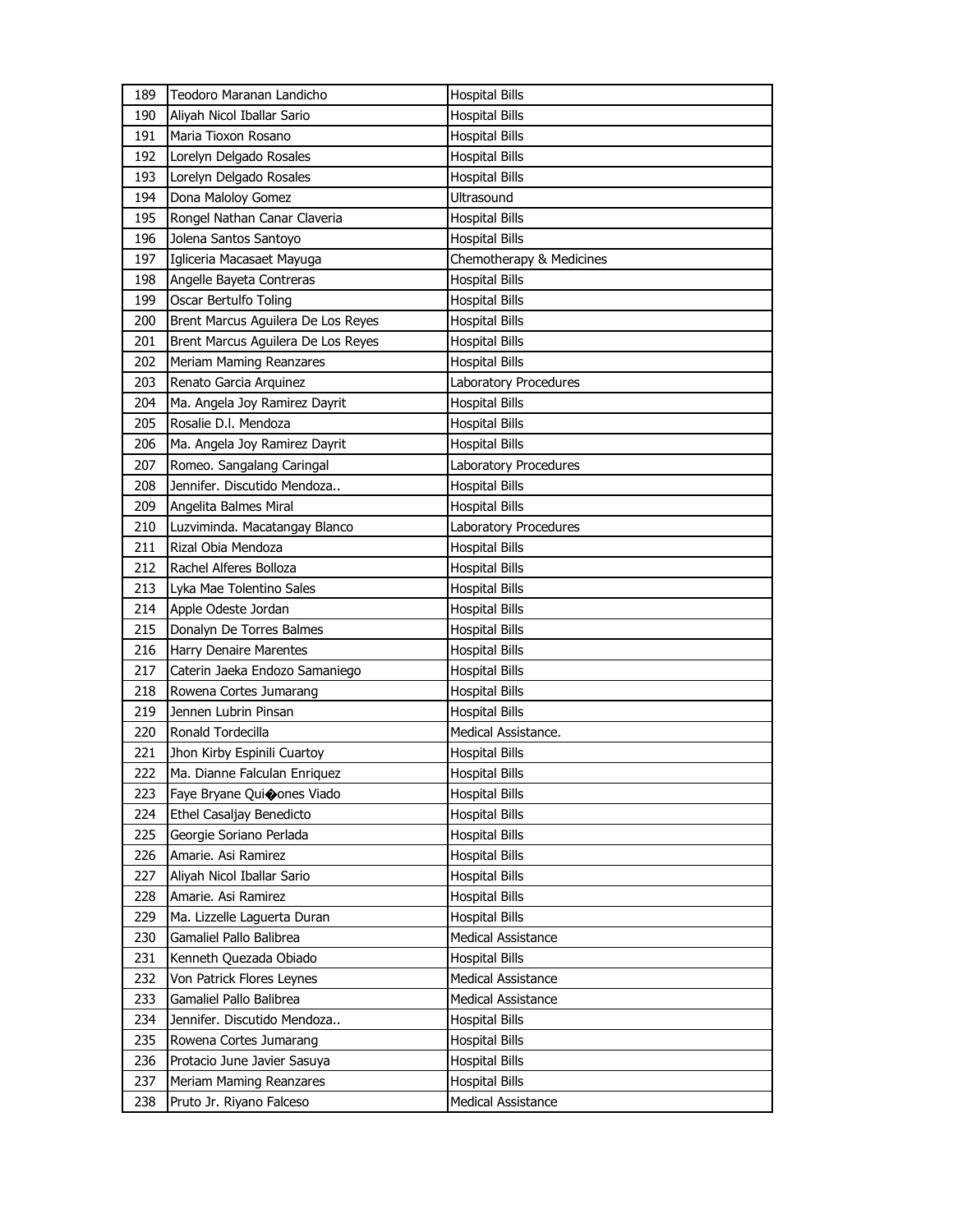| 239 | Gina Arasola Tisbe              | <b>Hospital Bills</b>                                                   |
|-----|---------------------------------|-------------------------------------------------------------------------|
| 240 | Mary Jane Dela Cruz Zapata      | <b>Hospital Bills</b>                                                   |
| 241 | Maricon Gayanilo Pasicolan      | <b>Hospital Bills</b>                                                   |
| 242 | Kenneth Quezada Obiado          | <b>Hospital Bills</b>                                                   |
| 243 | <b>Irene Como Mortel</b>        | <b>Hospital Bills</b>                                                   |
| 244 | Jessa Ojas                      | <b>Hospital Bills</b>                                                   |
| 245 | Gina Arasola Tisbe              | <b>Hospital Bills</b>                                                   |
| 246 | Gina Baladad Orofino            | <b>Hospital Bills</b>                                                   |
| 247 | Liezel Lugatoc Tacod            | <b>Hospital Bills</b>                                                   |
| 248 | Dioralin Encabo Placer          | <b>Hospital Bills</b>                                                   |
| 249 | Jennen Lubrin Pinsan            | <b>Hospital Bills</b>                                                   |
| 250 | Ronald Tordecilla               | <b>Medical Assistance</b>                                               |
| 251 | Ma. Carla Tiel                  | Laboratory/Procedures/Medicines.                                        |
| 252 | Angelita Balmes Miral           | <b>Hospital Bills</b>                                                   |
| 253 | Teodocia Binay Abu              | CT-Scan                                                                 |
| 254 | Princess Maglana                | Hospital Bills                                                          |
| 255 | Arjail Ocampo Venida            | <b>Hospital Bills</b>                                                   |
| 256 | Gene Marie Comia Garcia         | <b>Hospital Bills</b>                                                   |
| 257 | Gene Marie Comia Garcia         | <b>Hospital Bills</b>                                                   |
| 258 | Baby Abigail Azucena Belolo     | <b>Hospital Bills</b>                                                   |
| 259 | Baby Abigail Azucena Belolo     | <b>Hospital Bills</b>                                                   |
| 260 | Jose Roger Orollo Rabina        | <b>Hospital Bills</b>                                                   |
| 261 | <b>Manuel Sario Mobles</b>      | <b>Hospital Bills</b>                                                   |
| 262 | Elenita Marsigan Garcia         | Chemotherapy & Medicines                                                |
| 263 | Patricia Lyn Biscocho           | <b>Hospital Bills</b>                                                   |
| 264 | Fatima. Martinez Musa           | <b>Hospital Bills</b>                                                   |
| 265 | Chrislyn Braza Balmes           | Dialysis, Dialyzer, PD Solution, Procedures, Medicines<br>& Laboratory. |
| 266 | Kimberly Leyesa Camaing         | <b>Hospital Bills</b>                                                   |
| 267 | Perlita. Balahay Dela Cruz      | CT-Scan                                                                 |
| 268 | Bessie Gilera Patron            | <b>Hospital Bills</b>                                                   |
| 269 | Chrislyn Braza Balmes           | Dialysis, Dialyzer, PD Solution, Procedures, Medicines<br>& Laboratory. |
| 270 | Rolando Guevarra Ticman         | <b>Hospital Bills</b>                                                   |
| 271 | Rolando Guevarra Ticman         | <b>Hospital Bills</b>                                                   |
| 272 | Vanessa Grace Fradejas Saniel   | <b>Hospital Bills</b>                                                   |
| 273 | Carmen L. Toledo                | Dialysis, Dialyzer, PD Solution, Procedures, Medicines<br>& Laboratory. |
| 274 | Cesar Maranan                   | Dialysis, Dialyzer, PD Solution, Procedures, Medicines<br>& Laboratory. |
| 275 | Zaira Ashley Gastador Suaverdez | Medical Assistance.                                                     |
| 276 | Sheila Purisima                 | <b>Hospital Bills</b>                                                   |
| 277 | Mylene Suarez Candor            | Dialysis, Dialyzer, PD Solution, Procedures, Medicines<br>& Laboratory. |
| 278 | Aileen Vicuoa Jurado            | Dialysis, Dialyzer, PD Solution, Procedures, Medicines<br>& Laboratory. |
| 279 | Roderick Balmes De Castro       | Physical Therapy                                                        |
| 280 | Sheila Purisima                 | <b>Hospital Bills</b>                                                   |
| 281 | Rolando Guevarra Ticman         | <b>Hospital Bills</b>                                                   |
| 282 | Ricky Mingoa Estares            | <b>Hospital Bills</b>                                                   |
| 283 | Joey Ramos Manalo               | <b>Hospital Bills</b>                                                   |
| 284 | Anjelo Railey Bassig Manalang   | <b>Hospital Bills</b>                                                   |
| 285 | Noriel Cabral Rosales           | <b>Hospital Bills</b>                                                   |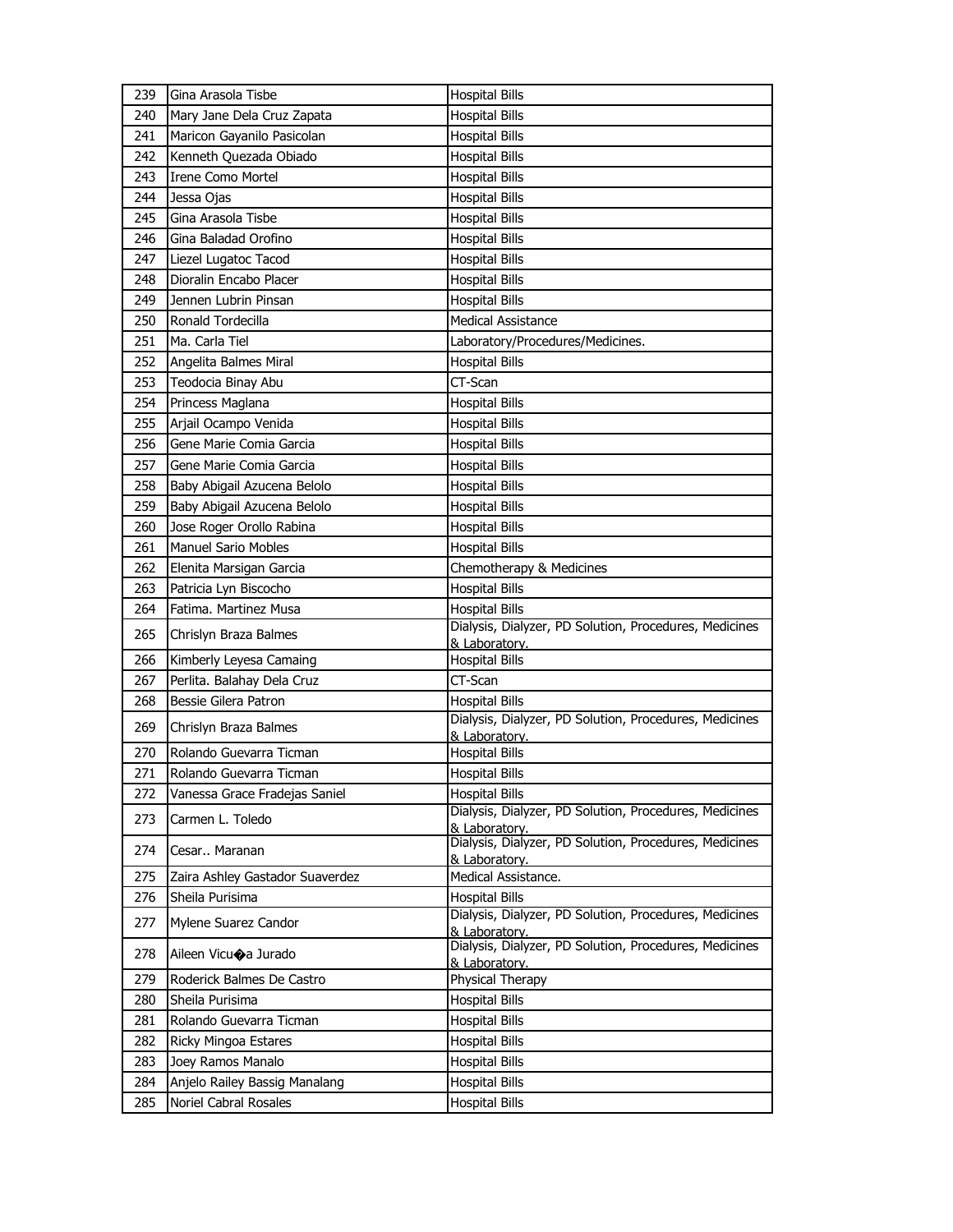| 286 | Noriel Cabral Rosales        | <b>Hospital Bills</b>                                                   |
|-----|------------------------------|-------------------------------------------------------------------------|
| 287 | Mergie Deyta Dela Cruz       | <b>Hospital Bills</b>                                                   |
| 288 | Noriel Cabral Rosales        | <b>Hospital Bills</b>                                                   |
| 289 | Mergie Deyta Dela Cruz       | <b>Hospital Bills</b>                                                   |
| 290 | Jhoanne Nariz Ilagan         | <b>Hospital Bills</b>                                                   |
| 291 | Alvin Penillo Reloncillo     | Laboratory Procedures                                                   |
| 292 | Mel Rose Loy Del Mundo       | <b>Hospital Bills</b>                                                   |
| 293 | Joan Pelicano Silvano        | <b>Hospital Bills</b>                                                   |
| 294 | Mary Jane Barandino Antonio  | Laboratory/Procedures/Medicines.                                        |
| 295 | Ramon. Llaneta Lora          | <b>Hospital Bills</b>                                                   |
| 296 | Noriel Cabral Rosales        | <b>Hospital Bills</b>                                                   |
| 297 | Ramon. Llaneta Lora          | <b>Hospital Bills</b>                                                   |
| 298 | Lorna G. Intac               | <b>Medical Assistance</b>                                               |
| 299 | Bernadeth Dellosa Peradilla  | <b>Hospital Bills</b>                                                   |
| 300 | Vicente Jr. Janoras Almajeda | <b>MRI</b>                                                              |
| 301 | Teodora Ilagan Asnar         | <b>Hospital Bills</b>                                                   |
| 302 | Teodora Ilagan Asnar         | <b>Hospital Bills</b>                                                   |
| 303 | Rolando Villena              | Dialysis, Dialyzer, PD Solution, Procedures, Medicines<br>& Laboratory. |
| 304 | Cresencia Velano             | 2 D echo.                                                               |
| 305 | Rolando Villena              | Dialysis, Dialyzer, PD Solution, Procedures, Medicines<br>& Laboratory. |
| 306 | Rolando Villena              | Dialysis, Dialyzer, PD Solution, Procedures, Medicines<br>& Laboratory. |
| 307 | Joel Perez Abu               | CT-Scan                                                                 |
| 308 | Roxanne Arcega Delgado       | <b>Hospital Bills</b>                                                   |
| 309 | Leopoldo Buenviaje Gonda     | MRI.                                                                    |
| 310 | Mary Joy Peoalosa            | <b>Hospital Bills</b>                                                   |
| 311 | Mary Joy Peoalosa            | <b>Hospital Bills</b>                                                   |
| 312 | Jade Brien Delgado Magtibay  | <b>Hospital Bills</b>                                                   |
| 313 | Joan Edelita Biscocho Ilagan | <b>Hospital Bills</b>                                                   |
| 314 | Kathleen Bunquin De Torres   | <b>Hospital Bills</b>                                                   |
| 315 | Nora Dela Torre Cometa       | <b>Medical Assistance</b>                                               |
| 316 | <b>Grace Naluz</b>           | <b>Hospital Bills</b>                                                   |
| 317 | Casil Silvano Resoles        | <b>Hospital Bills</b>                                                   |
| 318 | Rolando Guevarra Ticman      | <b>Hospital Bills</b>                                                   |
| 319 | April Joy Garcia Comia       | Laboratory Procedures.                                                  |
|     |                              |                                                                         |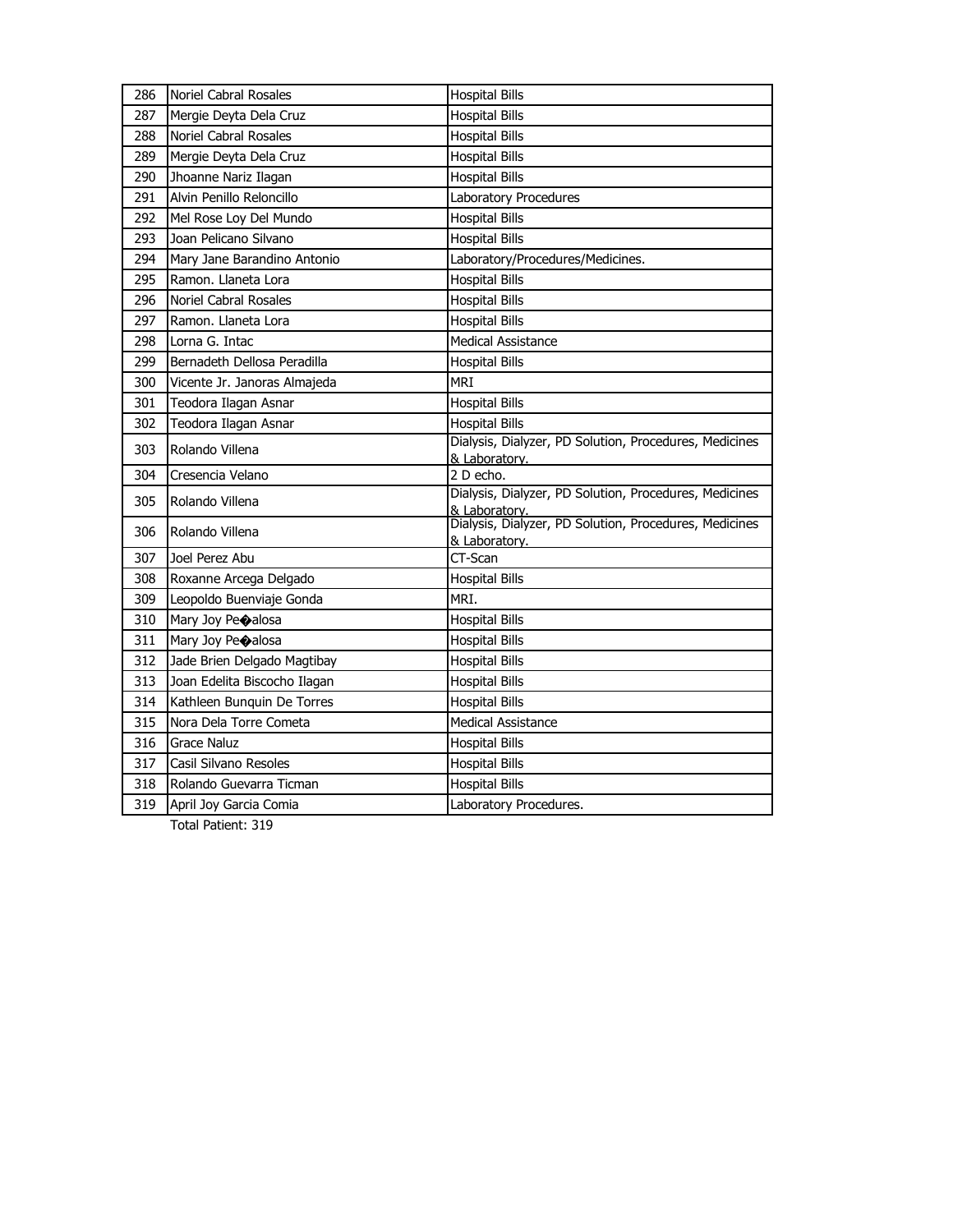

BATANGAS MEDICAL CENTER For the month of July year 2020

| No #           | <b>Name of Patient</b>         | <b>Assistance</b>                       |
|----------------|--------------------------------|-----------------------------------------|
| 1              | Marlino V. Samonte             | Hemodialysis/Medicines/Lab. Procedures. |
| $\overline{2}$ | Athena Adia Aquino             | Medical Assistance                      |
| 3              | Lolita Soliman Ramos           | Dialysis & Hospital Bill                |
| 4              | Wilson Cabilte Cagadas         | Medical Assistance.                     |
| 5              | Jovelle Fadera Mortel          | <b>Hospital Bills</b>                   |
| 6              | Jovelle Fadera Mortel          | Hospital Bills                          |
| 7              | Jovelle Fadera Mortel          | <b>Hospital Bills</b>                   |
| 8              | Jovan Andrei Fradelas Castillo | <b>Hospital Bills</b>                   |
| 9              | Antonette Nicole Delas Alas    | <b>Hospital Bills</b>                   |
| 10             | Romeo A. Macalalad             | <b>Hospital Bills</b>                   |
| 11             | Odessa Meredor Eda $\bullet$   | <b>Hospital Bills</b>                   |
| 12             | Leonardo. Mercado              | <b>Medical Assistance</b>               |
| 13             | Nancy Pamintuan Balatbat       | <b>Hospital Bills</b>                   |
| 14             | Julie Ann Beron Beoegas        | Hospital Bills                          |
| 15             | Nancy Pamintuan Balatbat       | <b>Hospital Bills</b>                   |
| 16             | Ma.viola Dicta Lavila          | Hospital Bills                          |
| 17             | Merry Kriss Fajarda Bueno      | <b>Hospital Bills</b>                   |
| 18             | John Derrick Villamor Ramos    | <b>Hospital Bills</b>                   |
| 19             | Mary Grace Mabiling Pola       | <b>Hospital Bills</b>                   |
| 20             | Joan Pelicano Silvano          | <b>Hospital Bills</b>                   |
| 21             | Georgina Mendoza Wichmann      | <b>Hospital Bills</b>                   |
| 22             | Ajhay Ante Jagape              | <b>Hospital Bills</b>                   |
| 23             | Maribel Villanueva Dagos       | <b>Hospital Bills</b>                   |
| 24             | Lorena Garcia Sosa             | <b>Hospital Bills</b>                   |
| 25             | Nicanor, Calalo Villanueva     | <b>Hospital Bills</b>                   |
| 26             | Anabel Carandang Alday         | Hospital Bills                          |
| 27             | Nicanor. Calalo Villanueva     | <b>Hospital Bills</b>                   |
| 28             | Georgina Mendoza Wichmann      | <b>Hospital Bills</b>                   |
| 29             | Vanessa Garce Fradejas Saniel  | <b>Hospital Bills</b>                   |
| 30             | Joan Pelicano Silvano          | Hospital Bills                          |
| 31             | Clarita Marasigan Manlangit    | <b>Hospital Bills</b>                   |
| 32             | Luis Perez Maligalig           | Laboratory Procedures                   |
| 33             | Jovan Andrei Fradelas Castillo | <b>Hospital Bills</b>                   |
| 34             | Jovan Andrei Fradelas Castillo | <b>Hospital Bills</b>                   |
| 35             | Maria Michelle Ruga Maghirang  | <b>Hospital Bills</b>                   |
| 36             | Noriel Cabral Rosales          | Laboratory/Procedures/Medicines.        |
| 37             | Feliciana P Prepose            | Dialysis/Medicine.                      |
| 38             | Jhonmarie Limua Salazar        | <b>Hospital Bills</b>                   |
| 39             | Edna Naylo No.                 | Medical Assistance                      |
| 40             | John Luis Abetria Sopeoa       | Medical Assistance                      |
| 41             | Adolfo Fan                     | Laboratory/Procedures/Medicines.        |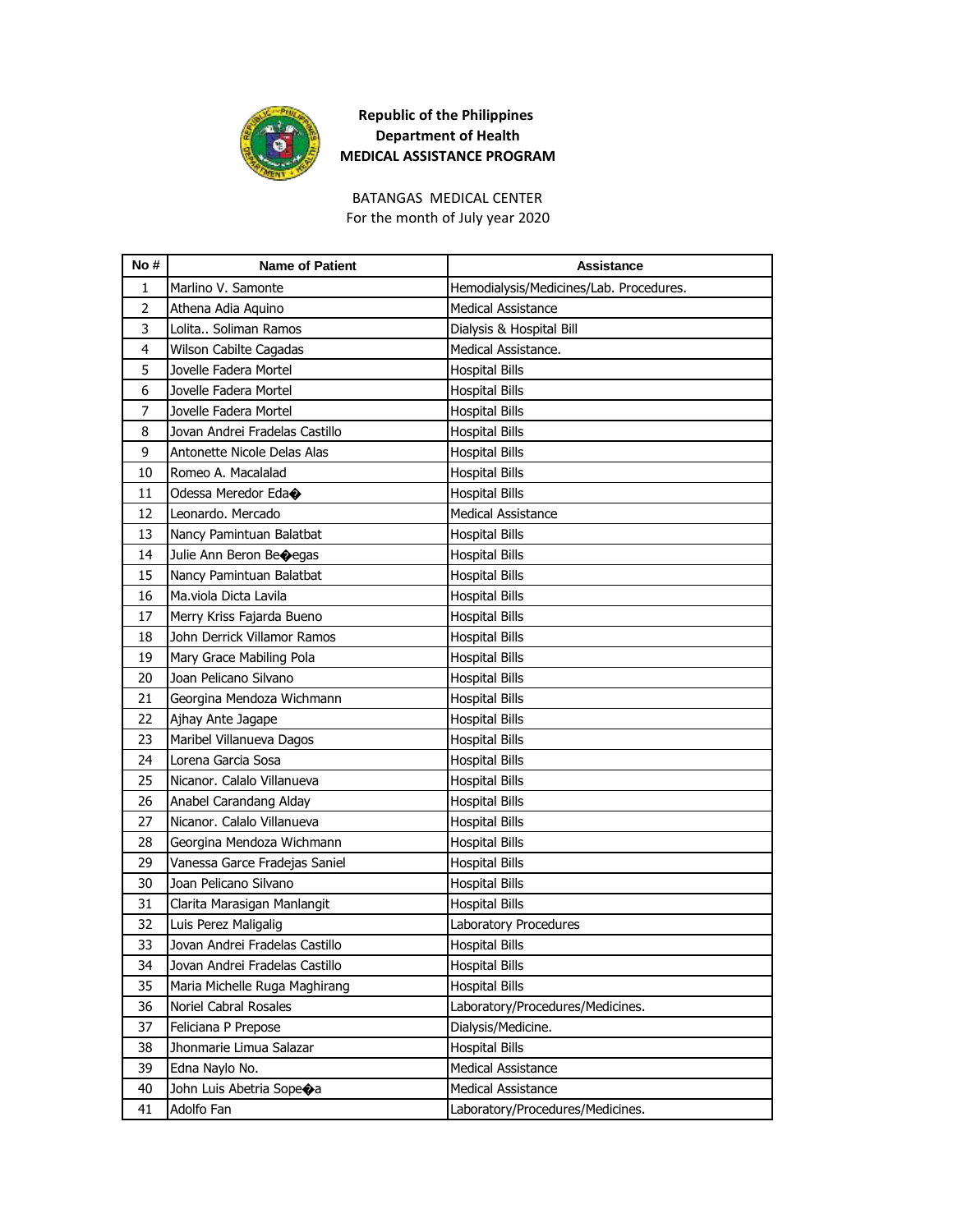| 42 | John Luis Abetria Sope $\spadesuit$ a | <b>Medical Assistance</b>                                               |
|----|---------------------------------------|-------------------------------------------------------------------------|
| 43 | Victoria. Cabatu Ramos                | CT-Scan                                                                 |
| 44 | Daisy. Hollero Morada                 | <b>Hospital Bills</b>                                                   |
| 45 | Niza Mae Dilay Javier                 | <b>Hospital Bills</b>                                                   |
| 46 | Roland Fajarito Fetalco               | Hospital Bill / Laboratory / Procedures / Medicine.                     |
| 47 | Andres Jr. Gozo Maniscan              | <b>Hospital Bills</b>                                                   |
| 48 | Gisselle Ambal Velasquez              | <b>Hospital Bills</b>                                                   |
| 49 | Juana Larosa Hontiveros               | Laboratory Procedures                                                   |
| 50 | Jenico Michael Cordez Tabalba         | <b>Hospital Bills</b>                                                   |
| 51 | Kenneth Quezada Obiado                | <b>Hospital Bills</b>                                                   |
| 52 | Mary Jane Carmona Casapao             | <b>Hospital Bills</b>                                                   |
| 53 | Antonio. Garcia Magnaye               | Laboratory Procedures                                                   |
| 54 | Lea Rosal De Castro Buquiz            | Laboratory Procedures                                                   |
| 55 | Mary Jane Carmona Casapao             | <b>Hospital Bills</b>                                                   |
| 56 | Jose Roger Orollo Rabina              | <b>Hospital Bills</b>                                                   |
| 57 | Hermogenes Manalo Magboo              | <b>Medical Assistance</b>                                               |
| 58 | Brielle Amarah Antivo                 | <b>Hospital Bills</b>                                                   |
| 59 | <b>Brielle Amarah Antivo</b>          | <b>Hospital Bills</b>                                                   |
| 60 | Bernadette Banamiya David             | Laboratory Procedures                                                   |
| 61 | Nicanor. Calalo Villanueva            | <b>Hospital Bills</b>                                                   |
| 62 | Arjail Ocampo Venida                  | <b>Hospital Bills</b>                                                   |
| 63 | Kris John Baladad Orofino             | <b>Hospital Bills</b>                                                   |
| 64 | Kris John Baladad Orofino             | <b>Hospital Bills</b>                                                   |
| 65 | Zoe Anthonete Bala Balmes             | <b>Hospital Bills</b>                                                   |
| 66 | Joan Pelicano Silvano                 | <b>Hospital Bills</b>                                                   |
| 67 | Jose Roger Orollo Rabina              | <b>Hospital Bills</b>                                                   |
| 68 | Nelia Carreon Ramirez                 | <b>Hospital Bills</b>                                                   |
| 69 | Angelita Balmes Miral                 | <b>Hospital Bills</b>                                                   |
| 70 | Zoe Anthonete Bala Balmes             | <b>Hospital Bills</b>                                                   |
| 71 | Emjoy Tan Corpuz                      | <b>Hospital Bills</b>                                                   |
| 72 | Jhewel Lojo Dela Peoa                 | <b>Medical Assistance</b>                                               |
| 73 | Ellene Lualhati Espina                | <b>Hospital Bills</b>                                                   |
| 74 | Disie Nombre Magallanes               | Hospital Bills                                                          |
| 75 | Novielyn Ilustre Panganiban           | <b>Hospital Bills</b>                                                   |
| 76 | Marites. Inigo Nalimutan              | <b>Hospital Bills</b>                                                   |
| 77 | Jayvier Pasignahin Maravilla          | <b>Hospital Bills</b>                                                   |
| 78 | Angielisa Macatangay Diona            | <b>Hospital Bills</b>                                                   |
| 79 | Angielisa Macatangay Diona            | <b>Hospital Bills</b>                                                   |
| 80 | Andres Jr. Gozo Maniscan              | <b>Hospital Bills</b>                                                   |
| 81 | Rizel Solajis Buenconsejo             | <b>Hospital Bills</b>                                                   |
| 82 | Ryan. Velasquez Ramos.                | <b>Hospital Bills</b>                                                   |
| 83 | Ave Walruz Buenconsejo De La Cruz     | <b>Hospital Bills</b>                                                   |
| 84 | Sonny Jr. Maglasang Francisco         | Dialysis, Dialyzer, PD Solution, Procedures, Medicines<br>& Laboratory. |
| 85 | Mark Jeld Famodulan Falcutila         | <b>Hospital Bills</b>                                                   |
| 86 | Leanalyn De Castro Guillo             | <b>Hospital Bills</b>                                                   |
| 87 | Natalie Kate Portugal Comia           | Hospital Bills                                                          |
| 88 | Natalie Kate Portugal Comia           | <b>Hospital Bills</b>                                                   |
| 89 | Raphael Palacpac Diares               | <b>Hospital Bills</b>                                                   |
| 90 | Jennefer Jemina Gonzaga               | <b>Hospital Bills</b>                                                   |
| 91 | Shalimar Andales Castillano           | <b>Hospital Bills</b>                                                   |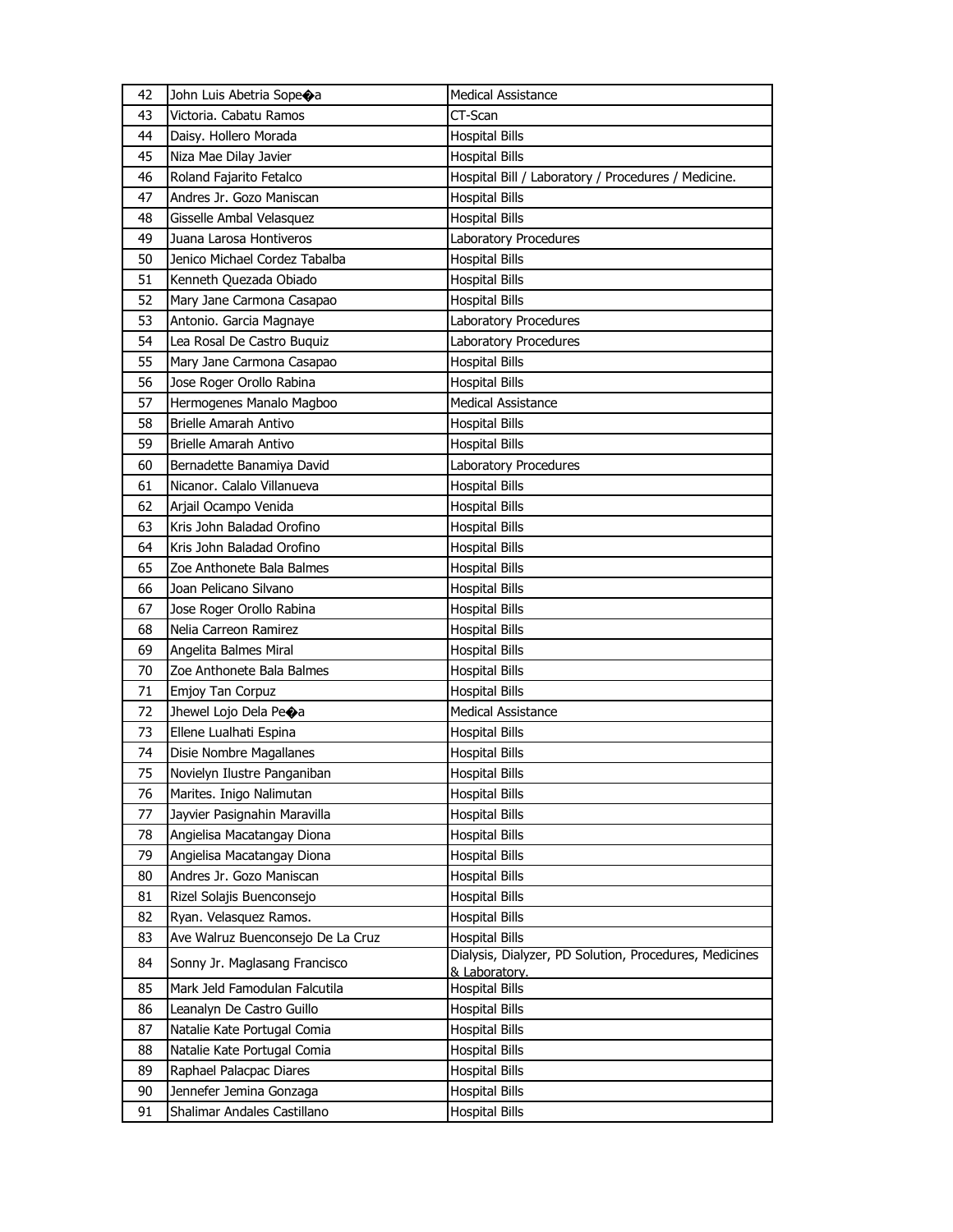| 92  | Leovy Lota Sarmiento           | <b>Hospital Bills</b>                                  |
|-----|--------------------------------|--------------------------------------------------------|
| 93  | <b>Marites Calpito Mission</b> | <b>Hospital Bills</b>                                  |
| 94  | Edna Tillo Ladesma             | <b>Hospital Bills</b>                                  |
| 95  | Riza Necesita Hacutina         | CT-Scan                                                |
| 96  | Eulalia Amorosa Grospe         | CT-Scan                                                |
| 97  | Jayvier Pasignahin Maravilla   | <b>Hospital Bills</b>                                  |
| 98  | Ma. Cristina Nielo Baranggan   | <b>Hospital Bills</b>                                  |
| 99  | Chrislyn Braza Balmes          | Dialysis, Dialyzer, PD Solution, Procedures, Medicines |
| 100 | Jennilyn Obinguar              | & Laboratory.<br><b>Medical Assistance</b>             |
|     |                                | Dialysis, Dialyzer, PD Solution, Procedures, Medicines |
| 101 | Lorna G. Intac                 | & Laboratory.                                          |
| 102 | Joel Fernando Falla            | <b>Medical Assistance</b>                              |
| 103 | Novielyn Ilustre Panganiban    | <b>Hospital Bills</b>                                  |
| 104 | Bienvenida Arojado Sumadsad    | Dialysis                                               |
| 105 | Paula Ann Laurel Astudillo     | <b>Hospital Bills</b>                                  |
| 106 | Reynaldo Sr Del Pilar Rovira.  | <b>Dialysis</b>                                        |
| 107 | Christian Lloyd Coliat Paygane | CT-Scan                                                |
| 108 | June Kim Serapia Reyes         | <b>Hospital Bills</b>                                  |
| 109 | June Kim Serapia Reyes         | <b>Hospital Bills</b>                                  |
| 110 | Rowena Mando Evora             | <b>Hospital Bills</b>                                  |
| 111 | Rowena Mando Evora             | <b>Hospital Bills</b>                                  |
| 112 | Rannel Revodulk                | 2 D echo.                                              |
| 113 | Mary Jane Natividad Musico     | <b>Hospital Bills</b>                                  |
| 114 | Carlos Jr Lintag Hufano        | <b>Hospital Bills</b>                                  |
| 115 | John Kervin Tan                | Hospital Bill / Laboratory / Procedures / Medicine.    |
|     |                                |                                                        |
| 116 | Via Ramirez Balboa             | <b>Hospital Bills</b>                                  |
| 117 | Angel Rio Hernandez            | Medical Assistance.                                    |
| 118 | Jacinto Veroya Perez           | CT-Scan/Procedures/Laboratory/Medicines.               |
| 119 | Rina, Samson Castro            | <b>Hospital Bills</b>                                  |
| 120 | Teofilo. Tolentino Custodio    | Laboratory Procedures                                  |
| 121 | Cleo Charmagne Derige Ramos    | <b>Hospital Bills</b>                                  |
| 122 | Rina. Samson Castro            | <b>Hospital Bills</b>                                  |
| 123 | Cleo Charmagne Derige Ramos    | <b>Hospital Bills</b>                                  |
| 124 | Larry Bisnar Curay             | <b>Hospital Bills</b>                                  |
| 125 | Janice Carriaga Amato          | <b>Hospital Bills</b>                                  |
| 126 | Larry Bisnar Curay             | <b>Hospital Bills</b>                                  |
| 127 | Ma. Viola Dicta Lavilla        | <b>Hospital Bills</b>                                  |
| 128 | Minda Corpuz Puyo              | Medical Assistance                                     |
| 129 | Paula Ann Laurel Astudillo     | <b>Hospital Bills</b>                                  |
| 130 | Ryella Maureen Parsaso Maranan | <b>Hospital Bills</b>                                  |
| 131 | Alistaire John Delfin Cueto    | MRI                                                    |
| 132 | Chloe Angela Acol Raro         | Medical Assistance                                     |
| 133 | Dante Jr. Maloles Pascua       | Chemotherapy & Medicines                               |
| 134 | Dante Jr. Maloles Pascua       | Chemotherapy & Medicines                               |
| 135 | Ma. Lorena P Conje             | CT-Scan/Procedures/Laboratory/Medicines.               |
| 136 | Joy Gerosanib Dela Cruz        | <b>Hospital Bills</b>                                  |
| 137 | Judith Prescilla Olan          | <b>Hospital Bills</b>                                  |
| 138 | Ruella Deocampo Parsaso        | <b>Hospital Bills</b>                                  |
| 139 | Jeny Azucena Evangelista       | <b>Hospital Bills</b>                                  |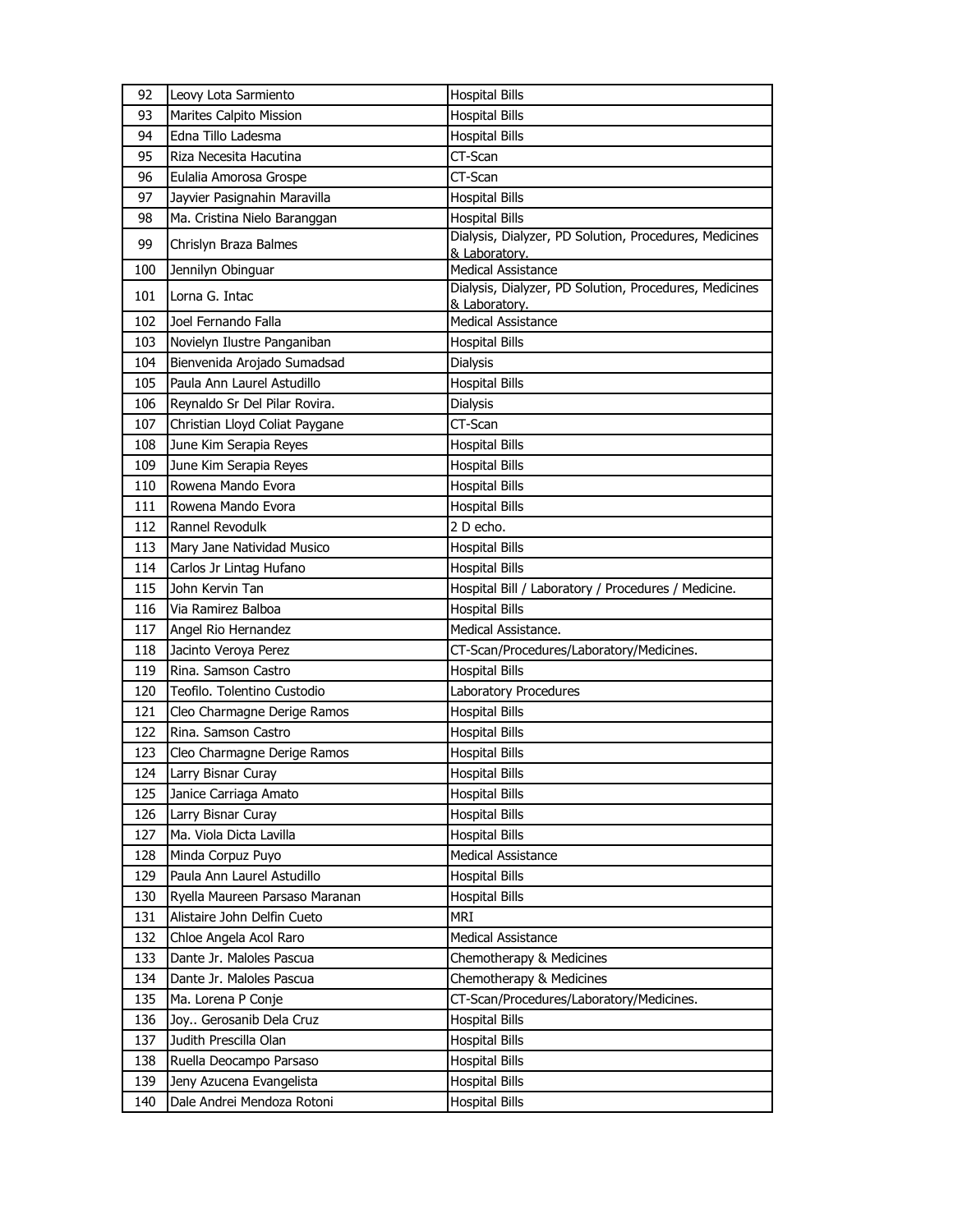| 141 | Marites Calpito Mission            | <b>Hospital Bills</b>              |
|-----|------------------------------------|------------------------------------|
| 142 | Charlot Dalisav Maranan            | <b>Hospital Bills</b>              |
| 143 | Igliceria Macasaet Mayuga          | Chemotherapy & Medicines           |
| 144 | Hershey Babagay Samonte            | Chemotherapy & Medicines           |
| 145 | Merry Manalo Macatangay            | <b>Hospital Bills</b>              |
| 146 | Jereme Joe Frias Borbe             | HEMODIALYSIS/MEDICINES/INJECTIONS. |
| 147 | Jonalyn Minister Suyawan           | <b>Hospital Bills</b>              |
| 148 | Joy F. Falculan                    | Hospital Bills                     |
| 149 | Joy F. Falculan                    | <b>Hospital Bills</b>              |
| 150 | Novielyn Ilustre Panganiban        | <b>Hospital Bills</b>              |
| 151 | Marjorie Paynaganan Panganiban     | Laboratory Procedures              |
| 152 | Maricel Guinhawa Cepillo           | <b>Hospital Bills</b>              |
| 153 | Maricel Guinhawa Cepillo           | Hospital Bills                     |
| 154 | Rachelle Anne Manansala Labigan    | Hospital Bills                     |
| 155 | Charlene Idra Brusas               | <b>Hospital Bills</b>              |
| 156 | Charlene Idra Brusas               | Hospital Bills                     |
| 157 | Rayven Tasico Magabo               | <b>Hospital Bills</b>              |
| 158 | Rachelle Anne Manansala Labigan    | <b>Hospital Bills</b>              |
| 159 | Alber Tuiberon Quisumbing          | Laboratory/Procedures/Medicines.   |
| 160 | Malou Alegria De La Cruz           | <b>Hospital Bills</b>              |
| 161 | Mikaela De Guzman Santos.          | Hospital Bills                     |
| 162 | Ronalyn Fernandez Brimon           | <b>Hospital Bills</b>              |
| 163 | Kai Machur Atienza Vallejo         | Hospital Bills                     |
| 164 | Kai Machur Atienza Vallejo         | Hospital Bills                     |
| 165 | Ronalyn Fernandez Brimon           | <b>Hospital Bills</b>              |
| 166 | Rose Anne Ramirez Ebreo            | Hospital Bills                     |
| 167 | Rose Anne Ramirez Ebreo            | <b>Hospital Bills</b>              |
| 168 | Joy F. Falculan                    | Hospital Bills                     |
| 169 | Novielyn Ilustre Panganiban        | <b>Hospital Bills</b>              |
| 170 | Zusanne Bunyi Cabral               | Laboratory Procedures              |
| 171 | Mikaela De Guzman Santos.          | <b>Hospital Bills</b>              |
| 172 | Alber Tuiberon Quisumbing          | <b>Medical Assistance</b>          |
| 173 | Jovelyn Sperales Lalap             | Hospital Bills                     |
| 174 | Rene Reyes Alvaro                  | <b>Hospital Bills</b>              |
| 175 | Annaly Alilay Turita               | <b>Hospital Bills</b>              |
| 176 | Danica Porto Laya                  | <b>Hospital Bills</b>              |
| 177 | Julius. Alejandro Espina           | <b>Hospital Bills</b>              |
| 178 | Annaly Alilay Turita               | <b>Hospital Bills</b>              |
| 179 | Susan. Latayan Maralit             | <b>Hospital Bills</b>              |
| 180 | Susan. Latayan Maralit             | Hospital Bills                     |
| 181 | Susan. Latayan Maralit             | <b>Hospital Bills</b>              |
| 182 | Cj R Magtangob                     | <b>Hospital Bills</b>              |
| 183 | Julius. Alejandro Espina           | Hospital Bills                     |
| 184 | Julius. Alejandro Espina           | <b>Hospital Bills</b>              |
| 185 | Joan Caliao Prias                  | Hospital Bills                     |
| 186 | Mowley Zabrin Buitre Banarez       | Hospital bills / Medicines.        |
| 187 | Rosalinda P Macatangay             | <b>Hospital Bills</b>              |
| 188 | Florentino Dimalibot De Los Santos | <b>Hospital Bills</b>              |
| 189 | Lerna Javier Esmeralda             | Hospital Bills                     |
| 190 | William D Reblora                  | Hospital Bills                     |
|     |                                    |                                    |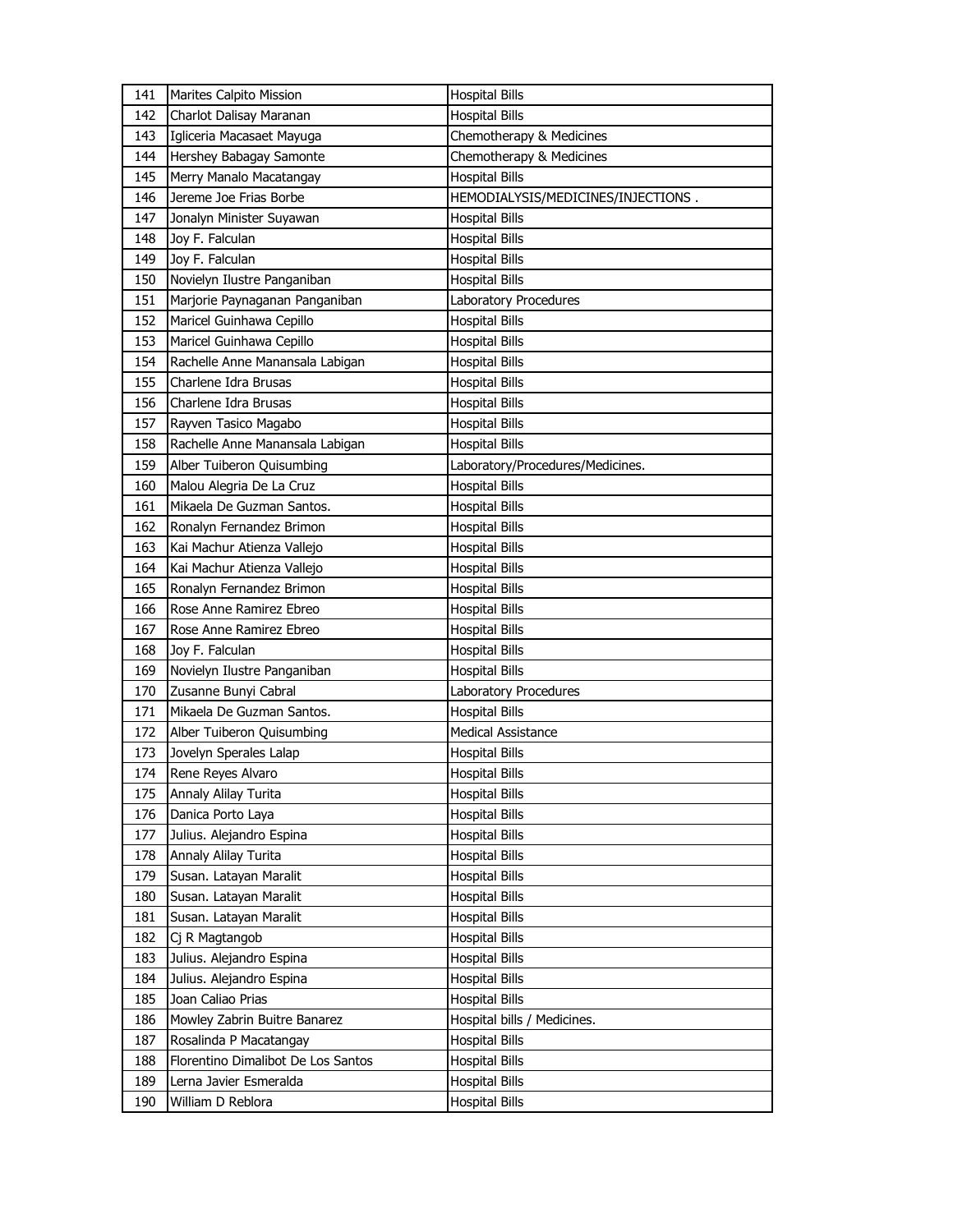| 191        | William D Reblora                                 | <b>Hospital Bills</b>                                                              |
|------------|---------------------------------------------------|------------------------------------------------------------------------------------|
| 192        | William D Reblora                                 | <b>Hospital Bills</b>                                                              |
| 193        | Mowley Zabrin Buitre Banarez                      | <b>Hospital Bills</b>                                                              |
| 194        | Cleotilde Javier Pimentel                         | <b>Hospital Bills</b>                                                              |
| 195        | Jocelyn Dimaano Alcoba                            | <b>Hospital Bills</b>                                                              |
| 196        | Janice Carriaga Amato                             | <b>Hospital Bills</b>                                                              |
| 197        | Gerardo Dedicatoria                               | Hospital Bill / Laboratory Procedures / Medicines                                  |
| 198        | Marlon M. Escala                                  | Hospital bills / Medicines.                                                        |
| 199        | Prince Carlo Jr. Viado Tumambing                  | <b>Hospital Bills</b>                                                              |
| 200        | Jereme Joe Frias Borbe                            | Hemodialysis/Injection/Medicines                                                   |
| 201        | Athan Sky Real Vioa                               | Laboratory/Procedures/Medicines.                                                   |
| 202        | Helen Lascota Lasala                              | Medical Assistance.                                                                |
| 203        | Robert, Atienza Manalo                            | <b>Hospital Bills</b>                                                              |
| 204        | Arizza Scarlet Zapata Amparo                      | <b>Hospital Bills</b>                                                              |
| 205        | Arizza Scarlet Zapata Amparo                      | <b>Hospital Bills</b>                                                              |
| 206        | Princess Sofia Lamsen Menor                       | <b>Hospital Bills</b>                                                              |
| 207        | Michael A. Manalo                                 | <b>Hospital Bills</b>                                                              |
| 208        | Anna Marie Llaneta Biazon                         | <b>Hospital Bills</b>                                                              |
| 209        | Elenita Marsigan Garcia                           | Medical Assistance.                                                                |
| 210        | Eric. Villar Agaton                               | Medical Assistance                                                                 |
| 211        | Quier Gabriel Panaligan De Los Reyes              | CT-Scan                                                                            |
| 212        | Rein Ashley Montoya                               | <b>Medical Assistance</b>                                                          |
| 213        | Fe Mayo Prado                                     | <b>Hospital Bills</b>                                                              |
| 214        | Fe Mayo Prado                                     | <b>Hospital Bills</b>                                                              |
| 215        | Fe Mayo Prado                                     | <b>Hospital Bills</b>                                                              |
| 216        | Ginalyn Pureza Cedro                              | <b>Hospital Bills</b>                                                              |
| 217        | Rhaybert P. Macalalag                             | <b>Medical Assistance</b>                                                          |
| 218        | Reynaldo Sr Del Pilar Rovira.                     | Dialysis, Dialyzer, PD Solution, Procedures, Medicines                             |
|            |                                                   | & Laboratory.                                                                      |
| 219        | Angelyn Alexis Galit Tayao                        | Medical Assistance.                                                                |
| 220        | Bonifacio Jusay Esplago                           | Physical Therapy                                                                   |
| 221        | Gary Paming Vega                                  | CT-Scan                                                                            |
| 222<br>223 | Ginalyn Pureza Cedro<br>Kenson Delape a Mondragon | <b>Hospital Bills</b>                                                              |
| 224        | Kenson Delape $\bigcirc$ a Mondragon              | Hemodialysis/Medicines/Lab. Procedures.<br>Hemodialysis/Medicines/Lab. Procedures. |
|            |                                                   |                                                                                    |
| 225        | Rovelyn Mariano Ascan                             | <b>Medical Assistance</b>                                                          |
| 226<br>227 | Julius. Alejandro Espina<br>Leo. Larwa Garcia     | <b>Hospital Bills</b><br><b>Hospital Bills</b>                                     |
|            |                                                   | Dialysis, Dialyzer, PD Solution, Procedures, Medicines                             |
| 228        | Chrislyn Braza Balmes                             | & Laboratory.                                                                      |
| 229        | Mark Joseph Reyes Gundran                         | <b>Hospital Bills</b>                                                              |
| 230        | Leo. Larwa Garcia                                 | <b>Hospital Bills</b>                                                              |
| 231        | Zia Ellise Manolo Granada                         | <b>Hospital Bills</b>                                                              |
| 232        | Zian Gavin Manalo Granada                         | <b>Hospital Bills</b>                                                              |
| 233        | Rayven Tasico Magabo                              | <b>Hospital Bills</b>                                                              |
| 234        | Mark Joseph Reyes Gundran                         | <b>Hospital Bills</b>                                                              |
| 235        | Victor T. De Chavez                               | Hemodialysis/Medicines/Lab. Procedures.                                            |
| 236        | Amparo C. Evangelista                             | Dialysis, Dialyzer, PD Solution, Procedures, Medicines                             |
| 237        | Robert. Atienza Manalo                            | & Laboratory.                                                                      |
| 238        |                                                   | <b>Hospital Bills</b><br><b>Hospital Bills</b>                                     |
|            | Anna Carabido Senanggote                          | <b>Hospital Bills</b>                                                              |
| 239        | Robert. Atienza Manalo                            |                                                                                    |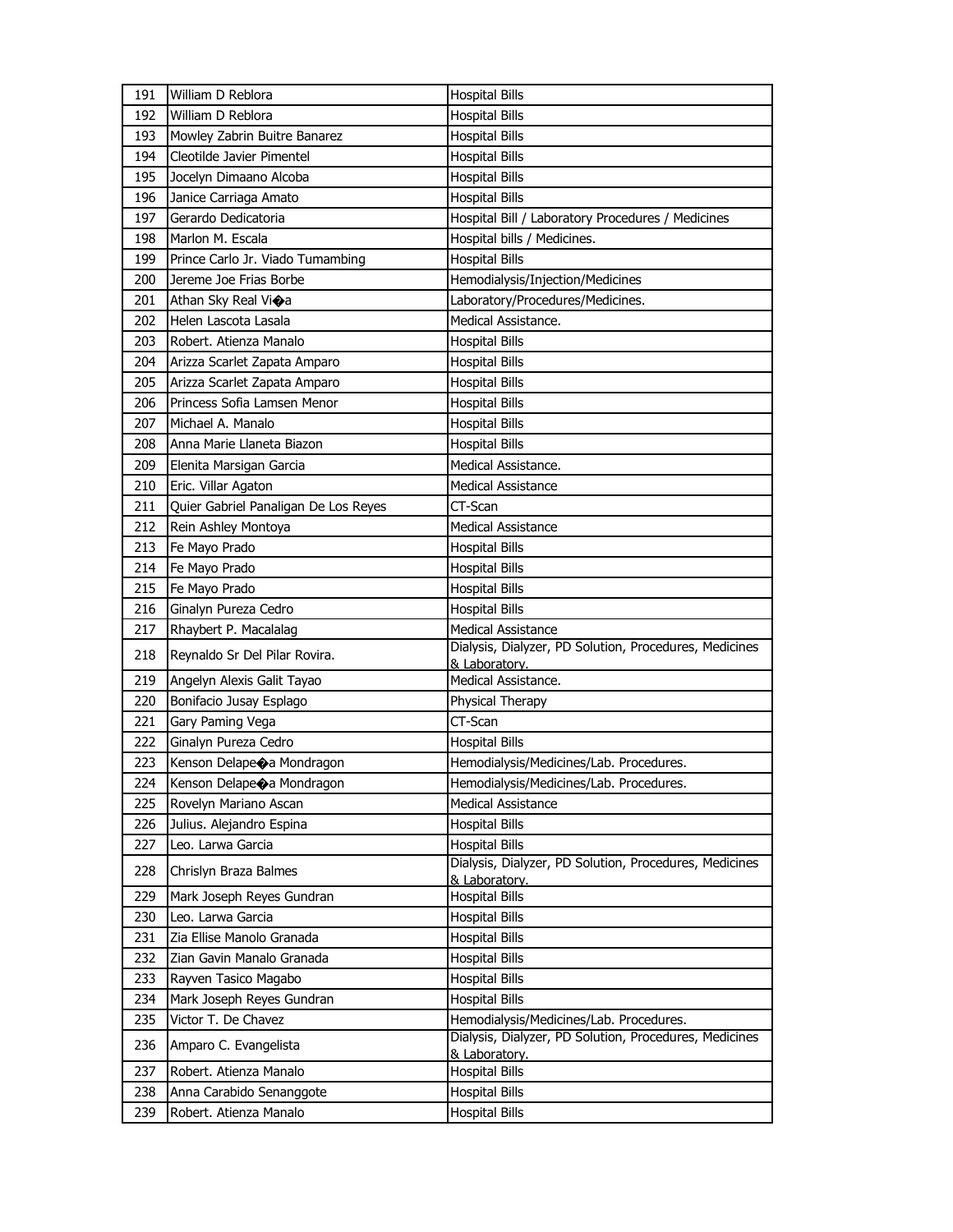| 240 | Raiean Sebastian Sale Suan         | <b>Hospital Bills</b>                                  |
|-----|------------------------------------|--------------------------------------------------------|
| 241 | Raiean Sebastian Sale Suan         | <b>Hospital Bills</b>                                  |
| 242 | Princess Sofia Lamsen Menor        | <b>Hospital Bills</b>                                  |
| 243 | Raul Ergena Ermino                 | <b>Medical Assistance</b>                              |
| 244 | Christian Leynes Lopez             | <b>Medical Assistance</b>                              |
| 245 | Grace Sumalinog Guingguing         | <b>Hospital Bills</b>                                  |
| 246 | Michael, A Manalo                  | <b>Hospital Bills</b>                                  |
| 247 | Raul Ergena Ermino                 | Laboratory/Procedures/Medicines.                       |
| 248 | Chrislyn Braza Balmes              | Dialysis, Dialyzer, PD Solution, Procedures, Medicines |
|     |                                    | & Laboratory.                                          |
| 249 | Vina Gallivo Montemayor            | <b>Hospital Bills</b>                                  |
| 250 | Rodel De Mesa Garcia               | Laboratory Procedures                                  |
| 251 | Rose Ann Laurel                    | <b>Hospital Bills</b>                                  |
| 252 | Alielene Soriano Bacong            | Dialysis                                               |
| 253 | Vina Gallivo Montemayor            | <b>Hospital Bills</b>                                  |
| 254 | Shaina Jane Jabon Fuentes          | <b>Hospital Bills</b>                                  |
| 255 | Arnel Escobilla Villena            | <b>Hospital Bills</b>                                  |
| 256 | Rose Ann Laurel                    | <b>Hospital Bills</b>                                  |
| 257 | Vicente Panganiban Asilo           | <b>Hospital Bills</b>                                  |
| 258 | Renato R Tomas                     | <b>Hospital Bills</b>                                  |
| 259 | Placida A. Santos                  | Dialysis                                               |
| 260 | Mutya Ramos                        | <b>Medicines</b>                                       |
| 261 | Ofelia P. Halabas                  | <b>Medical Assistance</b>                              |
| 262 | Lanily Fidelos Sales               | <b>Medical Assistance</b>                              |
| 263 | Daisy. C Perez                     | <b>Medical Assistance</b>                              |
| 264 | Joy F. Falculan                    | Hospital Bill / Laboratory / Procedures / Medicine.    |
| 265 | Emilio Mercado Alcantara           | MRI.                                                   |
| 266 | Simeona Jusi Aldovino              | <b>Hospital Bills</b>                                  |
| 267 | <b>Christian Paul Alvarez</b>      | CT-Scan                                                |
| 268 | Lerydhel Hernandez Caringal        | <b>Hospital Bills</b>                                  |
| 269 | William. Buenviaje Nava            | <b>Hospital Bills</b>                                  |
| 270 | Teresita Adape Servando            | <b>Medical Assistance</b>                              |
| 271 | Kensell Lasat Abalos               | <b>Hospital Bills</b>                                  |
| 272 | Noriel Cabral Rosales              | Hospital Bill / Laboratory / Procedures / Medicine.    |
| 273 | Juanita Yolanda C. Dela Cruz       | Medical Assistance                                     |
| 274 | Edmond Varela Caya                 | Hospital Bills                                         |
| 275 | Lara Jane Bacay Bagos              | <b>Hospital Bills</b>                                  |
| 276 | Edsel Lagyap Barcela               | Hospital Bills                                         |
| 277 | Norbert Francis Bascuguin Bautista | <b>Hospital Bills</b>                                  |
| 278 | Monica Carpio Bonggay              | Hospital Bills                                         |
| 279 | Jessa Mae Landicho Brotonel        | <b>Hospital Bills</b>                                  |
| 280 | Lester Canlubo Canlubo             | <b>Hospital Bills</b>                                  |
| 281 | Romeo Saul Capillas                | MRI.                                                   |
| 282 | Angel Gonzales Centeno             | <b>Hospital Bills</b>                                  |
| 283 | Narciso Sigue Caurel               | <b>Hospital Bills</b>                                  |
| 284 | Carmie Jean Rapal Codillo          | Hospital Bills                                         |
| 285 | Rosalina Santos Cruzat             | <b>Hospital Bills</b>                                  |
| 286 | Ernesto. Reyes Catapang            | Medical Assistance                                     |
| 287 | Eduvijes Binay Marquez             | <b>Hospital Bills</b>                                  |
| 288 | Rizalina Villabrosa Punzalan       | Ultrasound                                             |
| 289 | Freya Nathalie Terones Santisas    | <b>Hospital Bills</b>                                  |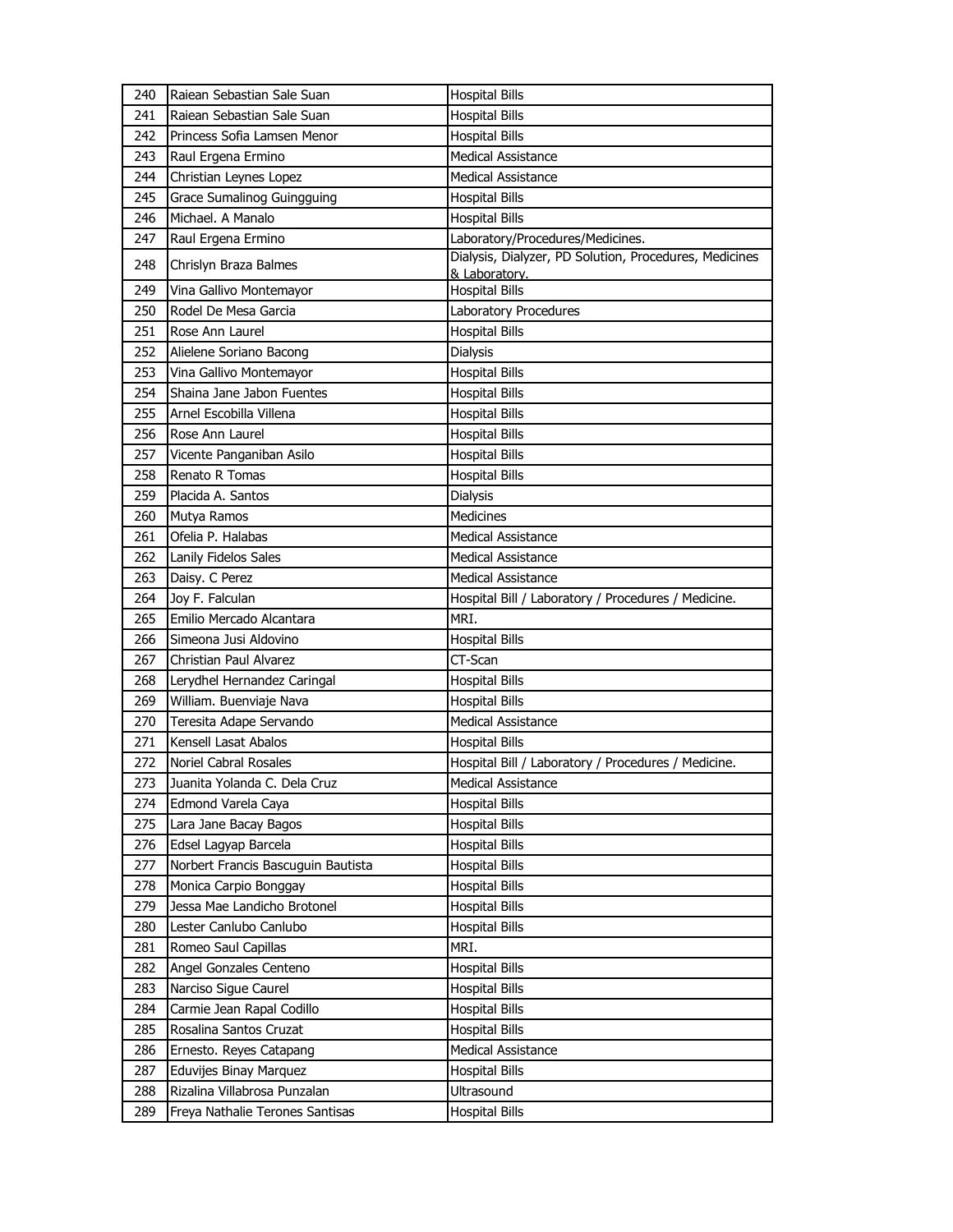| 290 | Aldan Genesis Landicho Idio     | MRI.                                                   |
|-----|---------------------------------|--------------------------------------------------------|
| 291 | Irene Padilla Ayers             | <b>Hospital Bills</b>                                  |
| 292 | Freya Nathalie Terones Santisas | <b>Hospital Bills</b>                                  |
| 293 | John Hendrix Mendoza Magaling   | X-Ray                                                  |
| 294 | Johnwinrich Prias Mostales      | <b>Hospital Bills</b>                                  |
| 295 | Rissa Mae Asebo Unera           | <b>Medical Assistance</b>                              |
| 296 | Jonathan. Dalisay Dela Rosa     | <b>Medical Assistance</b>                              |
| 297 | Jhon Jover Euraba Lota          | <b>Hospital Bills</b>                                  |
| 298 | Arthur Avellana Gawat           | Laboratory Procedures                                  |
| 299 | Ronnie Delos Reyes Lundag       | <b>Hospital Bills</b>                                  |
| 300 | Ronnie Delos Reyes Lundag       | <b>Hospital Bills</b>                                  |
| 301 | Marco Apollo Camansag           | <b>Medical Assistance</b>                              |
| 302 | Fernando Mendoza Marasigan Jr.  | <b>Hospital Bills</b>                                  |
| 303 | Gloria Aguila Cabusao           | <b>Hospital Bills</b>                                  |
| 304 | Emman Paul Macanda Espiritu     | <b>Hospital Bills</b>                                  |
| 305 | Maria Melba Espina              | Laboratory Procedures.                                 |
| 306 | Robi Van Eric Rosaria Escala    | <b>Hospital Bills</b>                                  |
| 307 | Simplicio Asi Doce              | <b>Hospital Bills</b>                                  |
| 308 | Iluminado Boongaling Panaligan  | CT-Scan                                                |
| 309 | Marco Apollo Camansag           | Dialysis                                               |
| 310 | Anthony. Fernandez Malabanan    | MRI.                                                   |
| 311 | Clarenz De Torres Mendoza       | MRI.                                                   |
| 312 | Ramil. Ponce Marasigan          | <b>Hospital Bills</b>                                  |
| 313 | Maricar Geroleo                 | X-Ray                                                  |
| 314 | Adrian. Perez Salazar           | <b>Medical Assistance</b>                              |
| 315 | Efren D. Munoz                  | Medicines / Dialysis.                                  |
| 316 | Juliana Rodriguez Benedicto     | <b>Medical Assistance</b>                              |
| 317 | Princes Mischa Bico Delos Reyes | <b>Hospital Bills</b>                                  |
| 318 | Princes Mischa Bico Delos Reyes | <b>Hospital Bills</b>                                  |
| 319 | Marcelino Cabillio Aclan        | <b>Medical Assistance</b>                              |
| 320 | Renz Machon Malitao             | <b>Medical Assistance</b>                              |
| 321 | Ronnie Delos Reyes Lundag       | <b>Hospital Bills</b>                                  |
| 322 | Edwin Repollo Sureta            | <b>Hospital Bills</b>                                  |
| 323 | Irvine Wenceslao Formento       | <b>Hospital Bills</b>                                  |
| 324 | Vince Adrian Esmillo Punzalan   | <b>Hospital Bills</b>                                  |
| 325 | Marcus Austin Landicho Cuasay   | <b>Hospital Bills</b>                                  |
| 326 | Richard Morcia Morandante       | <b>Hospital Bills</b>                                  |
| 327 | Ardiana Condino Erandio         | <b>Medical Assistance</b>                              |
| 328 | Maricor Oriendo                 | Chemotherapy & Medicines                               |
| 329 | Grace Naluz                     | <b>Hospital Bills</b>                                  |
| 330 | Evangeline Sambilay Geronimo    | Chemotherapy & Medicines                               |
| 331 | Teodora Ilagan Asnar            | <b>Hospital Bills</b>                                  |
| 332 | Lester Malata                   | Hospital Bill / Laboratory / Procedures / Medicine.    |
| 333 | Rowena. Robis Perez             | <b>Hospital Bills</b>                                  |
| 334 | Eloiza Ramos Evangelista        | Laboratory/Procedures/Medicines.                       |
| 335 | <b>Beatrice Almase Gutierez</b> | <b>Medical Assistance</b>                              |
| 336 | Marcelina Amada Amul            | Laboratory Procedures                                  |
| 337 | Rochelle Navarro Vergara        | <b>Hospital Bills</b>                                  |
| 338 | July Gonda Dimaculangan         | Dialysis, Dialyzer, PD Solution, Procedures, Medicines |
| 339 | Alfredo Pisan Pentinio          | & Laboratory.<br><b>Hospital Bills</b>                 |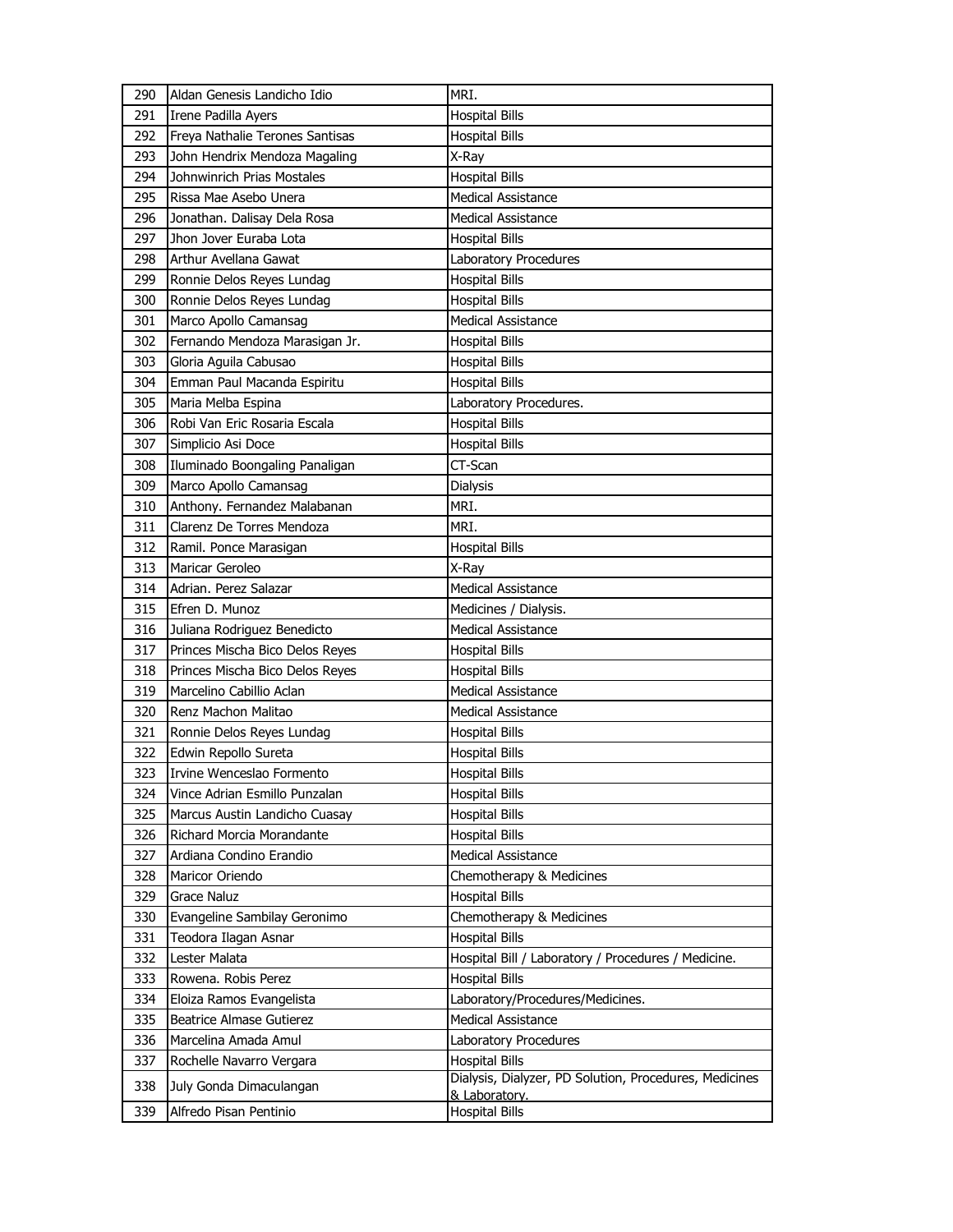| 340 | Alfredo Pisan Pentinio           | <b>Hospital Bills</b>                                                   |
|-----|----------------------------------|-------------------------------------------------------------------------|
| 341 | Jayson Visaya Junsay             | <b>Hospital Bills</b>                                                   |
| 342 | Felix Purino Aclan               | Dialysis, Dialyzer, PD Solution, Procedures, Medicines<br>& Laboratory. |
| 343 | Janet Macalindol Arcullo         | <b>Medical Assistance</b>                                               |
| 344 | Jayson Visaya Junsay             | <b>Hospital Bills</b>                                                   |
| 345 | Gerlie Lindo Abacan              | <b>Medical Assistance</b>                                               |
| 346 | Jan Mikko Viaoa Dapat            | <b>Medical Assistance</b>                                               |
| 347 | Winkle Steve Dilema Fullido      | <b>Hospital Bills</b>                                                   |
| 348 | Josera Tanduon Senyahan          | Laboratory/Procedures/Medicines.                                        |
| 349 | Ronnie Delos Reyes Lundag        | <b>Hospital Bills</b>                                                   |
| 350 | John Paul Baria Ternida          | <b>Hospital Bills</b>                                                   |
| 351 | Marisa Dimasacat Ramirez         | <b>Hospital Bills</b>                                                   |
| 352 | Christine Jen Indepenso Canoy    | <b>Hospital Bills</b>                                                   |
| 353 | Ivy Claeizz Atienza Cuerdo       | <b>Hospital Bills</b>                                                   |
| 354 | Novielyn Ilustre Panganiban      | <b>Hospital Bills</b>                                                   |
| 355 | Ernesto Magboo Evangelista       | <b>Hospital Bills</b>                                                   |
| 356 | Nenita Padilla Pamulaklakin      | <b>Hospital Bills</b>                                                   |
| 357 | Novielyn Ilustre Panganiban      | <b>Hospital Bills</b>                                                   |
| 358 | Audenia D. Darong                | Laboratory/Procedures/Medicines.                                        |
| 359 | Alexis A. Macaraig               | MRI.                                                                    |
| 360 | Lumen Napao Pesigan              | <b>Hospital Bills</b>                                                   |
| 361 | Myra. Nohay Fernandez            | Mammogram / Breast Ultrasound.                                          |
| 362 | Juanita Yolanda C. Dela Cruz     | Dialysis, Dialyzer, PD Solution, Procedures, Medicines<br>& Laboratory. |
| 363 | Robert. Atienza Manalo           | <b>Hospital Bills</b>                                                   |
| 364 | Robert. Atienza Manalo           | <b>Hospital Bills</b>                                                   |
| 365 | Mercedita Arellano Gozon         | Dialysis, Dialyzer, PD Solution, Procedures, Medicines<br>& Laboratory. |
| 366 | Susan. Latayan Maralit           | <b>Hospital Bills</b>                                                   |
| 367 | Marcelino Cabillo Aclan          | Dialysis, Dialyzer, PD Solution, Procedures, Medicines<br>& Laboratory. |
| 368 | Vincent De Chavez Pasiga         | <b>Hospital Bills</b>                                                   |
| 369 | Joel Fernando Falla              | Medical Assistance                                                      |
| 370 | Janice Carriaga Amato            | <b>Hospital Bills</b>                                                   |
| 371 | Janice Carriaga Amato            | <b>Hospital Bills</b>                                                   |
| 372 | Natalie Kate Portugal Comia      | <b>Hospital Bills</b>                                                   |
| 373 | Prince Carlo Jr. Viado Tumambing | <b>Hospital Bills</b>                                                   |
| 374 | Mary Grace Mabiling Pola         | <b>Hospital Bills</b>                                                   |
| 375 | Reynaldo Sr Del Pilar Rovira.    | Dialysis, Dialyzer, PD Solution, Procedures, Medicines<br>& Laboratory. |
| 376 | Derick Flotado Cerezo            | Dialysis, Dialyzer, PD Solution, Procedures, Medicines<br>& Laboratory. |
| 377 | Angielisa Macatangay Diona       | <b>Hospital Bills</b>                                                   |
| 378 | John Luis Abetria Sopeoa         | Medical Assistance.                                                     |
| 379 | Rex Albaoo Tabalan               | <b>Medical Assistance</b>                                               |
| 380 | John Luis Abetria Sopeoa         | Medical Assistance.                                                     |
| 381 | Briana Ediliza Adriel Peradilla  | <b>Hospital Bills</b>                                                   |
| 382 | Florencia. A Gonzales            | Dialysis, Dialyzer, PD Solution, Procedures, Medicines<br>& Laboratory. |
| 383 | Bernadeth Dellosa Peradilla      | <b>Hospital Bills</b>                                                   |
| 384 | Raquel M. Alvarez                | Dialysis, Dialyzer, PD Solution, Procedures, Medicines<br>& Laboratory. |
| 385 | Aileen Vicu�a Jurado             | Dialysis, Dialyzer, PD Solution, Procedures, Medicines<br>& Laboratory. |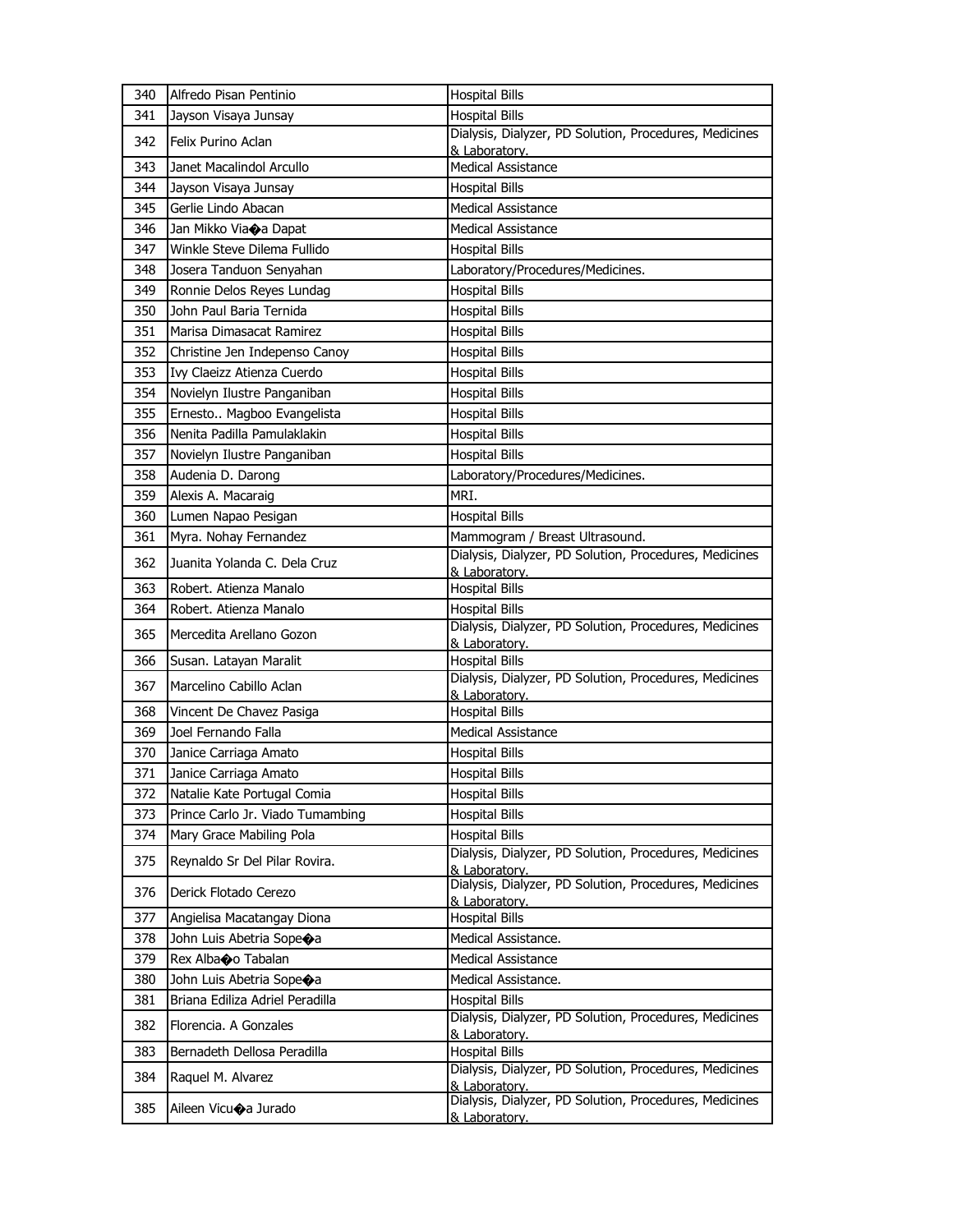| Dialysis, Dialyzer, PD Solution, Procedures, Medicines<br>387<br>Moneth Punzalan De Gala<br>& Laboratory. |  |
|-----------------------------------------------------------------------------------------------------------|--|
| CT-Scan<br>388<br>Lucia Tagle Maranan                                                                     |  |
| 389<br><b>Hospital Bills</b><br>Mary Joy De Castro Bagro                                                  |  |
| Rose Anne Ramirez Ebreo<br>390<br><b>Hospital Bills</b>                                                   |  |
| 391<br>Jennifer L. Cornejo<br><b>Hospital Bills</b>                                                       |  |
| 392<br>Rowena Asi Juliano<br>Laboratory Procedures                                                        |  |
| 393<br>Joseph. De Guzman Manalaysay<br><b>Hospital Bills</b>                                              |  |
| Juliet Rodriguez Llamando<br>394<br><b>Medical Assistance</b>                                             |  |
| 395<br>Adora. Arapan Coronado<br>MRI.                                                                     |  |
| Nilo. R. Mendoza.<br>396<br>2 D echo.                                                                     |  |
| 397<br>Aljon Lance Fernandez Leonilo<br><b>Hospital Bills</b>                                             |  |
| 398<br>Leo. Larwa Garcia<br><b>Hospital Bills</b>                                                         |  |
| 399<br>Cj R Magtangob<br><b>Hospital Bills</b>                                                            |  |
| Marites Calpito Mission<br>400<br><b>Hospital Bills</b>                                                   |  |
| CT-Scan<br>401<br>Chloe Angela Acol Raro                                                                  |  |
| 402<br>Teodoro Maranan Landicho<br><b>Hospital Bills</b>                                                  |  |
| 403<br>Katrina. Antazo Estre<br><b>Hospital Bills</b>                                                     |  |
| 404<br>Cesar T Macalindol<br><b>Medical Assistance</b>                                                    |  |
| 405<br>Jayvier Pasignahin Maravilla<br><b>Hospital Bills</b>                                              |  |
| Dialysis, Dialyzer, PD Solution, Procedures, Medicines<br>406<br>Nelson Santos,                           |  |
| & Laboratory.                                                                                             |  |
| 407<br>Zenaida. Baes Fajardo<br><b>Medical Assistance</b>                                                 |  |
| 408<br>Lazaro Efren Talban Macaraig<br>Laboratory Procedures                                              |  |
| 409<br>Laboratory Procedures<br>Zenaida Naylo Macatangay                                                  |  |
| 410<br>Charls Brando Toreja Magdael<br><b>Hospital Bills</b>                                              |  |
| Julie Ann Cabarles Condesa<br>411<br><b>Hospital Bills</b>                                                |  |
| 412<br>Nephtali Legaspi Ebora<br><b>Hospital Bills</b>                                                    |  |
| Marta Ebora Mallanao<br>413<br>Laboratory Procedures                                                      |  |
| <b>Medical Assistance</b><br>414<br>Angel Bagon Manimtim                                                  |  |
| 415<br>Juanita Yolanda Clor Dela Ruz<br><b>Hospital Bills</b>                                             |  |
| Arsenia E. Manalo<br><b>Ultrasound</b><br>416                                                             |  |
| MRI.<br>417<br>Efren A Delacion<br>Dialysis, Dialyzer, PD Solution, Procedures, Medicines                 |  |
| 418<br>Jaypee Ortega<br>& Laboratory.                                                                     |  |
| <b>Medical Assistance</b><br>419<br>Jomari Alindogan                                                      |  |
| 420<br>Maria A Dilay<br>Medical Assistance                                                                |  |
| 421<br>Eduardo Pera Armando<br><b>Hospital Bills</b>                                                      |  |
| 422<br>Annalyn Lasheras Dimaano<br><b>Hospital Bills</b>                                                  |  |
| 423<br>Noriel Cabral Rosales<br><b>Hospital Bills</b>                                                     |  |
| <b>Hospital Bills</b><br>424<br>Ramon. Llaneta Lora                                                       |  |
| CT-Scan<br>425<br>Federico A Benitez                                                                      |  |
| 426<br>John Janier Quintana Blay<br><b>Hospital Bills</b>                                                 |  |
| 427<br>Sosimo Tamayo Erinco<br>Medical Assistance                                                         |  |
| 428<br>Erwin Ebanbial Dela Torre<br>Medical Assistance                                                    |  |
| 429<br>Cefriana Casao Asi<br>CT-Scan                                                                      |  |
| 430<br>Rogelio Soria Bonita<br><b>Hospital Bills</b>                                                      |  |
| 431<br>Rose Ann Laurel<br><b>Hospital Bills</b>                                                           |  |
| 432<br>Ramon Bauson Plata<br>Laboratory Procedures                                                        |  |
| 433<br>Salud Arellano Bool<br>Laboratory Procedures                                                       |  |
| 434<br>Antonio. Laceda Bravo<br>Laboratory Procedures                                                     |  |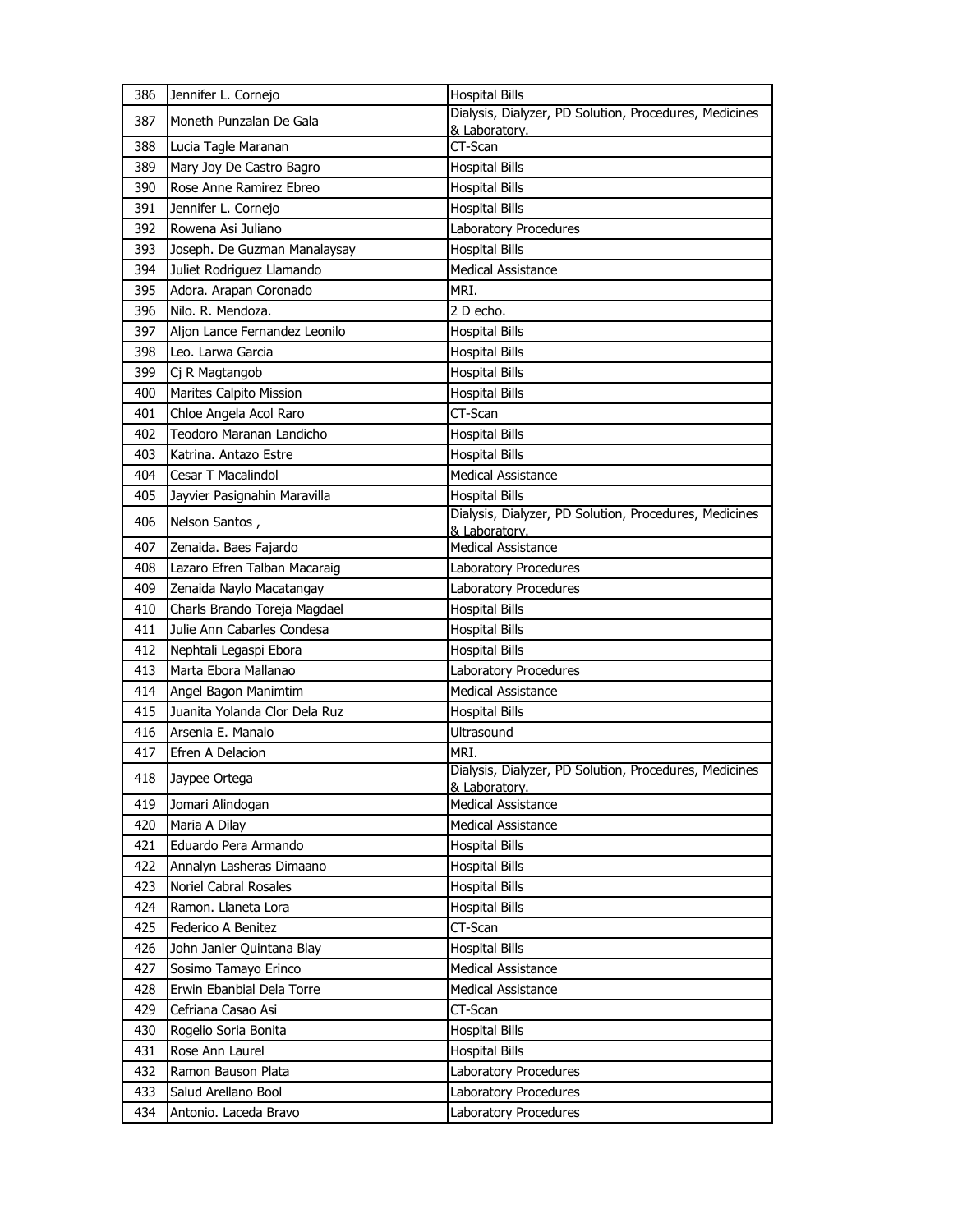| 435 | Daisy. C Perez                         | <b>Medical Assistance</b>                                               |
|-----|----------------------------------------|-------------------------------------------------------------------------|
| 436 | Eleanor Bataller Escarez               | <b>Hospital Bills</b>                                                   |
| 437 | Bonifacio Laco Arada                   | <b>Hospital Bills</b>                                                   |
| 438 | Emma Buhay                             | Laboratory Procedures                                                   |
| 439 | Allan Vergara Austria                  | Dialysis, Dialyzer, PD Solution, Procedures, Medicines<br>& Laboratory. |
| 440 | Emma Buhay                             | Laboratory Procedures                                                   |
| 441 | Priscila Belen Esguerra                | <b>Hospital Bills</b>                                                   |
| 442 | Fe. Alba Bulawan                       | <b>Hospital Bills</b>                                                   |
| 443 | Mathew Marasigan Espina                | <b>Hospital Bills</b>                                                   |
| 444 | Belen. Catapia Andal                   | <b>Hospital Bills</b>                                                   |
| 445 | Noel Sr Panganiban Evangelio           | <b>Hospital Bills</b>                                                   |
| 446 | Jaime Mabilangan Carandang             | MRI.                                                                    |
| 447 | Efren Benito Datinginoo                | <b>Medical Assistance</b>                                               |
| 448 | Kenson Delapeoa Mondragon              | Dialysis, Dialyzer, PD Solution, Procedures, Medicines<br>& Laboratory. |
| 449 | Ginalyn Pureza Cedro                   | <b>Hospital Bills</b>                                                   |
| 450 | Clarito Aguila Gonzales                | Laboratory Procedures                                                   |
| 451 | Apolinario Hernandez Guia              | <b>Hospital Bills</b>                                                   |
| 452 | Alelei Bonifacio Guico                 | <b>Hospital Bills</b>                                                   |
| 453 | Rayven Tasico Magabo                   | <b>Hospital Bills</b>                                                   |
| 454 | Cris Angel Santollo Guzman             | <b>Hospital Bills</b>                                                   |
| 455 | Susan. Latayan Maralit                 | <b>Hospital Bills</b>                                                   |
| 456 | Rose Ann. De Mesa Casta $\bigcirc$ eda | <b>Hospital Bills</b>                                                   |
| 457 | Mark Joseph Reyes Gundran              | <b>Hospital Bills</b>                                                   |
| 458 | Ma. Remedios Cahayon Tria              | CT-Scan                                                                 |
|     |                                        |                                                                         |
| 459 | Dindo Padilla Ilagan                   | MRI.                                                                    |
| 460 | Lourdes B. Villena                     | <b>Medical Assistance</b>                                               |
| 461 | Celerino Villanueva Catchillar         | <b>Hospital Bills</b>                                                   |
| 462 | Marianito Atienza Jalac                | CT-Scan                                                                 |
| 463 | Jeny Azucena Evangelista               | <b>Hospital Bills</b>                                                   |
| 464 | Paula Ann Laurel Astudillo             | <b>Hospital Bills</b>                                                   |
| 465 | Alona C. Jintalan                      | Laboratory Procedures                                                   |
| 466 | Normelita M. Atienza                   | CT-Scan                                                                 |
| 467 | Jonalyn Minister Suyawan               | <b>Hospital Bills</b>                                                   |
| 468 | Angelle Bayeta Contreras               | <b>Hospital Bills</b>                                                   |
| 469 | Joziel Mae Ramos Banaag                | <b>Hospital Bills</b>                                                   |
| 470 | Teresita Cueto Bayani                  | Dialysis, Dialyzer, PD Solution, Procedures, Medicines<br>& Laboratory. |
| 471 | Teresita Cueto Bayani                  | Dialysis, Dialyzer, PD Solution, Procedures, Medicines<br>& Laboratory. |
| 472 | Ericka Forgoso Barbolino               | <b>Hospital Bills</b>                                                   |
| 473 | Ernesto P Bargola Jr.                  | <b>Medical Assistance</b>                                               |
| 474 | Marco Shaun Baucan Benza               | <b>Hospital Bills</b>                                                   |
| 475 | Avegail Bobis Bermas                   | <b>Hospital Bills</b>                                                   |
| 476 | Carolina Labao Blanco                  | Medical Assistance                                                      |
| 477 | Cristine Aconuevo Borbon               | <b>Medical Assistance</b>                                               |
| 478 | Stephanie Abriol Calabria              | MRI.                                                                    |
| 479 | Eric T. Caraan                         | Laboratory Procedures                                                   |
| 480 | Leonora Cabato Cruzat                  | CT-Scan                                                                 |
| 481 | Symon Panaligan De Claro               | <b>Hospital Bills</b>                                                   |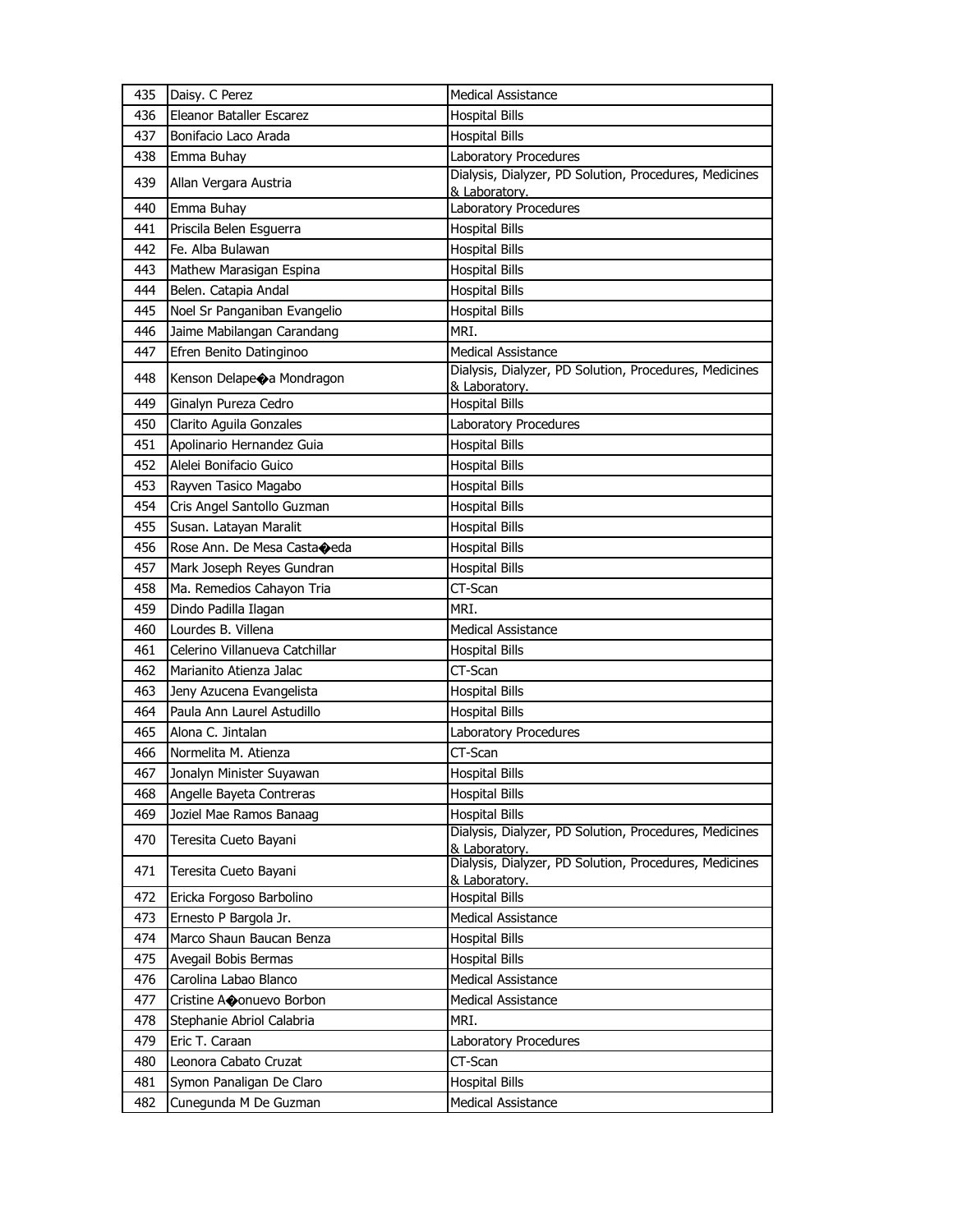| 483 | Isaiah Mathew Amatong De Guzman | <b>Hospital Bills</b>     |
|-----|---------------------------------|---------------------------|
| 484 | Lei Kendric Avenilla Dimayacyac | <b>Medical Assistance</b> |
| 485 | Realyn Gabumpa Echapare         | <b>Hospital Bills</b>     |
| 486 | Mary Grace F Fajilan            | Ultrasound                |
| 487 | Meriam Franista                 | <b>Medical Assistance</b> |
| 488 | Ma. Delma Donasig Gregorio      | <b>Medical Assistance</b> |
| 489 | Wilson Umali Hernandez          | <b>Hospital Bills</b>     |
| 490 | Reynaldo. Pajarito Ilagan       | <b>Medical Assistance</b> |
| 491 | Justine Lee Laraya Jaen         | <b>Hospital Bills</b>     |
| 492 | Leonor Evangelio Lacsamana      | <b>Medical Assistance</b> |
| 493 | Joel. Andaya Lim                | <b>Hospital Bills</b>     |
| 494 | Jhan Gabriel Luis               | CT-Scan                   |
| 495 | Alexander Balido Macalintal     | <b>Hospital Bills</b>     |
| 496 | Lina Lopez Mandigma             | MRI.                      |
| 497 | Anabelle Dela Rosa Abrea        | Laboratory Procedures     |
| 498 | Renia Frane Maderazo            | <b>Hospital Bills</b>     |
| 499 | Renia Frane Maderazo            | <b>Hospital Bills</b>     |
| 500 | Adovinio Aguado Abril           | <b>Medical Assistance</b> |
| 501 | April Arlene Macatangay Abril   | <b>Medical Assistance</b> |
| 502 | Medelina Macatangay Abril       | <b>Medical Assistance</b> |
| 503 | Aaron. Tamayo Angeles           | <b>Hospital Bills</b>     |
| 504 | Erlinda De Leon Asi.            | Laboratory Procedures     |
| 505 | Kyle Darren Cuerdo Atentar      | <b>Hospital Bills</b>     |
| 506 | Flora Mae Quiao Avenido         | <b>Hospital Bills</b>     |
| 507 | Edwina Techo Quinanahan         | <b>Medical Assistance</b> |
| 508 | Joecelyn Jandusay Quinita       | <b>Hospital Bills</b>     |
| 509 | Maricar Lopez Quintana          | <b>Hospital Bills</b>     |
| 510 | Edilberta Babasa Rilloma        | <b>Medical Assistance</b> |
| 511 | Joonee Quizon Reyes             |                           |
|     |                                 | <b>Hospital Bills</b>     |
| 512 | Teresa. B Reyes                 | <b>Medical Assistance</b> |
| 513 | Luzviminda N Romualdo           | Laboratory Procedures     |
| 514 | Eva R Santiago                  | X-Ray                     |
| 515 | Sarina Pardilla Rosaros         | <b>Hospital Bills</b>     |
| 516 | Feliciano Abellana Suhot        | <b>Hospital Bills</b>     |
| 517 | Vinnus Joy Palogme Tome         | <b>Hospital Bills</b>     |
| 518 | Estelita Mauhay Tumambing       | <b>Hospital Bills</b>     |
| 519 | Carmelita M Untalan             | MRI.                      |
| 520 | Bon Mhel Seve Breis Valendez    | <b>Hospital Bills</b>     |
| 521 | Francisca Vergara Valencia      | <b>Hospital Bills</b>     |
| 522 | Richard. Clarina Manalo         | Medical Assistance        |
| 523 | Lideline Serrano Maranan        | <b>Medical Assistance</b> |
| 524 | Kristel Pait Mendoza            | Medical Assistance        |
| 525 | Gluviminda Perez Palattao       | Laboratory Procedures     |
| 526 | Dennis Dajilig Mag-apan         | <b>Hospital Bills</b>     |
| 527 | Felix. Dumrique Manalo          | <b>Hospital Bills</b>     |
| 528 | Cherrylyn Cuna Marasigan        | <b>Hospital Bills</b>     |
| 529 | Aida A Matucad                  | Medical Assistance        |
| 530 | Carmelita De Torres Moncawe     | Laboratory Procedures     |
| 531 | Angelo. Belamide Nery           | <b>Medical Assistance</b> |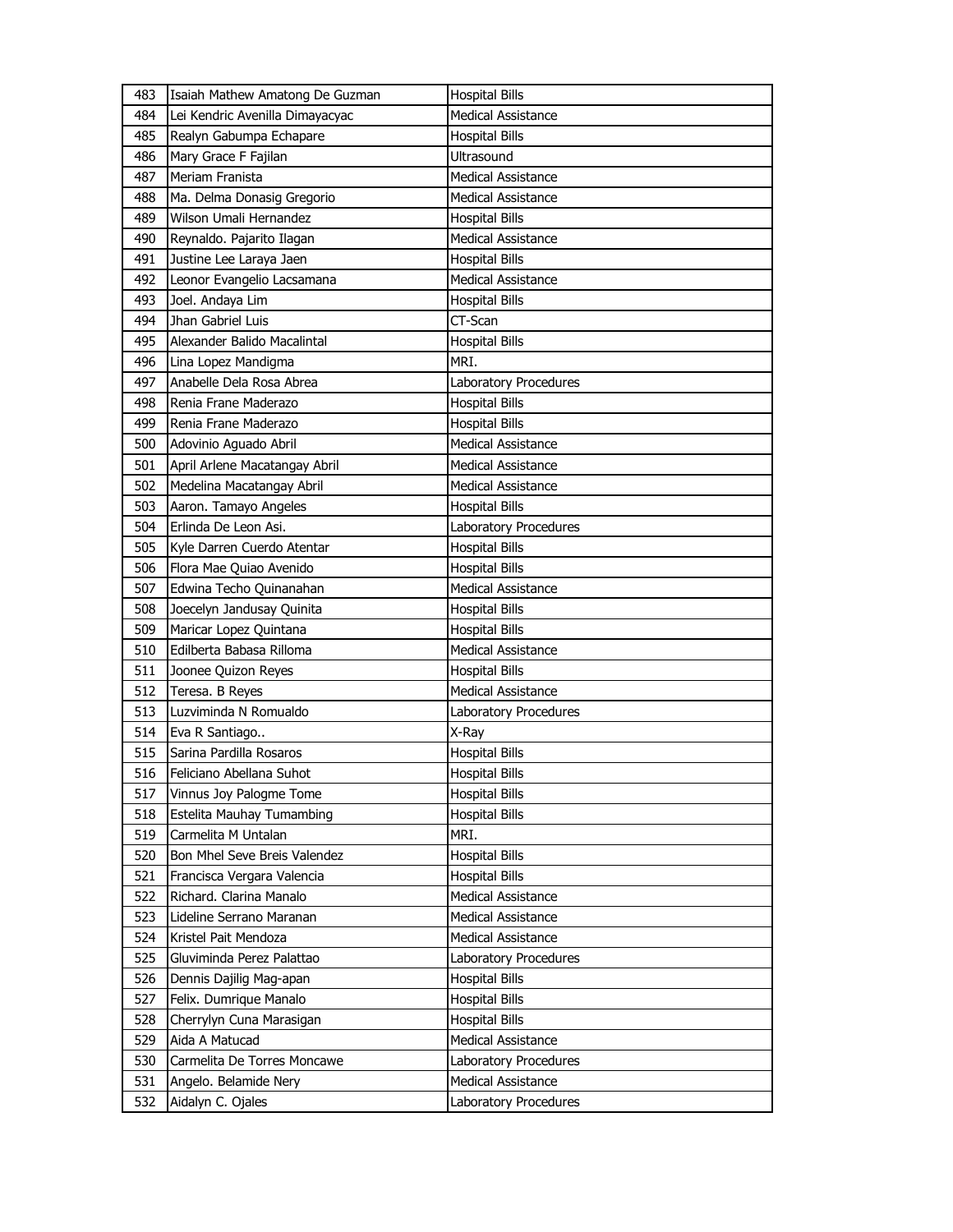| 533 | Johana Risakelsa Rosaros Pajo | Hospital Bills                |
|-----|-------------------------------|-------------------------------|
| 534 | Jannuz Lyam Tome Papa         | <b>Hospital Bills</b>         |
| 535 | Lourdes, M Paras              | CT-Scan                       |
| 536 | Teresita Remo Pasumbal        | <b>ILaboratory Procedures</b> |

Total Patient: 536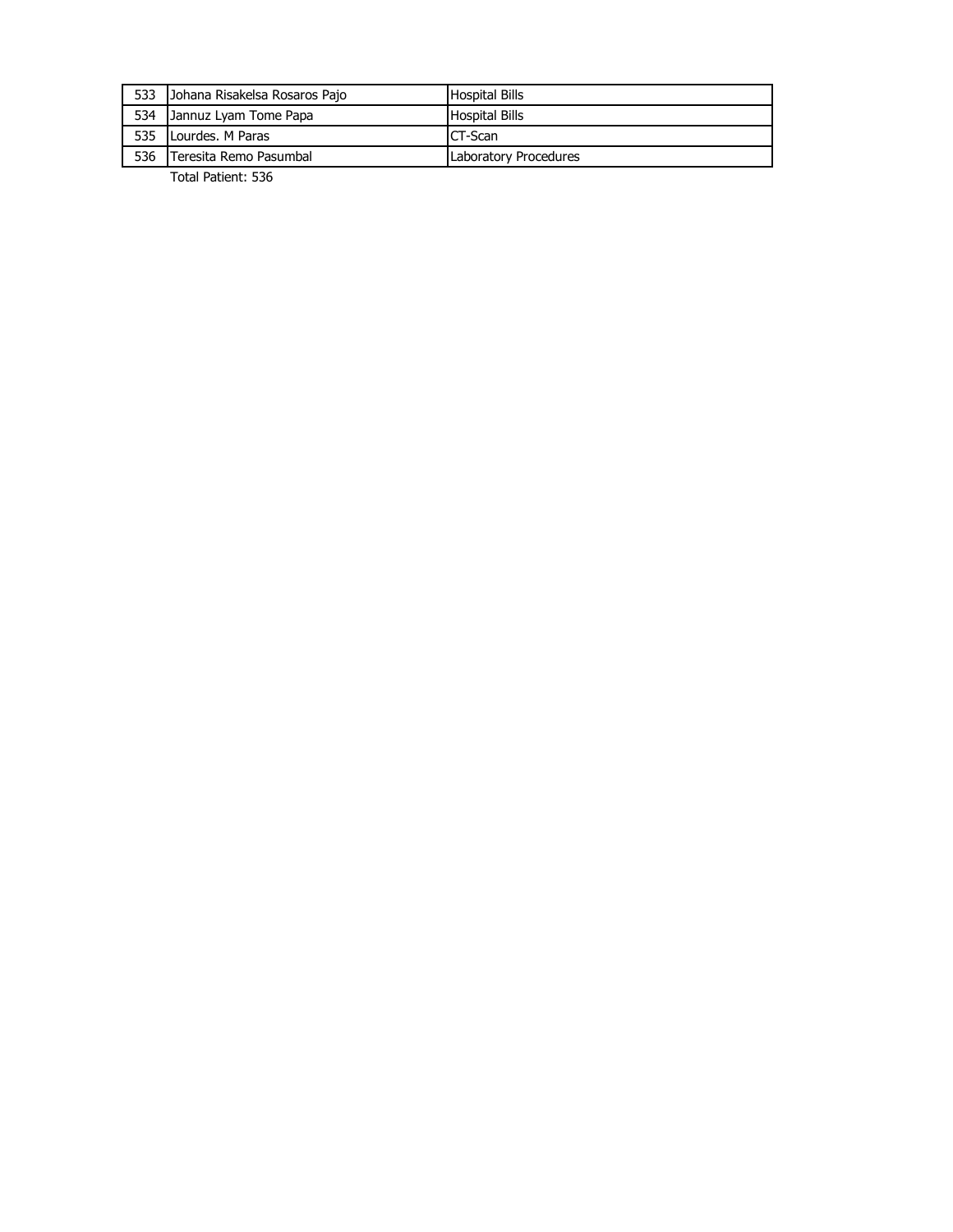

## **Republic of the Philippines Department of Health MEDICAL ASSISTANCE PROGRAM**

## BATANGAS MEDICAL CENTER

For the month of August year 2020

| No#            | <b>Name of Patient</b>             | <b>Assistance</b>               |
|----------------|------------------------------------|---------------------------------|
| 1              | Judy Ann Bancoro Ingco             | <b>Hospital Bills</b>           |
| $\overline{2}$ | Judy Ann Bancoro Ingco             | <b>Hospital Bills</b>           |
| 3              | Rosell, Asuela Flores              | <b>Hospital Bills</b>           |
| 4              | Ruth Ann Ema Garcia                | <b>Hospital Bills</b>           |
| 5              | Rowena Lopez Macatangay            | <b>Hospital Bills</b>           |
| 6              | Josephine Robillos Palasigue       | <b>Hospital Bills</b>           |
| 7              | Jeanne Laurito Barcellano          | <b>Hospital Bills</b>           |
| 8              | Jovinah Calivere Hontiveros        | Laboratory                      |
| 9              | Juana Larosa Hontiveros            | Medical Assistance / Medicines. |
| 10             | Ariel Jola Danio                   | <b>Medical Assistance</b>       |
| 11             | Arnel Jolo Danio                   | <b>Medical Assistance</b>       |
| 12             | Alexander. Alangilan Martinez      | <b>Medical Assistance</b>       |
| 13             | Ernesto Magpantay Catibog          | <b>Medical Assistance</b>       |
| 14             | Doname Ratada Garcia               | <b>Medical Assistance</b>       |
| 15             | Sarah Grace De Guzman Bermejo      | <b>Hospital Bills</b>           |
| 16             | Sarah Grace De Guzman Bermejo      | <b>Hospital Bills</b>           |
| 17             | Prince Jacob Belarmino Medina      | <b>Hospital Bills</b>           |
| 18             | Dante Jr. Maloles Pascua           | <b>Medical Assistance</b>       |
| 19             | Roxanne Punzalan Salmorin          | <b>Hospital Bills</b>           |
| 20             | Rachel May Macalla Abante          | <b>Hospital Bills</b>           |
| 21             | Marites Manalo Galera              | <b>Hospital Bills</b>           |
| 22             | Xhara Mhey Tolentino Alarcio       | <b>Hospital Bills</b>           |
| 23             | Xhara Mhey Tolentino Alarcio       | <b>Hospital Bills</b>           |
| 24             | Mygelen Aclan Escala               | <b>Hospital Bills</b>           |
| 25             | Mygelen Aclan Escala               | <b>Hospital Bills</b>           |
| 26             | Igliceria Macasaet Mayuga          | Medical Assistance.             |
| 27             | Lowie Mendoza Maranan              | <b>Hospital Bills</b>           |
| 28             | Lowie Mendoza Maranan              | <b>Hospital Bills</b>           |
| 29             | Lowie Mendoza Maranan              | <b>Hospital Bills</b>           |
| 30             | Lowie Mendoza Maranan              | <b>Hospital Bills</b>           |
| 31             | Ma. Lizzelle Laguerta Duran        | <b>Hospital Bills</b>           |
| 32             | Rosalina Santos Cruzat             | <b>Medical Assistance</b>       |
| 33             | Marvin Mapulon Encinas             | MRI.                            |
| 34             | Michelle. Arida Estrada            | <b>Hospital Bills</b>           |
| 35             | Jhon Kirvby Espinili Kirby         | <b>Hospital Bills</b>           |
| 36             | Aliyah Nicol Iballar Sario         | <b>Hospital Bills</b>           |
| 37             | Raymundo Reyes Datinguinoo         | <b>Hospital Bills</b>           |
| 38             | Brent Marcus Aguilera De Los Reyes | <b>Hospital Bills</b>           |
| 39             | Maria Fe Enderio Deputo            | Hospital Bills                  |
| 40             | Arnold Jr. Bonifacio Destreza      | Hospital Bills                  |
| 41             | Richelle Cantillana Diolata        | <b>Hospital Bills</b>           |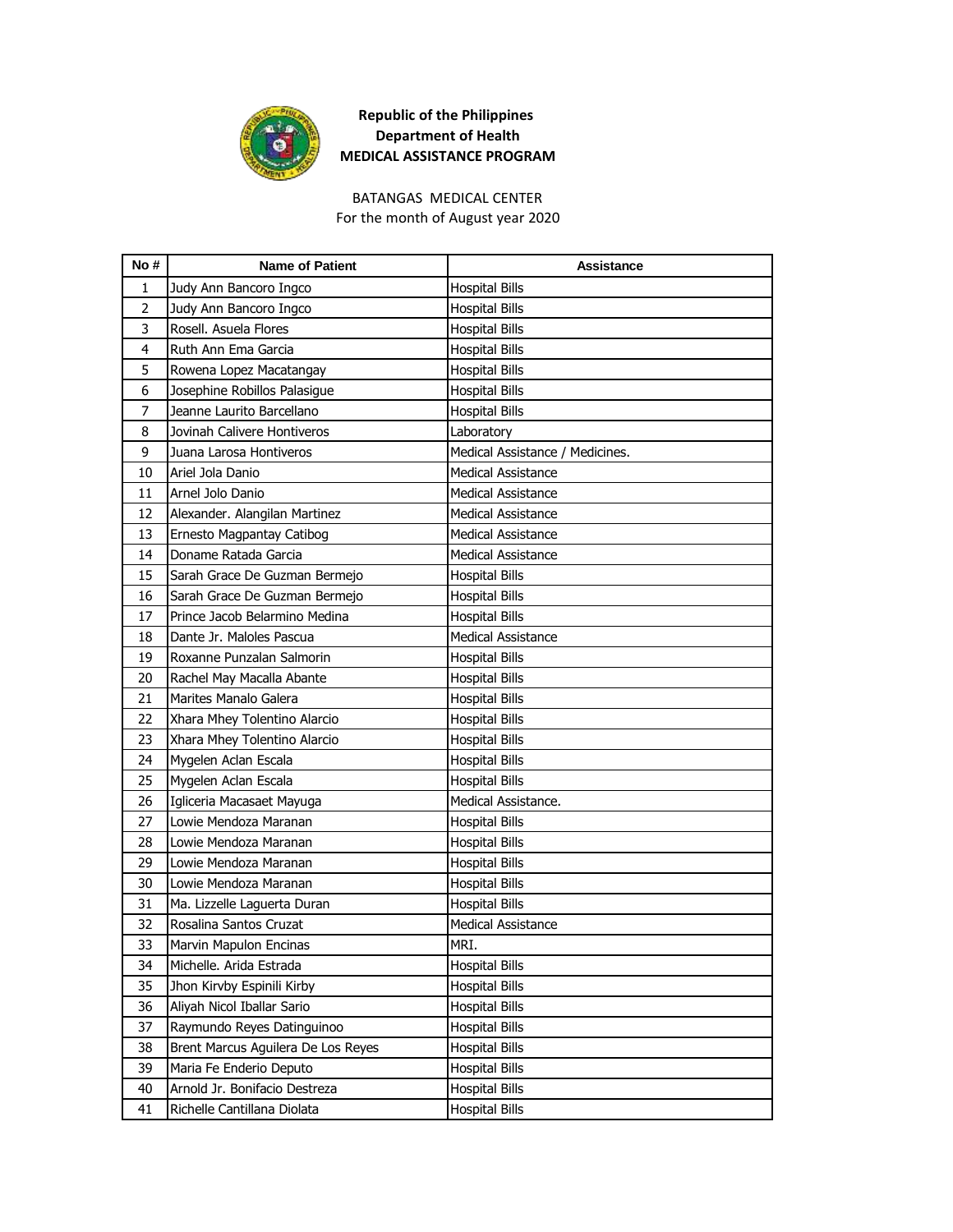| 42 | <b>Aries Flores</b>              | Laboratory/Procedures/Medicines.                   |
|----|----------------------------------|----------------------------------------------------|
| 43 | Catalina Simbahan Pantig         | MRI.                                               |
| 44 | Jerry Agbing Macalindol          | <b>Hospital Bills</b>                              |
| 45 | Ericka Bianca Pigao Herrera      | <b>Hospital Bills</b>                              |
| 46 | Ericka Bianca Pigao Herrera      | <b>Hospital Bills</b>                              |
| 47 | Princess Bagual Macatigbac       | <b>Hospital Bills</b>                              |
| 48 | Ellene Lualhati Espina           | Hospital Bills                                     |
| 49 | Menche Pirmeluna Malabag         | <b>Hospital Bills</b>                              |
| 50 | Larrie Casapao Manalo            | <b>Medical Assistance</b>                          |
| 51 | Kateline Macabuhay Julita        | <b>Hospital Bills</b>                              |
| 52 | Jonjon Llena Lopez               | <b>Hospital Bills</b>                              |
| 53 | Rolando Dapoc Lumbera            | <b>Hospital Bills</b>                              |
| 54 | Juvelyn Paner Estrella           | Hospital Bills                                     |
| 55 | Jenny Rose Domingo Martinez      | <b>Hospital Bills</b>                              |
| 56 | Mary Ann Vicencio Medel          | <b>Hospital Bills</b>                              |
| 57 | Joy. Fruelda Falculan            | <b>Hospital Bills</b>                              |
| 58 | Renato Maligaya Mabilangan       | <b>Medical Assistance</b>                          |
| 59 | Jennifer. Discutido Mendoza      | <b>Hospital Bills</b>                              |
| 60 | Richard Saligao Macalalad        | <b>Hospital Bills</b>                              |
| 61 | Rechelle Atamosa Noche           | <b>Hospital Bills</b>                              |
| 62 | Prince Jay Martinez Nove         | <b>Hospital Bills</b>                              |
| 63 | Cornelio Mayuga Estacio          | CT-Scan                                            |
| 64 | Sobee Panizales Cena             | Laboratory Procedures                              |
| 65 | Mara. Camilo De Leon             | <b>Hospital Bills</b>                              |
| 66 | Myrna Luna Catibog               | <b>Hospital Bills</b>                              |
| 67 | Mhalyn Silleza Agtay             | <b>Hospital Bills</b>                              |
| 68 | Mara. Camilo De Leon             | Hospital Bills                                     |
| 69 | Ameera Navarro De Torres         | Hospital Bills                                     |
| 70 | Dorilyn Villegas Carandang       | <b>Hospital Bills</b>                              |
| 71 | Dorilyn Villegas Carandang       | <b>Hospital Bills</b>                              |
| 72 | Lei Jasser Mercado Aldovino      | <b>Hospital Bills</b>                              |
| 73 | Edwin Repollo Sureta             | Hospital Bills                                     |
| 74 | Jenny. Navarro                   | <b>Hospital Bills</b>                              |
| 75 | Serafin Duenas Alforte           | Hospital Bills                                     |
| 76 | Evelyn Licayan Clinesta          | <b>Hospital Bills</b>                              |
| 77 | Mylene Abanilla Amatus           | <b>Hospital Bills</b>                              |
| 78 | Rosalito Salazar Proquinto       | CT-Scan                                            |
| 79 | Michelle Melo Boa                | MRI.                                               |
| 80 | Kristine Milagrosa Enero Arevalo | <b>Hospital Bills</b>                              |
| 81 | Kristine Milagrosa Enero Arevalo | <b>Hospital Bills</b>                              |
| 82 | Ronnie Delos Reyes Lundag        | <b>Hospital Bills</b>                              |
| 83 | Michael Lamba Salcedo            | <b>Hospital Bills</b>                              |
| 84 | Shiela May Magabanua Payad       | <b>Hospital Bills</b>                              |
| 85 | Ligaya G. Celestra               | Laboratory Procedures                              |
| 86 | Carl John Garcia Romo            | <b>Hospital Bills</b>                              |
| 87 | Carl John Garcia Romo            | <b>Hospital Bills</b>                              |
| 88 | Raul Ergena Ermino               | <b>Medical Assistance</b>                          |
| 89 | Richard Puledo Del Valle         | <b>Medical Assistance</b>                          |
|    |                                  |                                                    |
| 90 | Babylyn Organo                   | <b>Hospital Bills</b>                              |
| 91 | Alma M. Rosales                  | Chermotheraphy/Medicines/Laboratory/Hospital Bill. |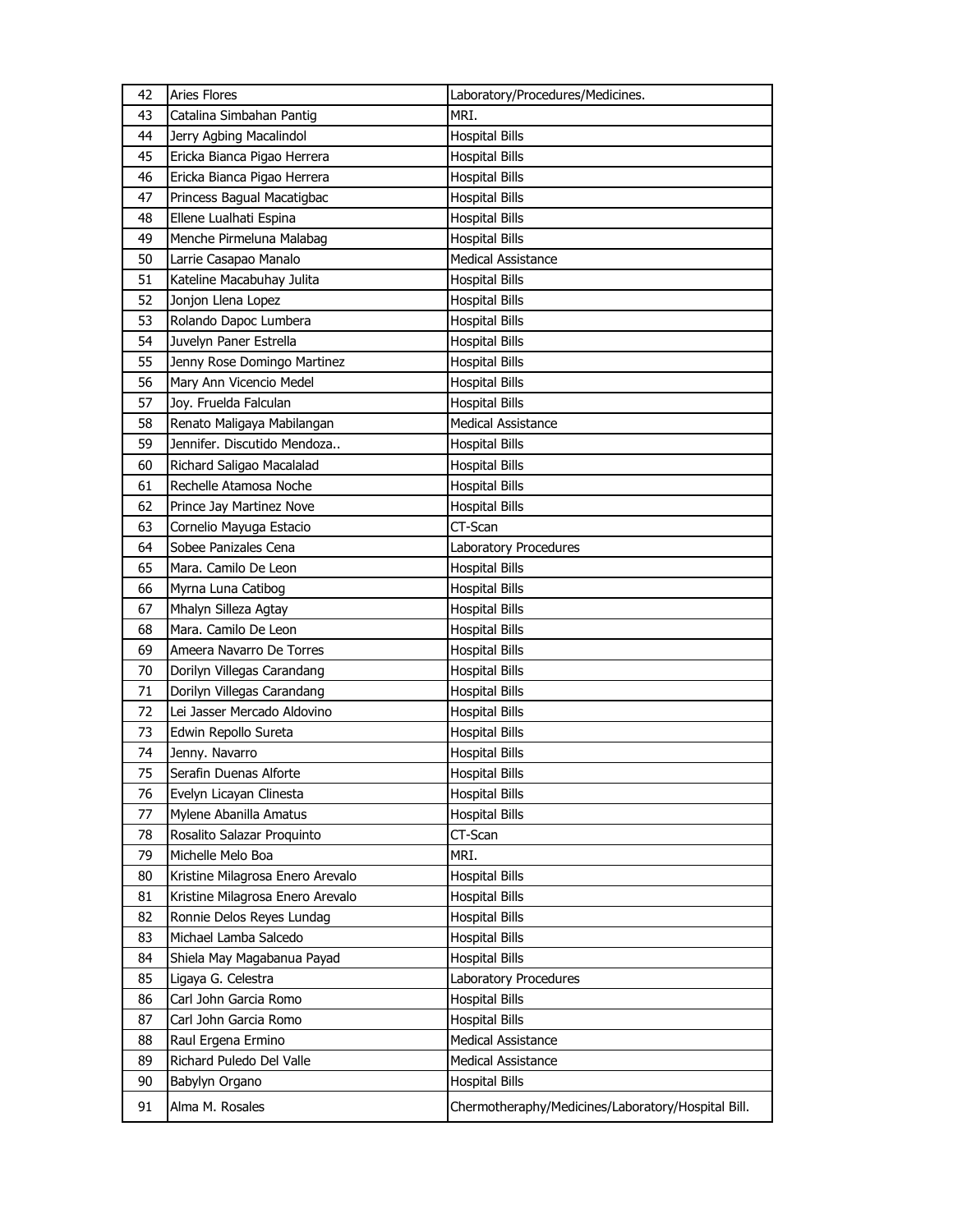| 93<br>Nancy. R. Depusoy<br>Mammogram / Breast Ultrasound.<br>Fernando Cocoba<br>94<br>Laboratory Procedures<br>Sebastian Eli Organo Endraca<br><b>Hospital Bills</b><br>95<br>96<br>Dixielyn Acebuche Lupas<br><b>Hospital Bills</b><br>97<br>Fe Mayo Prado<br><b>Hospital Bills</b><br>98<br>Jonariz Hernandez Sangalang<br><b>Hospital Bills</b><br>99<br>Rose Ann C Jerusalem<br><b>Medical Assistance</b><br>Jonariz Hernandez Sangalang<br><b>Hospital Bills</b><br>100<br>Celestino Naguit Marimla<br>101<br>Laboratory Procedures<br>MRI.<br>102<br>Maria Lorraine O Aguho<br><b>Medical Assistance</b><br>103<br>Jhianna Ross Ebreo Narvaja | 92  | Alma M. Rosales          | Chemotherapy & Medicines |
|-----------------------------------------------------------------------------------------------------------------------------------------------------------------------------------------------------------------------------------------------------------------------------------------------------------------------------------------------------------------------------------------------------------------------------------------------------------------------------------------------------------------------------------------------------------------------------------------------------------------------------------------------------|-----|--------------------------|--------------------------|
|                                                                                                                                                                                                                                                                                                                                                                                                                                                                                                                                                                                                                                                     |     |                          |                          |
|                                                                                                                                                                                                                                                                                                                                                                                                                                                                                                                                                                                                                                                     |     |                          |                          |
|                                                                                                                                                                                                                                                                                                                                                                                                                                                                                                                                                                                                                                                     |     |                          |                          |
|                                                                                                                                                                                                                                                                                                                                                                                                                                                                                                                                                                                                                                                     |     |                          |                          |
|                                                                                                                                                                                                                                                                                                                                                                                                                                                                                                                                                                                                                                                     |     |                          |                          |
|                                                                                                                                                                                                                                                                                                                                                                                                                                                                                                                                                                                                                                                     |     |                          |                          |
|                                                                                                                                                                                                                                                                                                                                                                                                                                                                                                                                                                                                                                                     |     |                          |                          |
|                                                                                                                                                                                                                                                                                                                                                                                                                                                                                                                                                                                                                                                     |     |                          |                          |
|                                                                                                                                                                                                                                                                                                                                                                                                                                                                                                                                                                                                                                                     |     |                          |                          |
|                                                                                                                                                                                                                                                                                                                                                                                                                                                                                                                                                                                                                                                     |     |                          |                          |
|                                                                                                                                                                                                                                                                                                                                                                                                                                                                                                                                                                                                                                                     |     |                          |                          |
|                                                                                                                                                                                                                                                                                                                                                                                                                                                                                                                                                                                                                                                     | 104 | Corazon Matriano Mendoza | <b>Hospital Bills</b>    |
| Maricris Cabiscuelas Cual<br>105<br><b>Hospital Bills</b>                                                                                                                                                                                                                                                                                                                                                                                                                                                                                                                                                                                           |     |                          |                          |
| Maricris Cabiscuelas Cual<br>106<br><b>Hospital Bills</b>                                                                                                                                                                                                                                                                                                                                                                                                                                                                                                                                                                                           |     |                          |                          |
| 107<br>Michael James Macatangay Mayo<br>Laboratory Procedures                                                                                                                                                                                                                                                                                                                                                                                                                                                                                                                                                                                       |     |                          |                          |
| Dionnie Tabios Sodela<br><b>Hospital Bills</b><br>108                                                                                                                                                                                                                                                                                                                                                                                                                                                                                                                                                                                               |     |                          |                          |
| 109<br>Maria Margarita Manalo Caraos<br><b>Medical Assistance</b>                                                                                                                                                                                                                                                                                                                                                                                                                                                                                                                                                                                   |     |                          |                          |
| Dionnie Tabios Sodela<br><b>Hospital Bills</b><br>110                                                                                                                                                                                                                                                                                                                                                                                                                                                                                                                                                                                               |     |                          |                          |
| Manuel De Castro<br><b>Medical Assistance</b><br>111                                                                                                                                                                                                                                                                                                                                                                                                                                                                                                                                                                                                |     |                          |                          |
| 112<br>Rusiel Comiso Decenilla<br><b>Hospital Bills</b>                                                                                                                                                                                                                                                                                                                                                                                                                                                                                                                                                                                             |     |                          |                          |
| 113<br>Rusiel Comiso Decenilla<br><b>Hospital Bills</b>                                                                                                                                                                                                                                                                                                                                                                                                                                                                                                                                                                                             |     |                          |                          |
| 114<br>Kristine Marie Bascuguin Pastoral<br><b>Hospital Bills</b>                                                                                                                                                                                                                                                                                                                                                                                                                                                                                                                                                                                   |     |                          |                          |
| Rusiel Comiso Decenilla<br>115<br><b>Hospital Bills</b>                                                                                                                                                                                                                                                                                                                                                                                                                                                                                                                                                                                             |     |                          |                          |
| Frederick Babaran Perado<br><b>Medical Assistance</b><br>116                                                                                                                                                                                                                                                                                                                                                                                                                                                                                                                                                                                        |     |                          |                          |
| 117<br>Cesar Enriquez Deocampo<br>Laboratory Procedures.                                                                                                                                                                                                                                                                                                                                                                                                                                                                                                                                                                                            |     |                          |                          |
| Rusiel Comiso Decenilla<br><b>Hospital Bills</b><br>118                                                                                                                                                                                                                                                                                                                                                                                                                                                                                                                                                                                             |     |                          |                          |
| 119<br>Jonalyn P. Pili<br>Laboratory Procedures                                                                                                                                                                                                                                                                                                                                                                                                                                                                                                                                                                                                     |     |                          |                          |
| Analita Blay Zara<br>Laboratory Procedures<br>120                                                                                                                                                                                                                                                                                                                                                                                                                                                                                                                                                                                                   |     |                          |                          |
| Antonio. Ramos Ilag<br><b>Hospital Bills</b><br>121                                                                                                                                                                                                                                                                                                                                                                                                                                                                                                                                                                                                 |     |                          |                          |
| 122<br>Edmundo Siscar Umali<br><b>Hospital Bills</b>                                                                                                                                                                                                                                                                                                                                                                                                                                                                                                                                                                                                |     |                          |                          |
| 123<br>Pauline Ann Jocel Baria<br><b>Hospital Bills</b>                                                                                                                                                                                                                                                                                                                                                                                                                                                                                                                                                                                             |     |                          |                          |
| 124<br>Dante Jr. Maloles Pascua<br><b>Medical Assistance</b>                                                                                                                                                                                                                                                                                                                                                                                                                                                                                                                                                                                        |     |                          |                          |
| 125<br>Gilberto Napon Delos Nioos<br><b>Medical Assistance</b>                                                                                                                                                                                                                                                                                                                                                                                                                                                                                                                                                                                      |     |                          |                          |
| 126<br>Flata E Estilito<br>Laboratory Procedures                                                                                                                                                                                                                                                                                                                                                                                                                                                                                                                                                                                                    |     |                          |                          |
| Rosell. Asuela Flores<br><b>Hospital Bills</b><br>127                                                                                                                                                                                                                                                                                                                                                                                                                                                                                                                                                                                               |     |                          |                          |
| 128<br>Eliseo Peldigueras Pornelosa Sr.<br>Medical Assistance                                                                                                                                                                                                                                                                                                                                                                                                                                                                                                                                                                                       |     |                          |                          |
| 129<br><b>Hospital Bills</b><br>Ana Laygo Reyes                                                                                                                                                                                                                                                                                                                                                                                                                                                                                                                                                                                                     |     |                          |                          |
| 130<br>Joselina Pesidas Reyes<br><b>Hospital Bills</b>                                                                                                                                                                                                                                                                                                                                                                                                                                                                                                                                                                                              |     |                          |                          |
| 131<br>Edmundo Siscar Umali<br><b>Hospital Bills</b>                                                                                                                                                                                                                                                                                                                                                                                                                                                                                                                                                                                                |     |                          |                          |
| 132<br>Maria Aurora Claire Climaco Rosello<br><b>Hospital Bills</b>                                                                                                                                                                                                                                                                                                                                                                                                                                                                                                                                                                                 |     |                          |                          |
| 133<br>Maria Aurora Claire Climaco Rosello<br><b>Hospital Bills</b>                                                                                                                                                                                                                                                                                                                                                                                                                                                                                                                                                                                 |     |                          |                          |
| 134<br>John Christian Manalo Pilit<br>Medical Assistance                                                                                                                                                                                                                                                                                                                                                                                                                                                                                                                                                                                            |     |                          |                          |
| 135<br>Vina Gallivo Montemayor<br><b>Hospital Bills</b>                                                                                                                                                                                                                                                                                                                                                                                                                                                                                                                                                                                             |     |                          |                          |
| 136<br>Rubescent Rivas Santiago<br><b>Hospital Bills</b>                                                                                                                                                                                                                                                                                                                                                                                                                                                                                                                                                                                            |     |                          |                          |
| 137<br>Kyrie Peter San Luis Serrano<br><b>Hospital Bills</b>                                                                                                                                                                                                                                                                                                                                                                                                                                                                                                                                                                                        |     |                          |                          |
| 138<br><b>Hospital Bills</b><br>Vina Gallivo Montemayor                                                                                                                                                                                                                                                                                                                                                                                                                                                                                                                                                                                             |     |                          |                          |
| 139<br><b>Hospital Bills</b><br>Carla Rafer Sto. Domingo                                                                                                                                                                                                                                                                                                                                                                                                                                                                                                                                                                                            |     |                          |                          |
| 140<br>Eldrin Gutierrez Nadera<br><b>Hospital Bills</b>                                                                                                                                                                                                                                                                                                                                                                                                                                                                                                                                                                                             |     |                          |                          |
| 141<br><b>Hospital Bills</b><br>Domingo Jr. Cedo Suya                                                                                                                                                                                                                                                                                                                                                                                                                                                                                                                                                                                               |     |                          |                          |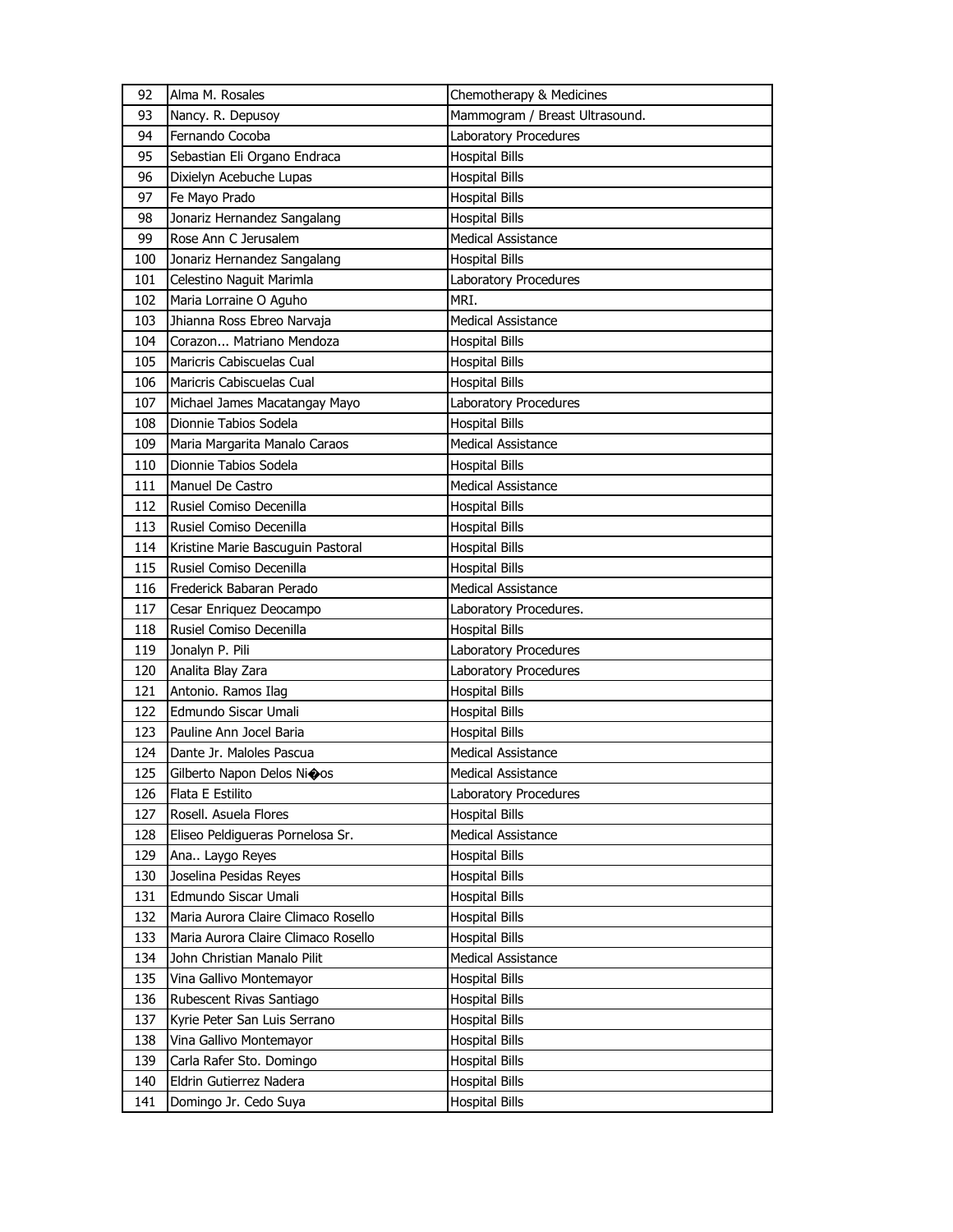| 142 | Novielyn Ilustre Panganiban     | <b>Hospital Bills</b>                                                   |
|-----|---------------------------------|-------------------------------------------------------------------------|
| 143 | Mario. Limon Tejada             | Laboratory Procedures                                                   |
| 144 | Vanessa Dacpano Loyola          | <b>Hospital Bills</b>                                                   |
| 145 | Jphn Ervin Teodosio             | <b>Hospital Bills</b>                                                   |
| 146 | Nilda Macalalad Villena         | Laboratory Procedures                                                   |
| 147 | Vanessa Dacpano Loyola          | <b>Hospital Bills</b>                                                   |
| 148 | Ronelyn. Competente Onte        | <b>Hospital Bills</b>                                                   |
| 149 | Prince Jacod Belarmino Medina   | <b>Hospital Bills</b>                                                   |
| 150 | Floriza Quezada Rianzares       | <b>Hospital Bills</b>                                                   |
| 151 | Deron Flores Montero            | <b>Hospital Bills</b>                                                   |
| 152 | Jarred Lawrence Alvarez         | Ultrasound                                                              |
| 153 | Lolita Soliman Ramos            | Dialysis, Dialyzer, PD Solution, Procedures, Medicines<br>& Laboratory. |
| 154 | Dionnie Tabios Sodela           | <b>Hospital Bills</b>                                                   |
| 155 | Michille Micosa Amutan          | MRI.                                                                    |
| 156 | Mark Darryl Benamer Arbon       | CT-Scan                                                                 |
| 157 | Daisy Gutierrez Ciar            | Chemotherapy & Medicines                                                |
| 158 | Amelita C Baes                  | <b>Medical Assistance</b>                                               |
| 159 | Leonardo. Decano Gonzales       | <b>Medical Assistance</b>                                               |
| 160 | Vina Gallivo Montemayor         | <b>Hospital Bills</b>                                                   |
| 161 | Baby Rose Friza Buenafe         | <b>Hospital Bills</b>                                                   |
| 162 | Ronnie Alberto Cabagay          | <b>Hospital Bills</b>                                                   |
| 163 | Marissa Balba De Castro         | <b>Medical Assistance</b>                                               |
| 164 | Alona. Arenas Abe               | MRI.                                                                    |
| 165 | Jervy Manalo Capuno             | <b>Biopsy</b>                                                           |
| 166 | Norhata Cali                    | <b>Hospital Bills</b>                                                   |
| 167 | Adovinio Aguado Abril           | Laboratory Procedures                                                   |
| 168 | Jhon Lawrence Manguiat Carpio   | CT-Scan                                                                 |
| 169 | April Arlene Macatangay Abril   | Laboratory Procedures                                                   |
| 170 | Amelita Delos Santos Caz        | <b>Medical Assistance</b>                                               |
| 171 | Ronnie Provadora Perdigon       | <b>Hospital Bills</b>                                                   |
| 172 | Medelina Macatangay Abril       | Laboratory Procedures                                                   |
| 173 | Ariela Joy Awitan Aguirre       | <b>Hospital Bills</b>                                                   |
| 174 | Trixie Mae Alberto              | <b>Hospital Bills</b>                                                   |
| 175 | Rhea Flores Alea                | Medical Assistance                                                      |
| 176 | Jonathan Erevera Alemania       | <b>Hospital Bills</b>                                                   |
| 177 | Lauren Olivia Arellano Alipio   | <b>Hospital Bills</b>                                                   |
| 178 | Leorgia Carmina Arellano Alipio | Hospital Bills                                                          |
| 179 | Leorgia Carmina Arellano Alipio | <b>Hospital Bills</b>                                                   |
| 180 | Lucero D Hernandez              | CT-Scan                                                                 |
| 181 | Aislinn A Hinanay               | Medical Assistance                                                      |
| 182 | Rhodora Caringal Panopio        | <b>Hospital Bills</b>                                                   |
| 183 | Aizen Jay Botobara Pita         | <b>Hospital Bills</b>                                                   |
| 184 | Joven Mar Gille Ramos           | Hospital Bills                                                          |
| 185 | Divina. Roque                   | <b>Medical Assistance</b>                                               |
| 186 | Ronald. Nayle Salazar           | <b>Hospital Bills</b>                                                   |
| 187 | Carolina. Villegas Sanchez      | Laboratory Procedures                                                   |
| 188 | Dyenina Passi Solano            | <b>Hospital Bills</b>                                                   |
| 189 | Imelda. Clemente David          | <b>Hospital Bills</b>                                                   |
| 190 | Esteban C Terrible              | CT-Scan                                                                 |
| 191 | Joy Q De Chavez                 | MRI.                                                                    |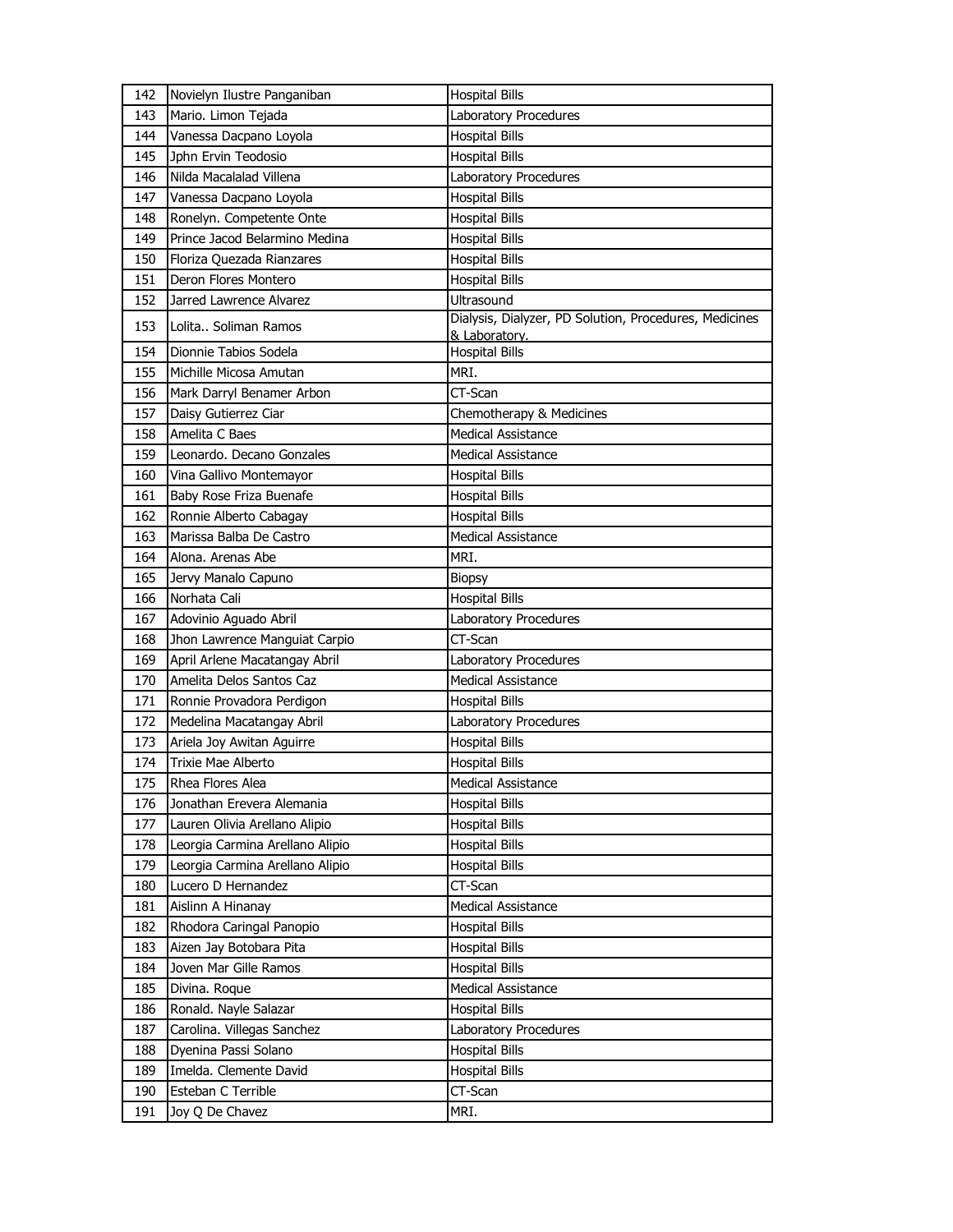| 192 | Remedios. Tumambing Valdez                 | <b>Hospital Bills</b>                                                           |
|-----|--------------------------------------------|---------------------------------------------------------------------------------|
| 193 | Cherry Ann Abustan Valencia                | <b>Hospital Bills</b>                                                           |
| 194 | Mayoralgo E. Lacsamana                     | <b>Ultrasound</b>                                                               |
| 195 | Ronaldo, Padilla De Guzman                 | <b>Hospital Bills</b>                                                           |
| 196 | Justin Nhad Manalo Villanueva              | <b>Ultrasound</b>                                                               |
| 197 | Edna Dimatulac Zalameda                    | <b>Hospital Bills</b>                                                           |
| 198 | Vic Roland Ariola Laguerta                 | <b>Hospital Bills</b>                                                           |
| 199 | Luz. Quinora Dela Cruz.                    | <b>Medical Assistance</b>                                                       |
| 200 | Rio. Lingatong Rivera                      | <b>Dialysis</b>                                                                 |
| 201 | Nestor. Bawal Lopez                        | <b>Medical Assistance</b>                                                       |
| 202 | Raquel M. Alvarez                          | <b>Hospital Bills</b>                                                           |
| 203 | Mark Anthony Firme Maalihan                | <b>Hospital Bills</b>                                                           |
| 204 | Majed Alexis Luis Marasigan                | <b>Dialysis</b>                                                                 |
| 205 | Gina L Delen                               | <b>Medical Assistance</b>                                                       |
| 206 | Crisander Marasigan Malabanan              | <b>Hospital Bills</b>                                                           |
| 207 | Rolando S. Villena                         | Dialysis, Dialyzer, PD Solution, Procedures, Medicines                          |
|     |                                            | & Laboratory.                                                                   |
| 208 | Alicia Gutierrez Templo<br>Fernando Cocoba | Dialysis<br>Ultrasound                                                          |
| 209 |                                            |                                                                                 |
| 210 | Nolasco Adia Manalo                        | Laboratory Procedures                                                           |
| 211 | Jyle Irysh Sarmiento Malabanan             | <b>Hospital Bills</b>                                                           |
| 212 | Melanne Matira Maligaya                    | <b>Hospital Bills</b>                                                           |
| 213 | Merlie Ysulan Destacamento                 | <b>Hospital Bills</b>                                                           |
| 214 | Roldan V Manalo                            | MRI.                                                                            |
| 215 | Ma. Corazon Javier Manalo                  | Laboratory Procedures                                                           |
| 216 | Dexter Vito Mangrobang                     | Laboratory Procedures                                                           |
| 217 | <b>Benedicto Hernandez Matias</b>          | <b>Hospital Bills</b>                                                           |
| 218 | Jayne Morgut R Dimaano                     | Laboratory Procedures<br>Dialysis, Dialyzer, PD Solution, Procedures, Medicines |
| 219 | Jefferson Dimasangal                       | & Laboratory.                                                                   |
| 220 | Teodolito Mendoza                          | <b>Hospital Bills</b>                                                           |
| 221 | Sharon Gay P. Valdes                       | Hospital Bill / Laboratory / Procedures / Medicine.                             |
| 222 | Mary Ann Pricas Docto                      | <b>Hospital Bills</b>                                                           |
| 223 | Angeline Santos Mercado                    | <b>Hospital Bills</b>                                                           |
| 224 | Zoey Antonnete Santos Mercado              | <b>Hospital Bills</b>                                                           |
| 225 | Eduardo. A Morales                         | CT-Scan                                                                         |
| 226 | Aguada Dimaano Espina                      | <b>Hospital Bills</b>                                                           |
| 227 | <b>Teody G Mortel</b>                      | <b>Hospital Bills</b>                                                           |
| 228 | Edna Naylo No.                             | <b>Hospital Bills</b>                                                           |
| 229 | Melchor Balangat Pagaspas                  | <b>Hospital Bills</b>                                                           |
| 230 | Editha Paner Falame                        | <b>Medical Assistance</b>                                                       |
| 231 | Melchor Balangat Pagaspas                  | <b>Hospital Bills</b>                                                           |
| 232 | Ronilo Dimaandal Flutado                   | Laboratory Procedures                                                           |
| 233 | Katrina Marie Caringal Panopio             | <b>Hospital Bills</b>                                                           |
| 234 | Carlito Gamboa                             | Laboratory Procedures                                                           |
| 235 | Neil Gutierrez                             | Ultrasound                                                                      |
| 236 | Joel Melchor Sawali                        | <b>Hospital Bills</b>                                                           |
| 237 | Jonie Cortez Ilagan                        | <b>Hospital Bills</b>                                                           |
| 238 | Rachelle Rada Culot                        | <b>Hospital Bills</b>                                                           |
| 239 | Marystelle Bermas Yeo                      | Medical Assistance.                                                             |
| 240 | Donalyn Marcelino San Felipe               | <b>Hospital Bills</b>                                                           |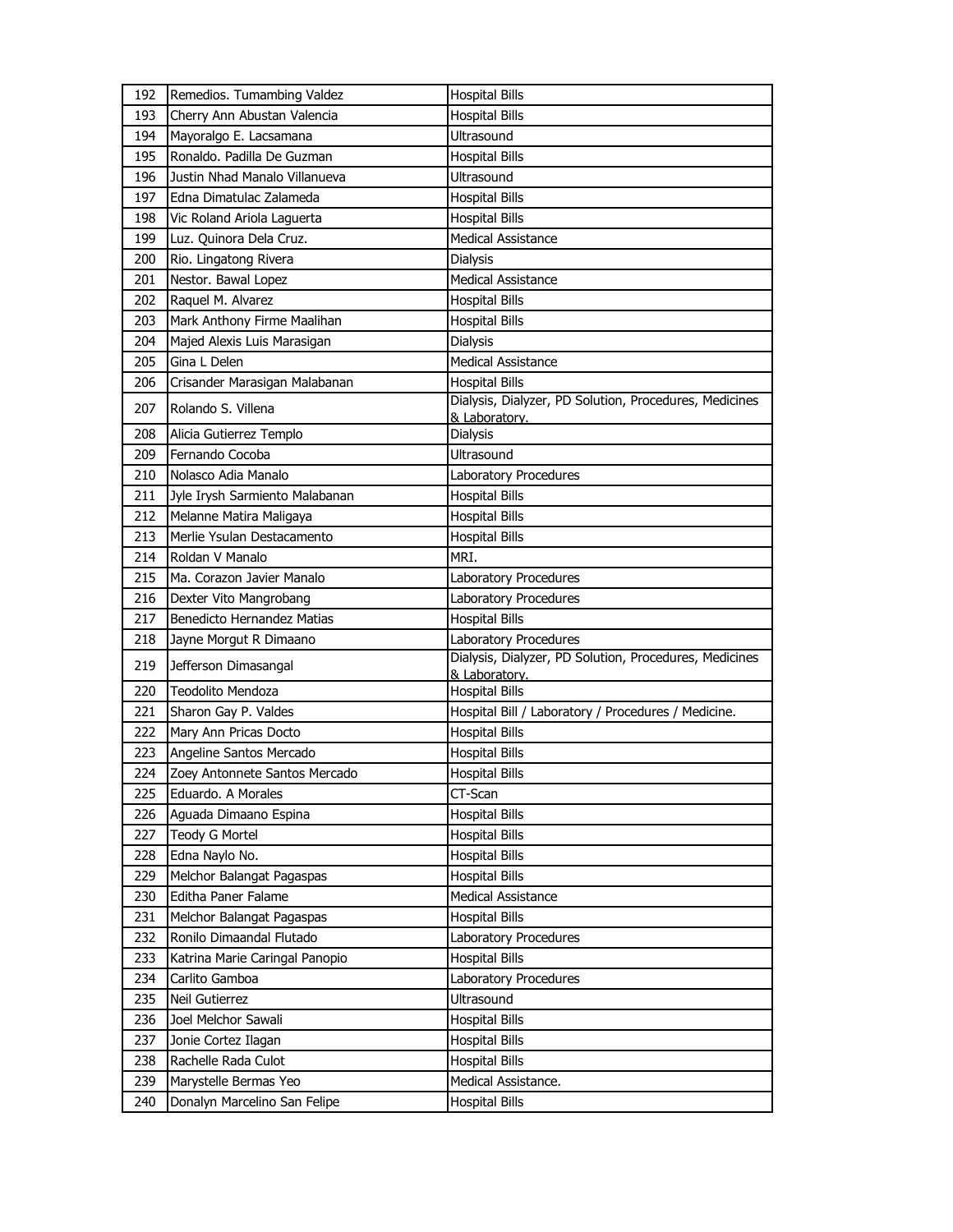| 241 | Donalyn Marcelino San Felipe      | <b>Hospital Bills</b>                                  |
|-----|-----------------------------------|--------------------------------------------------------|
| 242 | Ramil Sulit Sanchez               | <b>Hospital Bills</b>                                  |
| 243 | Cris Anthony Ramos Salvador       | <b>Hospital Bills</b>                                  |
| 244 | Caterin Jaeka Endozo Samaniego    | <b>Hospital Bills</b>                                  |
| 245 | Marites Tapay Saysay              | <b>Hospital Bills</b>                                  |
| 246 | Shirly Baquiller Siscar           | Laboratory Procedures                                  |
| 247 | Jilliane May Masangkay Tenorio    | <b>Hospital Bills</b>                                  |
| 248 | Alex Magundayao Quitain           | <b>Hospital Bills</b>                                  |
| 249 | Honorio Dela Peoa Terrones        | MRI.                                                   |
| 250 | Alfredo Duinias Umali             | CT-Scan                                                |
| 251 | Leonardo Licayan Vallespin        | <b>Hospital Bills</b>                                  |
| 252 | Alex Magundayao Quitain           | <b>Hospital Bills</b>                                  |
| 253 | Diomar Zuoiga Recillo             | <b>Hospital Bills</b>                                  |
| 254 | Harold Deputo Vergara             | <b>Hospital Bills</b>                                  |
| 255 | Rochelle Navarro Vergara          | Chemotherapy & Medicines                               |
| 256 | Rodel. Mendoza Ruoo               | <b>Hospital Bills</b>                                  |
| 257 | Jenina Kaye Bermas Yeo            | Ultrasound/other diagnostic procedures.                |
| 258 | Cecilia Mendoza Andal             | <b>Hospital Bills</b>                                  |
| 259 | Manolo. B Ramos                   | Dialysis, Dialyzer, PD Solution, Procedures, Medicines |
|     |                                   | & Laboratory.                                          |
| 260 | Evangeline Apigo                  | Laboratory Procedures                                  |
| 261 | Osmond Kingsley Ebora Arguelles   | <b>Hospital Bills</b>                                  |
| 262 | Osmond Kingsley Ebora Arguelles   | <b>Hospital Bills</b>                                  |
| 263 | Osmond Kingsley Ebora Arguelles   | <b>Hospital Bills</b>                                  |
| 264 | Rochelle Catoy Ascalon            | Laboratory Procedures                                  |
| 265 | Maxima Balitaan                   | <b>Hospital Bills</b>                                  |
| 266 | Rosemarie Namuro Marbibi          | <b>Hospital Bills</b>                                  |
| 267 | Rosemarie Namuro Marbibi          | <b>Hospital Bills</b>                                  |
| 268 | Anna Marie Sumbe Mateo            | <b>Hospital Bills</b>                                  |
| 269 | Anna Marie Sumbe Mateo            | <b>Hospital Bills</b>                                  |
| 270 | Senora Bautista Tampus            | <b>Hospital Bills</b>                                  |
| 271 | Maria Mhonnette Escalanda Pugta   | <b>Hospital Bills</b>                                  |
| 272 | Enrico Sta. Barbara Pandero       | MRI.                                                   |
| 273 | John. (55) Doe                    | <b>Medical Assistance</b>                              |
| 274 | Sixto Arcega Loyda                | CT-Scan                                                |
| 275 | Trixie Mae Alberto                | <b>Hospital Bills</b>                                  |
| 276 | Geraldine Gonzales Bicol          | Laboratory Procedures                                  |
| 277 | Lorena Laraquiel Salvacion        | <b>Hospital Bills</b>                                  |
| 278 | Lorena Laraquiel Salvacion        | <b>Hospital Bills</b>                                  |
| 279 | Princess Mary Luz Ortega Almoete  | <b>Hospital Bills</b>                                  |
| 280 | Angelica Medez Arellano           | <b>Hospital Bills</b>                                  |
| 281 | Rolando Bigay                     | Laboratory Procedures                                  |
| 282 | Weeven Kim Catilo Bool            | <b>Hospital Bills</b>                                  |
| 283 | Cornelio Diona Borbon             | <b>Hospital Bills</b>                                  |
| 284 | Emma A. Braga                     | Laboratory Procedures                                  |
| 285 | Brenda Briones                    | Laboratory Procedures                                  |
| 286 | <b>Brenda Briones</b>             | Laboratory Procedures                                  |
| 287 | Peter Sadyao Camantiles           | <b>Hospital Bills</b>                                  |
| 288 | Eddie Persincula Cantos           | Medical Assistance                                     |
| 289 | Marina Maniebo Caringal           | <b>Hospital Bills</b>                                  |
| 290 | Xyrish Franzine De Chavez Cenizal | Laboratory Procedures                                  |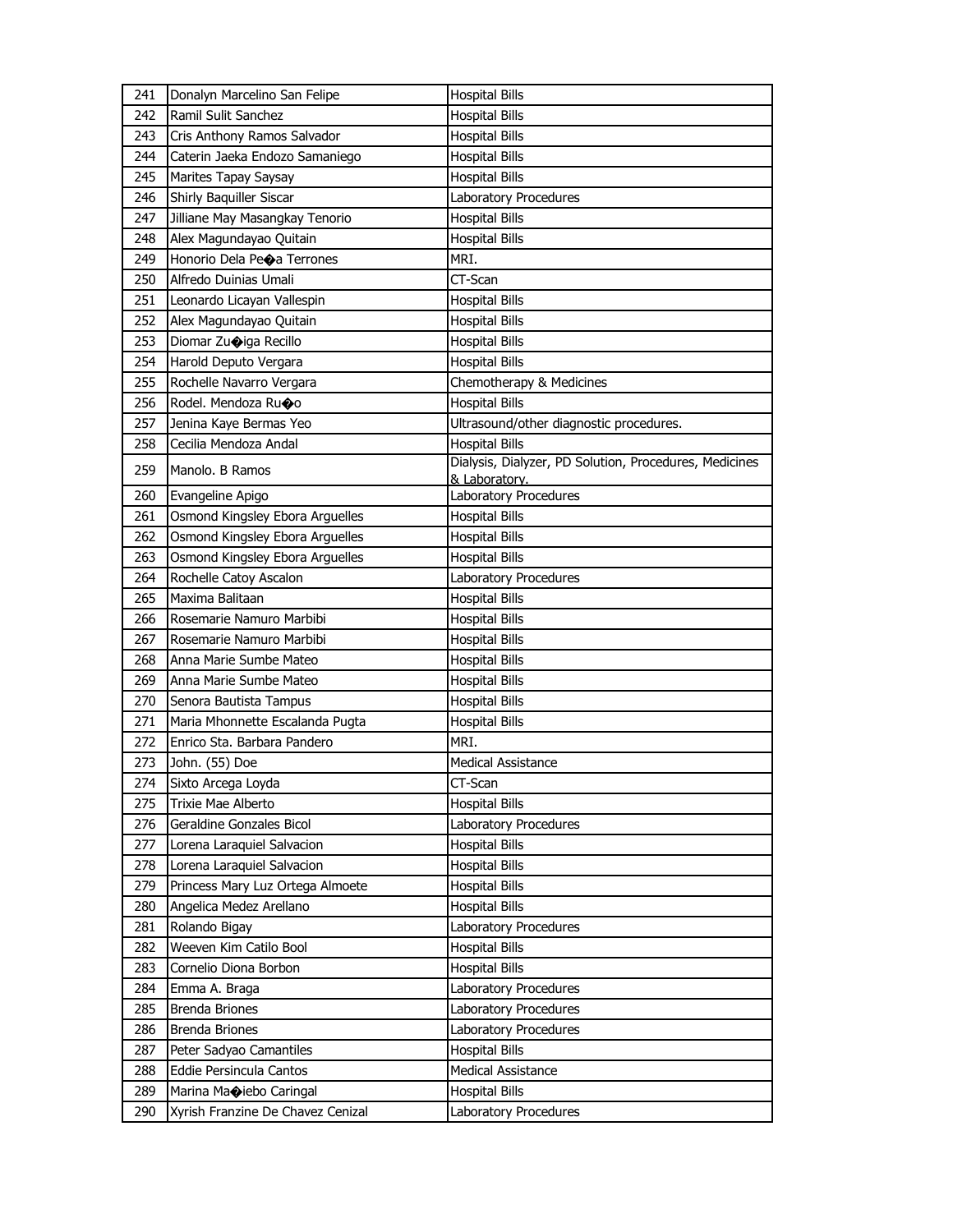| 291 | Ely Dimaano Coliat                  | <b>Hospital Bills</b>     |
|-----|-------------------------------------|---------------------------|
| 292 | Mary Jane Malaborbor Dasco          | <b>Hospital Bills</b>     |
| 293 | Hilario Magsino De Castro           | Laboratory Procedures.    |
| 294 | Aleckxa Joeddy Tadoy Delos Santos   | <b>Hospital Bills</b>     |
| 295 | Angel. Eslita Ebora                 | <b>Hospital Bills</b>     |
| 296 | Lilibeth Cueto Almarez              | MRI.                      |
| 297 | Leysa Gunday Alvarez                | Laboratory Procedures     |
| 298 | Jonie Cortez Ilagan                 | <b>Hospital Bills</b>     |
| 299 | John Robert Manlugon Peoaflor       | <b>Hospital Bills</b>     |
| 300 | Jonie Cortez Ilagan                 | <b>Hospital Bills</b>     |
| 301 | Lea Torres Onte                     | <b>Hospital Bills</b>     |
| 302 | Maria Christina Gutierrez Ilagan    | Laboratory Procedures.    |
| 303 | John Robert Manlugon Peoaflor       | <b>Hospital Bills</b>     |
| 304 | Lorena Laraquiel Salvacion          | <b>Hospital Bills</b>     |
| 305 | Lorena Laraquiel Salvacion          | <b>Hospital Bills</b>     |
| 306 | Rodelio Asis Ildefonzo              | <b>Hospital Bills</b>     |
| 307 | Joan A De Belen                     | MRI.                      |
| 308 | Nerilina A Valderama                | <b>Medical Assistance</b> |
| 309 | Rodrigo Peoero Loto                 | Laboratory Procedures     |
| 310 | Ejhay Punzalan Maderazo             | <b>Hospital Bills</b>     |
| 311 | Andrelito Del Prado Madla           | <b>Hospital Bills</b>     |
| 312 | Oztien Orpina Emate                 | <b>Hospital Bills</b>     |
| 313 | Kristoff John Obasa Aclan           | <b>Hospital Bills</b>     |
| 314 | Harold Rosario Mesias               | <b>Hospital Bills</b>     |
| 315 | Kyle Dysel Villaluz Peregrin        | <b>Hospital Bills</b>     |
| 316 | Harold Rosario Mesias               | <b>Hospital Bills</b>     |
| 317 | Juvinal Punongbayan                 | <b>Medical Assistance</b> |
| 318 | Lea Rosal De Castro Buquis          | <b>Hospital Bills</b>     |
| 319 | Deolita Basbas Magadia              | CT-Scan                   |
| 320 | Susima Peletones Perez              | <b>Hospital Bills</b>     |
| 321 | Gil Lucero Plandez                  | <b>Hospital Bills</b>     |
| 322 | Liezyl Longasa Malinao              | <b>Hospital Bills</b>     |
| 323 | Alonzo Lucas Garing Marasigan       | CT-Scan                   |
| 324 | Ma. Teresa Rosales Etchen           | <b>Hospital Bills</b>     |
| 325 | Herman Manalo Marasigan             | CT-Scan                   |
| 326 | John Kervin Peraman Tan             | <b>Hospital Bills</b>     |
| 327 | John Kervin Peraman Tan             | <b>Hospital Bills</b>     |
| 328 | Lea. Rasalan Murillo                | <b>Hospital Bills</b>     |
| 329 | Roberto. Caronan Marasigan          | <b>Hospital Bills</b>     |
| 330 | John Kervin Peraman Tan             | <b>Hospital Bills</b>     |
| 331 | Princess Mae Salas Preagola         | <b>Hospital Bills</b>     |
| 332 | John Kervin Peraman Tan             | <b>Hospital Bills</b>     |
| 333 | Gliceria Velasquez Melo             | Laboratory Procedures     |
| 334 | Florida Abaca Mondoy                | <b>Hospital Bills</b>     |
| 335 | Iris Aericka Fai Cometa Evangelista | Laboratory Procedures     |
| 336 | Florida Abaca Mondoy                | <b>Hospital Bills</b>     |
| 337 | Mary Grace Alvarez Ramos            | CT-Scan                   |
| 338 | Mary Grace F Fajilan                | Ultrasound                |
| 339 | Jennifer Bonan Sarayan              | <b>Hospital Bills</b>     |
| 340 | Maricel Hernandez Riego             | CT-Scan                   |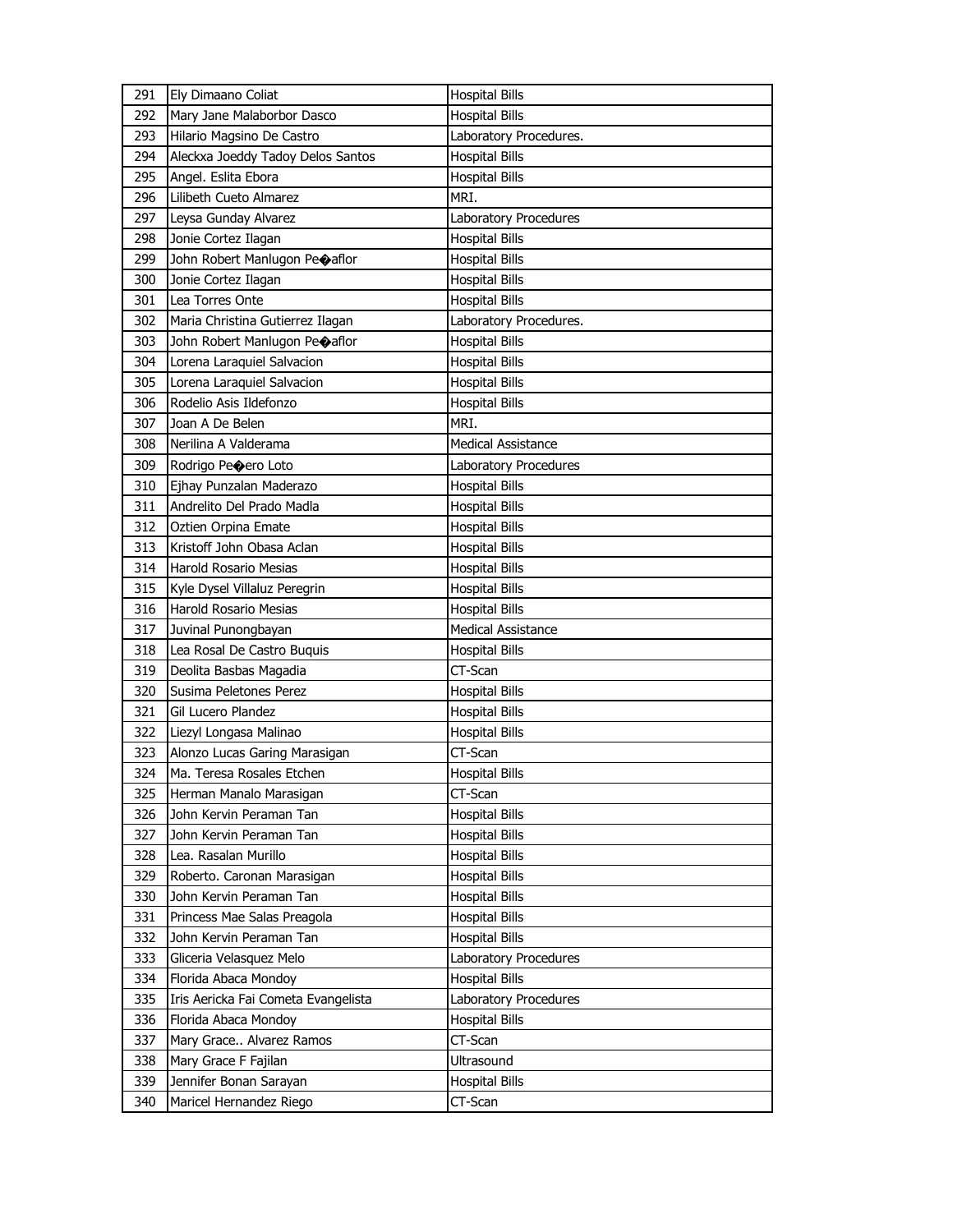| 341 | Cedie Dumandan                    | <b>Hospital Bills</b>                               |
|-----|-----------------------------------|-----------------------------------------------------|
| 342 | Rene Soberano Sapunto             | <b>Hospital Bills</b>                               |
| 343 | Rogelio Caranay                   | <b>Medical Assistance</b>                           |
| 344 | Klay Quebral Soriano              | <b>Hospital Bills</b>                               |
| 345 | Rogelio Caranay                   | <b>Medical Assistance</b>                           |
| 346 | Lualhati Jabon Shiela             | Laboratory Procedures                               |
| 347 | Romel Orsolino Vitangcol          | <b>Hospital Bills</b>                               |
| 348 | Raul. Ebora Mendoza               | Laboratory Procedures                               |
| 349 | Ray Marvin Valdez Hernandez       | Laboratory Procedures                               |
| 350 | Robert Fajilagmago Faminia        | <b>Hospital Bills</b>                               |
| 351 | Bienvinida A. Mercado             | <b>Hospital Bills</b>                               |
| 352 | Tansiana Andal Fatal              | <b>Hospital Bills</b>                               |
| 353 | Gil Raniel Marasagin Ogbac        | CT-Scan                                             |
| 354 | Jorge A Evora                     | CT-Scan                                             |
| 355 | Eusebio Dumaraos Averion          | <b>Medical Assistance</b>                           |
| 356 | Eusebio Dumaraos Averion          | <b>Medical Assistance</b>                           |
| 357 | Jaypee Castillo Ocampo            | <b>Hospital Bills</b>                               |
| 358 | Sharon Gay P. Valdes              | Hospital Bill / Laboratory / Procedures / Medicine. |
| 359 | Juanita. Pagcaliwagan Gonzales    | <b>Hospital Bills</b>                               |
| 360 | Dean Xyniel Mupusao Panganiban    | CT-Scan                                             |
| 361 | Edna Naylo No.                    | <b>Dialysis</b>                                     |
| 362 | Yhezia Gwynett Lantican Gutierrez | <b>Hospital Bills</b>                               |
| 363 | John Kervin Tan                   | <b>Hospital Bills</b>                               |
| 364 | Maryjoy G Enriquez                | Laboratory Procedures                               |
| 365 | Janneah Mae G Perea               | <b>Medical Assistance</b>                           |
| 366 | Rodolfo B. Aguila                 | Medical Assistance                                  |
| 367 | Rulina Quiranico Rubia            | <b>Hospital Bills</b>                               |
| 368 | Marissa Maulion Hernandez         | Ultrasound                                          |
| 369 | Alberto Mendoza Luzaran           | <b>Medical Assistance</b>                           |
| 370 | Meynardo Bagon Hontiveros         | <b>Hospital Bills</b>                               |
| 371 | Rulina Quiranico Rubia            | Hospital Bills                                      |
| 372 | Salma Sanguila Mandog             | <b>Hospital Bills</b>                               |
| 373 | Christopher A Briones             | <b>Medical Assistance</b>                           |
| 374 | Lea Torres Onte                   | <b>Hospital Bills</b>                               |
| 375 | Maria Decerie Cabrera Huelgas     | <b>Hospital Bills</b>                               |
| 376 | Binindo Gusto Cay                 | Laboratory Procedures                               |
| 377 | Nelson Lualhati Closa             | <b>Hospital Bills</b>                               |
| 378 | Nelson Lualhati Closa             | <b>Hospital Bills</b>                               |
| 379 | Erica Mae Valencia Armenta        | <b>Hospital Bills</b>                               |
| 380 | Rene Perez Comia                  | <b>Hospital Bills</b>                               |
| 381 | Lary Bisnar Curay                 | Hospital Bills                                      |
| 382 | Juanita Yolanda C. Dela Cruz      | Medical Assistance                                  |
| 383 | Jerome Medoza Ariola              | <b>Hospital Bills</b>                               |
| 384 | Kyle Isaac Aseo                   | <b>Hospital Bills</b>                               |
| 385 | Amelia Guda Macatangay            | Medical Assistance                                  |
| 386 |                                   |                                                     |
|     | Rogelio Dela Virgin               | Medical Assistance                                  |
| 387 | Angel. Eslita Ebora               | <b>Hospital Bills</b>                               |
| 388 | Alberto Lemus Malveda             | <b>Hospital Bills</b>                               |
| 389 | Mario B Asi                       | Medical Assistance<br>Medical Assistance            |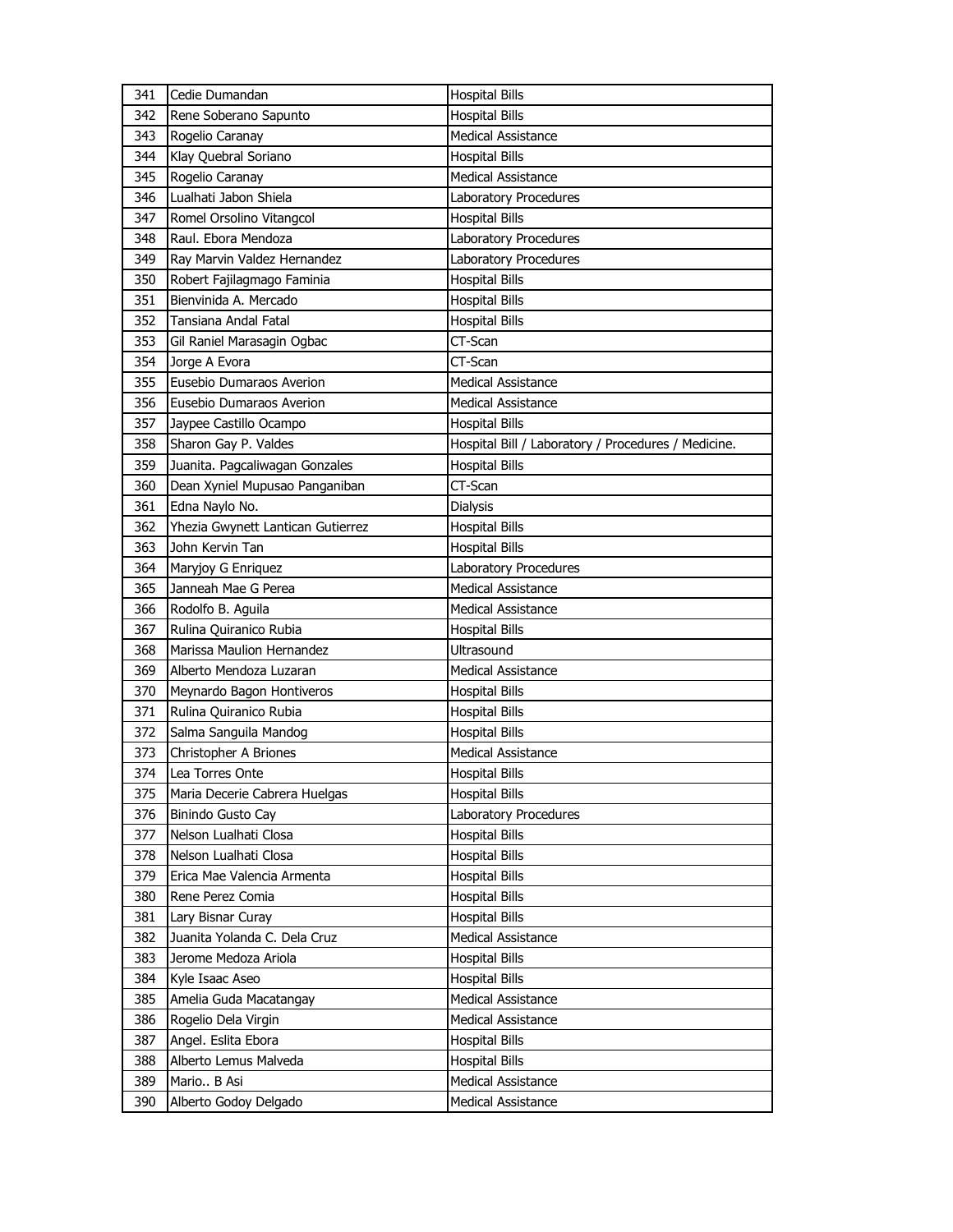| 391 | Pacita Villena Asilo            | <b>Medical Assistance</b>    |
|-----|---------------------------------|------------------------------|
| 392 | Anatalia Bacsa Manalo           | <b>Laboratory Procedures</b> |
| 393 | Antonio Lara Desacula           | Laboratory Procedures        |
| 394 | Benito. C Aya                   | <b>Ultrasound</b>            |
| 395 | Judith. Roxas Medina            | <b>Hospital Bills</b>        |
| 396 | Jonathan B Barquilla            | Ultrasound                   |
| 397 | Anna Rose De Castro Mercado     | <b>Hospital Bills</b>        |
| 398 | Taya Grace De Castro Mercado    | <b>Hospital Bills</b>        |
| 399 | Sheyne Balmez Percincula        | Laboratory Procedures        |
| 400 | Khit Russel Hernandez Matriano  | CT-Scan                      |
| 401 | Salve Soliman Barredo           | <b>Medical Assistance</b>    |
| 402 | Kuennie Joyce Bastasa Marqueses | <b>Hospital Bills</b>        |
| 403 | Anthon Miguel A Dotarot         | <b>Medical Assistance</b>    |
| 404 | Benedicto Lopez Montalban       | <b>Medical Assistance</b>    |
| 405 | Gelbert Ventura Dizon           | <b>Hospital Bills</b>        |
| 406 | Proceso Aclan Bayeta            | <b>Hospital Bills</b>        |
| 407 | Gelbert Ventura Dizon           | <b>Hospital Bills</b>        |
| 408 | Proceso Aclan Bayeta            | <b>Hospital Bills</b>        |
| 409 | Proceso Aclan Bayeta            | <b>Hospital Bills</b>        |
| 410 | Laray Almarinez Montalbo        | <b>Medical Assistance</b>    |
| 411 | Rica Apin Bibay                 | Laboratory Procedures        |
| 412 | Erson C. Bool                   | Dialysis                     |
| 413 | Gelbert Ventura Dizon           | <b>Hospital Bills</b>        |
| 414 | Del Rosario Busa De Leon        | MRI/MRA/Medicines.           |
| 415 | Gelbert Ventura Dizon           | <b>Hospital Bills</b>        |
|     |                                 |                              |
| 416 | Ma Teresa Rosales Etchen        | <b>Hospital Bills</b>        |
| 417 | Vilma Fruelda Falcunaya         | <b>Hospital Bills</b>        |
| 418 | Leonila Calalo Mauhay           | <b>Hospital Bills</b>        |
| 419 | Vilma Fruelda Falcunaya         | <b>Hospital Bills</b>        |
| 420 | Emanuel. Flores                 | <b>Hospital Bills</b>        |
| 421 | Liezel. Caguioa Garcia          | <b>Hospital Bills</b>        |
| 422 | Pablito Mangga Buhay            | Laboratory Procedures        |
| 423 | Mel Cedric Macasaet Eugenio     | <b>Medical Assistance</b>    |
| 424 | Rosita Tumambing Gayacan        | <b>Medical Assistance</b>    |
| 425 | Judy Ann Maguindayao            | <b>Hospital Bills</b>        |
| 426 | Bella Dolores Gutierrez         | Laboratory Procedures        |
| 427 | Judy Ann Maguindayao            | <b>Hospital Bills</b>        |
| 428 | Juanito M. Ilagan               | <b>Hospital Bills</b>        |
| 429 | Marilou F Ilagan                | <b>Medical Assistance</b>    |
| 430 | Marilou F Ilagan                | Medical Assistance           |
| 431 | Zia Evaine Isleta               | <b>Hospital Bills</b>        |
| 432 | Kuennie Joyce Bastasa Marqueses | <b>Hospital Bills</b>        |
| 433 | Pedro Estrael Lego              | MRI.                         |
| 434 | Teodoro Masusi Looc             | <b>Hospital Bills</b>        |
| 435 | Teodoro Masusi Looc             | <b>Hospital Bills</b>        |
| 436 | Teodoro Masusi Looc             | <b>Hospital Bills</b>        |
| 437 | Gerlyn Mae Solis Cabuquid       | <b>Hospital Bills</b>        |
| 438 | Heidi Funtanares Lucena         | <b>Hospital Bills</b>        |
| 439 | Carmona Tenorio Marc Nhoe       | X-Ray                        |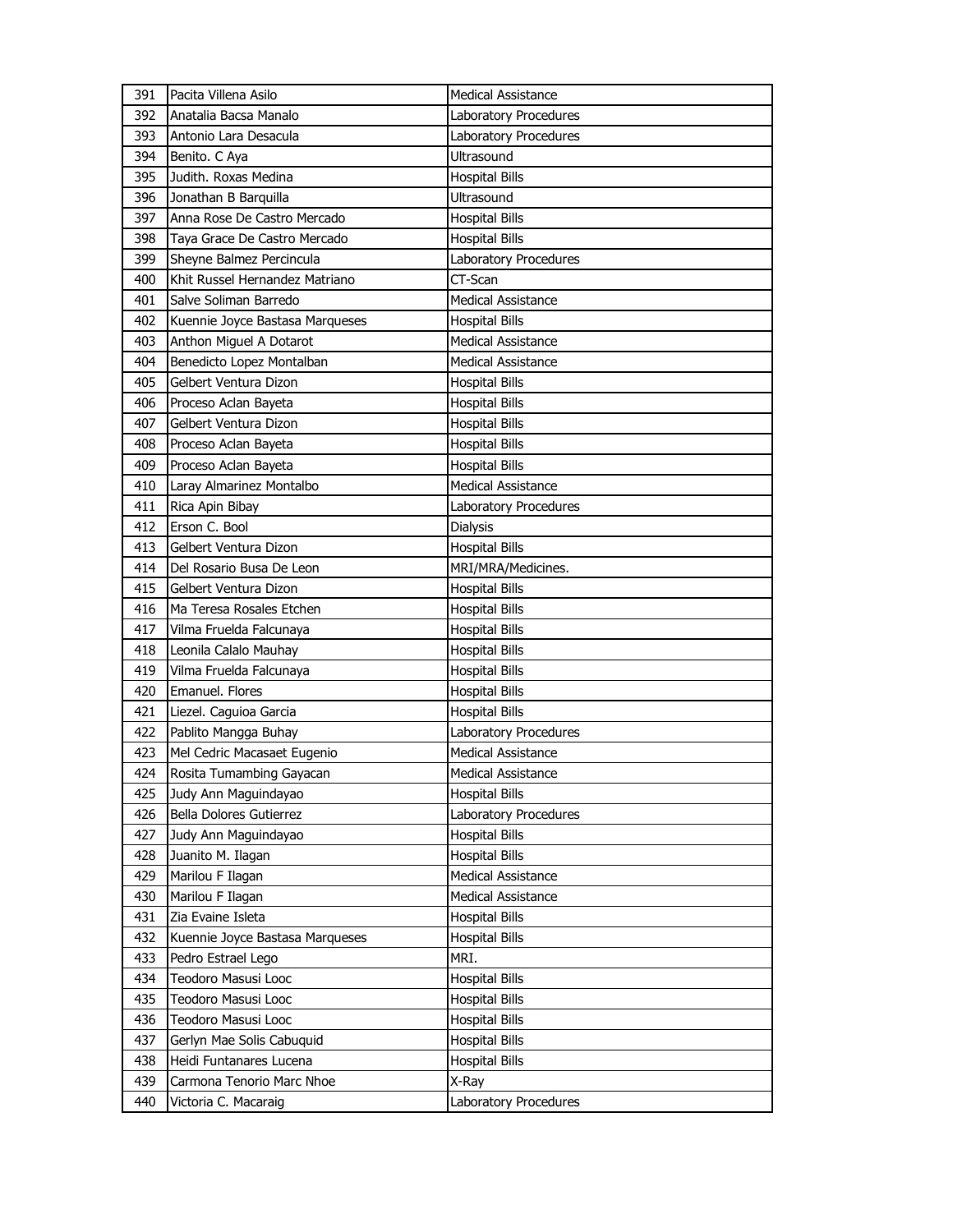| 441        | Rosalinda, Mendoza Fortu                                  | CT-Scan                                        |
|------------|-----------------------------------------------------------|------------------------------------------------|
| 442        | Cirino Desuyo Castillo                                    | <b>Hospital Bills</b>                          |
| 443        | Jonnel Escano Amador                                      | <b>Hospital Bills</b>                          |
| 444        | Cirino Desuyo Castillo                                    | <b>Hospital Bills</b>                          |
| 445        | Rodelia Gonzales Buen                                     | <b>Medical Assistance</b>                      |
| 446        | Rhiana Irish Andal Bujalance                              | <b>Hospital Bills</b>                          |
| 447        | Rhiana Irish Andal Bujalance                              | <b>Hospital Bills</b>                          |
| 448        | Michelle Malabanan Obispo                                 | <b>Hospital Bills</b>                          |
| 449        | Rosalinda De Castro Burgos                                | <b>Hospital Bills</b>                          |
| 450        | Manilyn Belicina Olazo                                    | <b>Hospital Bills</b>                          |
| 451        | Katrina Redobla Cabicungan                                | <b>Hospital Bills</b>                          |
| 452        | Marieta Dimacuha Onera                                    | Laboratory Procedures                          |
| 453        | Vilma Abe Pakaigi                                         | <b>Hospital Bills</b>                          |
| 454        | German A Espeleta                                         | <b>Medical Assistance</b>                      |
| 455        | Judy Anne Arenas Panganiban                               | <b>Hospital Bills</b>                          |
| 456        | Lydia V Perez                                             | <b>Medical Assistance</b>                      |
| 457        | Angelita Delgado Famorca                                  | <b>Medical Assistance</b>                      |
| 458        | Jayrold Jhon Dimasuay Reyes                               | <b>Hospital Bills</b>                          |
| 459        | Margarita Alcantara Faraon                                | <b>Medical Assistance</b>                      |
| 460        | Edgardo Suarez Rone.                                      | <b>Hospital Bills</b>                          |
| 461        | Reynaldo. C Reyes.                                        | <b>Medical Assistance</b>                      |
| 462        | Michael Diquito Flores                                    | <b>Hospital Bills</b>                          |
| 463        | Bryan King Onora Gutierrez                                | <b>Hospital Bills</b>                          |
| 464        | Michelle P Somizo                                         | Ultrasound                                     |
| 465        | Bryan King Onora Gutierrez                                | <b>Hospital Bills</b>                          |
| 466        | Grace D Catle                                             | <b>Medical Assistance</b>                      |
|            |                                                           |                                                |
| 467        |                                                           |                                                |
| 468        | Ma. Jiji Velasco Sanita                                   | <b>Hospital Bills</b>                          |
| 469        | Lary Garcia Silva                                         | <b>Hospital Bills</b><br><b>Ultrasound</b>     |
| 470        | Niel Mar S Sudayon                                        | <b>Medical Assistance</b>                      |
| 471        | Criszia Dariel Robie A Hidalgo<br>Dedeth Atie Hipas       |                                                |
| 472        | Cristeto P Tenorio                                        | <b>Hospital Bills</b>                          |
| 473        |                                                           | Medical Assistance                             |
| 474        | Kevin. Dulay Tolentino<br>Jhalila Raleigh Diamla Calderon | <b>Hospital Bills</b><br><b>Hospital Bills</b> |
| 475        | Marla Buenavente Valencia                                 |                                                |
| 476        | Michelle B Vecinal                                        | <b>Hospital Bills</b><br>MRI.                  |
| 477        | Charlie Macalintal Caraos                                 | MRI.                                           |
| 478        |                                                           | <b>Hospital Bills</b>                          |
| 479        | Rhianna. Bettina Velasco                                  | <b>Hospital Bills</b>                          |
| 480        | Angel Sebastiana Abanes                                   |                                                |
|            | Benjie Huera Caringal                                     | <b>Hospital Bills</b>                          |
| 481        | Aldwin Macatangay Abril                                   | Laboratory Procedures                          |
| 482<br>483 | Elizabeth Lontoc Abril<br>Guadaellyn May Huera Caringal   | Laboratory Procedures<br><b>Hospital Bills</b> |
| 484        | Kathlyn Harriet Abela Agdan                               | <b>Hospital Bills</b>                          |
| 485        | Maricel Barbolino Aldover                                 | <b>Hospital Bills</b>                          |
|            |                                                           |                                                |
| 486<br>487 | Ma Elizabth Miran Carrion                                 | <b>Hospital Bills</b>                          |
| 488        | Jirick Barja Casquejo                                     | <b>Hospital Bills</b><br><b>Hospital Bills</b> |
| 489        | Michael Bolima Corporal<br>Karen Encarnacion Hernandez    | <b>Hospital Bills</b>                          |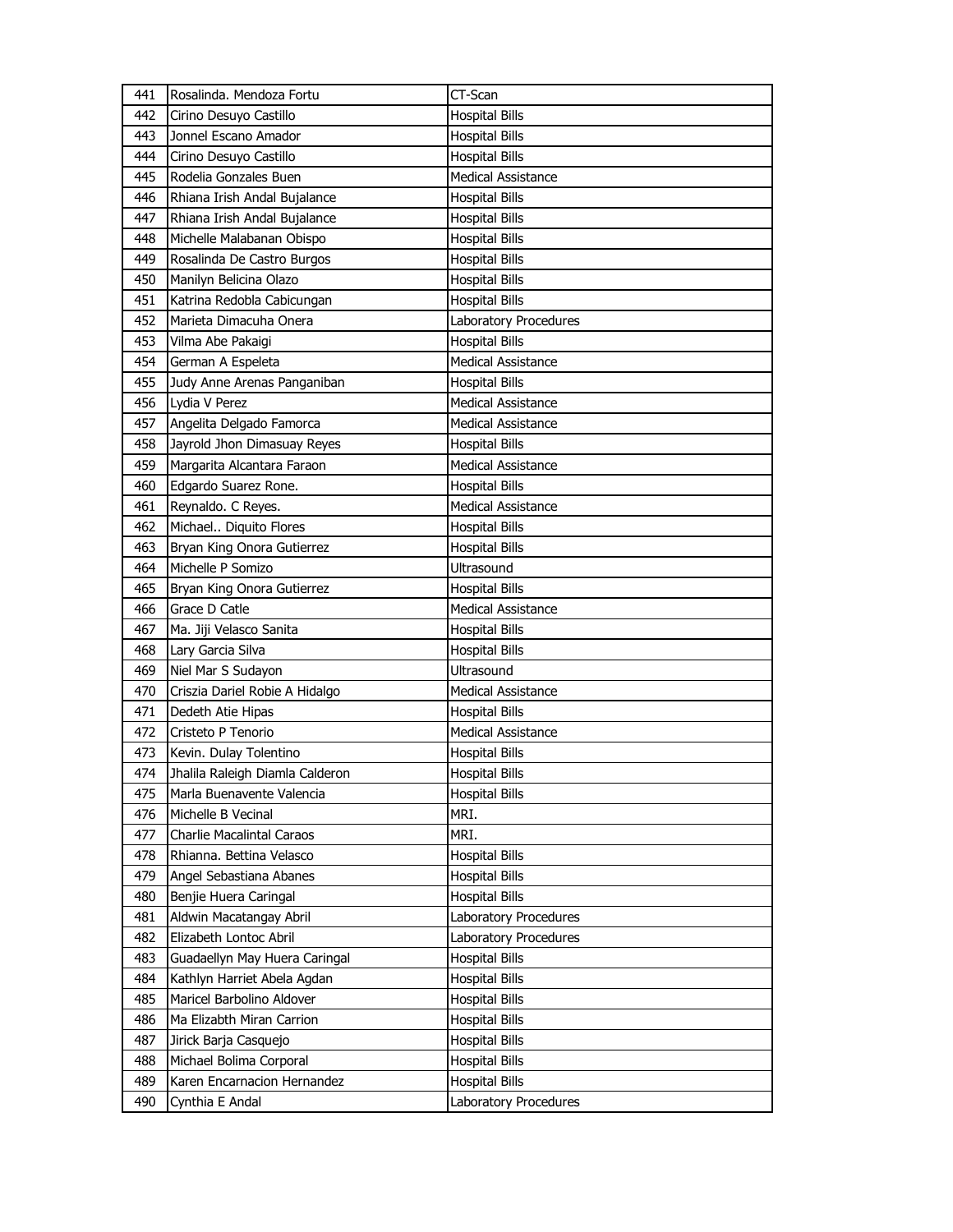| 491 | <b>Maricel Castillo Cusi</b>    | <b>Hospital Bills</b>                                  |
|-----|---------------------------------|--------------------------------------------------------|
| 492 | Judilene Bombot De Venecia      | <b>Hospital Bills</b>                                  |
| 493 | Arlene. Tablate Arcilla         | Medical Assistance                                     |
| 494 | Aliah De Jesus Diamla           | <b>Hospital Bills</b>                                  |
| 495 | Soledad Pilit Dimaala           | MRI.                                                   |
| 496 | Maria Jairah Dimaano            | <b>Hospital Bills</b>                                  |
| 497 | John Elvin Marasigan Atienza    | <b>Hospital Bills</b>                                  |
| 498 | Michelle Perez Dimaano          | <b>Hospital Bills</b>                                  |
| 499 | Dominic Pesigan Dioa            | <b>Hospital Bills</b>                                  |
| 500 | Mc. Justin Troy P Atto          | <b>Medical Assistance</b>                              |
| 501 | Geraclea F Ebreo                | Laboratory Procedures                                  |
| 502 | Ma Teresa Enriquez              | Laboratory Procedures                                  |
| 503 | Belinda Barola                  | Laboratory Procedures                                  |
| 504 | Antonio Bravo                   | <b>Medical Assistance</b>                              |
| 505 | Jane Bokong Tanangkil           | <b>Hospital Bills</b>                                  |
| 506 | Analyn Bendullo Delos Santos    | <b>Hospital Bills</b>                                  |
| 507 | Jillian Madriaga                | <b>Hospital Bills</b>                                  |
| 508 | Jan Llyod Torrefiel Barrezo     | <b>Hospital Bills</b>                                  |
| 509 | March Eguillon Batbatol         | <b>Hospital Bills</b>                                  |
| 510 | Elma Reyes Jandugan             | <b>Hospital Bills</b>                                  |
| 511 | Elma Reyes Jandugan             | <b>Hospital Bills</b>                                  |
| 512 | Justin Ochoa De Torres          | <b>Hospital Bills</b>                                  |
| 513 | Justin Ochoa De Torres          | <b>Hospital Bills</b>                                  |
| 514 | Justin Ochoa De Torres          | <b>Hospital Bills</b>                                  |
| 515 | Jillian Madriaga                | <b>Hospital Bills</b>                                  |
| 516 | Ariela Joy Awitan Aguirre       | <b>Hospital Bills</b>                                  |
| 517 | Maria Aileen Milliza Octa       | Laboratory Procedures                                  |
| 518 | Rubie L. Magallanes             | Dialysis, Dialyzer, PD Solution, Procedures, Medicines |
| 519 | Edmundo Siscar Umali            | & Laboratory.<br><b>Medical Assistance</b>             |
| 520 | Marchelle Hernandez Fallar      | Medical Assistance.                                    |
| 521 | Romeo Manguiat Suarez           | <b>Medical Assistance</b>                              |
|     |                                 | Dialysis, Dialyzer, PD Solution, Procedures, Medicines |
| 522 | Rolando S. Villena              | & Laboratory.                                          |
| 523 | John Mark Largueza              | Hospital Bill / Laboratory / Procedures / Medicine.    |
| 524 | Lydia. Batin Ramos              | <b>Hospital Bills</b>                                  |
| 525 | Lydia. Batin Ramos              | <b>Hospital Bills</b>                                  |
| 526 | Juliana Fabro Arcega            | <b>Hospital Bills</b>                                  |
| 527 | Analiza Torrente Cirera         | <b>Hospital Bills</b>                                  |
| 528 | Cherry Kate Flores Simbi        | <b>Hospital Bills</b>                                  |
| 529 | Lito Plaza Pogosa               | Medical Assistance                                     |
| 530 | Alnego Aldria Isagan            | Medical Assistance.                                    |
| 531 | Maria Mhonnette Escalanda Pugta | <b>Hospital Bills</b>                                  |
| 532 | Racel Malaluan Dealola          | Chemotherapy & Medicines                               |
| 533 | Patricia Lyn Biscocho           | <b>Hospital Bills</b>                                  |
| 534 | Concordia Ferpinosas Berdida    | <b>Therapeutic Exercises</b>                           |
| 535 | Lina Lopez Mandigma             | MRI.                                                   |
| 536 | Lina Lopez Mandigma             | MRI.                                                   |
| 537 | Amparo Cueto Evangelista        | Dialysis                                               |
| 538 | Kimberly Mordido Mazo           | <b>Hospital Bills</b>                                  |
| 539 | Redd Yuan Merilles Deblois      | <b>Hospital Bills</b>                                  |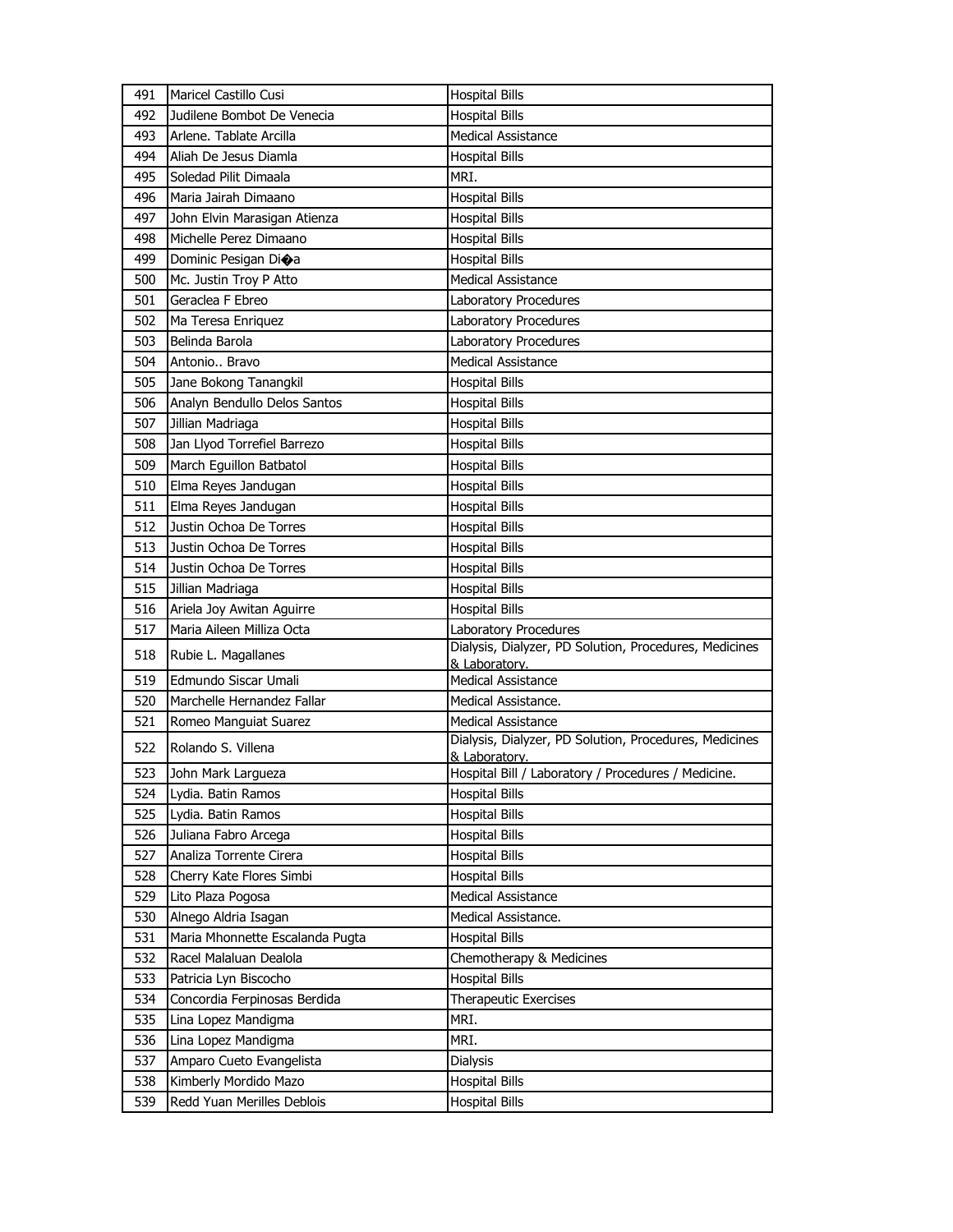| 540 | Heaven Adarne Arcilla         | Medical Assistance.          |
|-----|-------------------------------|------------------------------|
| 541 | Ariel Jr Pragacha Matutino    | <b>Hospital Bills</b>        |
| 542 | Maria Isabel Carioo Puyo      | <b>Hospital Bills</b>        |
| 543 | John Lloyd Rabulan Lumaban    | MRI.                         |
| 544 | Chanda Felizardo Dilay        | <b>Hospital Bills</b>        |
| 545 | Avelino. Bernardo Bautista    | MRI.                         |
| 546 | Maria Isabel Carioo Puyo      | <b>Hospital Bills</b>        |
| 547 | Mariz. Dela Cruz Flores       | <b>Hospital Bills</b>        |
| 548 | Ernesto- Clet Garcia          | <b>KUB UTZ</b>               |
| 549 | Mariz. Dela Cruz Flores       | <b>Hospital Bills</b>        |
| 550 | Angelie Menorca Simon         | <b>Medical Assistance</b>    |
| 551 | Roxanne Villanueva Cesar      | <b>Hospital Bills</b>        |
| 552 | Roxanne Villanueva Cesar      | <b>Hospital Bills</b>        |
| 553 | Gilbert Ulat Catimbang        | CT-Scan                      |
| 554 | Ma. Glaiza Gestiada Eguia     | <b>Hospital Bills</b>        |
| 555 | Eric B. Pagsinohin            | Dialysis                     |
| 556 | Kurt Matthew Sadiasa Caseoas  | <b>Hospital Bills</b>        |
| 557 | Kurt Matthew Sadiasa Caseoas  | <b>Hospital Bills</b>        |
| 558 | Yanzka Joy D Morillo          | Medical Assistance.          |
| 559 | Brigadir Nariz Quezada        | <b>Laboratory Procedures</b> |
| 560 | Princess Denise Orbaneja      | <b>Medical Assistance</b>    |
| 561 | Caroline Martin               | <b>Hospital Bills</b>        |
| 562 | Caroline Martin               | <b>Hospital Bills</b>        |
| 563 | Saudiliza Castillo Maranan    | <b>Hospital Bills</b>        |
| 564 | Hernald La-as Lagdamen        | <b>Medical Assistance</b>    |
|     | Melanie Celindro Pires        | <b>Hospital Bills</b>        |
| 565 |                               |                              |
| 566 | Arsenia M. Sulit              | <b>Medical Assistance</b>    |
| 567 | Allan Vergara Austria         | <b>Medical Assistance</b>    |
| 568 | Sofio Gutierrez Semira        | <b>Medical Assistance</b>    |
| 569 | Jonah Banzon Sunico           | <b>Hospital Bills</b>        |
| 570 | Jenny Acusa Marcellana        | Hospital Bills               |
| 571 | Carl Khienzo Nibay Janer      | <b>Hospital Bills</b>        |
| 572 | Rhudora Radrigone Vargas      | <b>Hospital Bills</b>        |
| 573 | Hamad L Guiaman               | <b>Medical Assistance</b>    |
| 574 | Elijah Azriel Magnaye Laguras | <b>Hospital Bills</b>        |
| 575 | Zoe Ellerie Bunag Villanueva  | <b>Hospital Bills</b>        |
| 576 | Geraldine C Calaluam          | <b>Medical Assistance</b>    |
| 577 | Zoe Ellerie Bunag Villanueva  | <b>Hospital Bills</b>        |
| 578 | Penny Dee Duron Villano       | <b>Hospital Bills</b>        |
| 579 | Pearl Joy Panangui Ceralvo    | <b>Hospital Bills</b>        |
| 580 | Pearl Joy Panangui Ceralvo    | Hospital Bills               |
| 581 | Nelia Abel Remo               | <b>Hospital Bills</b>        |
| 582 | Dein Martin Mendoza Laluon    | <b>Hospital Bills</b>        |
| 583 | Joem Maderazo Landicho        | <b>Hospital Bills</b>        |
| 584 | Marian Maderazo Landicho      | <b>Hospital Bills</b>        |
| 585 | Nico. Flores Limbo            | <b>Hospital Bills</b>        |
| 586 | Nico. Flores Limbo            | <b>Hospital Bills</b>        |
| 587 | Rodrigo Peoero Loto           | <b>Hospital Bills</b>        |
| 588 | Deolita Basbas Magadia        | <b>Hospital Bills</b>        |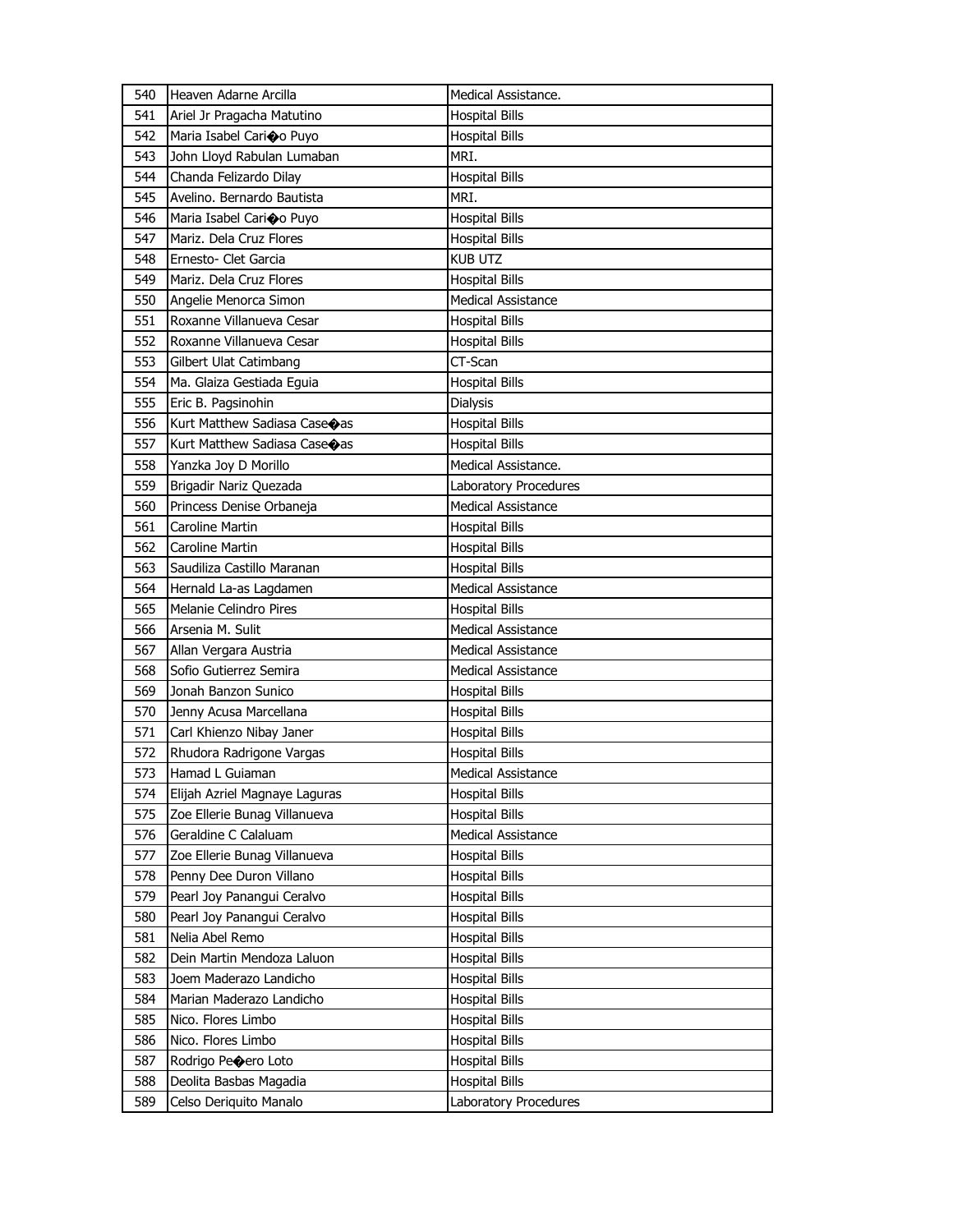| 590        | Melchora C Marasigan            | <b>Medical Assistance</b>    |
|------------|---------------------------------|------------------------------|
| 591        | Fabian De Villa Mu�os           | <b>Medical Assistance</b>    |
| 592        | Femelita Lape Napone            | <b>Hospital Bills</b>        |
| 593        | Maria. Consolacion Obar         | <b>Hospital Bills</b>        |
| 594        | Lheonard Andal Pablo            | <b>Hospital Bills</b>        |
| 595        | Aleli Beth Perez                | <b>Laboratory Procedures</b> |
| 596        | Reahlyn Piolino                 | <b>Hospital Bills</b>        |
| 597        | Zenaida A Reynoso               | Laboratory Procedures        |
| 598        | Rueleta Gamab Roldan            | <b>Hospital Bills</b>        |
| 599        | Evangeline Francisco Salazar    | <b>Medical Assistance</b>    |
| 600        | Josie Salisi                    | <b>Hospital Bills</b>        |
| 601        | Felicidad. Conception Sangalang | <b>Hospital Bills</b>        |
| 602        | Felicidad. Conception Sangalang | <b>Hospital Bills</b>        |
| 603        | Lief Jhon Elarmo Sausa          | <b>Hospital Bills</b>        |
| 604        | Cherry Rose Ocray Simeon        | <b>Hospital Bills</b>        |
| 605        | Cherry Rose Ocray Simeon        | <b>Hospital Bills</b>        |
| 606        | Kathleen Rose O Terrible        | <b>Hospital Bills</b>        |
| 607        | Tristan. Velasquez              | <b>Hospital Bills</b>        |
| 608        | Tristan. Velasquez              | <b>Hospital Bills</b>        |
| 609        | Monica Olediana Tablate         | <b>Hospital Bills</b>        |
| 610        | Juana G. Perea                  | <b>Medical Assistance</b>    |
| 611        | Ninicu Casbadillo Delos Reyes   | Medical Assistance           |
| 612        | Jennie Paranguay Dumandan       | <b>Hospital Bills</b>        |
| 613        | Jennie Paranguay Dumandan       | <b>Hospital Bills</b>        |
| 614        | Jennie Paranguay Dumandan       | <b>Hospital Bills</b>        |
|            |                                 |                              |
| 615        | Fe. Madionado Chua              | <b>Medical Assistance</b>    |
| 616        | Arnold B Convento               | <b>Medical Assistance</b>    |
| 617        | Candice Dellosa Ferrancullo     | <b>Hospital Bills</b>        |
| 618        | Reign Francien Mangubat Adante  | <b>Hospital Bills</b>        |
| 619        | Jaycel Umabas Petina            | <b>Hospital Bills</b>        |
| 620        | Marcelo Tabios Tajan            | CT-Scan                      |
| 621        | Rancel Ebora Esparrago          | <b>Medical Assistance</b>    |
| 622        | Jacob Skyler Aguilar Arquillo   | <b>Hospital Bills</b>        |
| 623        | Maribel Pires Romero            | <b>Hospital Bills</b>        |
| 624        | Maria Isabel Carioo Puyo        | <b>Hospital Bills</b>        |
| 625        | Elijah Drei Condino Vivas       | <b>Hospital Bills</b>        |
| 626        | Eva Mae Bembenutio Marcaida     | <b>Hospital Bills</b>        |
| 627        | Maria Lorena Papasin De Torres  | Medical Assistance           |
| 628        | Melody. Llanera Montales        | <b>Hospital Bills</b>        |
| 629        | Drae Lheeon Sevilla Supas       | <b>Hospital Bills</b>        |
| 630        | Vina Gallivo Montemayor         | <b>Hospital Bills</b>        |
| 631        | Joel M Berania                  | <b>Hospital Bills</b>        |
| 632        | Reizel Anne Edeza Roque         | <b>Hospital Bills</b>        |
| 633        | Reizel Anne Edeza Roque         | <b>Hospital Bills</b>        |
| 634        | Mary Jane Llanera Montales      | <b>Hospital Bills</b>        |
| 635        | Alona C. Jintalan               | <b>Medical Assistance</b>    |
| 636        | Jun Arellano Mendoza            | <b>Hospital Bills</b>        |
| 637        | Elijah Drei Condino Vivas       | <b>Hospital Bills</b>        |
| 638<br>639 | Jennifer Betonio Cagalpin       | <b>Hospital Bills</b>        |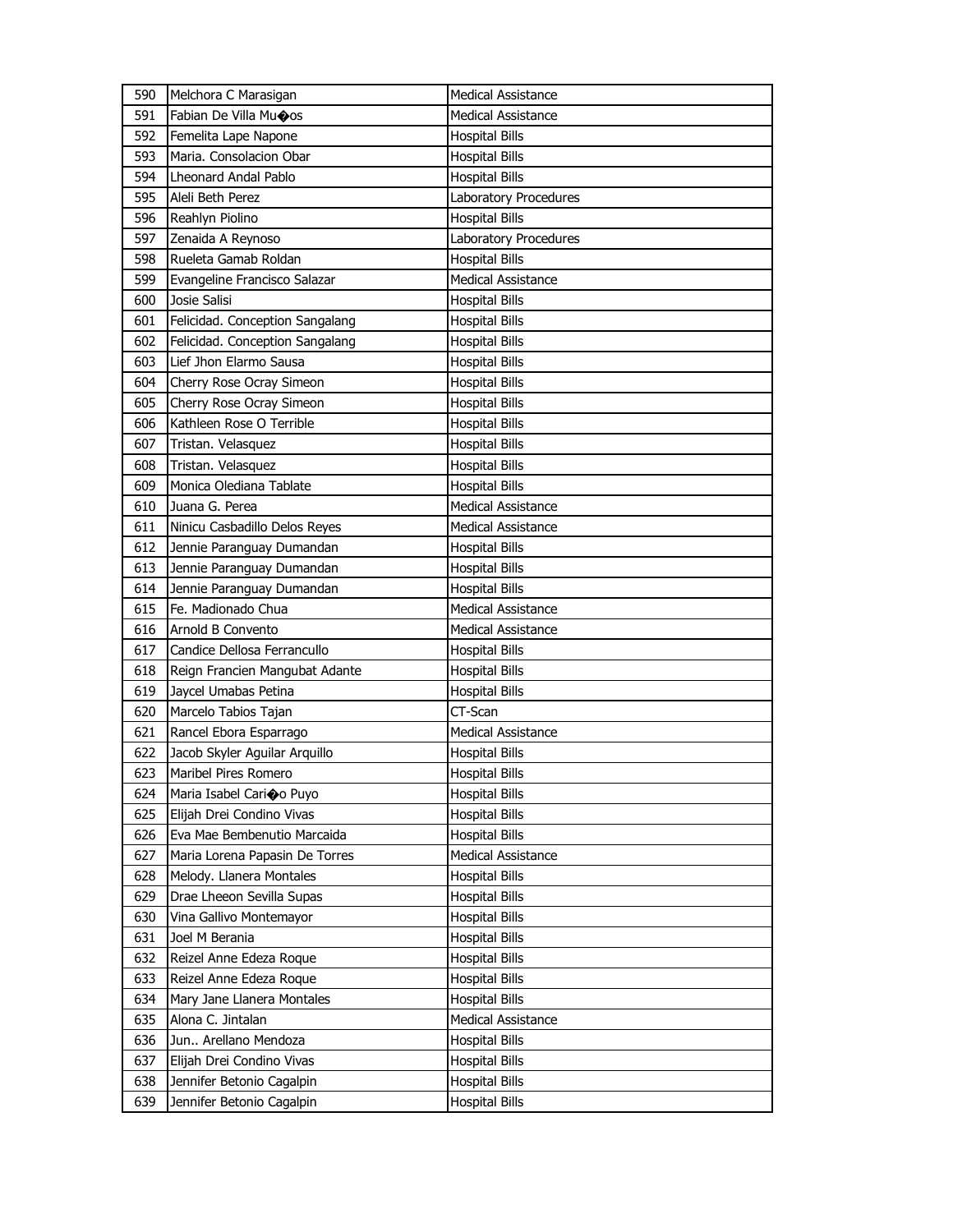| 640 | Dylan Kylo Castillo Maranan            | <b>Hospital Bills</b>                                                   |
|-----|----------------------------------------|-------------------------------------------------------------------------|
| 641 | Melissa Monteseoa Saman                | <b>Hospital Bills</b>                                                   |
| 642 | <b>Estrella Montes Dicen</b>           | <b>Medical Assistance</b>                                               |
| 643 | John Elieseo Gestiada Eguia            | <b>Hospital Bills</b>                                                   |
| 644 | Melvin B Fahilago                      | CT-Scan                                                                 |
| 645 | Elizabeth Sere $\bigcirc$ a Claus      | MRI.                                                                    |
| 646 | Frances Jane Colibar Guante            | <b>Hospital Bills</b>                                                   |
| 647 | Mary Grace Angulo Buhala               | <b>Hospital Bills</b>                                                   |
| 648 | Emy M. Pilapil                         | Laboratory Procedures                                                   |
| 649 | Sheila. Cedron Castillo                | <b>Hospital Bills</b>                                                   |
| 650 | Sheila, Cedron Castillo                | <b>Hospital Bills</b>                                                   |
| 651 | Marcelino Bautro Alegria               | <b>Hospital Bills</b>                                                   |
| 652 | Frances Jane Colibar Guante            | <b>Hospital Bills</b>                                                   |
| 653 | Rose Ann Saligumba Didal               | <b>Hospital Bills</b>                                                   |
| 654 | Rose Ann Saligumba Didal               | <b>Hospital Bills</b>                                                   |
| 655 | Rose Ann Saligumba Didal               | <b>Hospital Bills</b>                                                   |
| 656 | Anna Marie Sumbe Mateo                 | <b>Hospital Bills</b>                                                   |
| 657 | Anna Marie Sumbe Mateo                 | <b>Hospital Bills</b>                                                   |
| 658 | Anna Marie Sumbe Mateo                 | <b>Hospital Bills</b>                                                   |
| 659 | Gene Naval Ojena                       | <b>Hospital Bills</b>                                                   |
| 660 | Melissa Monteseoa Saman                | <b>Hospital Bills</b>                                                   |
| 661 | Melissa Monteseoa Saman                | <b>Hospital Bills</b>                                                   |
| 662 | Catherine De Leon Magpantay            | <b>Hospital Bills</b>                                                   |
| 663 | Rechel Garcia Delgado                  | <b>Hospital Bills</b>                                                   |
| 664 | Donn Agustin Eguillon Batbatol         | <b>Hospital Bills</b>                                                   |
| 665 | Donn Agustin Eguillon Batbatol         | <b>Hospital Bills</b>                                                   |
| 666 | Lyn Joan Forgoso Barbolino             | Hospital Bills                                                          |
| 667 | Lyn Joan Forgoso Barbolino             | <b>Hospital Bills</b>                                                   |
| 668 | Alona Yordan Cosi�ero                  | <b>Hospital Bills</b>                                                   |
| 669 | Alona Yordan Cosioero                  | <b>Hospital Bills</b>                                                   |
| 670 | Desiree Rose Almarez Ara $\bigcirc$ ez | <b>Hospital Bills</b>                                                   |
| 671 | Gina Baladad Orofino                   | <b>Hospital Bills</b>                                                   |
| 672 | Carolyn Dela Cruz                      | Hospital Bill / Laboratory / Procedures / Medicine.                     |
| 673 | Gemalyn Deluana Camacho                | <b>Hospital Bills</b>                                                   |
| 674 | Merry Kriss Fajarda Bueno              | <b>Hospital Bills</b>                                                   |
| 675 | Chrislyn Braza Balmes                  | Hemodialysis/Medicines/Lab. Procedures.                                 |
| 676 | Antonette Nicole Delas Alas            | <b>Hospital Bills</b>                                                   |
| 677 | Angel Sebastiana Abanes                | <b>Hospital Bills</b>                                                   |
| 678 | Gullian Acl0n                          | <b>Medical Assistance</b>                                               |
| 679 | Clarito Javier                         | Medical Assistance                                                      |
| 680 | Myla Joy Lique Losito                  | <b>Hospital Bills</b>                                                   |
| 681 | Juanita Rejinares Manalo               | Laboratory Procedures.                                                  |
| 682 | Miel Cabaccan Alvarez                  | <b>Hospital Bills</b>                                                   |
| 683 | Jimwel G. Amorin                       | Ultrasound                                                              |
| 684 | Arturo M. Babasa                       | 2. Dialysis/Dialyzer/Medicines/Laboratory/Hospital Bill.                |
| 685 | Dale Andrei Mendoza Rotoni             | Dialysis, Dialyzer, PD Solution, Procedures, Medicines<br>& Laboratory. |
| 686 | Dale Andrei Mendoza Rotoni             | Dialysis, Dialyzer, PD Solution, Procedures, Medicines<br>& Laboratorv. |
| 687 | Edna Naylo No.                         | Dialysis, Dialyzer, PD Solution, Procedures, Medicines<br>& Laboratory. |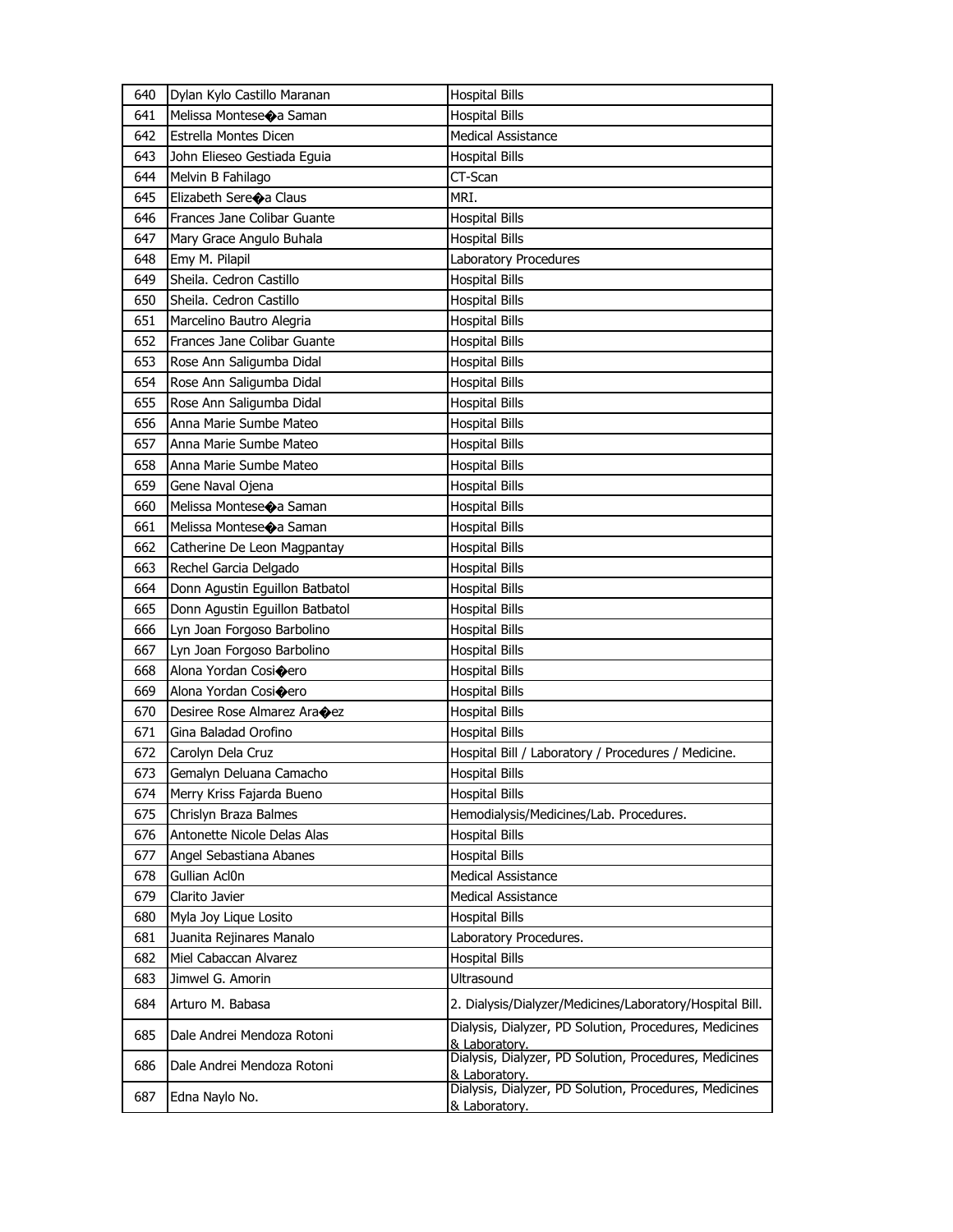| 688 | Daniel Garcia Magboo              | CT-Scan                   |
|-----|-----------------------------------|---------------------------|
| 689 | Dinalyn Patalinhog Comia          | <b>Hospital Bills</b>     |
| 690 | Dinalyn Patalinhog Comia          | <b>Hospital Bills</b>     |
| 691 | Dinalyn Patalinhog Comia          | <b>Hospital Bills</b>     |
| 692 | Mark Joseph Javier Prenda         | <b>Medical Assistance</b> |
| 693 | Myla Joy Lique Losito             | Hospital Bills            |
| 694 | John Frederick Briones Hilario    | <b>Hospital Bills</b>     |
| 695 | John Frederick Briones Hilario    | <b>Hospital Bills</b>     |
| 696 | Erika Manggalang Narvaez          | <b>Medical Assistance</b> |
| 697 | Claire Almendral Aguilar          | <b>Hospital Bills</b>     |
| 698 | Nica Charisse Pampola Saguid      | <b>Hospital Bills</b>     |
| 699 | Joonee Quizon Reyes               | <b>Hospital Bills</b>     |
| 700 | Maritis Magalso Ablay             | <b>Hospital Bills</b>     |
| 701 | Christian Diaz Clores             | <b>Medical Assistance</b> |
| 702 | Mark Joseph Javier Prenda         | Medical Assistance.       |
| 703 | Candido Rivero Manigbas           | Medical Assistance        |
| 704 | Carolina Limpiado Limpiado        | <b>Hospital Bills</b>     |
| 705 | Romulo Perez Esguerra             | <b>Medical Assistance</b> |
| 706 | Paul Edward Martin Umali Manalo   | <b>Medical Assistance</b> |
| 707 | Quier Grabiel P Delos Reyes       | CT-Scan                   |
| 708 | Antonio Lara Desacula             | <b>Medical Assistance</b> |
| 709 | Carolina Limpiado Limpiado        | <b>Hospital Bills</b>     |
| 710 | Maria Celeste Dimayuga Dimayuga   | Medical Assistance        |
| 711 | Jim Oliver Ola Du�o               | <b>Medical Assistance</b> |
| 712 | Jeanne Laurito Barcellano         | <b>Hospital Bills</b>     |
|     |                                   |                           |
| 713 | Robert Frago Falame               | Medical Assistance        |
| 714 | John Ely Manuel Falcunit          | <b>Medical Assistance</b> |
| 715 | Marilyn. Agulo Abu                | Medical Assistance        |
| 716 | Crisologo Calatong Faltado        | <b>Medical Assistance</b> |
| 717 | Selena Reign Delos Reyes Aquino   | <b>Hospital Bills</b>     |
| 718 | Pedcelz Jeefe De Guzman Floralde  | Hospital Bills            |
| 719 | Ruby. Santacera Garcia            | <b>Hospital Bills</b>     |
| 720 | Ruby. Santacera Garcia            | <b>Hospital Bills</b>     |
| 721 | Alberto O Ara+a                   | Medical Assistance        |
| 722 | Nathaniel Austin Acusa Marcellana | <b>Hospital Bills</b>     |
| 723 | Myla Joy Lique Losito             | Medical Assistance        |
| 724 | Nemah. Arcilo Castro              | CT-Scan                   |
| 725 | Honard Burgos Arce                | <b>Hospital Bills</b>     |
| 726 | Jacob. Pinsan Rosales             | Medical Assistance        |
| 727 | Jinalyn Batocabe Ilumin           | <b>Hospital Bills</b>     |
| 728 | Jessebel Armamento                | Hospital Bills            |
| 729 | Jinalyn Batocabe Ilumin           | Hospital Bills            |
| 730 | Marrieta Payao Arquillo           | <b>Hospital Bills</b>     |
| 731 | Jinalyn Batocabe Ilumin           | <b>Hospital Bills</b>     |
| 732 | Jovilyn Leyma Salazar             | Medical Assistance        |
| 733 | Rey. Maranan Pangilinan           | <b>Hospital Bills</b>     |
| 734 | Rey. Maranan Pangilinan           | <b>Hospital Bills</b>     |
| 735 | Melany Puyo Atie                  | <b>Hospital Bills</b>     |
| 736 | Ellery John Villas Arteza         | <b>Hospital Bills</b>     |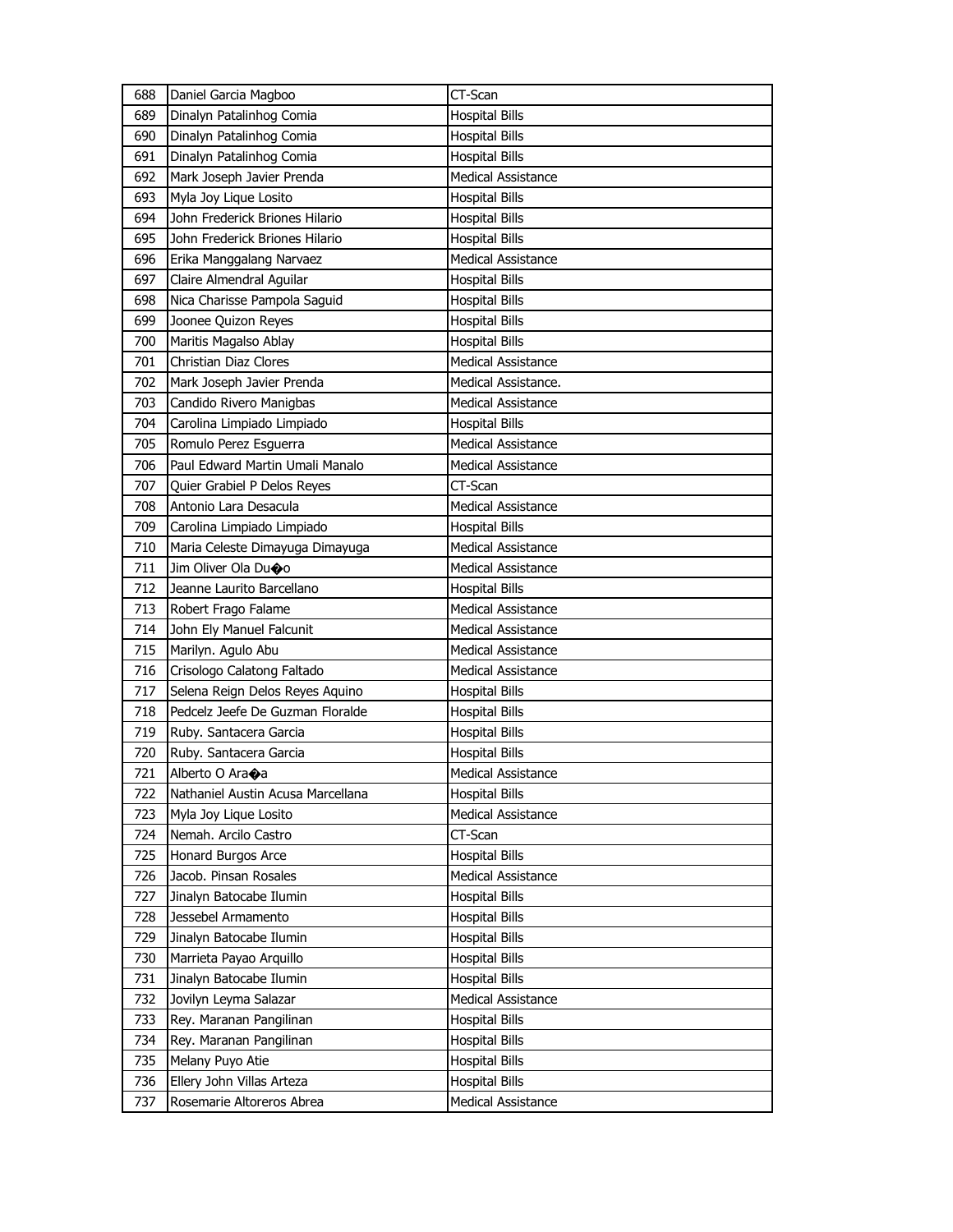| 738 | Lady Cristelle Naling Mariano      | <b>Hospital Bills</b>     |
|-----|------------------------------------|---------------------------|
| 739 | Riza, Malibiran Del Rosario        | <b>Hospital Bills</b>     |
| 740 | Herma B Arteza                     | <b>Medical Assistance</b> |
| 741 | Carolina Limpiado Limpiado         | <b>Hospital Bills</b>     |
| 742 | Jewel Kin Avante                   | <b>Hospital Bills</b>     |
| 743 | Claire Almendral Aguilar           | <b>Hospital Bills</b>     |
| 744 | Claire Almendral Aquilar           | <b>Hospital Bills</b>     |
| 745 | Marissa Bagsit                     | <b>Medical Assistance</b> |
| 746 | Maricel Blance Alfaro              | <b>Hospital Bills</b>     |
| 747 | Moneth Rizul Alicante              | <b>Hospital Bills</b>     |
| 748 | Marlyn Miranda Bahala              | <b>Medical Assistance</b> |
| 749 | Keith Marius Alicante Bueno        | <b>Hospital Bills</b>     |
| 750 | Rain Austin Dabucol Enopia         | <b>Hospital Bills</b>     |
| 751 | Diosdado Soloren Bayot             | <b>Medical Assistance</b> |
| 752 | Maritis Magalso Ablay              | <b>Hospital Bills</b>     |
| 753 | Xandra Grace Villanueva Bongalonta | <b>Hospital Bills</b>     |
| 754 | Xandra Grace Villanueva Bongalonta | <b>Hospital Bills</b>     |
| 755 | Fe. Alba Bulawan                   | <b>Hospital Bills</b>     |
| 756 | Marilyn Cantos Caguimbal           | <b>Medical Assistance</b> |
| 757 | May Kristine Villa Garcia Parena   | <b>Medical Assistance</b> |
| 758 | Maria Teresa Roxas Carinan         | <b>Hospital Bills</b>     |
| 759 | Loida Dela Cruz                    | <b>Hospital Bills</b>     |
| 760 | Sunshine Adigue Delos Reyes        | <b>Hospital Bills</b>     |
| 761 | Dolores Alalay Evangelista         | <b>Medical Assistance</b> |
| 762 | Maricel Blance Alfaro              | <b>Hospital Bills</b>     |
| 763 | Maritis Magalso Ablay              | <b>Hospital Bills</b>     |
| 764 | Sarah Dela Cerna Ilagan            | Medical Assistance        |
| 765 | Joshua De Chavez Trivioo           | <b>Hospital Bills</b>     |
| 766 | Sheila Marie Ramirez Macatangay    | <b>Hospital Bills</b>     |
| 767 | Marieta Magpantay Maderazo         | Laboratory Procedures     |
| 768 | Cristal Noche Manalo               | <b>Medical Assistance</b> |
| 769 | Imelda. Pagcaliwagan Manalo        | <b>Medical Assistance</b> |
| 770 | Jessie Villones Mangubat           | <b>Hospital Bills</b>     |
| 771 | Jonh Kenneth Roxas Manjares        | <b>Hospital Bills</b>     |
| 772 | Cena V Maramot                     | Medical Assistance        |
| 773 | Ariel. Gardiola Umali              | <b>Hospital Bills</b>     |
| 774 | Cesar Maranan                      | <b>Medical Assistance</b> |
| 775 | Editha Mayag                       | Medical Assistance        |
| 776 | Mario Catipon Mendoza              | <b>Hospital Bills</b>     |
| 777 | John Ethan. Villasana Valdenarro   | <b>Hospital Bills</b>     |
| 778 | Mario Catipon Mendoza              | <b>Hospital Bills</b>     |
| 779 | Nathaniel Espara Valdez            | <b>Hospital Bills</b>     |
| 780 | Prince Darvin Ada Velasquez        | <b>Medical Assistance</b> |
| 781 | Xandrie Yvon Do Los Angeles Wagan  | <b>Hospital Bills</b>     |
| 782 | Elayzel Garcia Candelario          | <b>Hospital Bills</b>     |
| 783 | Sabrina Chaelin Lim Lupac          | Hospital Bills            |
| 784 | Kristine Jane Salazar Delos Santos | <b>Hospital Bills</b>     |
| 785 | Mary Jane Gerobin Musni            | <b>Hospital Bills</b>     |
| 786 | Jelay Mendoza Matira               | Hospital Bills            |
| 787 | Jhon Zoren Aguilar Dayo            | Medical Assistance        |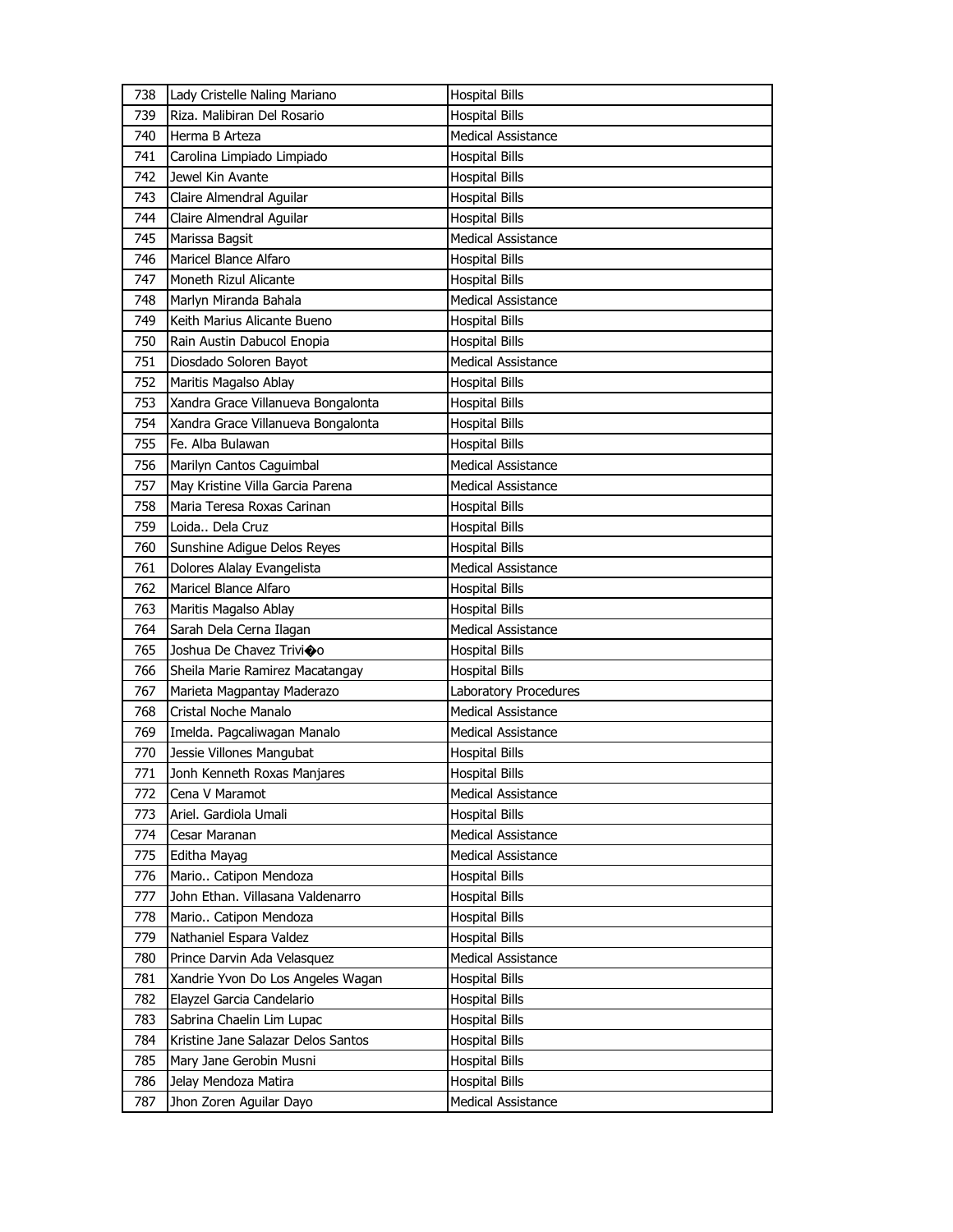| 788 | Beverly Altare Del Mundo               | <b>Hospital Bills</b>     |
|-----|----------------------------------------|---------------------------|
| 789 | Miercolita Geuliu Paredes              | <b>Medical Assistance</b> |
| 790 | Zusanie Boncodin Yero                  | <b>Hospital Bills</b>     |
| 791 | Nica Charisse Pampola Saguid           | <b>Hospital Bills</b>     |
| 792 | Nica Charisse Pampola Saguid           | <b>Hospital Bills</b>     |
| 793 | Zusanie Boncodin Yero                  | <b>Hospital Bills</b>     |
| 794 | Ariel. Capino Pia                      | <b>Hospital Bills</b>     |
| 795 | Saudiliza Castillo Maranan             | <b>Hospital Bills</b>     |
| 796 | Marjorie Cueto Macalalad               | <b>Hospital Bills</b>     |
| 797 | Macario Jr Ebreo Ebreo                 | <b>Hospital Bills</b>     |
| 798 | Clark Kevin Gudiaga Gimpao             | <b>Hospital Bills</b>     |
| 799 | Keith Jeraldine G Gutierrez            | <b>Medical Assistance</b> |
| 800 | Angelita Mulingtapang Ibardeloza       | <b>Medical Assistance</b> |
| 801 | Juanito M. Ilagan                      | <b>Hospital Bills</b>     |
| 802 | Bartolome Plaza Moncayo                | <b>Hospital Bills</b>     |
| 803 | Bartolome Plaza Moncayo                | <b>Hospital Bills</b>     |
| 804 | Rod Mark Zara Navarro                  | <b>Medical Assistance</b> |
| 805 | Merlinda Fordente Oliveros             | Medical Assistance        |
| 806 | Analiza Yambao Orencillo               | <b>Medical Assistance</b> |
| 807 | Queencess Malubay Lita                 | <b>Hospital Bills</b>     |
| 808 | Gemma Ibatuan Orge                     | <b>Hospital Bills</b>     |
| 809 | Katrina Marie Caringal Panopio         | <b>Hospital Bills</b>     |
| 810 | Princess Janin R. Pentinio             | Medical Assistance        |
| 811 | Jenifer N Pontillas                    | <b>Medical Assistance</b> |
| 812 | Marcela Garcia Macalalad               | Medical Assistance        |
|     |                                        |                           |
| 813 | Angelito Perez Reglos                  | Medical Assistance        |
| 814 | Maricel. Rosales Rosales.              | <b>Medical Assistance</b> |
| 815 | Evangeline Pomentel Sajul              | Medical Assistance        |
| 816 | Amelita. Gubat Tan                     | <b>Medical Assistance</b> |
| 817 | Lennon Petilla Torres                  | <b>Hospital Bills</b>     |
| 818 | John Carlo Garcillano Legaspi          | Hospital Bills            |
| 819 | Ken Oliver Claveria Bordaje            | Hospital Bills            |
| 820 | Ma Corazon Perpetua Del Rosario Yandoc | <b>Hospital Bills</b>     |
| 821 | Cristina Cabral Cruzat                 | <b>Hospital Bills</b>     |
| 822 | Adalyn Garcia Candelario               | <b>Hospital Bills</b>     |
| 823 | Adalyn Garcia Candelario               | <b>Hospital Bills</b>     |
| 824 | Cristina Cabral Cruzat                 | <b>Hospital Bills</b>     |
| 825 | Simeon Buri Suarez                     | Medical Assistance        |
| 826 | Mary Jean Bulatao Godoy                | <b>Hospital Bills</b>     |
| 827 | Beverly Altare Del Mundo               | <b>Hospital Bills</b>     |
| 828 | Mary Jean Bulatao Godoy                | Hospital Bills            |
| 829 | Mary Jean Bulatao Godoy                | Hospital Bills            |
| 830 | Fe. Madionado Chua                     | Medical Assistance        |
| 831 | Princess Arcenal Bosque                | <b>Hospital Bills</b>     |
| 832 | Carmen Joie Aldovino Talingdan         | <b>Hospital Bills</b>     |
| 833 | Ken Oliver Claveria Bordaje            | Hospital Bills            |
| 834 | Ken Oliver Claveria Bordaje            | <b>Hospital Bills</b>     |
| 835 | Ken Oliver Claveria Bordaje            | <b>Hospital Bills</b>     |
| 836 | Ken Oliver Claveria Bordaje            | Hospital Bills            |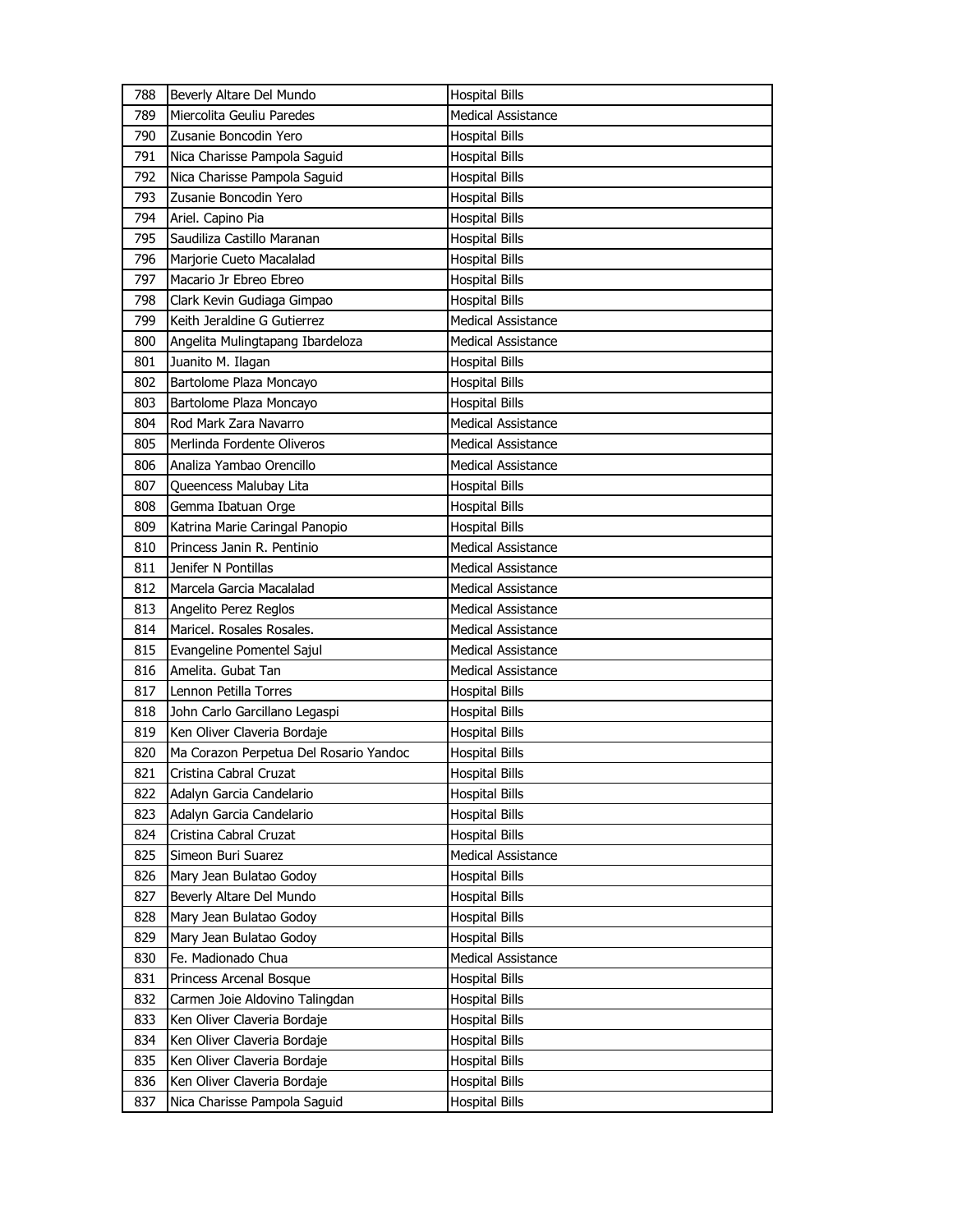| 838 | Marcelino Lumanglas Buela     | <b>Medical Assistance</b>                           |
|-----|-------------------------------|-----------------------------------------------------|
| 839 | Efren D. Munoz                | Hospital Bill / Laboratory / Procedures / Medicine. |
| 840 | D'thaddeus Navidad            | <b>Hospital Bills</b>                               |
| 841 | Pamela Gapas Casubuan         | <b>Hospital Bills</b>                               |
| 842 | Jonna Alog Katigbak           | <b>Medical Assistance</b>                           |
| 843 | Arlan Mercado Austria         | <b>Medical Assistance</b>                           |
| 844 | Amalia Dimaano Acielo         | <b>Hospital Bills</b>                               |
| 845 | Edmundo Siscar Umali          | <b>Hospital Bills</b>                               |
| 846 | Cristal Caringian Llanto      | <b>Hospital Bills</b>                               |
| 847 | Cristal Caringian Llanto      | <b>Hospital Bills</b>                               |
| 848 | Adriano Altoveros Parole      | Dialysis                                            |
| 849 | Victor T. De Chavez           | Dialysis                                            |
| 850 | Quier Gabriel P Delos Reyes   | CT-Scan                                             |
| 851 | Jamaica Rose Liberato Eusebio | <b>Hospital Bills</b>                               |
| 852 | Jamaica Rose Liberato Eusebio | Hospital Bills                                      |
| 853 | Jozzia Cloeh Mauro Endaya     | <b>Hospital Bills</b>                               |
| 854 | Jozzia Cloeh Mauro Endaya     | <b>Hospital Bills</b>                               |
| 855 | Jozzia Cloeh Mauro Endaya     | <b>Hospital Bills</b>                               |
| 856 | Rhea Balani Maulion           | <b>Hospital Bills</b>                               |
| 857 | Mary Jane. Aguirre Trinidad   | <b>Hospital Bills</b>                               |
| 858 | Ruel Bool Alora               | <b>Medical Assistance</b>                           |
| 859 | Giorlyn Ann Cuasay Bendaoa    | <b>Hospital Bills</b>                               |
| 860 | Anastacio Samson Odon         | <b>Medical Assistance</b>                           |
| 861 | Anastacio Samson Odon         | <b>Medical Assistance</b>                           |
| 862 | Arnel Luce<br>ada             | <b>Medical Assistance</b>                           |
| 863 | Angelika Valeriano            | Hospital Bills                                      |
| 864 | Jayloe Galve Aconuevo         | <b>Hospital Bills</b>                               |
| 865 | Jayloe Galve Aconuevo         | <b>Hospital Bills</b>                               |
| 866 | Jayloe Galve Aconuevo         | <b>Hospital Bills</b>                               |
| 867 | Mary Ann Cepe Andes           | <b>Medical Assistance</b>                           |
| 868 | Mairene Gail Oliquino Morata  | <b>Hospital Bills</b>                               |
| 869 | Blaisy An Dionedo Bustos      | <b>Hospital Bills</b>                               |
| 870 | Blaisy An Dionedo Bustos      | <b>Hospital Bills</b>                               |
| 871 | Blaisy An Dionedo Bustos      | Hospital Bills                                      |
| 872 | Kevin Galvan                  | <b>Medical Assistance</b>                           |
| 873 | Trecia Hazel Elazegui Reyes   | <b>Hospital Bills</b>                               |
| 874 | Mary Ann Cepe Andes           | <b>Medical Assistance</b>                           |
| 875 | Lourdes Tolentino Ydia        | <b>Hospital Bills</b>                               |
| 876 | Dionito Jr Adobas Valguna     | <b>Hospital Bills</b>                               |

Total Patient: 876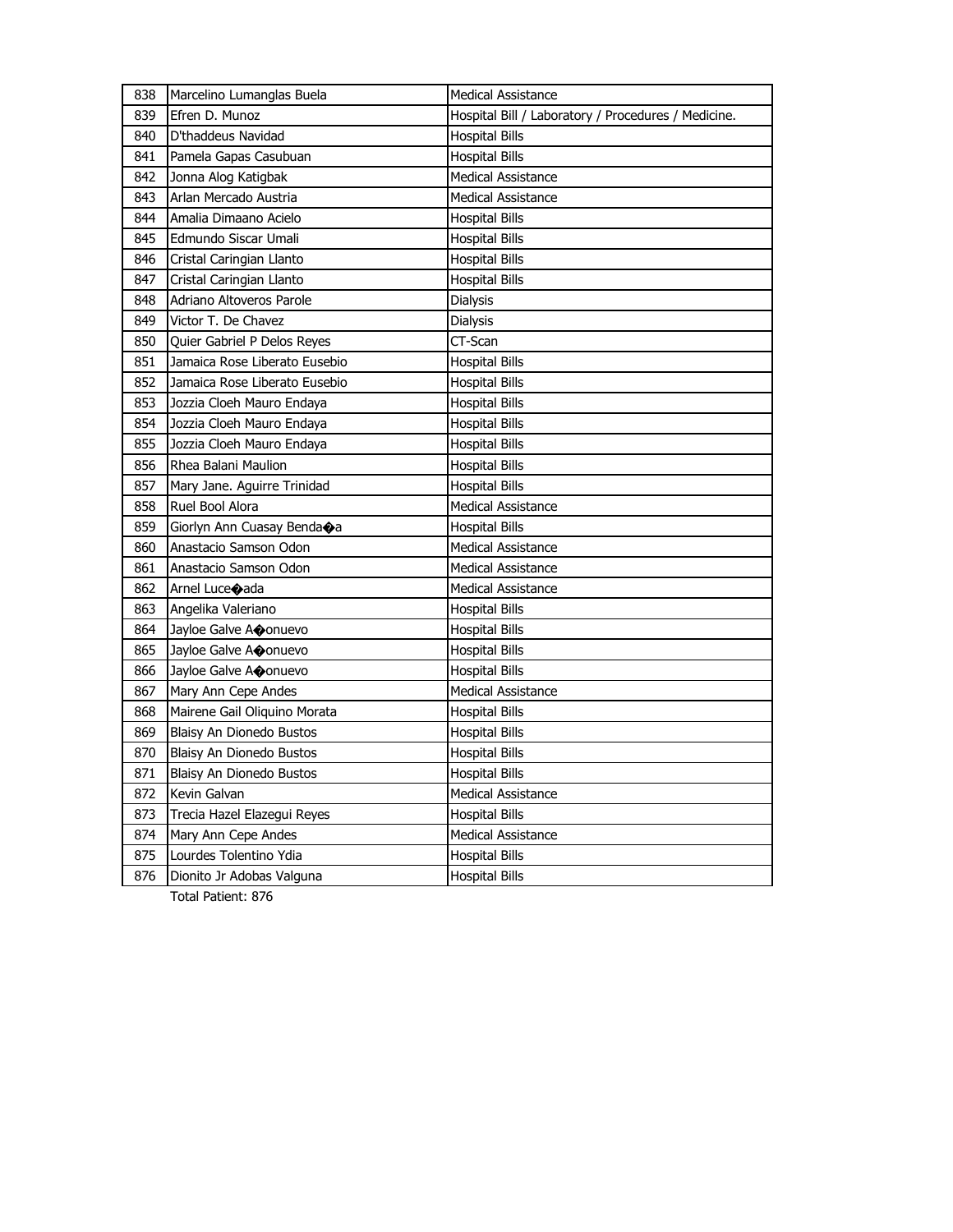

## **Republic of the Philippines Department of Health MEDICAL ASSISTANCE PROGRAM**

## BATANGAS MEDICAL CENTER

For the month of September year 2020

| No#            | <b>Name of Patient</b>         | Assistance                                              |
|----------------|--------------------------------|---------------------------------------------------------|
| 1              | Charish Jimenez De Asis        | <b>Hospital Bills</b>                                   |
| $\overline{2}$ | Reynaldo Balasbas Parabuac     | <b>Hospital Bills</b>                                   |
| 3              | Pinky Tenorio Muldong          | <b>Hospital Bills</b>                                   |
| 4              | Jessielyn Caringal Marquina    | <b>Hospital Bills</b>                                   |
| 5              | Claire Almendral Aguilar       | <b>Hospital Bills</b>                                   |
| 6              | Desiree Rose Almarez Ara�ez    | <b>Hospital Bills</b>                                   |
| 7              | Louis Allen Elazegui Reyes     | <b>Hospital Bills</b>                                   |
| 8              | Louis Allen Elazegui Reyes     | <b>Hospital Bills</b>                                   |
| 9              | Marcelina Del Mundo Balmes     | <b>Medical Assistance</b>                               |
| 10             | Juan M Montales Jr.            | <b>Medical Assistance</b>                               |
| 11             | Jessabel De Castro Silva       | <b>Hospital Bills</b>                                   |
| 12             | Pinky Tenorio Muldong          | <b>Hospital Bills</b>                                   |
| 13             | Randy. Saavedra Flores         | <b>Hospital Bills</b>                                   |
| 14             | Analyn Geron Papio             | <b>Hospital Bills</b>                                   |
| 15             | Analyn Geron Papio             | <b>Hospital Bills</b>                                   |
| 16             | Lexus John Mutia Fallaria      | <b>Medical Assistance</b>                               |
| 17             | Rosemarie Villanueva Estinor   | <b>Hospital Bills</b>                                   |
| 18             | Aries Caringal Culawit         | <b>Hospital Bills</b>                                   |
| 19             | Novielyn Ilustre Panganiban    | <b>Hospital Bills</b>                                   |
| 20             | Angelica Beatriz Villaco       | <b>Hospital Bills</b>                                   |
| 21             | Rodegelio Marquinez Montenegro | <b>Hospital Bills</b>                                   |
| 22             | Ronaldo Elleopo Patricio       | <b>Hospital Bills</b>                                   |
| 23             | Lumen Napao Pesigan            | <b>Hospital Bills</b>                                   |
| 24             | James Liam A. Brotonel         | chemotherapy / Hospital bills / Medicines / Laboratory. |
| 25             | Marcos. Lopez Mallari          | <b>Hospital Bills</b>                                   |
| 26             | Richard Xyrus Pasno De Castro  | <b>Hospital Bills</b>                                   |
| 27             | Ana Haymel Geli Villarba       | <b>Hospital Bills</b>                                   |
| 28             | Kriszel Fonte Cabigas          | <b>Hospital Bills</b>                                   |
| 29             | Mary Sheena Cantos Anza        | <b>Hospital Bills</b>                                   |
| 30             | Kriszel Fonte Cabigas          | <b>Hospital Bills</b>                                   |
| 31             | Marlyn Himoya Anduhar          | <b>Hospital Bills</b>                                   |
| 32             | Melanie Virrey Sulit           | <b>Hospital Bills</b>                                   |
| 33             | Ramon L. Katigbac              | Medical Assistance                                      |
| 34             | Roseanne Massido Romias        | <b>Hospital Bills</b>                                   |
| 35             | Richard Xyrus Pasno De Castro  | Hospital Bills                                          |
| 36             | Jhim Derick Almazan Ricalde    | Hospital Bills                                          |
| 37             | Ana Haymel Geli Villarba       | <b>Hospital Bills</b>                                   |
| 38             | Jhim Derick Almazan Ricalde    | <b>Hospital Bills</b>                                   |
| 39             | Reenalyn Alba Mesa             | Medical Assistance                                      |
| 40             | Reenalyn Alba Mesa             | Medical Assistance                                      |
| 41             | Leslie Mundin Panunal          | <b>Hospital Bills</b>                                   |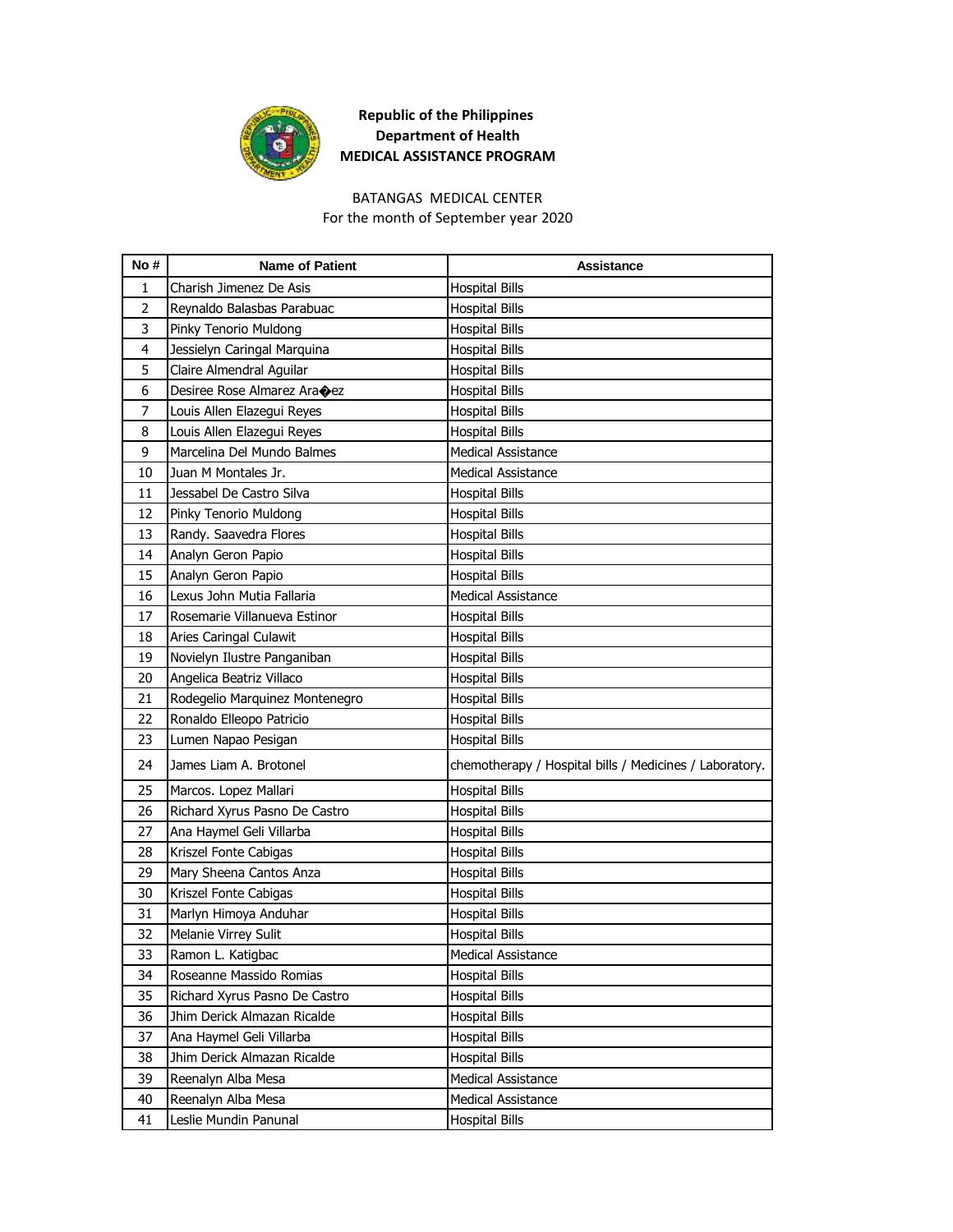| 42 | Maria Dujapa                      | <b>Hospital Bills</b>                                                           |
|----|-----------------------------------|---------------------------------------------------------------------------------|
| 43 | Ariel Navarro Banton              | Hospital Bill / Laboratory / Procedures / Medicine.                             |
| 44 | Ana Rose D. Mercado               | 2 D echo.                                                                       |
| 45 | Angeli Rose Manzanilla Ebora      | <b>Hospital Bills</b>                                                           |
| 46 | Angeli Rose Manzanilla Ebora      | <b>Hospital Bills</b>                                                           |
| 47 | Chistelros Quilaton Equia         | <b>Hospital Bills</b>                                                           |
| 48 | Chistelros Quilaton Eguia         | <b>Hospital Bills</b>                                                           |
| 49 | Richard Xyrus Pasno De Castro     | <b>Hospital Bills</b>                                                           |
| 50 | Richard Xyrus Pasno De Castro     | <b>Hospital Bills</b>                                                           |
| 51 | Wilfredo Jr. Ablites Meera        | <b>Hospital Bills</b>                                                           |
| 52 | Camile Anne Paralejas De Castro   | MRI.                                                                            |
| 53 | Marjorie Vecinal Caparas          | <b>Hospital Bills</b>                                                           |
| 54 | Maricel Dabucol Enopia            | <b>Hospital Bills</b>                                                           |
| 55 | Maria Margarita Manalo Caraos     | Dialysis, Dialyzer, PD Solution, Procedures, Medicines                          |
|    |                                   | & Laboratory.                                                                   |
| 56 | Rose Minda Monzale Reyna          | <b>Hospital Bills</b>                                                           |
| 57 | Marina Rivera Carillaga           | CT-Scan                                                                         |
| 58 | Leah Ann Cueto Escarez            | CT-Scan                                                                         |
| 59 | Wilfredo Jr. Ablites Meera        | <b>Hospital Bills</b>                                                           |
| 60 | Wilfredo Jr. Ablites Meera        | <b>Hospital Bills</b>                                                           |
| 61 | Marifi Ramirez Santiago           | <b>Hospital Bills</b>                                                           |
| 62 | Marifi Ramirez Santiago           | <b>Hospital Bills</b>                                                           |
| 63 | Lealyn De Guzman Ramirez          | <b>Hospital Bills</b>                                                           |
| 64 | Danielle Jane Javierto Clarin     | <b>Hospital Bills</b>                                                           |
| 65 | Tyron James Limpiado Castillo     | <b>Hospital Bills</b>                                                           |
| 66 | Tyron James Limpiado Castillo     | <b>Hospital Bills</b>                                                           |
| 67 | Rose Minda Monzale Reyna          | <b>Hospital Bills</b>                                                           |
| 68 | Rose Minda Monzale Reyna          | <b>Hospital Bills</b>                                                           |
| 69 | Esperenza Atienza De Belen        | Laboratory Procedures                                                           |
| 70 | Kensrae Basco Codizal             | <b>Hospital Bills</b>                                                           |
| 71 | Kensrae Basco Codizal             | <b>Hospital Bills</b>                                                           |
| 72 | John Frederick Briones Hilario    | <b>Hospital Bills</b>                                                           |
| 73 | Arnel Pagcaliwagan                | Laboratory Procedures                                                           |
| 74 | Emmanuel Candava Uy.              | <b>Hospital Bills</b>                                                           |
| 75 | Emmanuel Candava Uy.              | <b>Hospital Bills</b><br>Dialysis, Dialyzer, PD Solution, Procedures, Medicines |
| 76 | Efren De Chavez Carandang         | & Laboratory.                                                                   |
| 77 | Nolasco Adia Manalo               | Laboratory Procedures                                                           |
| 78 | Shanelle Suazo Libatique          | <b>Hospital Bills</b>                                                           |
| 79 | Ma. Corazon Javier Manalo         | Laboratory Procedures.                                                          |
| 80 | Daniela Besa Gredonia             | <b>Hospital Bills</b>                                                           |
| 81 | Rhianne Kelsey Perez Tanique Cruz | <b>Hospital Bills</b>                                                           |
| 82 | Marites Basco Villela             | <b>Hospital Bills</b>                                                           |
| 83 | Marites Basco Villela             | <b>Hospital Bills</b>                                                           |
| 84 | Rhianne Kelsey Perez Tanique Cruz | Laboratory Procedures                                                           |
| 85 | Rio Rivera.                       | Dialysis, Dialyzer, PD Solution, Procedures, Medicines<br>& Laboratory.         |
| 86 | Queen Gwyneth Atienza Abanto      | <b>Hospital Bills</b>                                                           |
| 87 | Magno Nayat Atienza.              | <b>Hospital Bills</b>                                                           |
| 88 | Magno Nayat Atienza.              | <b>Hospital Bills</b>                                                           |
| 89 | Melissa Macatangay Medrano        | <b>Hospital Bills</b>                                                           |
| 90 | Daniela Besa Gredonia             | <b>Hospital Bills</b>                                                           |
|    |                                   |                                                                                 |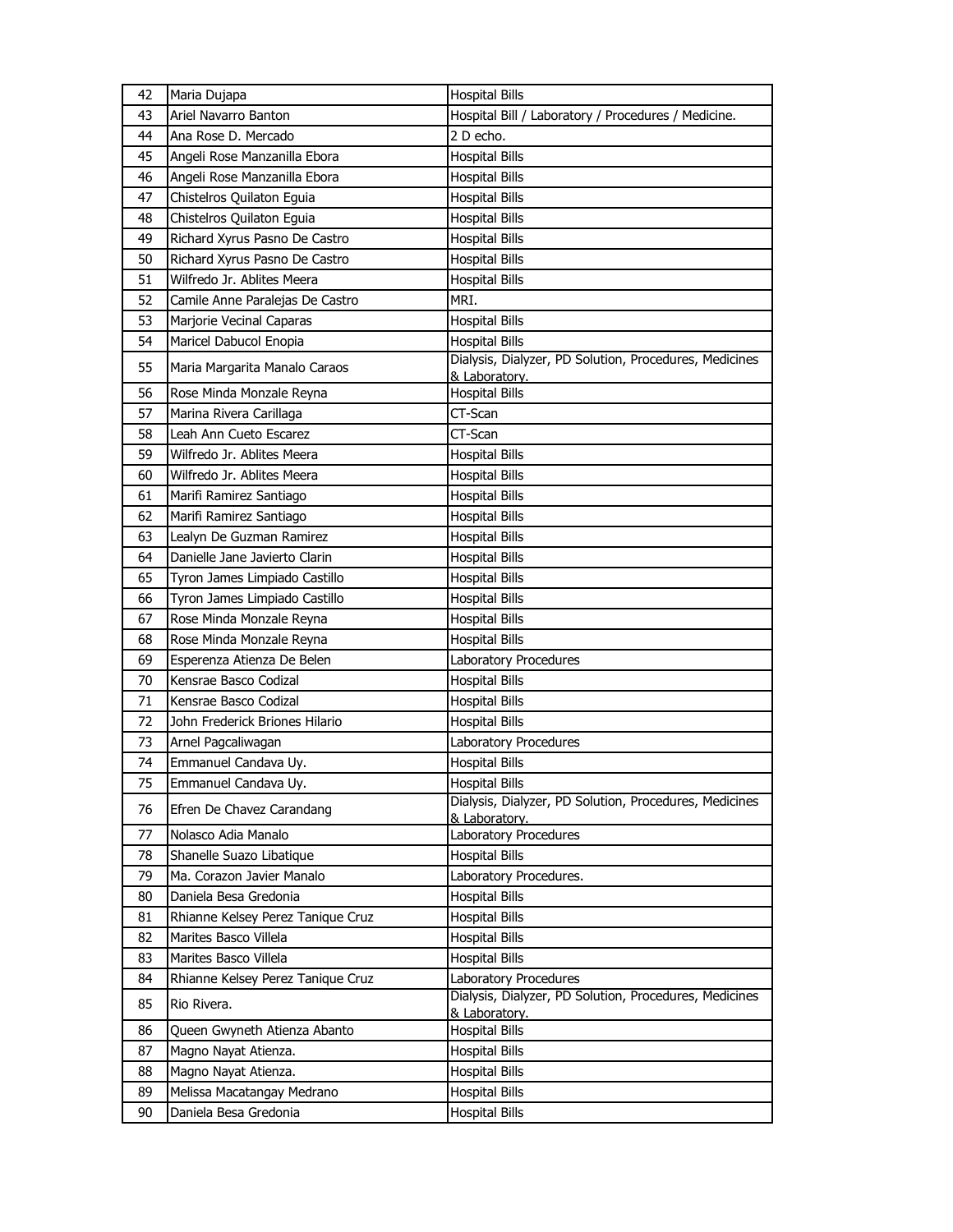| 91  | Rodrigo Jr. Zara Navarro             | <b>Hospital Bills</b>                                  |
|-----|--------------------------------------|--------------------------------------------------------|
| 92  | Rodrigo Jr. Zara Navarro             | <b>Hospital Bills</b>                                  |
| 93  | Rodrigo Jr. Zara Navarro             | <b>Hospital Bills</b>                                  |
| 94  | Rodrigo Jr. Zara Navarro             | <b>Hospital Bills</b>                                  |
| 95  | Melissa Macatangay Medrano           | <b>Hospital Bills</b>                                  |
| 96  | Edgardo Feratero Martinez            | <b>Hospital Bills</b>                                  |
| 97  | Anicia Raquipo                       | <b>Hospital Bills</b>                                  |
| 98  | Rizalita Bueno Abad                  | Dialysis, Dialyzer, PD Solution, Procedures, Medicines |
| 99  | Rowena Aguilar Mendez                | & Laboratory.<br><b>Hospital Bills</b>                 |
| 100 | Chrislyn Braza Balmes                | <b>Hospital Bills</b>                                  |
| 101 | Lichell Dadia Casiao                 | <b>Hospital Bills</b>                                  |
| 102 | Jm Banan Llanes                      | EEG                                                    |
| 103 | Lichell Dadia Casiao                 | <b>Hospital Bills</b>                                  |
| 104 | Semion Arguelles Autor               | MRI.                                                   |
| 105 | Mary Lyndberg Garcia Almero          | MRI.                                                   |
| 106 | Shanelle Suazo Libatique             | <b>Hospital Bills</b>                                  |
| 107 | Maria Baby Latayada Tapdasan         | <b>Hospital Bills</b>                                  |
| 108 | Azenith Molina Dela Cruz             | <b>Hospital Bills</b>                                  |
| 109 | Mary Lyndberg Garcia Almero          | <b>Hospital Bills</b>                                  |
| 110 | Laureano Hirang Mance                | MRI.                                                   |
| 111 | Helen Abundiente Palabrica           | <b>Hospital Bills</b>                                  |
| 112 | Jacie Rae Santos Pajarillo           | <b>Hospital Bills</b>                                  |
| 113 | Steven Kyle Bocado Golloso           | <b>Hospital Bills</b>                                  |
| 114 | Beverly Adina Macalalad              | <b>Hospital Bills</b>                                  |
| 115 | Joshua Cortez Lupig                  | <b>Hospital Bills</b>                                  |
| 116 | Jaypee Ortega                        | <b>Medical Assistance</b>                              |
| 117 | Jennelyn Salmasan Corpus             | <b>Hospital Bills</b>                                  |
| 118 | Marissa Escosio Gamit                | Hospital Bills                                         |
| 119 | Marissa Escosio Gamit                | <b>Hospital Bills</b>                                  |
| 120 | Analiza Verdan Estoque               | <b>Hospital Bills</b>                                  |
| 121 | Marisol Acian Diona                  | CT-Scan                                                |
| 122 | Marisol Acian Diona                  | CT-Scan                                                |
| 123 | Krisha Acosta Arceo                  | <b>Hospital Bills</b>                                  |
| 124 | Leilanie Anquilo Argenio             | <b>Hospital Bills</b>                                  |
| 125 | Marcelino Bautro Aregria             | <b>Hospital Bills</b>                                  |
| 126 | Mary Joy Balang Bornilla             | Hospital Bills                                         |
| 127 | Lea May Ilagan Delizo                | <b>Hospital Bills</b>                                  |
| 128 | Rechelle Mae Valdez Paz              | <b>Hospital Bills</b>                                  |
| 129 | Gina Catulin Abrahan                 | Chemotherapy & Medicines                               |
| 130 | Gina Catulin Abrahan                 | Chemotherapy & Medicines                               |
| 131 | Jeffrey Molino Punzalan              | <b>Hospital Bills</b>                                  |
| 132 | Kathline Macabuhay Julita            | <b>Hospital Bills</b>                                  |
| 133 | Rosalinda P Macatangay               | CT-Scan                                                |
| 134 | Rechelle Mae Valdez Paz              | <b>Hospital Bills</b>                                  |
| 135 | <b>Billy Almero</b>                  | <b>Hospital Bills</b>                                  |
| 136 | Marlon. Parone Manalo                | CT-Scan                                                |
| 137 | Mary Joy Pusag Plandez               | <b>Hospital Bills</b>                                  |
| 138 | Maria Mutya Cristina Hernandez Ramos | Laboratory Procedures                                  |
| 139 | Roselle Reyes Gabriel                | CT-Scan                                                |
| 140 | Florencio B. Sinco                   | <b>Hospital Bills</b>                                  |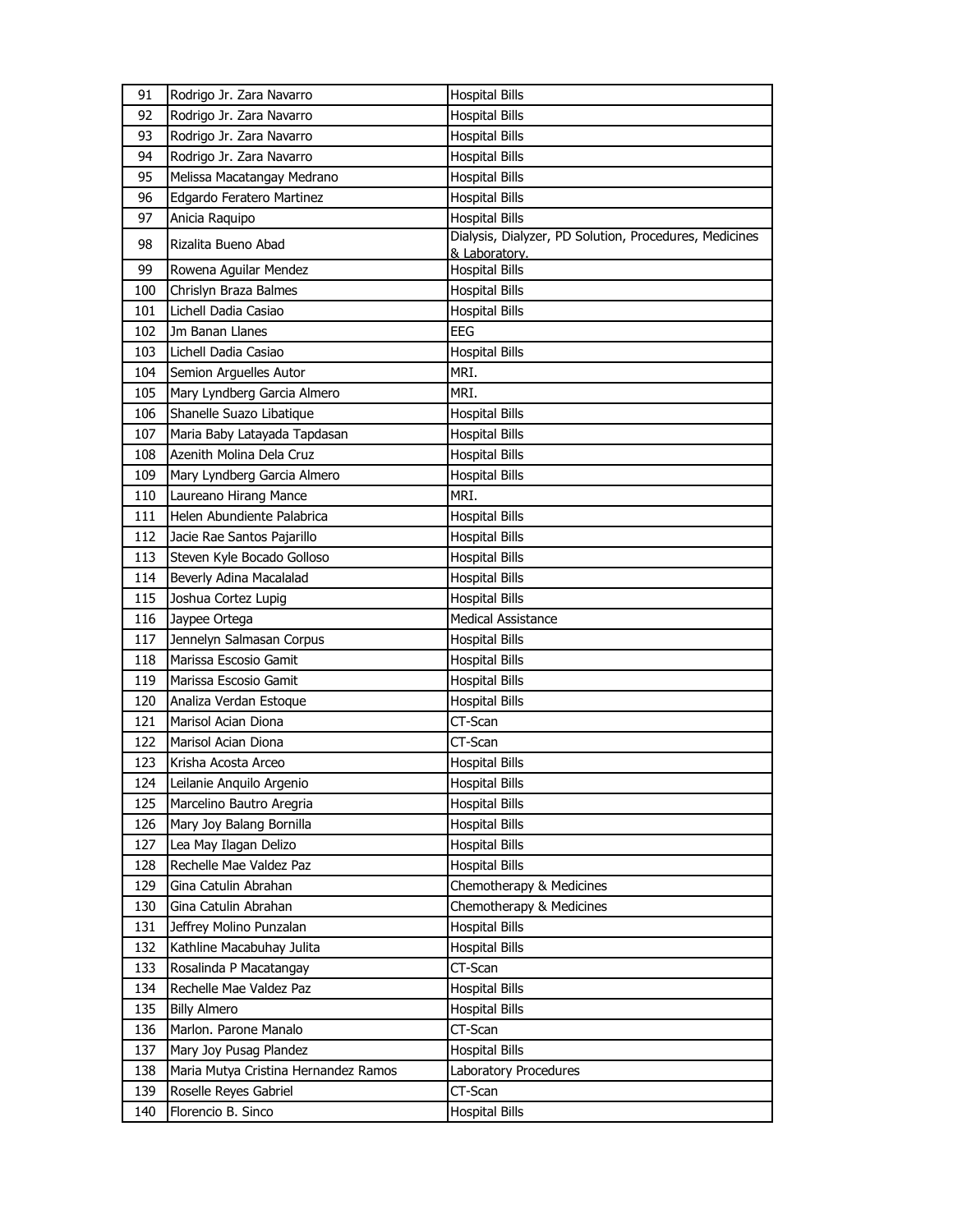| 141 | Elizabeth Lontoc Abril            | Laboratory / Procedures.                               |
|-----|-----------------------------------|--------------------------------------------------------|
| 142 | Maricel Dabucol Enopia            | <b>Hospital Bills</b>                                  |
| 143 | Kristel Joy Bodillo Caraan        | Hospital Bills                                         |
| 144 | Liza Rebuya Enciso                | <b>Hospital Bills</b>                                  |
| 145 | Kristel Joy Bodillo Caraan        | <b>Hospital Bills</b>                                  |
| 146 | Jacqueline Gutierrez Bayer        | <b>Hospital Bills</b>                                  |
| 147 | Janilito Luzon Macasadia          | <b>Hospital Bills</b>                                  |
| 148 | Marlon Mercado Manalo.            | <b>Hospital Bills</b>                                  |
| 149 | Jacqueline Gutierrez Bayer        | <b>Hospital Bills</b>                                  |
| 150 | Jacqueline Gutierrez Bayer        | <b>Hospital Bills</b>                                  |
| 151 | Lovely Sosa Acasco                | <b>Hospital Bills</b>                                  |
| 152 | Angelita Balmes Miral             | <b>Hospital Bills</b>                                  |
| 153 | Via Lhyca Vace Maglana            | Hospital Bills                                         |
| 154 | Ronalyn Aala Pesigan              | <b>Hospital Bills</b>                                  |
| 155 | Febie Porras Pasaporte            | <b>Hospital Bills</b>                                  |
| 156 | Felipe Mendoza Patulot            | <b>Hospital Bills</b>                                  |
| 157 | Shiela Patilan Quiton             | <b>Hospital Bills</b>                                  |
| 158 | Rhianne Kelsey Perez Tanique Cruz | <b>Hospital Bills</b>                                  |
| 159 | Anicia Raquipo                    | <b>Hospital Bills</b>                                  |
| 160 | Shiela Patilan Quiton             | <b>Hospital Bills</b>                                  |
| 161 | Joel Nanale Lubrica,              | <b>Hospital Bills</b>                                  |
| 162 | Jennifer L. Cornejo               | Hospital Bills                                         |
| 163 | Jayloe Galve Aconuevo             | Hospital Bills                                         |
| 164 | Jenelyn Panopio Pasno             | <b>Hospital Bills</b>                                  |
| 165 | Irish Melody Ortega Laosantos     | <b>Hospital Bills</b>                                  |
| 166 | Gladies Joy Yap De Chavez         | Hospital Bills                                         |
| 167 | Jenelyn Panopio Pasno             | Hospital Bills                                         |
| 168 | Rolando. Sta. Maria Villena       | <b>Medical Assistance</b>                              |
| 169 | Brigadir Nariz Quezada            | <b>Medical Assistance</b>                              |
| 170 | Marites Manalo Galera             | <b>Hospital Bills</b>                                  |
| 171 | Marites Manalo Galera             | <b>Hospital Bills</b>                                  |
| 172 | Krisha Acosta Arceo               | Hospital Bills                                         |
| 173 | Roselle Mangubat Adante           | Hospital Bills                                         |
| 174 | Melissa Monteseoa Saman           | <b>Hospital Bills</b>                                  |
| 175 | Dylan Kylo Castillo Maranan       | <b>Hospital Bills</b>                                  |
| 176 | Fernando Jr Mendoza Marasigan     | <b>Hospital Bills</b>                                  |
| 177 | Julius Brocoso Matibag            | Medical Assistance                                     |
| 178 | Catherine. Mapulot Cortez         | <b>Hospital Bills</b>                                  |
| 179 | Catherine. Mapulot Cortez         | <b>Hospital Bills</b>                                  |
| 180 | Lucila. De Castro                 | Ultrasound                                             |
| 181 | Renato Hernando Cabingan          | <b>Hospital Bills</b>                                  |
| 182 | Yoly De Sagun Atienza             | <b>Hospital Bills</b>                                  |
| 183 | Melanie Garcia Pantoja            | <b>Hospital Bills</b>                                  |
| 184 | Yoly De Sagun Atienza             | <b>Hospital Bills</b>                                  |
| 185 | Yoly De Sagun Atienza             | <b>Hospital Bills</b>                                  |
| 186 | Rodolfo Ariva Enguito             | Dialysis, Dialyzer, PD Solution, Procedures, Medicines |
| 187 | Rodolfo Ariva Enguito             | & Laboratory.<br><b>Hospital Bills</b>                 |
| 188 | Chona Enmacino                    | <b>Medical Assistance</b>                              |
| 189 | Angel Mae Bondoy Adame            | MRI.                                                   |
| 190 | Haydee Ilumin                     | CT-Scan                                                |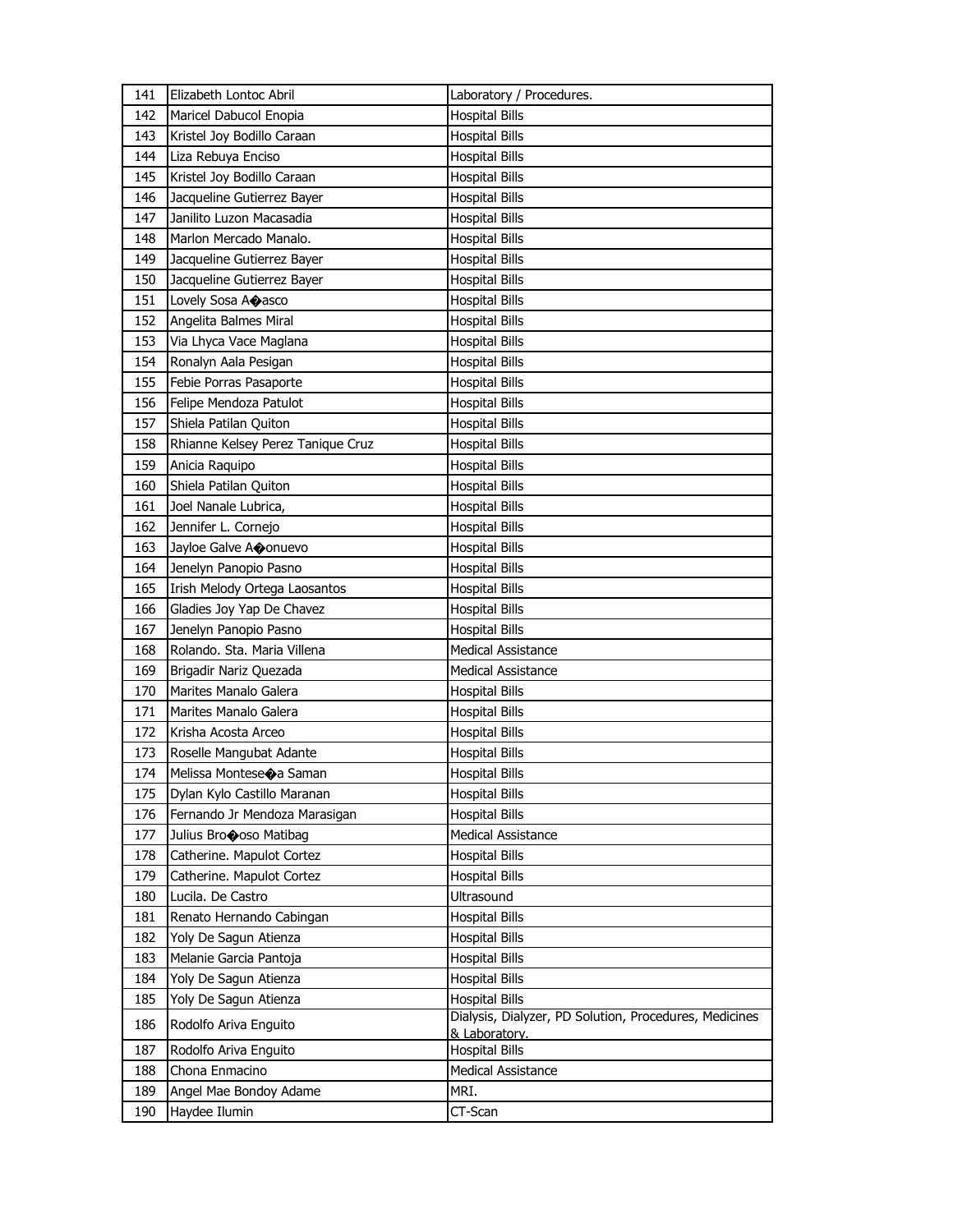| 191 | Rodolfo Ariva Enguito             | <b>Hospital Bills</b>                                  |
|-----|-----------------------------------|--------------------------------------------------------|
| 192 | Darwin Tanduyan Callinero         | <b>Hospital Bills</b>                                  |
| 193 | Darwin Tanduyan Callinero         | <b>Hospital Bills</b>                                  |
| 194 | Darwin Tanduyan Callinero         | <b>Hospital Bills</b>                                  |
| 195 | Darwin Tanduyan Callinero         | <b>Hospital Bills</b>                                  |
| 196 | Rikki Mae Linga                   | <b>Hospital Bills</b>                                  |
| 197 | Glynnes Jean Elijah Cerdenia Sale | <b>Hospital Bills</b>                                  |
| 198 | Ed Czarina Fabricante Ilagan      | <b>Hospital Bills</b>                                  |
| 199 | Glynnes Jean Elijah Cerdenia Sale | <b>Hospital Bills</b>                                  |
| 200 | Glynnes Jean Elijah Cerdenia Sale | <b>Hospital Bills</b>                                  |
| 201 | Marlon Mercado Manalo.            | <b>Hospital Bills</b>                                  |
| 202 | Noelito Lintan Tizon              | X-Ray                                                  |
| 203 | Kate Angela Amolio o Percingcula  | <b>Hospital Bills</b>                                  |
| 204 | Francisco Ramirez Engay           | Laboratory Procedures                                  |
| 205 | Rubie L. Magallanes               | Dialysis, Dialyzer, PD Solution, Procedures, Medicines |
|     |                                   | & Laboratory.                                          |
| 206 | Raven Francisco Dimaano           | <b>Hospital Bills</b>                                  |
| 207 | Melanie Garcia Pantoja            | <b>Hospital Bills</b>                                  |
| 208 | Edna Naylo No.                    | HEMODIALYSIS/DIALYZER/MEDICINES.                       |
| 209 | Beverly Altare Del Mundo          | <b>Hospital Bills</b>                                  |
| 210 | Beverly Altare Del Mundo          | <b>Hospital Bills</b>                                  |
| 211 | Beverly Altare Del Mundo          | <b>Hospital Bills</b>                                  |
| 212 | Ciara Mae Villarez Molina         | <b>Hospital Bills</b>                                  |
| 213 | Ma Jamaica Artango Domingo        | <b>Hospital Bills</b>                                  |
| 214 | Ma Jamaica Artango Domingo        | <b>Hospital Bills</b>                                  |
| 215 | Tabontabon Amy Gael               | <b>Hospital Bills</b>                                  |
| 216 | Marco Apollo Camansag             | Medical Assistance                                     |
| 217 | Edesa Ricamata Asilo              | <b>Medical Assistance</b>                              |
| 218 | Marcos Francia.                   | <b>Medical Assistance</b>                              |
| 219 | Retchelle Banjaon Borda           | <b>Hospital Bills</b>                                  |
| 220 | Cherry. Jonson Panganiban         | <b>Hospital Bills</b>                                  |
| 221 | Marcus Kyler Pagkaliwangan Vivas  | <b>Hospital Bills</b>                                  |
| 222 | Marcus Kyler Pagkaliwangan Vivas  | <b>Hospital Bills</b>                                  |
| 223 | Lady Nesley Evangelista Baril     | <b>Hospital Bills</b>                                  |
| 224 | Marcos Castillo Burog             | <b>Medical Assistance</b>                              |
| 225 | Henerio Laranga Canonce           | Hospital Bills                                         |
| 226 | Henerio Laranga Canonce           | <b>Hospital Bills</b>                                  |
| 227 | Henerio Laranga Canonce           | Hospital Bills                                         |
| 228 | Mark Jhon Bernardo Real           | <b>Hospital Bills</b>                                  |
| 229 | Mark Jhon Bernardo Real           | <b>Hospital Bills</b>                                  |
| 230 | Ma Tricia L Carmona               | <b>Medical Assistance</b>                              |
| 231 | Quinciana Castillo Maramag        | Medical Assistance.                                    |
| 232 | Desiene Careo Laideros            | <b>Hospital Bills</b>                                  |
| 233 | Desiene Careo Laideros            | <b>Hospital Bills</b>                                  |
| 234 | Glorie Pamplona Grande            | <b>Hospital Bills</b>                                  |
| 235 | Glorie Pamplona Grande            | <b>Hospital Bills</b>                                  |
| 236 | Glorie Pamplona Grande            | <b>Hospital Bills</b>                                  |
| 237 | Jovelyn. Aya Lim                  | Hospital Bills                                         |
| 238 | Jovelyn. Aya Lim                  | <b>Hospital Bills</b>                                  |
| 239 | Merlyn Villanueva Medrano         | Laboratory Procedures                                  |
| 240 | Juana G. Perea                    | <b>Medical Assistance</b>                              |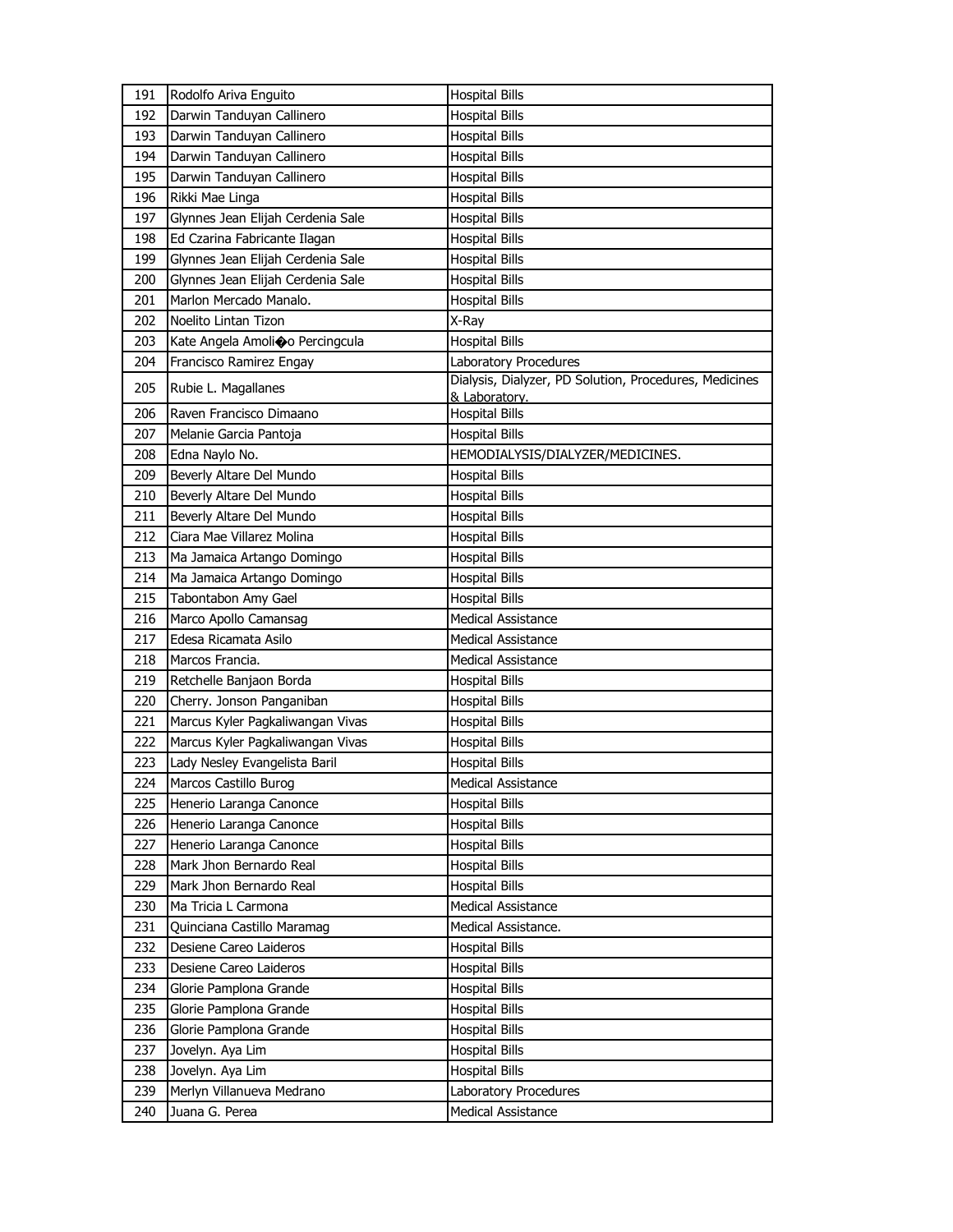| 241 | Fe. Madionado Chua                | <b>Medical Assistance</b>                              |
|-----|-----------------------------------|--------------------------------------------------------|
| 242 | Wilfredo Bariring Vellostricos    | Medical Assistance                                     |
| 243 | Clariss Joy Mendoza Pesa          | Chemotherapy                                           |
| 244 | Jenelyn Corral Baldea             | <b>Hospital Bills</b>                                  |
| 245 | Romeo Macatangay Caringal.        | <b>Medical Assistance</b>                              |
| 246 | Daroel Labiste                    | <b>Hospital Bills</b>                                  |
| 247 | Jziel Famadico Mamba              | Hospital Bills                                         |
| 248 | Jziel Famadico Mamba              | <b>Hospital Bills</b>                                  |
| 249 | Roxan Naoj Lasar Talabis          | <b>Hospital Bills</b>                                  |
| 250 | Roxan Naoj Lasar Talabis          | <b>Hospital Bills</b>                                  |
| 251 | Lilia M. Mendoza                  | <b>Hospital Bills</b>                                  |
| 252 | Marisol Welba Bido                | <b>Hospital Bills</b>                                  |
| 253 | Marisol Welba Bido                | <b>Hospital Bills</b>                                  |
| 254 | Shaira Rica Hernandez Atienza     | <b>Hospital Bills</b>                                  |
| 255 | Shaira Rica Hernandez Atienza     | <b>Hospital Bills</b>                                  |
| 256 | Reynaldo Ng Ariban                | <b>Hospital Bills</b>                                  |
| 257 | Reynaldo Ng Ariban                | Hospital Bills                                         |
| 258 | Reynaldo Ng Ariban                | <b>Hospital Bills</b>                                  |
| 259 | Reynaldo Ng Ariban                | <b>Hospital Bills</b>                                  |
| 260 | Rodelia Cuasay Caniedo            | <b>Hospital Bills</b>                                  |
| 261 | Princess Johairah Manalo Macaraob | <b>Hospital Bills</b>                                  |
| 262 | Yoly De Sagun Atienza             | Hospital Bills                                         |
| 263 | Princess Johairah Manalo Macaraob | <b>Hospital Bills</b>                                  |
| 264 | Rodelia Cuasay Caniedo            | <b>Hospital Bills</b>                                  |
| 265 | Evelyn Manalo Anyayahan           | <b>Hospital Bills</b>                                  |
| 266 | Cynthia Tibayan Manuel.           | CT-Scan                                                |
| 267 | Cherry. Jonson Panganiban         | Hospital Bills                                         |
| 268 | Cherry. Jonson Panganiban         | <b>Hospital Bills</b>                                  |
| 269 | Cherry. Jonson Panganiban         | Hospital Bills                                         |
| 270 | Glynnes Jean Elijah Cerdenia Sale | <b>Hospital Bills</b>                                  |
| 271 | Aira Janella Manimtim Reyes       | Hospital Bills                                         |
| 272 | Glynnes Jean Elijah Cerdenia Sale | Hospital Bills                                         |
| 273 | Carina Cupido Enobay              | Hospital Bills                                         |
| 274 | Carina Cupido Enobay              | <b>Hospital Bills</b>                                  |
| 275 | Elizabeth Cordero Disepeda        | <b>Medical Assistance</b>                              |
| 276 | <b>Torres Gabriel</b>             | CT-Scan                                                |
| 277 | Gerlie. Mendoza Lim.              | Laboratory Procedures                                  |
| 278 | Leny Balasanos Banarez            | <b>Hospital Bills</b>                                  |
| 279 | Leny Balasanos Baoarez            | <b>Hospital Bills</b>                                  |
| 280 | Jannien Frago Ramos               | <b>Hospital Bills</b>                                  |
| 281 | Dhalia Ditaonon Bernardo          | <b>Hospital Bills</b>                                  |
| 282 | Dhalia Ditaonon Bernardo          | <b>Hospital Bills</b>                                  |
| 283 | Mirned Anciro Rojas               | <b>Hospital Bills</b>                                  |
| 284 | Mirned Anciro Rojas               | <b>Hospital Bills</b>                                  |
| 285 | Joyce Ann. Pueyo Esteban          | <b>Hospital Bills</b>                                  |
| 286 | Rosalie Del Rosario Revares       | <b>Hospital Bills</b>                                  |
| 287 | Eunice Caringal Persincula        | <b>Hospital Bills</b>                                  |
| 288 | Romeo Macatangay Caringal.        | Medical Assistance                                     |
| 289 | Teresita Lascieras Capina         | Dialysis, Dialyzer, PD Solution, Procedures, Medicines |
| 290 | Ralph Galicia Luna                | & Laboratory.<br><b>Medical Assistance</b>             |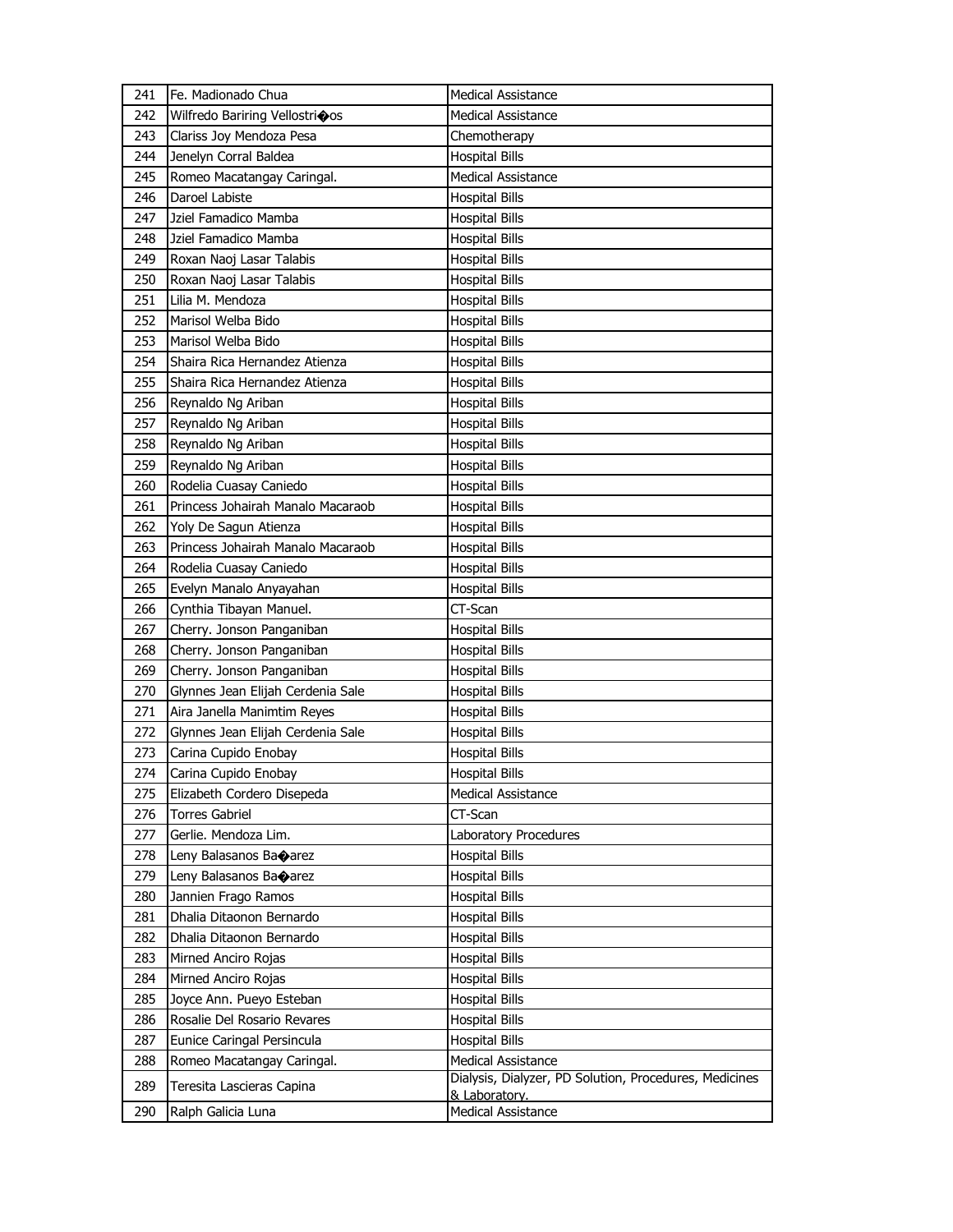| 291 | Miguel Dellupac Sison          | <b>Hospital Bills</b>                                                   |
|-----|--------------------------------|-------------------------------------------------------------------------|
| 292 | Erson C. Bool                  | Dialysis, Dialyzer, PD Solution, Procedures, Medicines<br>& Laboratory. |
| 293 | Miguel Dellupac Sison          | <b>Hospital Bills</b>                                                   |
| 294 | Edna Dimatulac Zalameda        | Dialysis, Dialyzer, PD Solution, Procedures, Medicines<br>& Laboratory. |
| 295 | Miracle Grace Desepeda Alop    | <b>Medical Assistance</b>                                               |
| 296 | Robi Van Eric Rosaria Escala   | Dialysis, Dialyzer, PD Solution, Procedures, Medicines<br>& Laboratory. |
| 297 | Clariss Joy Mendoza Pesa       | Chemotherapy                                                            |
| 298 | Medelina Macatangay Abril      | <b>Medical Assistance</b>                                               |
| 299 | Adovinio Aguado Abril          | Medical Assistance.                                                     |
| 300 | April Arlene Macatangay Abril  | <b>Medical Assistance</b>                                               |
| 301 | Vivian Guizzagan Plata         | Medical Assistance.                                                     |
| 302 | Ma. Christina Tecson Cristino  | <b>Hospital Bills</b>                                                   |
| 303 | Christian A. Jimenez           | <b>Medical Assistance</b>                                               |
| 304 | Jesseca Pea Jandusay           | <b>Hospital Bills</b>                                                   |
| 305 | Kaila Manalo Penos             | Hospital bills.                                                         |
| 306 |                                | Dialysis, Dialyzer, PD Solution, Procedures, Medicines                  |
|     | Raquel M. Alvarez              | & Laboratory.                                                           |
| 307 | Juliana Rodriguez Benedicto    | <b>Hospital Bills</b>                                                   |
| 308 | Kaila Manalo Penos             | <b>Hospital Bills</b>                                                   |
| 309 | Kaila Manalo Penos             | <b>Hospital Bills</b>                                                   |
| 310 | Kaila Manalo Penos             | <b>Hospital Bills</b>                                                   |
| 311 | Judy Gacilo Fajutrao           | <b>Medical Assistance</b>                                               |
| 312 | Marlyn Sales Bautista          | <b>Hospital Bills</b>                                                   |
| 313 | Marlyn Sales Bautista          | <b>Hospital Bills</b>                                                   |
| 314 | Emerciana Duque Vinluan        | CT-Scan                                                                 |
| 315 | Cleotilde Javier Pimentel      | <b>Hospital Bills</b>                                                   |
| 316 | Hissie Quiton Manalo           | <b>Hospital Bills</b>                                                   |
| 317 | Leosa Pineda Bola $\bullet$ os | <b>Hospital Bills</b>                                                   |
| 318 | Hissie Quiton Manalo           | <b>Hospital Bills</b>                                                   |
| 319 | Lolit. Riosa Lopez             | <b>Hospital Bills</b>                                                   |
| 320 | Tirso Hernandez                | Medical Assistance.                                                     |
| 321 | Kaila Manalo Penos             | Hospital bills.                                                         |
| 322 | Lolit. Riosa Lopez             | <b>Hospital Bills</b>                                                   |
| 323 | Laika Muhammad Rafols          | <b>Hospital Bills</b>                                                   |
| 324 | Laika Muhammad Rafols          | <b>Hospital Bills</b>                                                   |
| 325 | Victoria Naplaza Zabala        | <b>Hospital Bills</b>                                                   |
| 326 | Elizabeth Lontoc Abril         | <b>Medical Assistance</b>                                               |
| 327 | Aldwin Macatangay Abril        | Medical Assistance                                                      |
| 328 | Ma. Loreen Ison Cabungcal      | <b>Hospital Bills</b>                                                   |
| 329 | Michelle. Masalig Vioas        | <b>Hospital Bills</b>                                                   |
| 330 | Antonio Anglo Magboo           | MRI.                                                                    |
| 331 | Rafael Tonido Bacoto           | CT-Scan                                                                 |
| 332 | Jose Roger Orollo Rabina       | <b>Hospital Bills</b>                                                   |
| 333 | Rochelle Navarro Vergara       | <b>Hospital Bills</b>                                                   |
| 334 | Jeferline Maranan Caagbay      | <b>Hospital Bills</b>                                                   |
| 335 | Daniel James Ditaonon Bernardo | <b>Hospital Bills</b>                                                   |
| 336 | Myrine Segara Aguila           | <b>Hospital Bills</b>                                                   |
| 337 | Kate Maurell Saguid Aliga      | <b>Hospital Bills</b>                                                   |
| 338 | Kate Maurell Saguid Aliga      | <b>Hospital Bills</b>                                                   |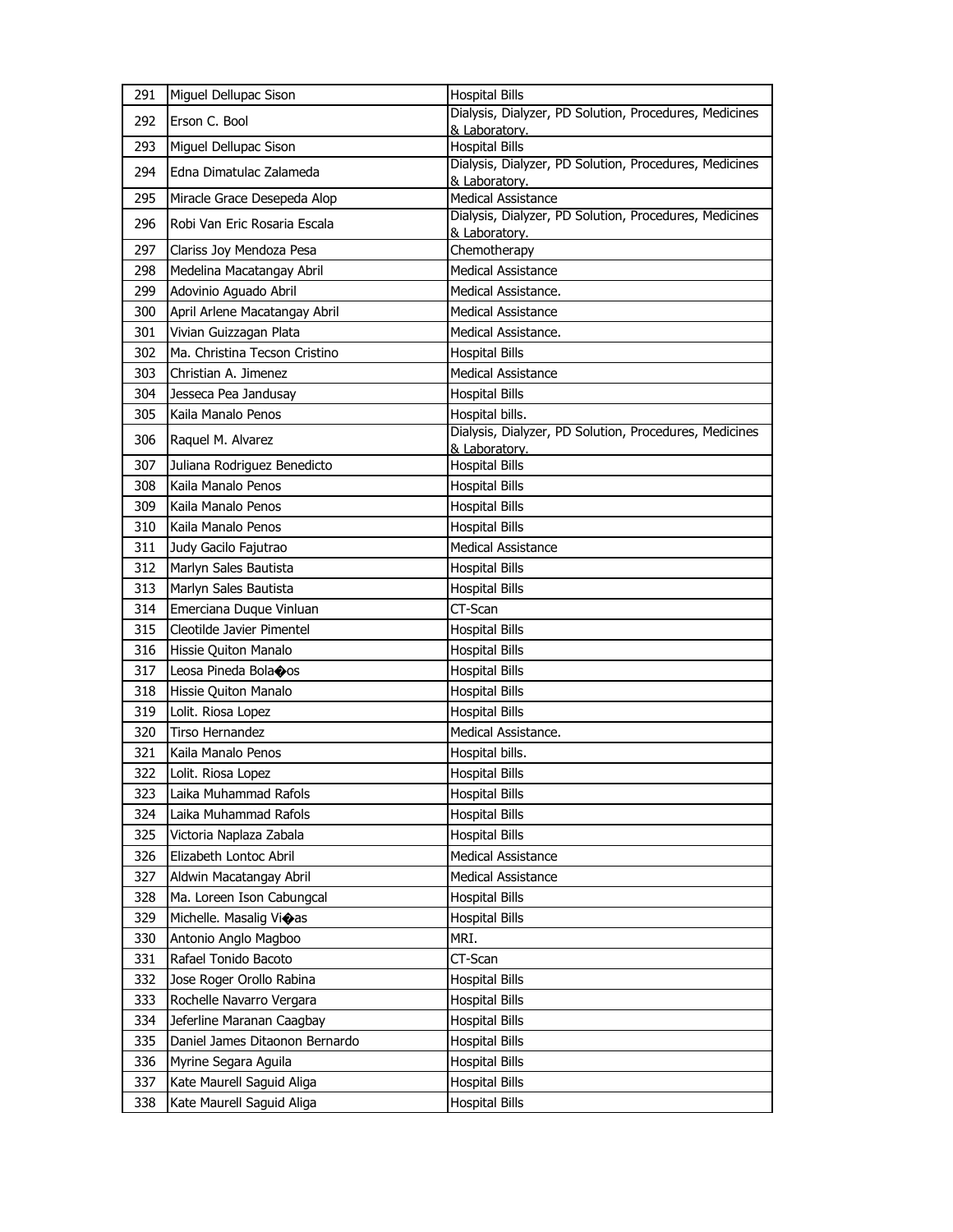| 339 | Gina M. Limon                 | CT-Scan                     |
|-----|-------------------------------|-----------------------------|
| 340 | Kaila Manalo Penos            | <b>Hospital Bills</b>       |
| 341 | Kyle Giolin Belen             | <b>Hospital Bills</b>       |
| 342 | Leo Castillo Dela Vega        | <b>Hospital Bills</b>       |
| 343 | Maria Elmera Orilla Umali     | <b>Hospital Bills</b>       |
| 344 | Noeliza Cabi-ao Rea�o         | <b>Hospital Bills</b>       |
| 345 | Noeliza Cabi-ao Rea�o         | <b>Hospital Bills</b>       |
| 346 | Karla Culing De La Luna       | <b>Hospital Bills</b>       |
| 347 | Karla Culing De La Luna       | <b>Hospital Bills</b>       |
| 348 | Sarif Pundug Regaro           | <b>Hospital Bills</b>       |
| 349 | Sarif Pundug Regaro           | <b>Hospital Bills</b>       |
| 350 | Sarif Pundug Regaro           | <b>Hospital Bills</b>       |
| 351 | Elvie Villamor Ellorango      | <b>Hospital Bills</b>       |
| 352 | Lhea Sulit Sanchez            | <b>Hospital Bills</b>       |
| 353 | Remedios V Maldia             | <b>Medical Assistance</b>   |
| 354 | Reynaldo. H Ilao              | <b>Hospital Bills</b>       |
| 355 | Elvie Villamor Ellorango      | <b>Hospital Bills</b>       |
| 356 | Reynaldo. H Ilao              | <b>Medical Assistance</b>   |
| 357 | Jenifer Sioco Cajegas         | <b>Hospital Bills</b>       |
| 358 | Marry Barrenivo Aremado       | <b>Hospital Bills</b>       |
| 359 | Grethel Bugar Amoga           | <b>Hospital Bills</b>       |
| 360 | Grethel Bugar Amoga           | <b>Hospital Bills</b>       |
| 361 | Benito Martin Pecho           | <b>Medical Assistance</b>   |
| 362 | Shien Catherine M Lancuyan    | CT-Scan                     |
| 363 | Alicia C Renales              | <b>Medical Assistance</b>   |
| 364 | Zusanne Bunyi Cabral          | <b>Hospital Bills</b>       |
| 365 | Alicia C Renales              | <b>Medical Assistance</b>   |
| 366 | Maria Elmera Orilla Umali     | <b>Hospital Bills</b>       |
| 367 | Maria Elmera Orilla Umali     | <b>Hospital Bills</b>       |
| 368 | Mila Talisic Clarion          | <b>Medical Assistance</b>   |
| 369 | Kyle Aethan Serrano Umblas    | <b>Hospital Bills</b>       |
| 370 | Jerome Maranan                | <b>Hospital Bills</b>       |
| 371 | Marie. Santisima Evangelista  | <b>Hospital Bills</b>       |
| 372 | Shane Aira Marjolino Magalona | <b>Hospital Bills</b>       |
| 373 | Mary Angelu Roxas Henson      | <b>Hospital Bills</b>       |
| 374 | Marie. Santisima Evangelista  | <b>Hospital Bills</b>       |
| 375 | Senando Lumacad Ferrer        | <b>Medical Assistance</b>   |
| 376 | Joshielle Hannah Bagui Bagui  | <b>Hospital Bills</b>       |
| 377 | Maria Roselyn Gool            | Ultrasound                  |
| 378 | Grethel Bugar Amoga           | <b>Hospital Bills</b>       |
| 379 | Lovely De Leon Matutina       | Hospital Bills              |
| 380 | Sebastian Lupian Danlag       | <b>Hospital Bills</b>       |
| 381 | Kaila Manalo Penos            | <b>Hospital Bills</b>       |
| 382 | Judilene. Bombot De Venecia   | <b>Hospital Bills</b>       |
| 383 | Jayne Morgut R Dimaano        | <b>Hospital Bills</b>       |
| 384 | Shanelle Suazo Libatique      | Hospital bills / Medicines. |
| 385 | Junilen Rojonan Suarez        | <b>Hospital Bills</b>       |
| 386 | Junilen Rojonan Suarez        | <b>Hospital Bills</b>       |
| 387 | Jessica Osorio Baydal         | <b>Hospital Bills</b>       |
| 388 | Caren Abejuela Montecalvo     | <b>Hospital Bills</b>       |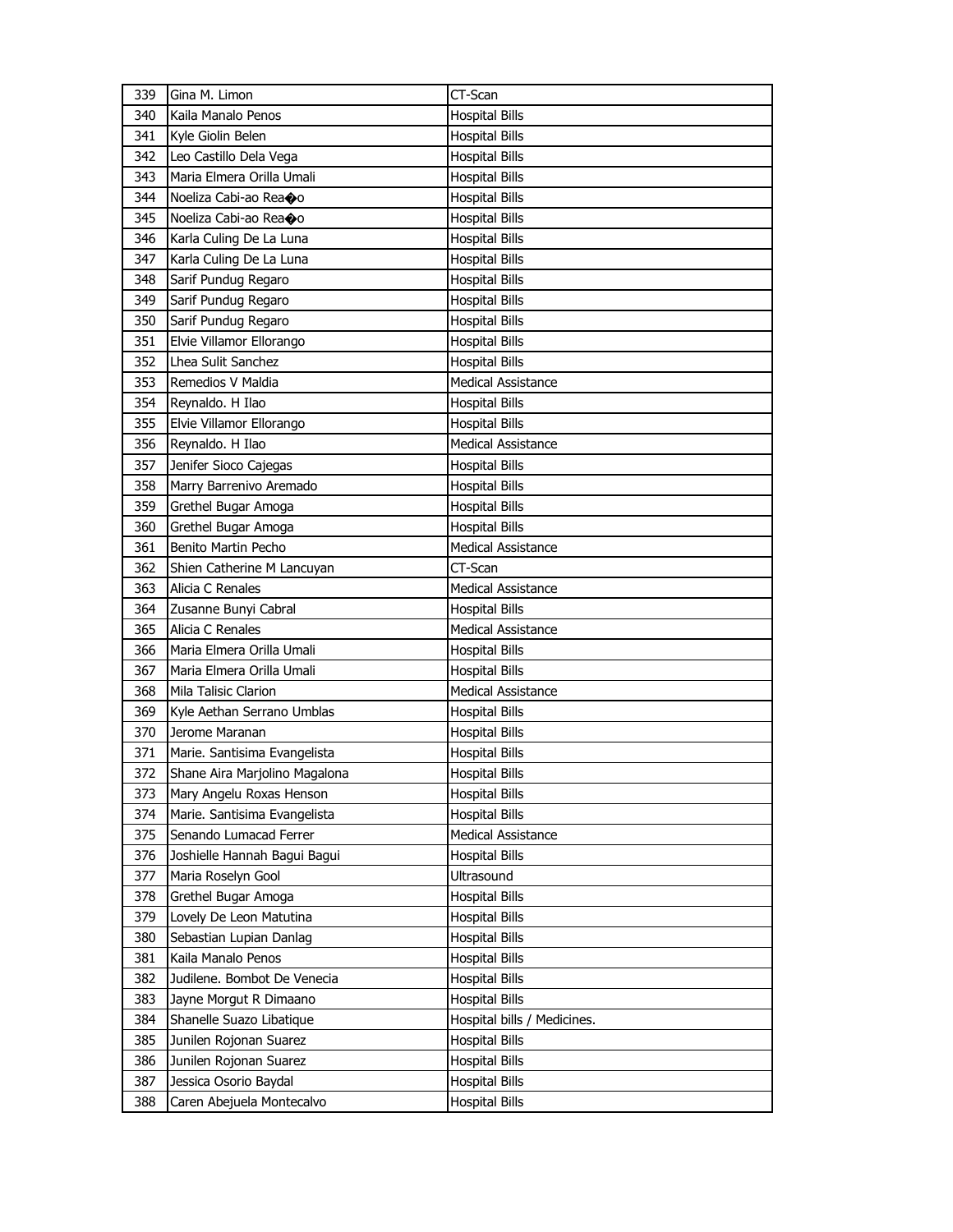| 389 | Moneth P. De Gala                    | Dialysis, Dialyzer, PD Solution, Procedures, Medicines<br>& Laboratory.                       |
|-----|--------------------------------------|-----------------------------------------------------------------------------------------------|
| 390 | Cecilio Delos Reyes Villalobos       | <b>Medical Assistance</b>                                                                     |
| 391 | Cecilio Delos Reyes Villalobos       | <b>Medical Assistance</b>                                                                     |
| 392 | Sheila Ma Hernandez Alborta          | <b>Hospital Bills</b>                                                                         |
| 393 | Sheila Ma Hernandez Alborta          | <b>Hospital Bills</b>                                                                         |
| 394 | Lovely De Leon Matutina              | <b>Hospital Bills</b>                                                                         |
| 395 | Kathleen May Guinea Fernandez        | <b>Hospital Bills</b>                                                                         |
| 396 | Celeste. Cua Perez                   | MRI.                                                                                          |
| 397 | Shane Aira Marjolino Magalona        | <b>Hospital Bills</b>                                                                         |
| 398 | Roberto, Jimenez Manalo              | Laboratory Procedures                                                                         |
| 399 | Efren P. Perez,                      | <b>Hospital Bills</b>                                                                         |
| 400 | Analyn Sumaoy Selga                  | <b>Hospital Bills</b>                                                                         |
| 401 | Thelma Sacayanan Ortega              | MRI.                                                                                          |
| 402 | Jonalyn Rebamba                      | <b>Hospital Bills</b>                                                                         |
| 403 | Ma.victoria Mercado Gonzales         | Hospital bills.                                                                               |
| 404 | Jovelyn Catuburan                    | <b>Hospital Bills</b>                                                                         |
| 405 | Ma. Veronica Madio Yatco             | <b>Hospital Bills</b>                                                                         |
| 406 | Naranha Sadiwa Sy                    | <b>Hospital Bills</b>                                                                         |
| 407 | Naranha Sadiwa Sy                    | <b>Hospital Bills</b>                                                                         |
| 408 | Lei Stephen Vergara Marquez          | <b>Hospital Bills</b>                                                                         |
| 409 | Lei Stephen Vergara Marquez          | <b>Hospital Bills</b>                                                                         |
| 410 | Cristina Magadia Telegatos           | <b>Hospital Bills</b>                                                                         |
| 411 | Cecilia Garcia Calada                | CT-Scan                                                                                       |
| 412 | Gloria T. Budoso                     | <b>Hospital Bills</b>                                                                         |
| 413 | Charles Ethan Dedala Ara $\bullet$ a | <b>Hospital Bills</b>                                                                         |
| 414 | Nicole Babayran Bordoy               | Laboratory Procedures                                                                         |
| 415 | Rowena B Bordoy                      | 2 D echo.                                                                                     |
| 416 | Cristina Magadia Telegatos           | Dietary Supplement<br>Dialysis, Dialyzer, PD Solution, Procedures, Medicines<br>& Laboratory. |
| 417 | Sarah Dela Cerna Ilagan              | Laboratory / Procedures.                                                                      |
| 418 | Hydie Romero Rentillo                | <b>Hospital Bills</b>                                                                         |
| 419 | Mermalina Villarante Pa-alam         | <b>Hospital Bills</b>                                                                         |
| 420 | Lorelie. Chavez Reyes                | <b>Hospital Bills</b>                                                                         |
| 421 | Gina Alicando Palomillo              | <b>Hospital Bills</b>                                                                         |
| 422 | Diony Jr. Alicando Palomillo         | <b>Hospital Bills</b>                                                                         |
| 423 | Mary Grace Romero Carpio             | <b>Hospital Bills</b>                                                                         |
| 424 | Aileen Vicuoa Jurado                 | Dialysis, Dialyzer, PD Solution, Procedures, Medicines<br>& Laboratory.                       |
| 425 | <b>Eduard Aristorenas Guilalas</b>   | <b>Hospital Bills</b>                                                                         |
| 426 | Madonna Gonzales Cuenca              | Medicines                                                                                     |
| 427 | Chrislyn Braza Balmes                | Laboratory/Procedures/Medicines.                                                              |
| 428 | Mary Sheena Cantos Anza              | <b>Hospital Bills</b>                                                                         |
| 429 | John Rex Capi Bautista               | <b>Medical Assistance</b>                                                                     |
| 430 | Amalia Dimaano Acielo                | <b>Hospital Bills</b>                                                                         |
| 431 | Godlucky Atienza De Roxas            | <b>Hospital Bills</b>                                                                         |
| 432 | Godwin Atienza De Roxas              | <b>Hospital Bills</b>                                                                         |
| 433 | Leonila Atienza De Roxas             | <b>Hospital Bills</b>                                                                         |
| 434 | Nelzen Zara                          | <b>Hospital Bills</b>                                                                         |
| 435 | Rea. Barza Marasigan                 | <b>Hospital Bills</b>                                                                         |
| 436 | Rea. Barza Marasigan                 | <b>Hospital Bills</b>                                                                         |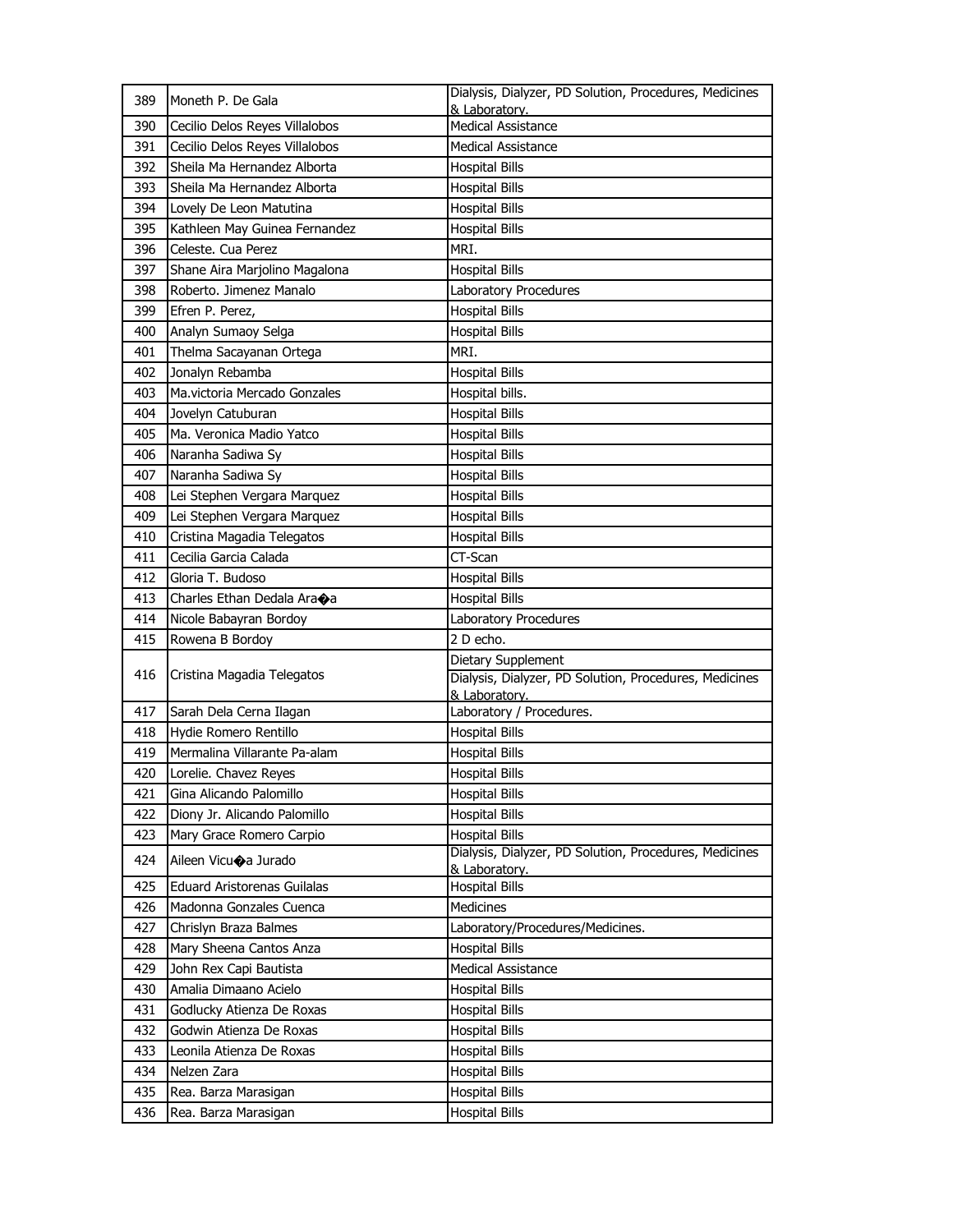| 437 | April Lee Escarez Escarez              | <b>Hospital Bills</b>                                    |
|-----|----------------------------------------|----------------------------------------------------------|
| 438 | Jolina Montalbo Perlas                 | <b>Hospital Bills</b>                                    |
| 439 | Justine Ephraim Raymundo Torres        | <b>Hospital Bills</b>                                    |
| 440 | Melanie Tambalihol Mandalinao          | <b>Hospital Bills</b>                                    |
| 441 | Bonifacio Laco Arada                   | <b>Hospital Bills</b>                                    |
| 442 | Gabriel. Trillana Manalo               | <b>Hospital Bills</b>                                    |
| 443 | Mary Joy. I Manalo                     | Laboratory Procedures                                    |
| 444 | Bonifacio Laco Arada                   | <b>Hospital Bills</b>                                    |
| 445 | Bonifacio Laco Arada                   | <b>Hospital Bills</b>                                    |
| 446 | Rosalinda. Navaro Garcia               | <b>Hospital Bills</b>                                    |
| 447 | Lories Erica Abacan Arcega             | X-Ray                                                    |
| 448 | Alano Abdon                            | CT-Scan                                                  |
| 449 | Rica Cristelle Maoibo                  | <b>Medical Assistance</b>                                |
| 450 | Cristina Magadia Telegatos             | <b>Hospital Bills</b>                                    |
| 451 | Ma Charma Barcenal Dacillo             | <b>Hospital Bills</b>                                    |
| 452 | Benjamin. Saludez Vinuya               | <b>Hospital Bills</b>                                    |
| 453 | Kaila Manalo Penos                     | Hospital bills / Medicines.                              |
| 454 | Cecelio Andal Deleos                   | <b>Medicines</b>                                         |
| 455 | Candido Rivero Manigbas                | <b>Medicines</b>                                         |
| 456 | Benjamin. Saludez Vinuya               | <b>Hospital Bills</b>                                    |
| 457 | Rodolfo Macatangay Montenegro          | Hospital bills / Medicines.                              |
| 458 | Rodolfo Macatangay Montenegro          | <b>Hospital Bills</b>                                    |
| 459 | Benjamin. Saludez Vinuya               | <b>Hospital Bills</b>                                    |
| 460 | Ma Charma Barcenal Dacillo             | <b>Hospital Bills</b>                                    |
| 461 | Rowena B Bordoy                        | <b>Medical Assistance</b>                                |
| 462 | Rodolfo Macatangay Montenegro          | <b>Hospital Bills</b>                                    |
| 463 | Nicole Babayran Bordoy                 | Medical Assistance.                                      |
| 464 | Rose. Carmona Cerezo                   | <b>Hospital Bills</b>                                    |
| 465 | Glen Orale Simuangco                   | <b>Hospital Bills</b>                                    |
| 466 | Christine Bernadette Ebite Inandan     | CT-Scan                                                  |
| 467 | Glen Orale Simuangco                   | <b>Hospital Bills</b>                                    |
| 468 | Ria. Gabelioo Tolentino                | <b>Hospital Bills</b>                                    |
| 469 | <b>Mark Omane Lontes</b>               | <b>Hospital Bills</b>                                    |
| 470 | <b>Ivy Rose Barrientes Lazanas</b>     | <b>Hospital Bills</b>                                    |
| 471 | <b>Brian Reglos Reglos</b>             | <b>Hospital Bills</b>                                    |
| 472 | Brian Reglos Reglos                    | <b>Hospital Bills</b>                                    |
| 473 | Mark Omane Lontes                      | <b>Hospital Bills</b>                                    |
| 474 | Mariel Ausan Serquillos                | <b>Hospital Bills</b>                                    |
| 475 | Anacorito Rivera Escueta               | MRI.                                                     |
| 476 | Julie Car Espileta Duot                | <b>Hospital Bills</b>                                    |
| 477 | Daisy Gutierrez Ciar                   | Medical Assistance                                       |
| 478 | Retchelle Banjaon Borda                | <b>Hospital Bills</b>                                    |
| 479 | Jenilyn Dedoro                         | <b>Hospital Bills</b>                                    |
| 480 | Rochelle. Bataller Ramos.              | <b>Hospital Bills</b>                                    |
| 481 | Rochelle. Bataller Ramos.              | <b>Hospital Bills</b>                                    |
| 482 | Roselle Reyes Gabriel                  | <b>Hospital Bills</b>                                    |
| 483 | Roselle Reyes Gabriel                  | <b>Hospital Bills</b>                                    |
| 484 | Roselle Reyes Gabriel                  | <b>Hospital Bills</b>                                    |
| 485 | Luciano Jude Andres Espinosa Panaligan | <b>Hospital Bills</b>                                    |
| 486 | Jesilin C. Bayhon                      | 2. Dialysis/Dialyzer/Medicines/Laboratory/Hospital Bill. |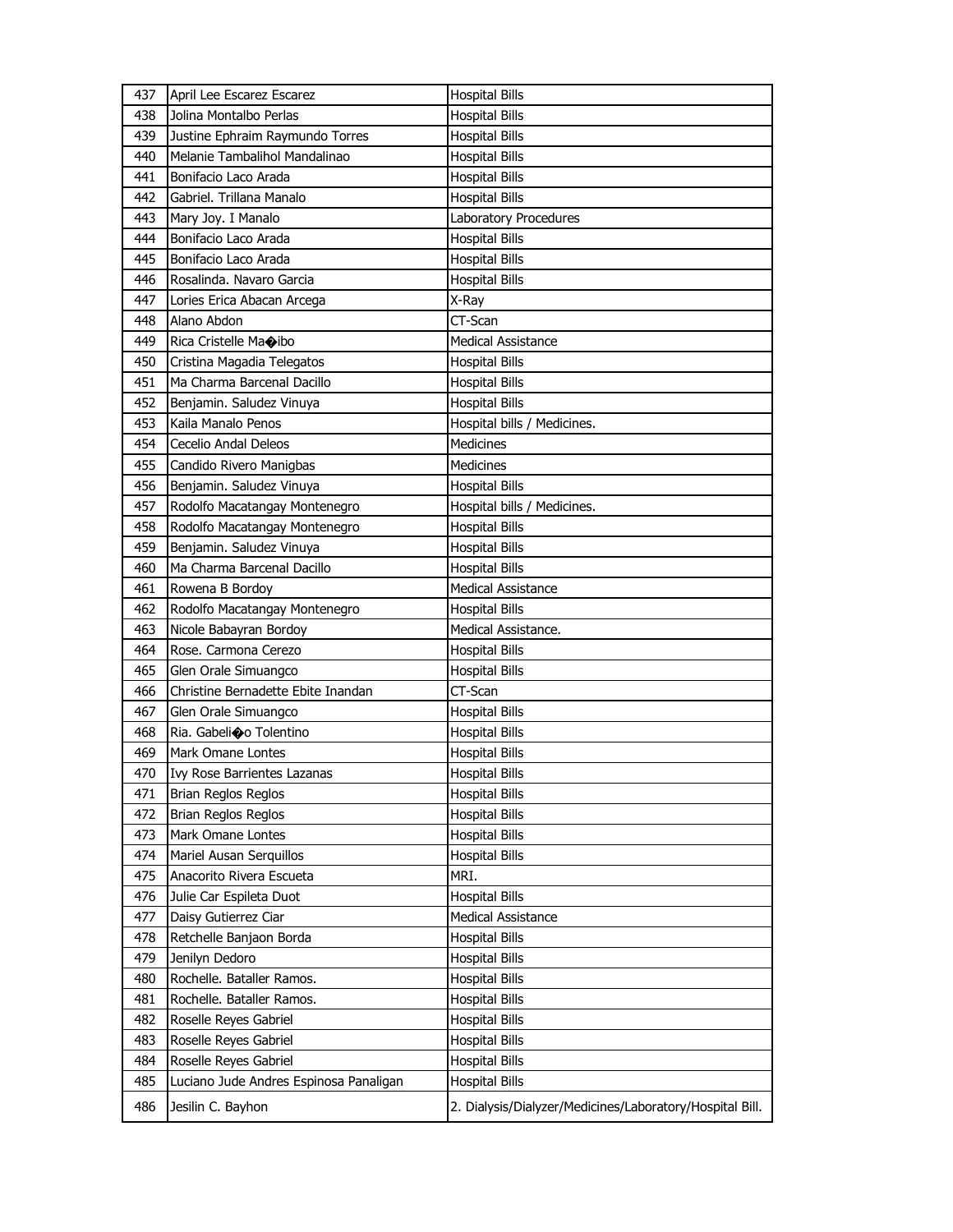| 487 | Roderick Balmes De Castro   | <b>Physical Therapy</b>                 |
|-----|-----------------------------|-----------------------------------------|
| 488 | Marco Apollo Camansag       | Hemodialysis/Medicines/Lab. Procedures. |
| 489 | Kate Maurell Saguid Aliga   | <b>Hospital Bills</b>                   |
| 490 | Kate Maurell Saguid Aliga   | <b>Hospital Bills</b>                   |
| 491 | Kate Maurell Saguid Aliga   | <b>Hospital Bills</b>                   |
| 492 | Ma. Angelica Fulgar Magnaye | <b>Hospital Bills</b>                   |

Total Patient: 492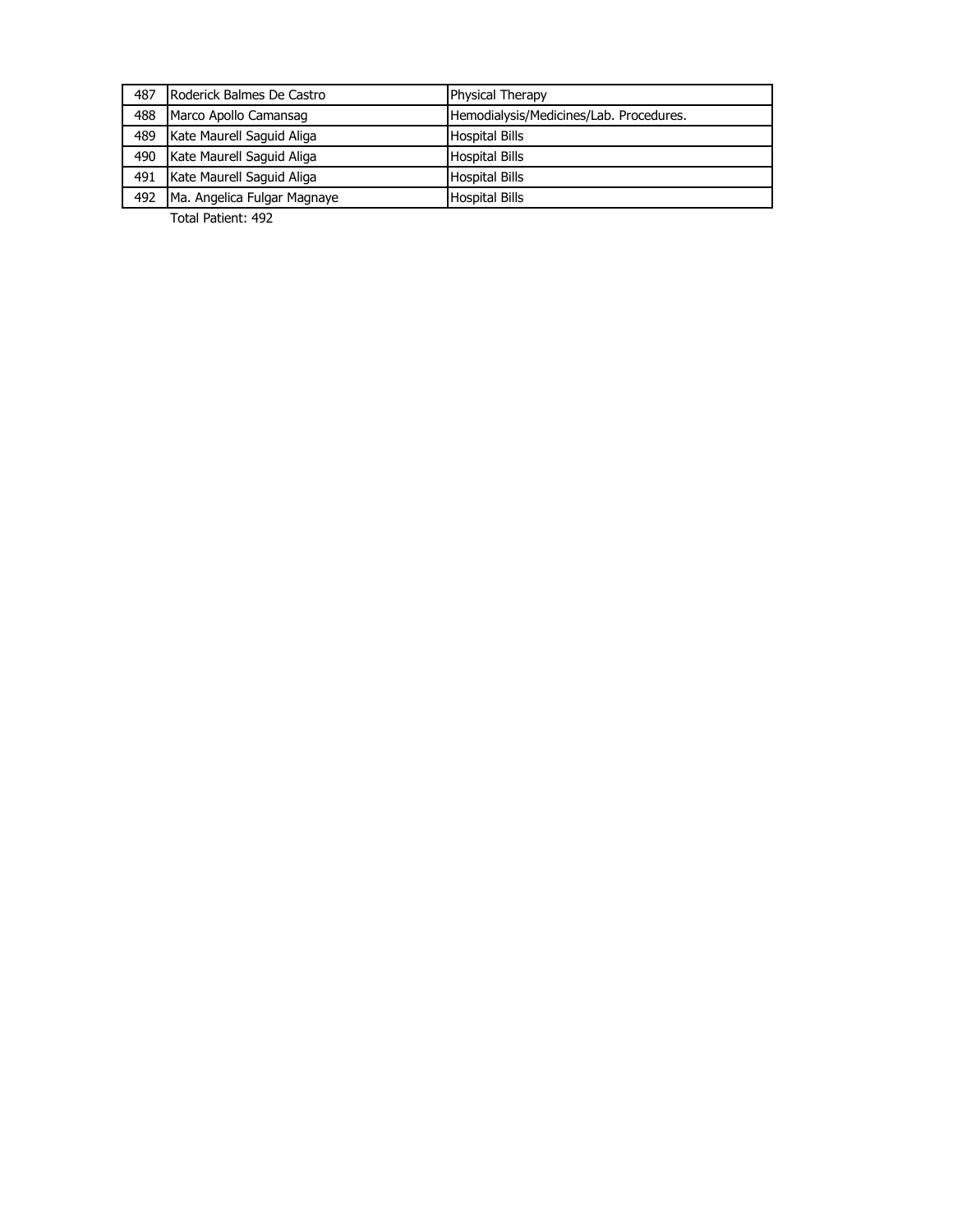

## **Republic of the Philippines Department of Health MEDICAL ASSISTANCE PROGRAM**

## BATANGAS MEDICAL CENTER

For the month of October year 2020

| No#            | <b>Name of Patient</b>                 | <b>Assistance</b>                                                               |
|----------------|----------------------------------------|---------------------------------------------------------------------------------|
| 1              | Madona G. Cuenca                       | Dialysis, Dialyzer, PD Solution, Procedures, Medicines                          |
|                |                                        | & Laboratory.                                                                   |
| $\overline{2}$ | Paula Ann Laurel Astudillo             | <b>Hospital Bills</b><br>Dialysis, Dialyzer, PD Solution, Procedures, Medicines |
| 3              | Felix C Sinohin                        | & Laboratory.                                                                   |
| 4              | Shanelle Suazo Libatique               | Hospital Bill / Laboratory / Procedures / Medicine.                             |
| 5              | Teresita Gutierrez Cacao               | MRI.                                                                            |
| 6              | Kristine Joy Mamato Caunceran          | <b>Hospital Bills</b>                                                           |
| 7              | Ace Axel Indecio Solis                 | <b>Hospital Bills</b>                                                           |
| 8              | Roselle Reyes Gabriel                  | <b>Hospital Bills</b>                                                           |
| 9              | Rochelle, Bataller Ramos.              | <b>Hospital Bills</b>                                                           |
| 10             | Michelle. Oliver Valencia              | <b>Hospital Bills</b>                                                           |
| 11             | Jonel Mayo Magadia                     | <b>Medical Assistance</b>                                                       |
| 12             | Melicent A Cuarto                      | <b>Medical Assistance</b>                                                       |
| 13             | Jonel Mayo Magadia                     | <b>Medical Assistance</b>                                                       |
| 14             | Angel Rose Genova                      | <b>Hospital Bills</b>                                                           |
| 15             | Angel Rose Genova                      | <b>Hospital Bills</b>                                                           |
| 16             | Leslie Joy Convicto Magno              | <b>Hospital Bills</b>                                                           |
| 17             | Ruth Balmes Arcoirez                   | <b>Hospital Bills</b>                                                           |
| 18             | Ghelian Alexandrei Henson Angeles      | <b>Hospital Bills</b>                                                           |
| 19             | Ghelian Alexandrei Henson Angeles      | <b>Hospital Bills</b>                                                           |
| 20             | Ma. Baby Nicole Valencia Atienza       | <b>Hospital Bills</b>                                                           |
| 21             | Michelle Ann Landicho De Jesus         | <b>Hospital Bills</b>                                                           |
| 22             | Johanna Marie Perez Ve $\bigcirc$ ales | <b>Hospital Bills</b>                                                           |
| 23             | Johanna Marie Perez Veoales            | <b>Hospital Bills</b>                                                           |
| 24             | Angela Ariana Santos Dela Cruz         | <b>Hospital Bills</b>                                                           |
| 25             | Angela Ariana Santos Dela Cruz         | <b>Hospital Bills</b>                                                           |
| 26             | Bolawan Mcalnas Abunga                 | <b>Hospital Bills</b>                                                           |
| 27             | Doname Ratada Garcia                   | <b>Medical Assistance</b>                                                       |
| 28             | Rowena Villamor Catimprate             | <b>Hospital Bills</b>                                                           |
| 29             | Clarissa Andayan Zarsuela              | <b>Hospital Bills</b>                                                           |
| 30             | Mary Joy Villanueva Pongyan            | Hospital Bills                                                                  |
| 31             | Anne Zairah Mendoza Rayos              | <b>Hospital Bills</b>                                                           |
| 32             | Cipriano Malapitan Casanova            | <b>Hospital Bills</b>                                                           |
| 33             | Lorna Prado Perico                     | <b>Hospital Bills</b>                                                           |
| 34             | Trinidad Sabas Acebedo                 | <b>Hospital Bills</b>                                                           |
| 35             | Trinidad Sabas Acebedo                 | <b>Hospital Bills</b>                                                           |
| 36             | Jennifer Sabellina Javin               | <b>Hospital Bills</b>                                                           |
| 37             | Matte Jonel Montecelvo Rempillo        | <b>Hospital Bills</b>                                                           |
| 38             | Mhiles Lea Chim Arcancia Herilla       | Medical Assistance                                                              |
| 39             | Melissa Dela Peoa Ao onuevo            | Medical Assistance                                                              |
| 40             | Aurora S Castillo                      | Medical Assistance                                                              |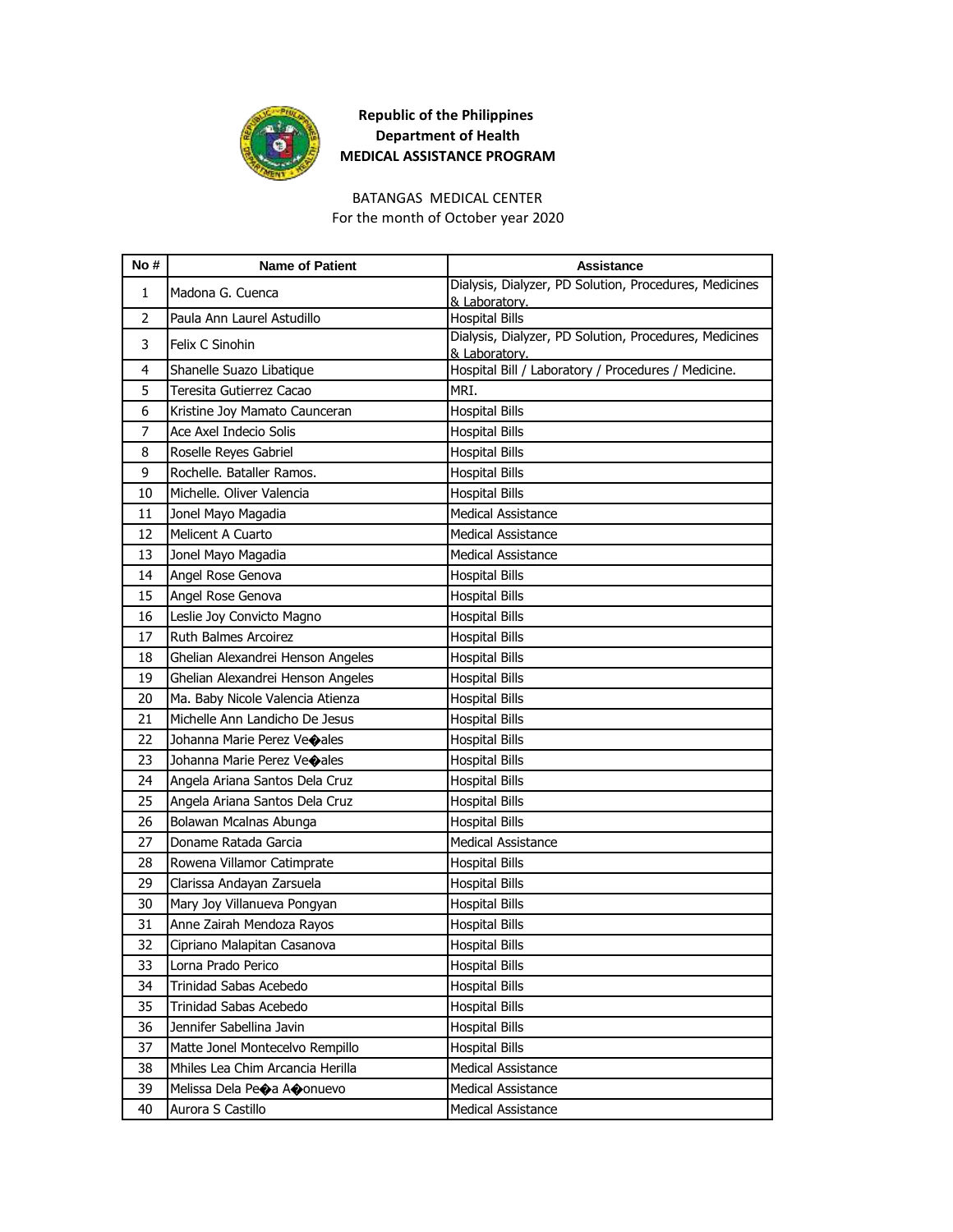| 41 | Joan Castillo Molate               | <b>Hospital Bills</b>                                  |
|----|------------------------------------|--------------------------------------------------------|
| 42 | Rochelle, Bataller Ramos.          | <b>Hospital Bills</b>                                  |
| 43 | Kim April G Estole                 | <b>Medical Assistance</b>                              |
| 44 | Mercy Reyes Balita                 | <b>Hospital Bills</b>                                  |
| 45 | Mariel, Manalon Fernando           | <b>Hospital Bills</b>                                  |
| 46 | Jameah Mae G Perea                 | <b>Medical Assistance</b>                              |
| 47 | Janece De Torres Ada               | <b>Hospital Bills</b>                                  |
| 48 | Alejandro Mandanas Sebolino        | <b>Hospital Bills</b>                                  |
| 49 | Alejandro Mandanas Sebolino        | <b>Hospital Bills</b>                                  |
| 50 | Jake Zandro Antineo                | <b>Medical Assistance</b>                              |
| 51 | Rosalie Alcantara Medrano          | <b>Hospital Bills</b>                                  |
| 52 | Ednalyn Cabela Ramos               | <b>Hospital Bills</b>                                  |
| 53 | Katherine Brion\ Macapagal         | <b>Hospital Bills</b>                                  |
| 54 | Eva Marasigan Palmes               | <b>Hospital Bills</b>                                  |
| 55 | Teresita Hernandez Sumadsad        | <b>Hospital Bills</b>                                  |
| 56 | Light Robin Lozano Villajuan       | <b>Hospital Bills</b>                                  |
| 57 | Light Robin Lozano Villajuan       | <b>Hospital Bills</b>                                  |
| 58 | Sherlyn Dichoso Regalado           | <b>Hospital Bills</b>                                  |
| 59 | Sonny Jr. Maglasang Francisco      | <b>Hospital Bills</b>                                  |
| 60 | Eva Marasigan Palmes               | <b>Hospital Bills</b>                                  |
| 61 | Kimberly Jane Galos Maglana        | <b>Hospital Bills</b>                                  |
| 62 | Maria Analyn De Castro Limos       | Laboratory / Procedures.                               |
| 63 | Kimberly Jane Galos Maglana        | <b>Hospital Bills</b>                                  |
| 64 | Estela Abalos Dimacuha             | Laboratory / Procedures.                               |
| 65 | Madona G. Cuenca                   | Dialysis, Dialyzer, PD Solution, Procedures, Medicines |
|    |                                    | & Laboratory.                                          |
| 66 | Zosimo Cantre Dimacuha             | Laboratory / Procedures.                               |
| 67 | Victoria. Cabatu Ramos             | CT-Scan                                                |
| 68 | Nicolo Andrei Cabriole Sanvictores | <b>Hospital Bills</b>                                  |
| 69 | Ma. Charma Barcenal Dacillo        | <b>Hospital Bills</b>                                  |
| 70 | Jefferson Dimasangal               | Laboratory/Procedures/Medicines.                       |
| 71 | Leonor. Alberto De Guzman          | MRI.                                                   |
| 72 | Retchelle Banjaon Borda            | <b>Hospital Bills</b>                                  |
| 73 | Rolando S. Villena                 | <b>Hospital Bills</b>                                  |
| 74 | Jack Samuel Subrado Bulay          | <b>Hospital Bills</b>                                  |
| 75 | Jack Samuel Subrado Bulay          | Hospital Bills                                         |
| 76 | Rolando S. Villena                 | <b>Hospital Bills</b>                                  |
| 77 | Alex Jandrei Duot Olaviaga         | <b>Hospital Bills</b>                                  |
| 78 | Ohrlan Balcita Dagala              | <b>Hospital Bills</b>                                  |
| 79 | Lhex Anddie Duot Olaviaga          | <b>Hospital Bills</b>                                  |
| 80 | Ivy Rose Barrientes Lazanas        | <b>Hospital Bills</b>                                  |
| 81 | Jenilyn Dedoro                     | <b>Hospital Bills</b>                                  |
| 82 | Jack Samuel Subrado Bulay          | <b>Hospital Bills</b>                                  |
| 83 | Crestita Masocol                   | Medical Assistance.                                    |
| 84 | Glen Orale Simuangco               | <b>Hospital Bills</b>                                  |
| 85 | Ria. Gabelio Tolentino             | <b>Hospital Bills</b>                                  |
| 86 | Ria. Gabelio Tolentino             | <b>Hospital Bills</b>                                  |
| 87 | Feliciana Hernandez Alday          | Medical Assistance                                     |
| 88 | Brian Reglos Reglos                | <b>Hospital Bills</b>                                  |
| 89 | Myra. Asuncion Aquino              | CT-Scan                                                |
| 90 | Roldan Balita Punzalan             | MRI.                                                   |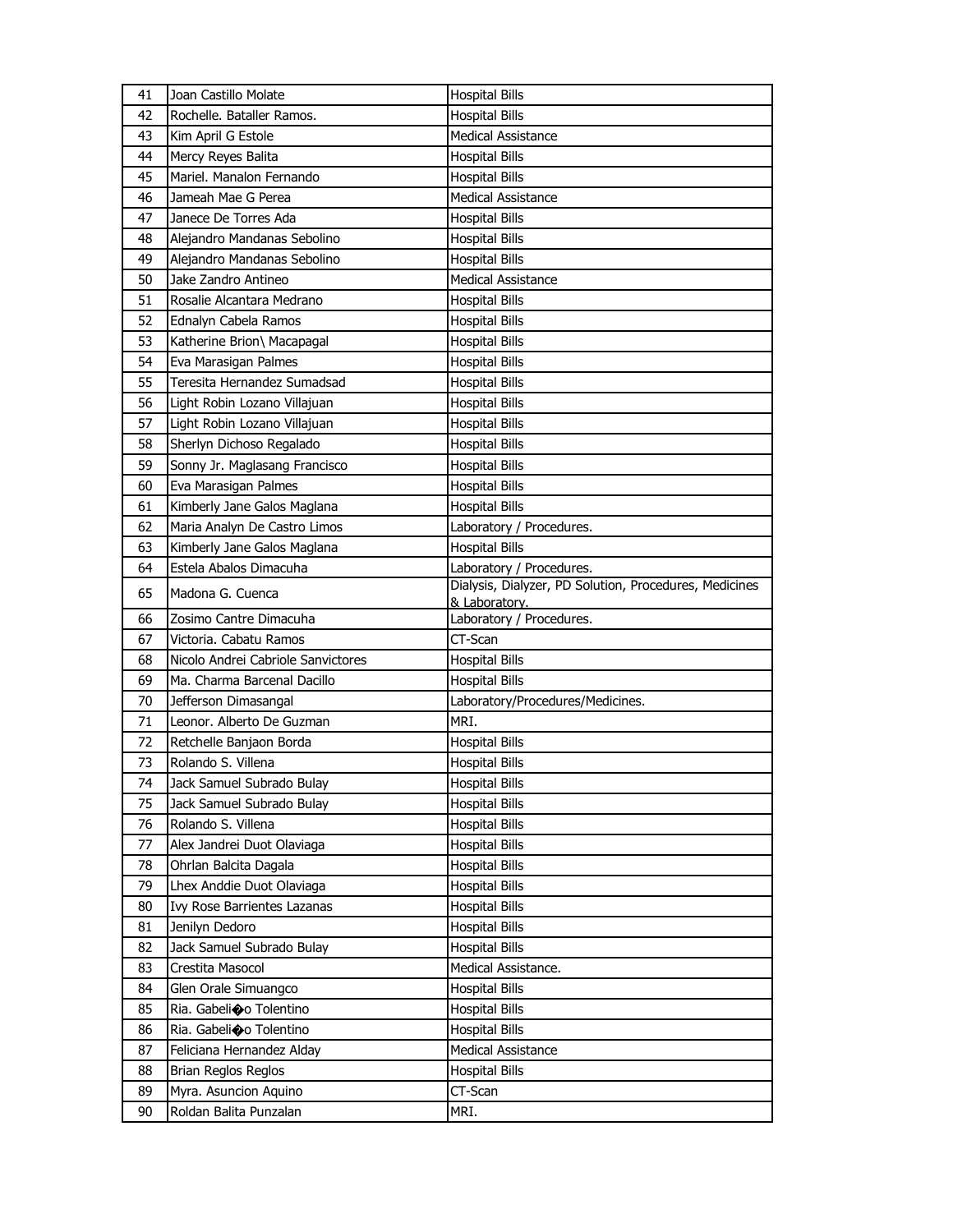| 91  | Glen Orale Simuangco                  | <b>Hospital Bills</b>                                                   |
|-----|---------------------------------------|-------------------------------------------------------------------------|
| 92  | Ruel. Catimbang Kalaw                 | <b>Hospital Bills</b>                                                   |
| 93  | Errol James Leynes Ilagan             | <b>Medical Assistance</b>                                               |
| 94  | Errol James Leynes Ilagan             | <b>Medical Assistance</b>                                               |
| 95  | Cipriano Malapitan Casanova           | <b>Hospital Bills</b>                                                   |
| 96  | Loreto Ramos Magnaye                  | CT-Scan                                                                 |
| 97  | Kimberly Jane Galos Maglana           | <b>Hospital Bills</b>                                                   |
| 98  | Mermalina Villarante Pa-alam          | <b>Hospital Bills</b>                                                   |
| 99  | Annica Faith Cortez Malaluan          | <b>Hospital Bills</b>                                                   |
| 100 | Annica Faith Cortez Malaluan          | <b>Hospital Bills</b>                                                   |
| 101 | Romeo Diomampo Marasigan              | <b>Medical Assistance</b>                                               |
| 102 | Isabelo Jr. Aneza Valencia            | Ultrasound                                                              |
| 103 | Hydie Romero Rentillo                 | <b>Hospital Bills</b>                                                   |
| 104 | Leonila Atienza De Roxas              | <b>Hospital Bills</b>                                                   |
| 105 | <b>Eduard Aristorenas Guilalas</b>    | <b>Hospital Bills</b>                                                   |
| 106 | Mariel Ausan Serguillos               | <b>Hospital Bills</b>                                                   |
| 107 | Jhastly Makasikot Gaguil              | <b>Medical Assistance</b>                                               |
| 108 | Melanie Tambalihol Mandalinao         | <b>Hospital Bills</b>                                                   |
| 109 | Khryzel Rivera Muji                   | <b>Hospital Bills</b>                                                   |
| 110 | Jacquiline Rementilla Magcawas        | <b>Hospital Bills</b>                                                   |
| 111 | Rachelle Dela Cruz Gonzalez           | <b>Hospital Bills</b>                                                   |
| 112 | Madona G. Cuenca                      | Dialysis, Dialyzer, PD Solution, Procedures, Medicines<br>& Laboratory. |
| 113 | Joel Ilagan Cueto                     | <b>Medical Assistance</b>                                               |
| 114 | Hissie Quiton Manalo                  | <b>Hospital Bills</b>                                                   |
| 115 | Kyle Aethan Serrano Umblas            | <b>Hospital Bills</b>                                                   |
| 116 | Marilou Ulan Ataei                    | Laboratory Procedures                                                   |
| 117 | Mark Omane Lontes                     | <b>Hospital Bills</b>                                                   |
| 118 | Arjay Ilag Balmes                     | <b>Medical Assistance</b>                                               |
| 119 | Kersheen C Almendras                  | <b>Medical Assistance</b>                                               |
| 120 | Carmelita Galagar Mojica              | <b>Medical Assistance</b>                                               |
| 121 | Edgardo. Diones Martinez              | <b>Medical Assistance</b>                                               |
| 122 | Clariss Joy Mendoza Pesa              | <b>Hospital Bills</b>                                                   |
| 123 | Senando Lumacad Ferrer                | Medical Assistance                                                      |
| 124 | Hazel Moraleda Evangelista            | <b>Hospital Bills</b>                                                   |
| 125 | Elvie Sodaye Moten                    | <b>Hospital Bills</b>                                                   |
| 126 | Elvie Sodaye Moten                    | <b>Hospital Bills</b>                                                   |
| 127 | Benito Escorido Julongbayan           | Dialysis, Dialyzer, PD Solution, Procedures, Medicines<br>& Laboratory. |
| 128 | Jella Kaskel Bicol Velasquez          | Laboratory / Procedures.                                                |
| 129 | Loida Loma Amparado                   | Hospital Bills                                                          |
| 130 | Loida Loma Amparado                   | <b>Hospital Bills</b>                                                   |
| 131 | Marie Angeline Comendador Montefalcon | <b>Hospital Bills</b>                                                   |
| 132 | Marjorie. Mendoza                     | <b>Hospital Bills</b>                                                   |
| 133 | Pacifico. Dimayuga Dimaano            | <b>Medical Assistance</b>                                               |
| 134 | Marie Angeline Comendador Montefalcon | <b>Hospital Bills</b>                                                   |
| 135 | Marry Barrenivo Aremado               | <b>Hospital Bills</b>                                                   |
| 136 | Fe Mayo Prado                         | <b>Hospital Bills</b>                                                   |
| 137 | Kaila Manalo Penos                    | <b>Hospital Bills</b>                                                   |
| 138 | Herman L Malubag                      | <b>Medical Assistance</b>                                               |
| 139 | Bonifacio Laco Arada                  | <b>Hospital Bills</b>                                                   |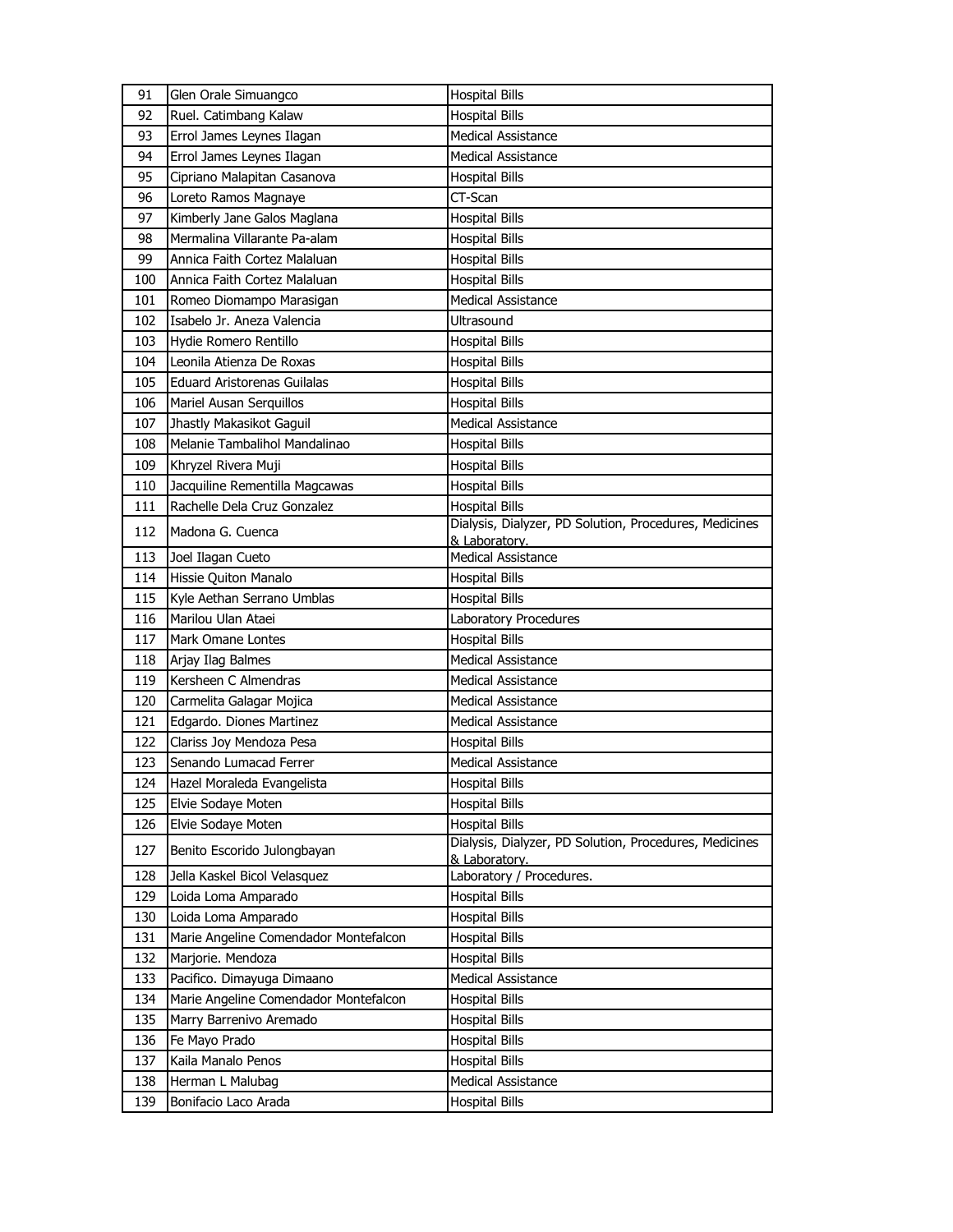| 140 | Harold Panganiban Ogbac               | CT-Scan                                                |
|-----|---------------------------------------|--------------------------------------------------------|
| 141 | Gabriel. Trillana Manalo              | <b>Hospital Bills</b>                                  |
| 142 | Sherwin Brongo Dacoba                 | <b>Medical Assistance</b>                              |
| 143 | Rudolfo Arojado                       | <b>Medical Assistance</b>                              |
| 144 | Karla Culing De La Luna               | <b>Hospital Bills</b>                                  |
| 145 | Edgardo Postrado Villanea             | <b>Medical Assistance</b>                              |
| 146 | Amy Montalbo Mammen                   | Laboratory / Procedures.                               |
| 147 | Valerie Masikap Godoy                 | <b>Hospital Bills</b>                                  |
| 148 | Ella Joy Apkis Papio                  | <b>Hospital Bills</b>                                  |
| 149 | Quinn Ayeth Allyson Papio Gatdula     | <b>Hospital Bills</b>                                  |
| 150 | Ma. Tricia L Carmona                  | <b>Medical Assistance</b>                              |
| 151 | Maria Elmera Orilla Umali             | <b>Hospital Bills</b>                                  |
| 152 | Edwin Repollo Sureta                  | <b>Medical Assistance</b>                              |
| 153 | Celso Dapul Ligaya                    | Laboratory / Procedures.                               |
| 154 | Nelzen Zara                           | <b>Hospital Bills</b>                                  |
| 155 | Jonalyn Rebamba                       | <b>Hospital Bills</b>                                  |
| 156 | Joshua. Villanueva Reyes.             | <b>Medical Assistance</b>                              |
| 157 | Marco Apollo Camansag                 | Dialysis, Dialyzer, PD Solution, Procedures, Medicines |
|     |                                       | & Laboratory.                                          |
| 158 | Arjay Dela Cruz Relin                 | <b>Hospital Bills</b>                                  |
| 159 | Felicidad. Conception Sangalang       | <b>Hospital Bills</b>                                  |
| 160 | Kclyn Figueroa Lopez                  | <b>Hospital Bills</b>                                  |
| 161 | Leziel Magtaas Azuela                 | <b>Hospital Bills</b>                                  |
| 162 | Isidro Canes Isar                     | <b>Hospital Bills</b>                                  |
| 163 | Marianitte Maquiling Lawas            | <b>Hospital Bills</b>                                  |
| 164 | Maximo Manalo Jr.                     | <b>Hospital Bills</b>                                  |
| 165 | Mary Joy Lalong-isip Camo Camo        | <b>Hospital Bills</b>                                  |
| 166 | Mary Joy Lalong-isip Camo Camo        | <b>Hospital Bills</b>                                  |
| 167 | Roberto Madaya Lesnia                 | <b>Medical Assistance</b>                              |
| 168 | Belinda Barola                        | Laboratory / Procedures.                               |
| 169 | Ruel Endaya Mayuga                    | Chemotherapy & Medicines                               |
| 170 | Margie Cornejo                        | <b>Hospital Bills</b>                                  |
| 171 | Ruel Endaya Mayuga                    | Chemotherapy & Medicines                               |
| 172 | Margie Cornejo                        | <b>Hospital Bills</b>                                  |
| 173 | Jude Fabul Bautista                   | <b>Medical Assistance</b>                              |
| 174 | Mary Joy Pecalosa                     | <b>Hospital Bills</b>                                  |
| 175 | Jude Fabul Bautista                   | Medical Assistance                                     |
| 176 | Sebastian Lupian Danlag               | <b>Hospital Bills</b>                                  |
| 177 | Maribelle C. Dela Rosa                | Laboratory / Procedures.                               |
| 178 | Rosanna Ilao Martinez                 | CT-Scan                                                |
| 179 | Anecita Brauante Flores               | <b>Medical Assistance</b>                              |
| 180 | Renz Brandon Lalongisip Manalo        | <b>Hospital Bills</b>                                  |
| 181 | Maria Francine Anne Laroza Kalaw      | <b>Hospital Bills</b>                                  |
| 182 | Maria Francine Anne Laroza Kalaw      | <b>Hospital Bills</b>                                  |
| 183 | Arlene. Lato Mercado                  | <b>Hospital Bills</b>                                  |
| 184 | Ginaliza A Arrocena                   | <b>Medical Assistance</b>                              |
| 185 | Rogelito B Lao                        | <b>Medical Assistance</b>                              |
| 186 | Generoso Bagayas Candelario           | MRI.                                                   |
| 187 | Charles Ethan Dedala Ara $\bigcirc$ a | <b>Hospital Bills</b>                                  |
| 188 | Jane. Ecila Briones                   | Medical Assistance                                     |
| 189 | Gloria T. Budoso                      | <b>Hospital Bills</b>                                  |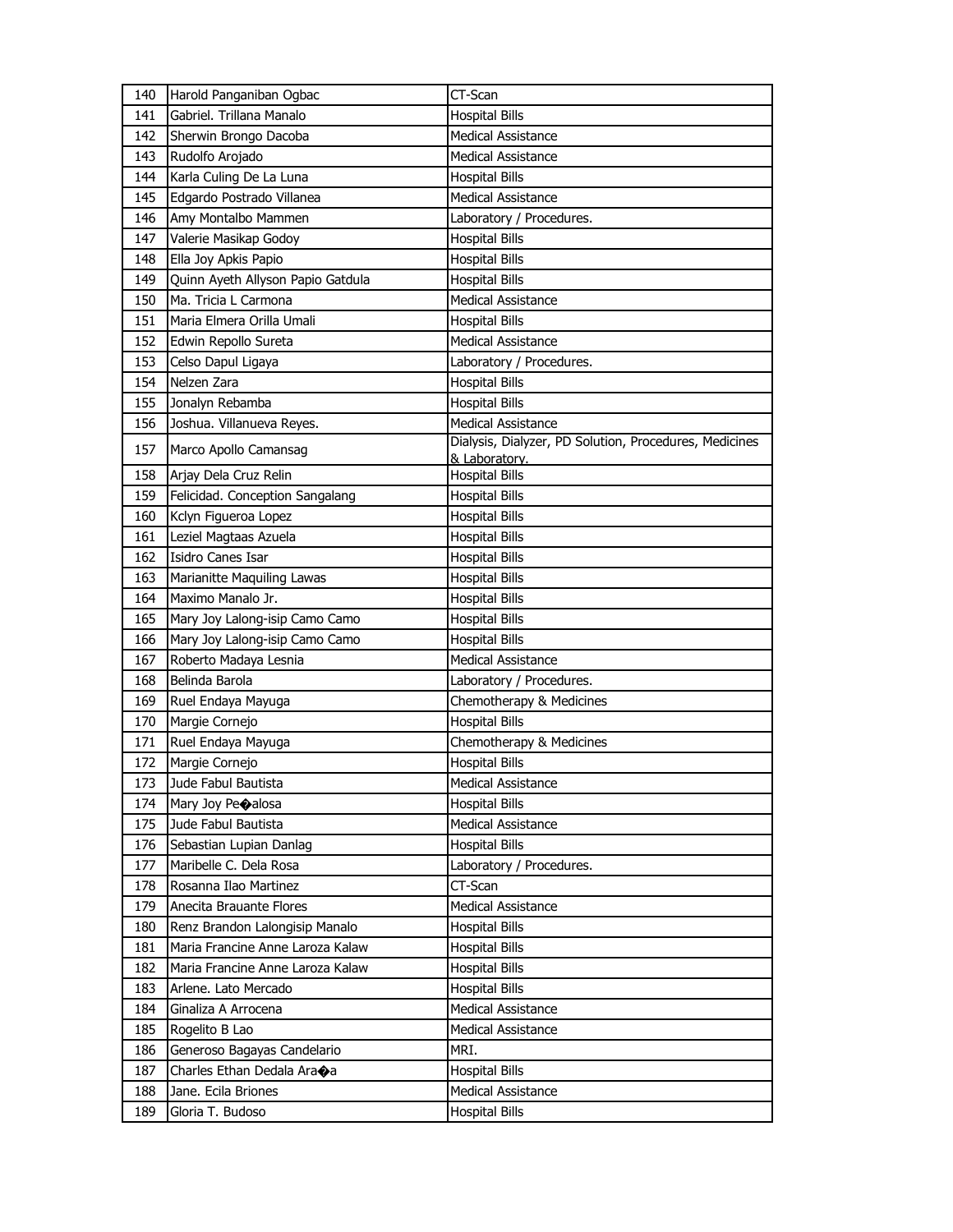| 190 | Efren Romero Conti               | <b>Medical Assistance</b>                                               |
|-----|----------------------------------|-------------------------------------------------------------------------|
| 191 | Renz Brandon Lalongisip Manalo   | <b>Hospital Bills</b>                                                   |
| 192 | Renz Brandon Lalongisip Manalo   | <b>Hospital Bills</b>                                                   |
| 193 | Gloria T. Budoso                 | <b>Hospital Bills</b>                                                   |
| 194 | Margie Cornejo                   | <b>Hospital Bills</b>                                                   |
| 195 | Maria Francine Anne Laroza Kalaw | <b>Hospital Bills</b>                                                   |
| 196 | Mercy C Dangdang                 | <b>Medical Assistance</b>                                               |
| 197 | Geraldine Pama Cordero           | <b>Medical Assistance</b>                                               |
| 198 | Jomar Dela Cruz Dulay            | CT-Scan                                                                 |
| 199 | Aleen Jean Ebora Castillo        | <b>Hospital Bills</b>                                                   |
| 200 | Ethan Angelo Cruz                | <b>Hospital Bills</b>                                                   |
| 201 | Felisa Casanova Lescano          | CT-Scan                                                                 |
| 202 | Jesilin C. Bayhon                | Dialysis, Dialyzer, PD Solution, Procedures, Medicines                  |
| 203 | Jesilin C. Bayhon                | & Laboratory.<br>Medicines                                              |
|     |                                  | Hemodialysis                                                            |
| 204 | Jesilin C. Bayhon                | <b>Medicines</b>                                                        |
| 205 | Cecilia Avila Pasco              | <b>Medical Assistance</b>                                               |
| 206 | Shanelle Suazo Libatique         | Hospital bills / Medicines.                                             |
| 207 | Jesilin C. Bayhon                | <b>Medicines</b>                                                        |
|     |                                  | Dialysis, Dialyzer, PD Solution, Procedures, Medicines                  |
| 208 | Jesilin C. Bayhon                | & Laboratory.                                                           |
| 209 | Rogelito B Lao                   | Medical Assistance.                                                     |
| 210 | Jesilin C. Bayhon                | Dialysis, Dialyzer, PD Solution, Procedures, Medicines<br>& Laboratory. |
| 211 | Judeth Bacsa                     | <b>Hospital Bills</b>                                                   |
| 212 | Ethan Angelo Cruz                | <b>Hospital Bills</b>                                                   |
| 213 | Regel Esguerra Cadano            | <b>Hospital Bills</b>                                                   |
| 214 | Ethan Angelo Cruz                | <b>Hospital Bills</b>                                                   |
| 215 | Joemar Christian Marquez Abdon   | <b>Hospital Bills</b>                                                   |
| 216 | Joemar Christian Marquez Abdon   | <b>Hospital Bills</b>                                                   |
| 217 | Julie Corimatmat Cagumbay        | <b>Hospital Bills</b>                                                   |
| 218 | Paulino Dela Cruz Corpuz         | <b>Medical Assistance</b>                                               |
| 219 | Luzviminda Bergola Barba         | <b>Hospital Bills</b>                                                   |
| 220 | Nicky Parungao Aquino            | <b>Hospital Bills</b>                                                   |
| 221 | Heidi Funtanares Lucena          | <b>Hospital Bills</b>                                                   |
| 222 | Nicky Parungao Aquino            | <b>Hospital Bills</b>                                                   |
| 223 | Recelinda R Perez                | Medical Assistance                                                      |
| 224 | Thyrone James T Caratchia        | <b>Medical Assistance</b>                                               |
| 225 | Jenny Garde Causapin             | <b>Medical Assistance</b>                                               |
| 226 | Pedro Jr Panganiban Macaraig     | Medical Assistance                                                      |
| 227 | Cilia S Basilio                  | <b>Medical Assistance</b>                                               |
| 228 | Francisco Ramirez Engay          | <b>Medical Assistance</b>                                               |
| 229 | Anacorito Rivera Escueta         | <b>Medical Assistance</b>                                               |
| 230 | Rolando Santiano Cuarto          | <b>Medical Assistance</b>                                               |
| 231 | Leizle Nague Abaca               | <b>Hospital Bills</b>                                                   |
| 232 | Aivniel Delenia Cutayan          | Medical Assistance                                                      |
| 233 | Dale Andrei Mendoza Rotoni       | <b>Medical Assistance</b>                                               |
| 234 | Christopher Landicho Balagbis    | <b>Medical Assistance</b>                                               |
| 235 | Rochelle Navarro Vergara         | <b>Medical Assistance</b>                                               |
| 236 | Queenay Bagro                    | Medical Assistance                                                      |
| 237 | Aileen. Manigbas Atienza         | Medical Assistance                                                      |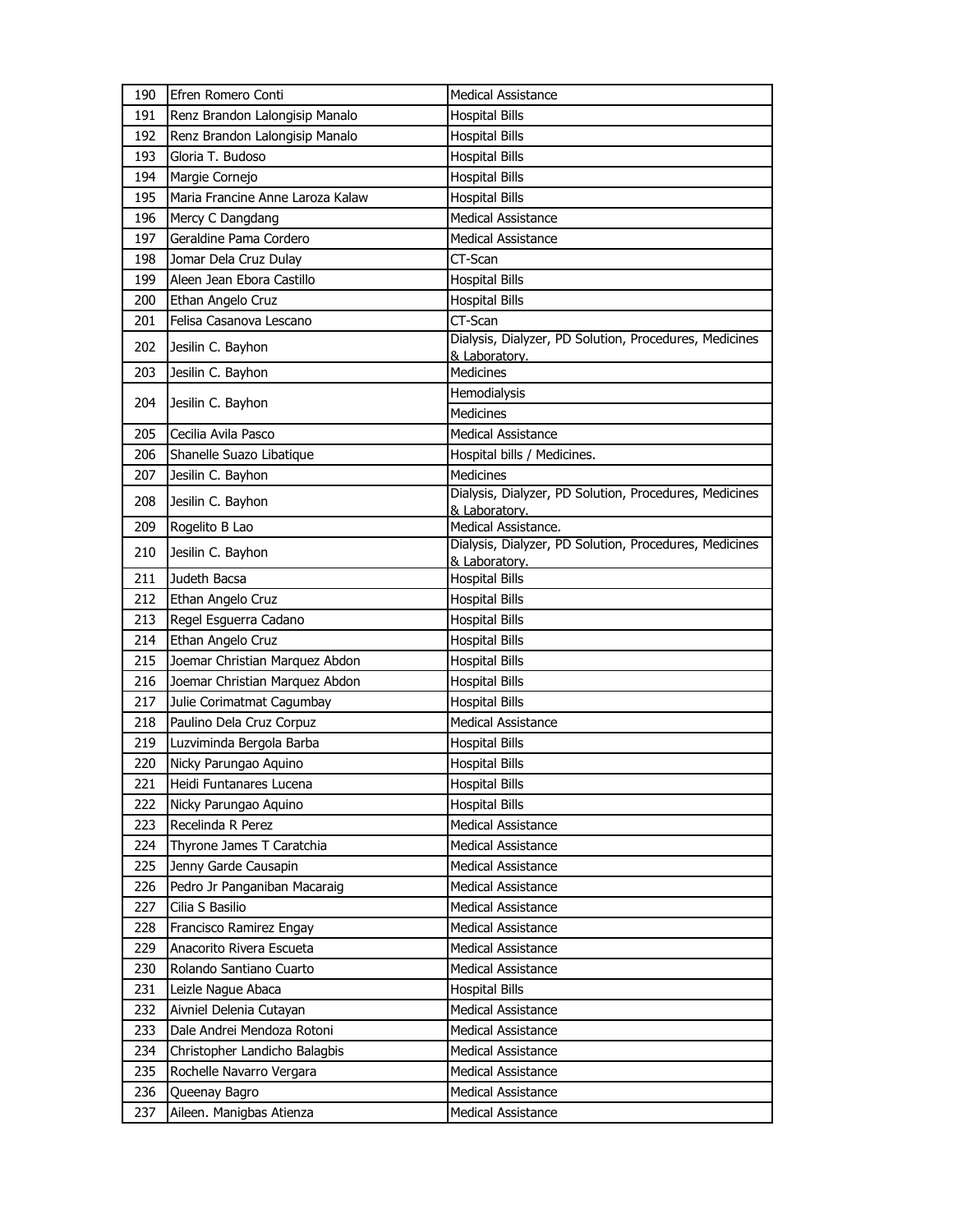| 238 | Edesa Ricamata Asilo                  | <b>Medical Assistance</b> |
|-----|---------------------------------------|---------------------------|
| 239 | Regel Esguerra Cadano                 | <b>Hospital Bills</b>     |
| 240 | Sheryl S Bobihis                      | <b>Medical Assistance</b> |
| 241 | Edesa Ricamata Asilo                  | <b>Medical Assistance</b> |
| 242 | Elmer Salvador Marticio               | <b>Hospital Bills</b>     |
| 243 | Elmer Salvador Marticio               | <b>Hospital Bills</b>     |
| 244 | Elmer Salvador Marticio               | <b>Hospital Bills</b>     |
| 245 | Jonnel Escano Amador                  | <b>Medical Assistance</b> |
| 246 | Elmer Salvador Marticio               | <b>Hospital Bills</b>     |
| 247 | Ruel. Catimbang Kalaw                 | <b>Hospital Bills</b>     |
| 248 | Jenelyn Diesta Laura                  | <b>Hospital Bills</b>     |
| 249 | Rodelyn Pastorfide Labay              | <b>Hospital Bills</b>     |
| 250 | Rodelyn Pastorfide Labay              | <b>Hospital Bills</b>     |
| 251 | Louis Allen Elazegui Reyes            | <b>Hospital Bills</b>     |
| 252 | Arlene. Lato Mercado                  | <b>Hospital Bills</b>     |
| 253 | Ruel. Catimbang Kalaw                 | <b>Hospital Bills</b>     |
| 254 | Rolando Sta. Maria Villena            | <b>Hospital Bills</b>     |
| 255 | Audrey Dianne Salazar Macalalad       | <b>Hospital Bills</b>     |
| 256 | Garito Itable Noriesta                | <b>Hospital Bills</b>     |
| 257 | Audrey Dianne Salazar Macalalad       | <b>Hospital Bills</b>     |
| 258 | Edwin Lapid Gre $\diamond$ as         | <b>Medical Assistance</b> |
| 259 | Editha Mojado Bayer                   | <b>Medical Assistance</b> |
| 260 | Rowena Mapanao Lacson                 | <b>Medical Assistance</b> |
| 261 | Catherine Maderazo Banaag             | <b>Hospital Bills</b>     |
| 262 | Rowena Mapanao Lacson                 | <b>Medical Assistance</b> |
| 263 | Eva Marasigan Palmes                  | <b>Hospital Bills</b>     |
| 264 | Rosalie Alcantara Medrano             | <b>Hospital Bills</b>     |
| 265 | Nora Roallos Bendicio                 | Medical Assistance.       |
| 266 | Cora Maldia Ajedo                     | <b>Hospital Bills</b>     |
| 267 | Jonel Mayo Magadia                    | <b>Medical Assistance</b> |
| 268 | Mary Anne. Navarte Garcia             | Medical Assistance        |
| 269 | Cristina. Micua Aquino                | <b>Medical Assistance</b> |
| 270 | Trinidad Sabas Acebedo                | <b>Hospital Bills</b>     |
| 271 | Ponciano Sulit Delizo                 | <b>Medical Assistance</b> |
| 272 | Robert. Gonzales Oliva                | Medical Assistance        |
| 273 | Pablito Jr Marcasadia Alvarez         | <b>Hospital Bills</b>     |
| 274 | Pablito Jr Marcasadia Alvarez         | <b>Hospital Bills</b>     |
| 275 | Dindo Castillo Mondragon              | <b>Medical Assistance</b> |
| 276 | Dindo Castillo Mondragon              | <b>Medical Assistance</b> |
| 277 | Leona Evangelista Falogme             | <b>Medical Assistance</b> |
| 278 | Irish Dianne Kristel De Chavez Ilagan | Hospital Bills            |
| 279 | Porsha Renae Lumanglas                | <b>Hospital Bills</b>     |
| 280 | Rosalinda P Macatangay                | Medical Assistance        |
| 281 | Eleodoro Delizo Mendoza               | <b>Medical Assistance</b> |
| 282 | Mauricia C Domingo                    | <b>Medical Assistance</b> |
| 283 | Cesar Montalbo Maranan                | <b>Medical Assistance</b> |
| 284 | Kimberly Suoaz Biacora                | <b>Hospital Bills</b>     |
| 285 | Daniel Mamato Caunceran               | <b>Hospital Bills</b>     |
| 286 | Cesar Montalbo Maranan                | <b>Medical Assistance</b> |
| 287 | Daniel Mamato Caunceran               | <b>Hospital Bills</b>     |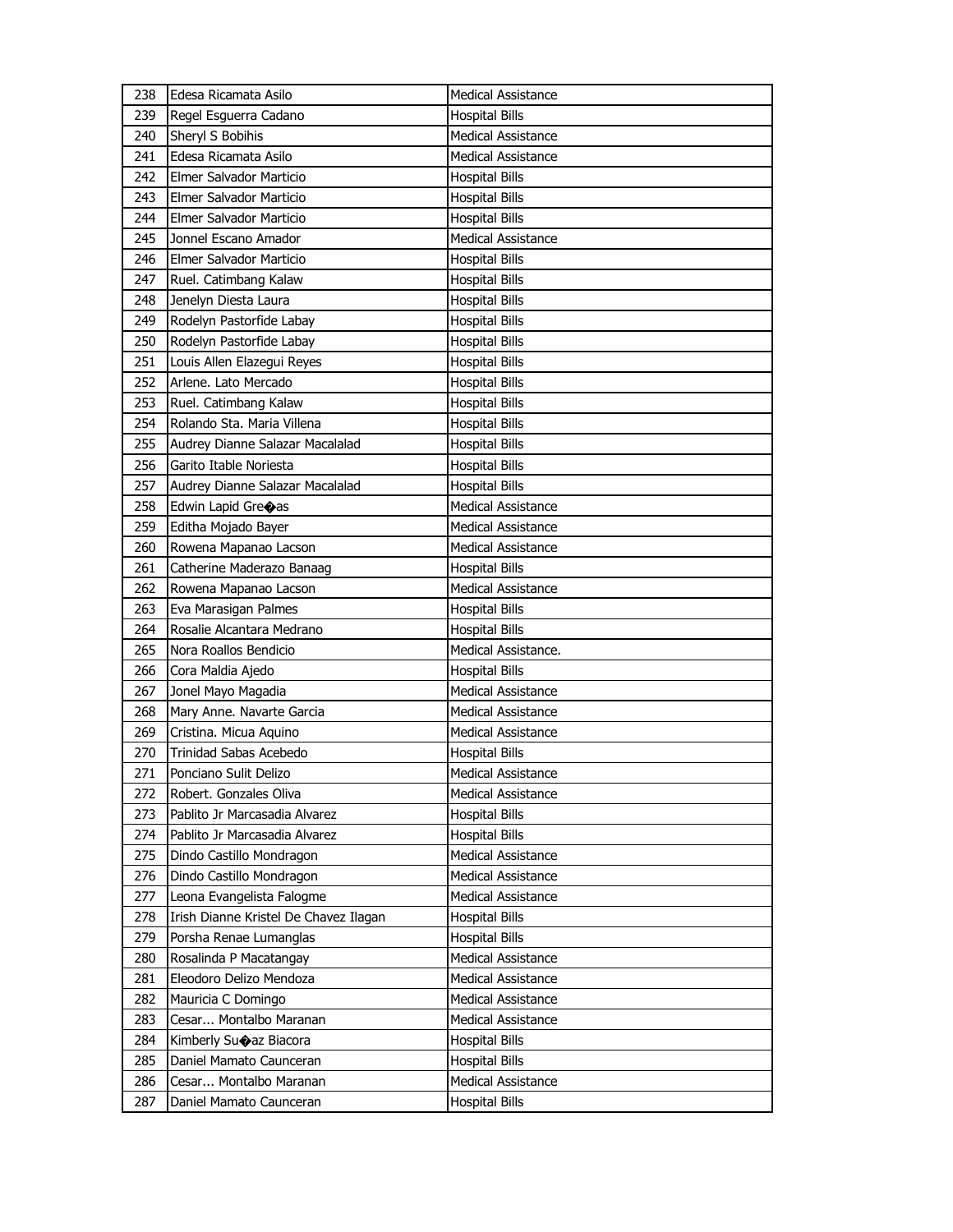| 288 | Daniel Mamato Caunceran                    | <b>Hospital Bills</b>                                                   |
|-----|--------------------------------------------|-------------------------------------------------------------------------|
| 289 | Daniel Mamato Caunceran                    | <b>Hospital Bills</b>                                                   |
| 290 | Elmer Salvador Marticio                    | <b>Hospital Bills</b>                                                   |
| 291 | Celia Esmali                               | <b>Hospital Bills</b>                                                   |
| 292 | Cesar Montalbo Maranan                     | <b>Medical Assistance</b>                                               |
| 293 | Evelyn. Faderagao Rosa                     | <b>Hospital Bills</b>                                                   |
| 294 | Evelyn. Faderagao Rosa                     | <b>Hospital Bills</b>                                                   |
| 295 | Aiden Ramos Corporal                       | <b>Hospital Bills</b>                                                   |
| 296 | Bacelia Landicho Catibog                   | <b>Hospital Bills</b>                                                   |
| 297 | Bacelia Landicho Catibog                   | <b>Hospital Bills</b>                                                   |
| 298 | Shalimar Andales Castillano                | <b>Hospital Bills</b>                                                   |
| 299 | Shalimar Andales Castillano                | <b>Hospital Bills</b>                                                   |
| 300 | Maevel Gabayeron Galaura                   | <b>Hospital Bills</b>                                                   |
| 301 | Maevel Gabayeron Galaura                   | <b>Hospital Bills</b>                                                   |
| 302 | Marco Apollo Camansag                      | Medical Assistance                                                      |
| 303 | Maevel Gabayeron Galaura                   | <b>Hospital Bills</b>                                                   |
| 304 | Edna Naylo No.                             | <b>Medical Assistance</b>                                               |
| 305 | Maevel Gabayeron Galaura                   | <b>Hospital Bills</b>                                                   |
| 306 | Judeth Bacsa                               | <b>Hospital Bills</b>                                                   |
| 307 | Maevel Gabayeron Galaura                   | <b>Hospital Bills</b>                                                   |
| 308 | Alejandro. Aran Soriano                    | <b>Hospital Bills</b>                                                   |
| 309 | Eireen Cobarrubias De Sagun                | <b>Hospital Bills</b>                                                   |
| 310 | Eireen Cobarrubias De Sagun                | <b>Hospital Bills</b>                                                   |
| 311 | Eireen Cobarrubias De Sagun                | <b>Hospital Bills</b>                                                   |
| 312 | Eireen Cobarrubias De Sagun                | <b>Hospital Bills</b>                                                   |
| 313 | Mary Jane. Mulla Villanueva                | <b>Hospital Bills</b>                                                   |
| 314 | Sharlene Remo Abela                        | <b>Hospital Bills</b>                                                   |
| 315 | Venus Balitaan Aonuevo                     | <b>Hospital Bills</b>                                                   |
| 316 | Manolo S. Reyes                            | <b>Hospital Bills</b>                                                   |
| 317 | Sonny Jr. Maglasang Francisco              | <b>Hospital Bills</b>                                                   |
| 318 | Manolo S. Reyes                            | <b>Hospital Bills</b>                                                   |
| 319 | Manolo S. Reyes                            | <b>Hospital Bills</b>                                                   |
| 320 | Protacio June Javier Sasuya                | <b>Hospital Bills</b>                                                   |
| 321 | Edesa Ricamata Asilo                       | <b>Medical Assistance</b>                                               |
| 322 | Lars Wendell Ondivilla Veranga             | <b>Hospital Bills</b>                                                   |
| 323 | Lars Wendell Ondivilla Veranga             | <b>Hospital Bills</b>                                                   |
| 324 | Lars Wendell Ondivilla Veranga             | <b>Hospital Bills</b>                                                   |
| 325 | Solidario Cenezal Sang-et                  | Dialysis, Dialyzer, PD Solution, Procedures, Medicines<br>& Laboratory. |
| 326 | Julius Brocoso Matibag                     | Medical Assistance.                                                     |
| 327 | Enrique Salangsang Soriano                 | Laboratory/Procedures/Medicines.                                        |
| 328 | Marabel Ramos Visey                        | CT-Scan                                                                 |
| 329 | Scarlet Chloe Flor Baldonado               | <b>Hospital Bills</b>                                                   |
| 330 | Candido Rivero Manigbas                    | Dialysis, Dialyzer, PD Solution, Procedures, Medicines                  |
|     |                                            | & Laboratory.                                                           |
| 331 | Wilfredo Bariring Vellostrioos             | <b>Medical Assistance</b>                                               |
| 332 | Wilfredo Bariring Vellostri $\clubsuit$ os | Medical Assistance                                                      |
| 333 | Protacio June Javier Sasuya                | <b>Hospital Bills</b>                                                   |
| 334 | Rubilyn Ordu $\spadesuit$ a Olitan         | <b>Hospital Bills</b>                                                   |
| 335 | Leny Maranan Lat                           | Hospital bills / Medicines.                                             |
| 336 | Vangie Palomo Lacbay                       | <b>Hospital Bills</b>                                                   |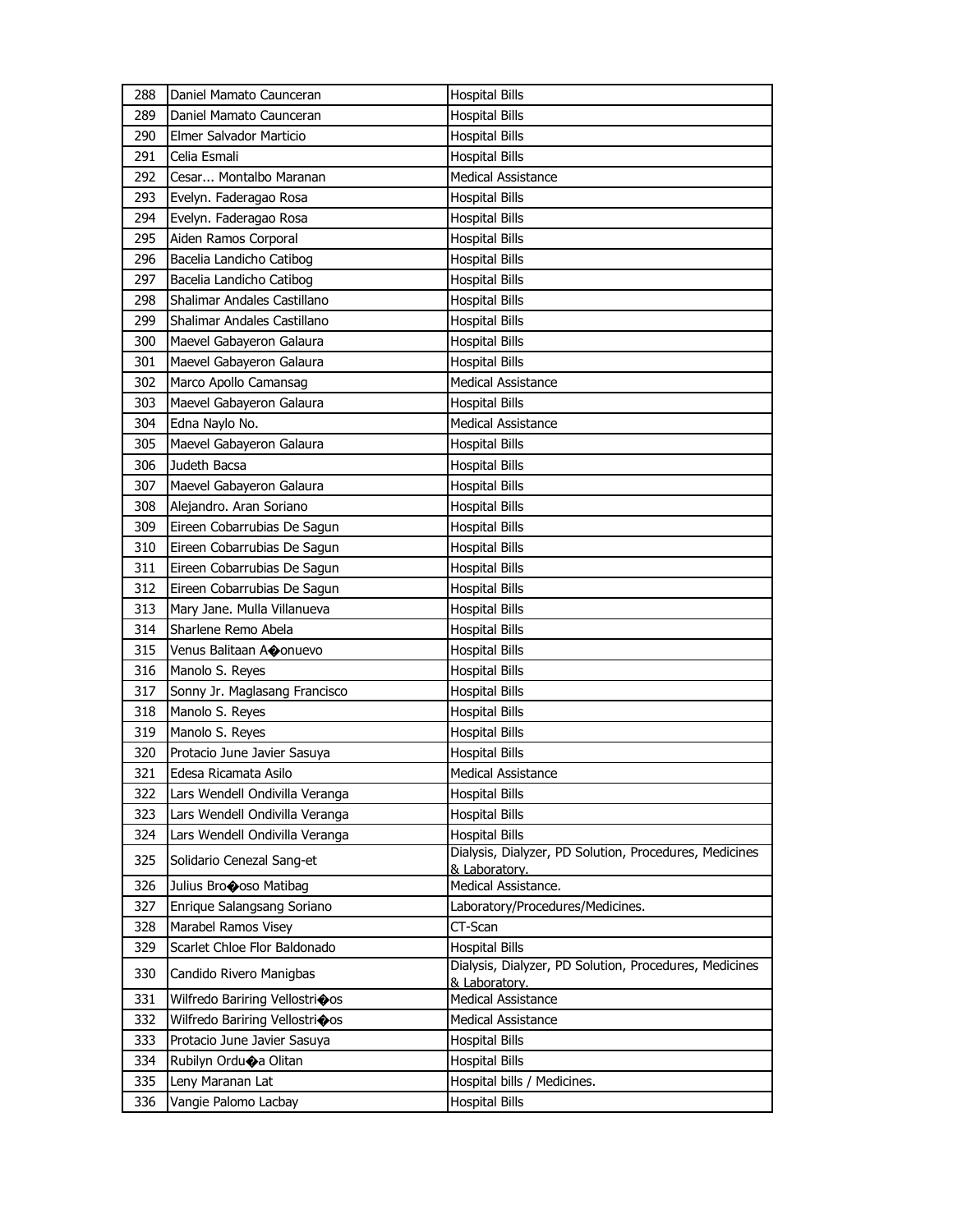| 337 | Josue Delgado Ta $\spadesuit$ azana | <b>Hospital Bills</b>     |
|-----|-------------------------------------|---------------------------|
| 338 | Rosalinda P Macatangay              | Medical Assistance        |
| 339 | Monica Villar Ocampo                | <b>Hospital Bills</b>     |
| 340 | Melvin Gonzales Dela Cruz           | <b>Hospital Bills</b>     |
| 341 | Monica Villar Ocampo                | <b>Hospital Bills</b>     |
| 342 | Ronnie Manigbas Tibayan             | <b>Hospital Bills</b>     |
| 343 | Saturnino Ara�ez                    | Medical Assistance        |
| 344 | Myrna Maranan Malaluan              | <b>Hospital Bills</b>     |
| 345 | Ronnie Manigbas Tibayan             | <b>Hospital Bills</b>     |
| 346 | Aujunette Airah Gutierrez Loyola    | <b>Hospital Bills</b>     |
| 347 | Loreto Ramos Magnaye                | Laboratory / Procedures.  |
| 348 | Mary Love Samson Rivera             | <b>Hospital Bills</b>     |
| 349 | Arlyne Tucay Anselmo                | <b>Hospital Bills</b>     |
| 350 | Noraida Palao Macawadib             | <b>Hospital Bills</b>     |
| 351 | Reynan M. Malapitan                 | Medical Assistance.       |
| 352 | Gloria Dinglasan Amante.            | <b>Hospital Bills</b>     |
| 353 | Gloria Dinglasan Amante.            | <b>Hospital Bills</b>     |
| 354 | Myra. Asuncion Aquino               | Laboratory / Procedures.  |
| 355 | Gloria Dinglasan Amante.            | <b>Hospital Bills</b>     |
| 356 | Gloria Dinglasan Amante.            | <b>Hospital Bills</b>     |
| 357 | Cassandra Ivonne Mangubat Jumalon   | MRI.                      |
| 358 | Ozenia Agarin Reynaldo              | <b>Medical Assistance</b> |
| 359 | John Brai Elmido Almarez            | <b>Hospital Bills</b>     |
| 360 | Maria Beverly Elmido Almarez        | <b>Hospital Bills</b>     |
| 361 | Regine Manalo                       | <b>Hospital Bills</b>     |
| 362 | Chona Bolaoos Lidan                 | <b>Hospital Bills</b>     |
|     |                                     |                           |
| 363 | <b>Eddie Garcia Sanchez</b>         | <b>Hospital Bills</b>     |
| 364 | Eddie Garcia Sanchez                | <b>Hospital Bills</b>     |
| 365 | Vangie Palomo Lacbay                | <b>Hospital Bills</b>     |
| 366 | Vangie Palomo Lacbay                | <b>Hospital Bills</b>     |
| 367 | Regine Manalo                       | <b>Hospital Bills</b>     |
| 368 | Regine Manalo                       | <b>Hospital Bills</b>     |
| 369 | Fortunato Andres Gernade Barroga    | <b>Medical Assistance</b> |
| 370 | Fortunato Andres Gernade Barroga    | <b>Medical Assistance</b> |
| 371 | Fortunato Andres Gernade Barroga    | <b>Medical Assistance</b> |
| 372 | Jonry A Asan                        | Medical Assistance.       |
| 373 | Jovy Agtay Banaag                   | <b>Hospital Bills</b>     |
| 374 | Julie Corimatmat Cagumbay           | <b>Hospital Bills</b>     |
| 375 | Julie Corimatmat Cagumbay           | <b>Hospital Bills</b>     |
| 376 | Julie Corimatmat Cagumbay           | <b>Hospital Bills</b>     |
| 377 | Julie Corimatmat Cagumbay           | <b>Hospital Bills</b>     |
| 378 | Josarie Geron De Veas               | <b>Hospital Bills</b>     |
| 379 | Casiano Comedia Bregole             | <b>Hospital Bills</b>     |
| 380 | Casiano Comedia Bregole             | <b>Hospital Bills</b>     |
| 381 | Ashley Margarito Florano            | Medical Assistance        |
| 382 | Estela Abalos Dimacuha              | Medical Assistance        |
| 383 | Josefina Laureta Macatangay         | <b>Medical Assistance</b> |
| 384 | Myrna Maranan Malaluan              | <b>Hospital Bills</b>     |
| 385 | Myrna Maranan Malaluan              | <b>Hospital Bills</b>     |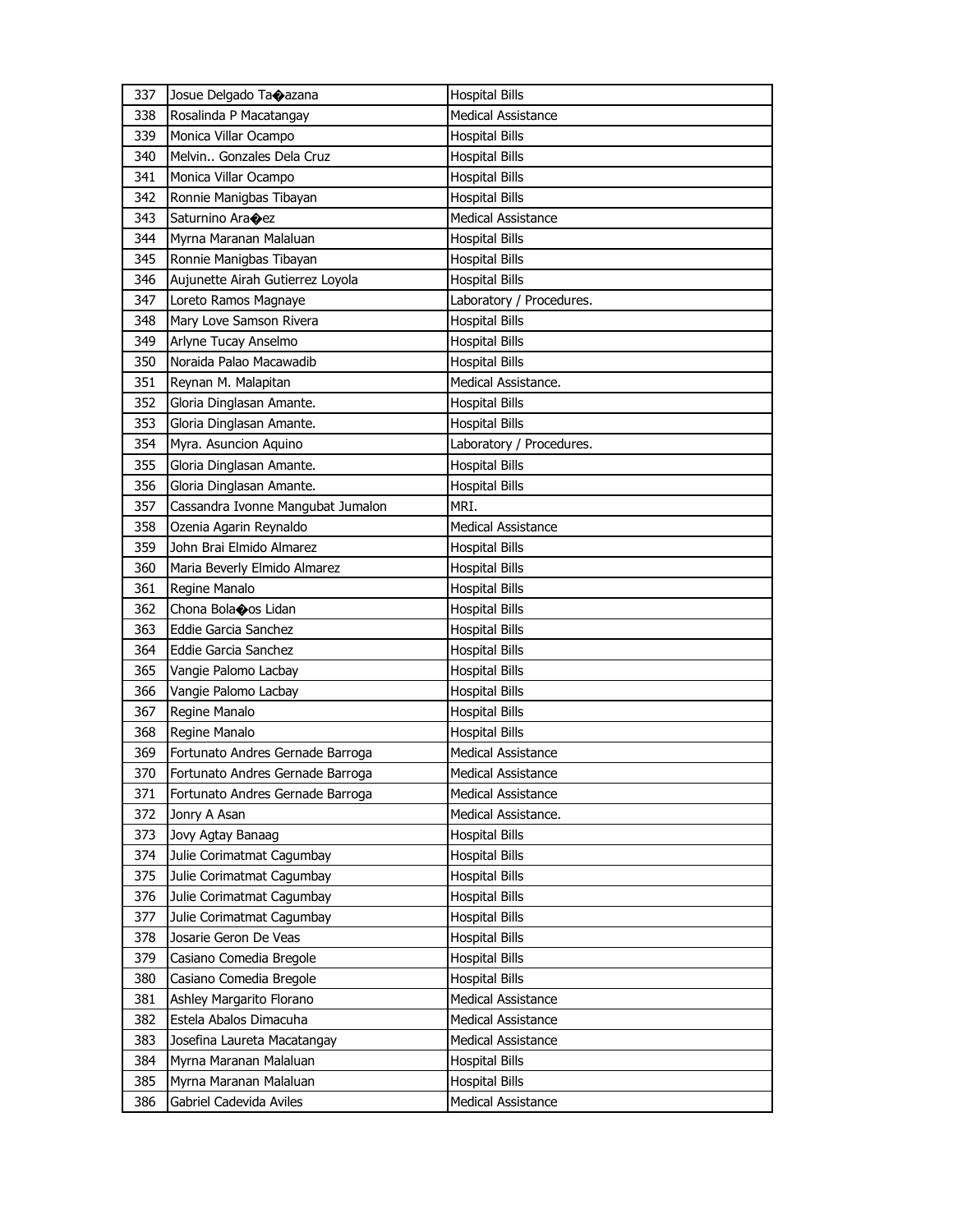| 387        | Erick Tabotabo Maniebo                            | <b>Hospital Bills</b>                               |
|------------|---------------------------------------------------|-----------------------------------------------------|
| 388        | Merlyn Runio Ricamara                             | <b>Hospital Bills</b>                               |
| 389        | Merlyn Runio Ricamara                             | <b>Hospital Bills</b>                               |
| 390        | Shiela Pelovello Docoro                           | <b>Hospital Bills</b>                               |
| 391        | Kinette Pendon Javier                             | <b>Hospital Bills</b>                               |
| 392        | Marites. B Rodriguez                              | <b>Hospital Bills</b>                               |
| 393        | Liza Ante Villa                                   | <b>Hospital Bills</b>                               |
| 394        | Amalia Tabotabo Ligon                             | <b>Medical Assistance</b>                           |
| 395        | Kinette Pendon Javier                             | <b>Hospital Bills</b>                               |
| 396        | Emelita Maranan                                   | <b>Medical Assistance</b>                           |
| 397        | Shiela Pelovello Docoro                           | <b>Hospital Bills</b>                               |
| 398        | King Zyrus Abarquez                               | <b>Medical Assistance</b>                           |
| 399        | Irma Daelo                                        | <b>Medical Assistance</b>                           |
| 400        | Liza Joy Hernaez Manginon                         | <b>Hospital Bills</b>                               |
| 401        | Liza Joy Hernaez Manginon                         | <b>Hospital Bills</b>                               |
| 402        | Grace Catle De Castro                             | Medical Assistance                                  |
| 403        | Annalyn Sainz Sarmiento                           | <b>Hospital Bills</b>                               |
| 404        | Khim Axier Babao Lospe                            | <b>Hospital Bills</b>                               |
| 405        | Marcelina Amada Amul                              | <b>Medical Assistance</b>                           |
| 406        | Quenee Rose Petilo Villena                        | <b>Hospital Bills</b>                               |
| 407        | Quenee Rose Petilo Villena                        | <b>Hospital Bills</b>                               |
| 408        | April Rose Garde Causapin                         | Medical Assistance                                  |
| 409        | Sonia Mapacpac Ceda                               | <b>Hospital Bills</b>                               |
| 410        | Gloria T. Budoso                                  | <b>Medical Assistance</b>                           |
| 411        | Jenny Garde Causapin                              | <b>Medical Assistance</b>                           |
| 412        | Andres P Maligalig                                | Medical Assistance                                  |
|            |                                                   |                                                     |
|            |                                                   |                                                     |
| 413        | Ma Claire O Quilit                                | <b>Medical Assistance</b>                           |
| 414        | Wilson Villaruel Fabila                           | <b>Medical Assistance</b>                           |
| 415        | Perfecto Lopez Lopez                              | <b>Medical Assistance</b>                           |
| 416        | Juliet Masangcay De Chavez                        | <b>Hospital Bills</b>                               |
| 417        | Mary Ann Endaya Reyes                             | <b>Hospital Bills</b>                               |
| 418        | Antonio. Morello Ramos                            | <b>Medical Assistance</b>                           |
| 419        | Rebecca S. Angeles                                | <b>Medical Assistance</b>                           |
| 420        | Jimmy C Domingo                                   | Medical Assistance                                  |
| 421        | Carl Jacob Docoro Ramento                         | <b>Hospital Bills</b>                               |
| 422        | Cid Basto Gaano                                   | <b>Hospital Bills</b>                               |
| 423        | Cid Basto Gaano                                   | <b>Hospital Bills</b>                               |
| 424        | Rora Dela Cruz Briguel                            | <b>Hospital Bills</b>                               |
| 425        | Josefina Catalu $\bullet$ a Biscocho              | Medical Assistance                                  |
| 426        | Lina. Martinez Villanueva                         | Medical Assistance                                  |
| 427        | Rica Joy Roxas Morales                            | Hospital Bills                                      |
| 428        | Sonia Mapacpac Ceda                               | <b>Hospital Bills</b>                               |
| 429        | Rica Joy Roxas Morales                            | <b>Hospital Bills</b>                               |
| 430        | Adrian Josh C Selmo                               | Medical Assistance                                  |
| 431        | Mary Jhon Domingo Paradero                        | <b>Hospital Bills</b>                               |
| 432        | Ernesto C Calaloan                                | Medical Assistance                                  |
| 433        | Maria Francine Anne Laroza Kalaw                  | Hospital Bill / Laboratory / Procedures / Medicine. |
| 434        | Mary Jhon Domingo Paradero                        | <b>Hospital Bills</b>                               |
| 435<br>436 | Junaira Bato Manalo<br>Mary Jhon Domingo Paradero | <b>Hospital Bills</b><br><b>Hospital Bills</b>      |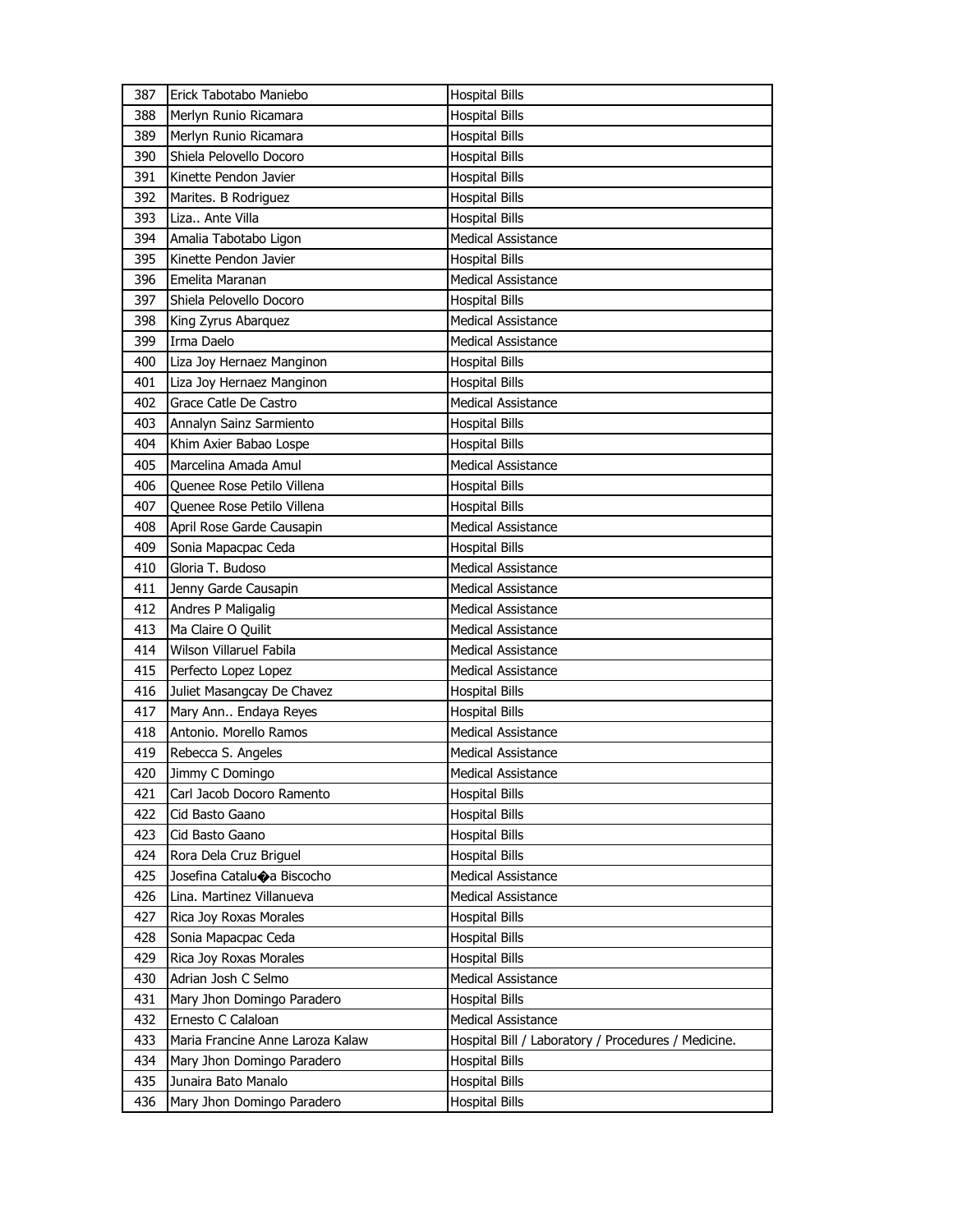| 437 | Jonie Cortez Ilagan                    | <b>Hospital Bills</b>                                                   |
|-----|----------------------------------------|-------------------------------------------------------------------------|
| 438 | Magno Nayat Atienza.                   | <b>Hospital Bills</b>                                                   |
| 439 | Mary Jhon Domingo Paradero             | <b>Hospital Bills</b>                                                   |
| 440 | Janice. Bernal Vergara                 | <b>Medical Assistance</b>                                               |
| 441 | Jeric Sayos Manalo                     | Dialysis, Dialyzer, PD Solution, Procedures, Medicines<br>& Laboratory. |
| 442 | Mary Jhon Domingo Paradero             | <b>Hospital Bills</b>                                                   |
| 443 | Sonia Mapacpac Ceda                    | <b>Hospital Bills</b>                                                   |
| 444 | Renz V Arceca                          | Medical Assistance                                                      |
| 445 | Melanie Taglucop                       | <b>Hospital Bills</b>                                                   |
| 446 | Bryan King Onora Gutierrez             | <b>Hospital Bills</b>                                                   |
| 447 | Romeo Salibio Cadahing                 | <b>Medical Assistance</b>                                               |
| 448 | Manilyn Francisco Odtujan              | <b>Hospital Bills</b>                                                   |
| 449 | Rosita P Pulgar                        | <b>Medical Assistance</b>                                               |
| 450 | Francisco Ramirez Engay                | <b>Medical Assistance</b>                                               |
| 451 | May. Monterey Arroyo                   | <b>Hospital Bills</b>                                                   |
| 452 | Jenny Garde Causapin                   | <b>Medical Assistance</b>                                               |
| 453 | Jeonard Jr Agnas Jumalon               | <b>Hospital Bills</b>                                                   |
| 454 | Arvin. Valdez Morales                  | <b>Medical Assistance</b>                                               |
| 455 | Remark Flores Anain                    | <b>Hospital Bills</b>                                                   |
| 456 | Evangeline. C Bautista                 | Medical Assistance                                                      |
| 457 | Angelita T Daracay                     | <b>Medical Assistance</b>                                               |
| 458 | Maxey Ervin Lopes Cuevas               | <b>Hospital Bills</b>                                                   |
| 459 | Chito H Alfaro                         | MRI.                                                                    |
| 460 | Mylene Alacaba Eugenio                 | <b>Hospital Bills</b>                                                   |
| 461 | Nash Selga Regalario                   | <b>Hospital Bills</b>                                                   |
| 462 | Janette De Chavez Icaro                | <b>Hospital Bills</b>                                                   |
| 463 | Gregorio Andaya Lorenzo                | <b>Hospital Bills</b>                                                   |
| 464 | Don Daniel Angelo Dinglasan Amante     | <b>Hospital Bills</b>                                                   |
| 465 | Don Daniel Angelo Dinglasan Amante     | <b>Hospital Bills</b>                                                   |
| 466 | Jerzel Moril Bautista                  | <b>Hospital Bills</b>                                                   |
| 467 | Ignalyn Fadreguilan Manrigue           | <b>Hospital Bills</b>                                                   |
| 468 | May Ann Salvador Concepcion            | <b>Hospital Bills</b>                                                   |
| 469 | Laikyn Amara Aurielle Loyola Feliciano | <b>Hospital Bills</b>                                                   |
| 470 | Mary Jane Escalona Beraoa              | <b>Hospital Bills</b>                                                   |
| 471 | Stephanie Labay Conje                  | <b>Hospital Bills</b>                                                   |
| 472 | Justine Micah Jandoc Rayos             | <b>Medical Assistance</b>                                               |
| 473 | Justine Micah Jandoc Rayos             | Medical Assistance                                                      |
| 474 | Marieta C Maranan                      | Medical Assistance                                                      |
| 475 | Alexander Perez Vega                   | <b>Medical Assistance</b>                                               |
| 476 | Mary Jhon Domingo Paradero             | <b>Hospital Bills</b>                                                   |
| 477 | Ronnie Manigbas Tibayan                | <b>Medical Assistance</b>                                               |
| 478 | Edna Naylo No.                         | Medical Assistance                                                      |
| 479 | Raquel M. Alvarez                      | Medical Assistance                                                      |
| 480 | Marife Caguete Manongsong              | <b>Medical Assistance</b>                                               |
| 481 | Reynaldo. H Ilao                       | Medical Assistance                                                      |
| 482 | Anna Rose Manalo De Castro             | Medical Assistance                                                      |
| 483 | Joseph Aaron Noche Cabral              | Medical Assistance                                                      |
| 484 | Joseph Aaron Noche Cabral              | Medical Assistance                                                      |
| 485 | Jay-an De Jesus Castillon              | <b>Hospital Bills</b>                                                   |
| 486 | Elorde Meneses Matre                   | Medical Assistance                                                      |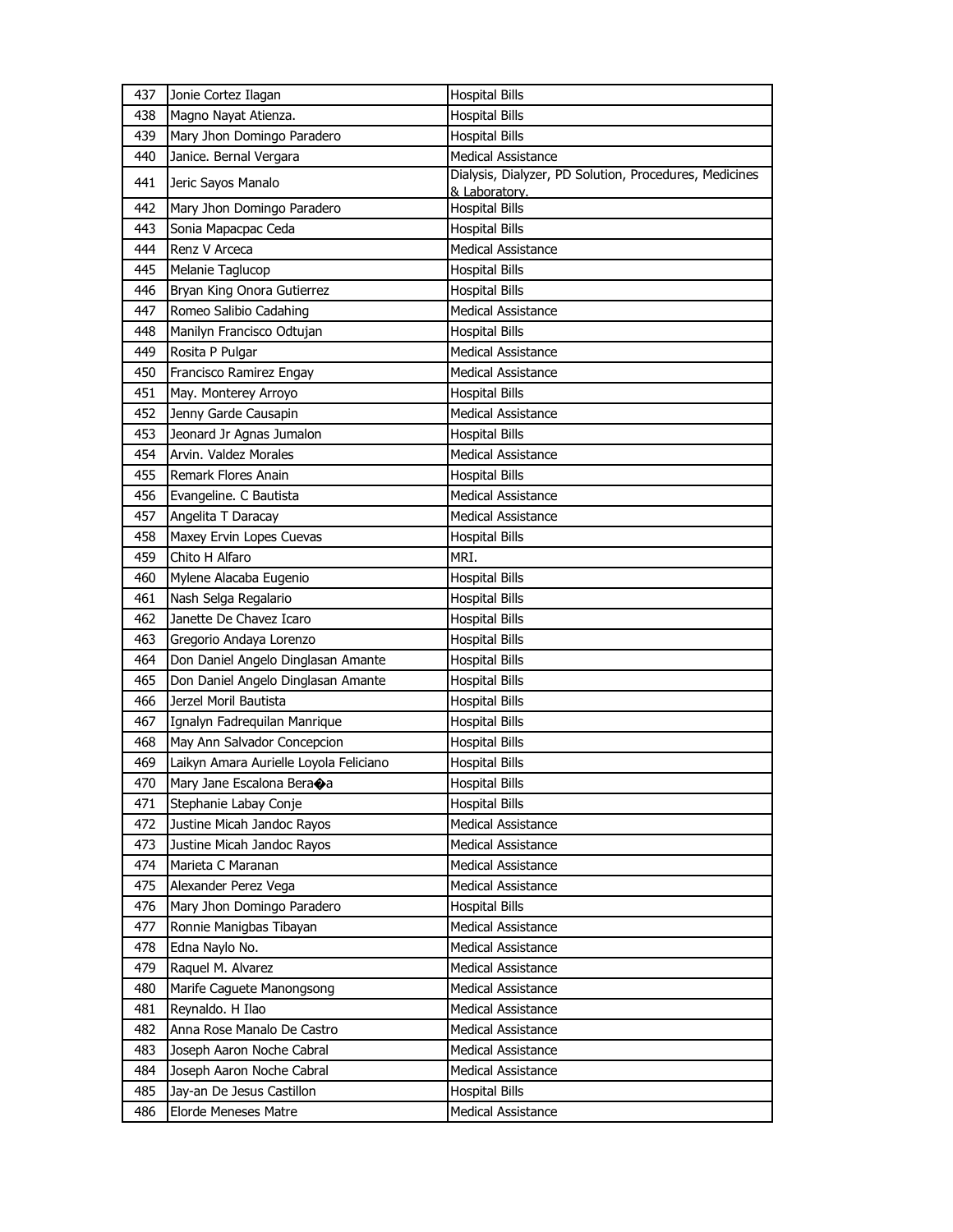| 487 | Rowaida Madarani Bayani                | <b>Medical Assistance</b>                                               |
|-----|----------------------------------------|-------------------------------------------------------------------------|
| 488 | Krenz Odri Untalan Mojica              | <b>Medical Assistance</b>                                               |
| 489 | Krenz Odri Untalan Mojica              | <b>Medical Assistance</b>                                               |
| 490 | Krenz Odri Untalan Mojica              | <b>Medical Assistance</b>                                               |
| 491 | Wendell Altez Lorenzana                | <b>Hospital Bills</b>                                                   |
| 492 | Wendell Altez Lorenzana                | <b>Hospital Bills</b>                                                   |
| 493 | Wendell Altez Lorenzana                | <b>Hospital Bills</b>                                                   |
| 494 | Alonzo Mikael Pendon Javier            | <b>Hospital Bills</b>                                                   |
| 495 | Alonzo Mikael Pendon Javier            | <b>Hospital Bills</b>                                                   |
| 496 | Marivic T Marino                       | <b>Medical Assistance</b>                                               |
| 497 | Renato. Domingo Asuncion               | Medical Assistance                                                      |
| 498 | Anecita Brauante Flores                | <b>Medical Assistance</b>                                               |
| 499 | Maribelle C. Dela Rosa                 | <b>Medical Assistance</b>                                               |
| 500 | John Patrick Via $\spadesuit$ a Chavez | <b>Hospital Bills</b>                                                   |
| 501 | Gloria T. Budoso                       | <b>Hospital Bills</b>                                                   |
| 502 | Maria Kathlene Legaspi Roman           | Medical Assistance                                                      |
| 503 | Nash Selga Regalario                   | <b>Hospital Bills</b>                                                   |
| 504 | Nash Selga Regalario                   | <b>Hospital Bills</b>                                                   |
| 505 | Marrivit Castillo Navarro              | <b>Hospital Bills</b>                                                   |
| 506 | Jaxthor Cael De Vera Gonzales          | <b>Hospital Bills</b>                                                   |
| 507 | Bonifacio Laco Arada                   | <b>Hospital Bills</b>                                                   |
| 508 | Nevia Hinaniban Boling                 | <b>Hospital Bills</b>                                                   |
| 509 | Manilyn Quinto Santos                  | <b>Hospital Bills</b>                                                   |
| 510 | Merly Dinglasan Bolasa                 | <b>Hospital Bills</b>                                                   |
| 511 | Merly Dinglasan Bolasa                 | <b>Hospital Bills</b>                                                   |
| 512 | Gregorio Andaya Lorenzo                | <b>Hospital Bills</b>                                                   |
| 513 | Roxanne Visaya De Guia                 | <b>Hospital Bills</b>                                                   |
| 514 | Roxanne Visaya De Guia                 | <b>Hospital Bills</b>                                                   |
| 515 | Arnel Fraga Gaon                       | <b>Medical Assistance</b>                                               |
| 516 | Jeric. Eugenio Nu $\bigcirc$ ez        | <b>Hospital Bills</b>                                                   |
| 517 | Heyasmine Magbudhi                     | Hospital Bills                                                          |
| 518 | Jeanverly Bautista Espeleta            | <b>Hospital Bills</b>                                                   |
| 519 | Gerson Cedrick De Leon Rivera          | MRI.                                                                    |
| 520 | Elizabeth P De Villa                   | <b>Medical Assistance</b>                                               |
| 521 | Rosario Dipasupil Arrieta              | <b>Hospital Bills</b>                                                   |
| 522 | Shanelle Suazo Libatique               | Hospital bills / Medicines.                                             |
| 523 | Evangeline. C Bautista                 | <b>Medical Assistance</b>                                               |
| 524 | Gener. Cepillo Asi                     | <b>Hospital Bills</b>                                                   |
| 525 | Gener. Cepillo Asi                     | <b>Hospital Bills</b>                                                   |
| 526 | Danilo. Dimatatac Garcia               | <b>Medical Assistance</b>                                               |
| 527 | Mary Jane. Mulla Villanueva            | Hospital Bills                                                          |
| 528 | Mary Jane. Mulla Villanueva            | <b>Hospital Bills</b>                                                   |
| 529 | Angelita Manarpaac Gunio               | Laboratory/Procedures/Medicines.                                        |
| 530 | Jeanverly Bautista Espeleta            | <b>Hospital Bills</b>                                                   |
| 531 | Joselito Atienza De Ocampo             | Dialysis, Dialyzer, PD Solution, Procedures, Medicines<br>& Laboratory. |
| 532 | Nedy Roallos Macali                    | Medicines                                                               |
| 533 | Nedy Roallos Macali                    | ECG/2D Echo/ CXR                                                        |
| 534 | Joseph. Olado Jardin                   | PT                                                                      |
| 535 | Jonard Jr A Jumalon                    | <b>Medical Assistance</b>                                               |
| 536 | Bonifacio Laco Arada                   | <b>Hospital Bills</b>                                                   |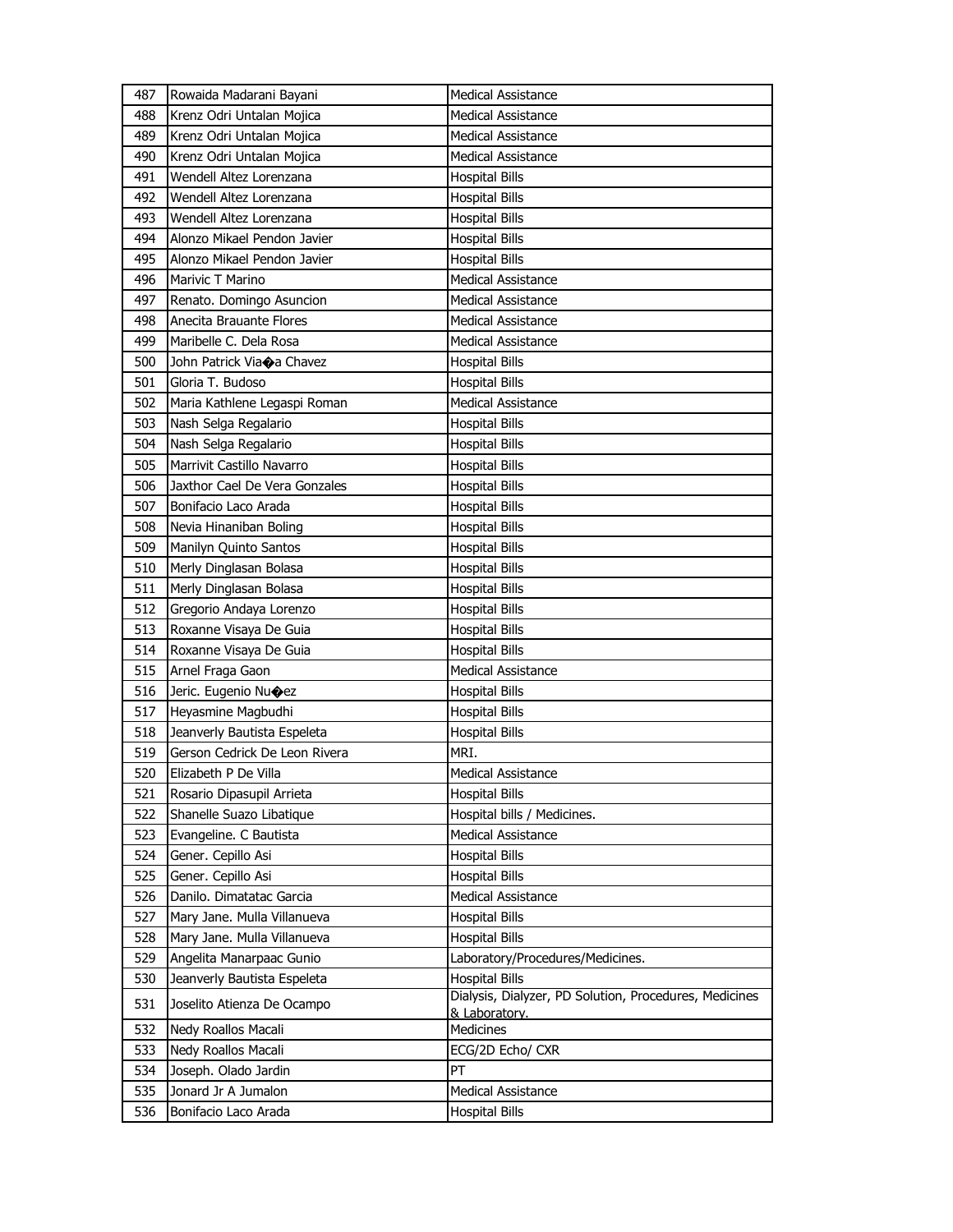| 537 | Isabelo Zambales Navarro         | <b>Hospital Bills</b>                                                   |
|-----|----------------------------------|-------------------------------------------------------------------------|
| 538 | Ninicu De Los Reyes              | Dialysis, Dialyzer, PD Solution, Procedures, Medicines<br>& Laboratory. |
| 539 | Vilma Magpantay Mulingtapang     | <b>Medical Assistance</b>                                               |
| 540 | Edmar Nepomuceno Solana          | <b>Hospital Bills</b>                                                   |
| 541 | Gilbert Mabunga Panaligan        | <b>Hospital Bills</b>                                                   |
| 542 | Peter. Columbres Flores          | <b>Hospital Bills</b>                                                   |
| 543 | Marjorie P Custodio              | <b>Medical Assistance</b>                                               |
| 544 | Genaro Delara Barrera            | Medical Assistance                                                      |
| 545 | Henry O. Angeles                 | <b>Medical Assistance</b>                                               |
| 546 | Rebecca S. Angeles               | <b>Medical Assistance</b>                                               |
| 547 | Mildred Amaro Salazar            | <b>Hospital Bills</b>                                                   |
| 548 | John Lister Godines Egal         | <b>Hospital Bills</b>                                                   |
| 549 | Bobby Suarez Badilla             | Medical Assistance                                                      |
| 550 | Joanna Marie Espeleta Rovidillo  | <b>Hospital Bills</b>                                                   |
| 551 | Josie Briones Plata              | <b>Hospital Bills</b>                                                   |
| 552 | Conev Villar Bacaron             | <b>Hospital Bills</b>                                                   |
| 553 | Arnel Escobilla Villena          | <b>Hospital Bills</b>                                                   |
| 554 | Maily Godoy Espeleta             | <b>Hospital Bills</b>                                                   |
| 555 | Emil John P. Bugarin             | Medical Assistance                                                      |
| 556 | Rosalia Dimaandal Ramirez        | Medical Assistance.                                                     |
| 557 | Helen Palencia Alim.             | CT-Scan                                                                 |
| 558 | Saturnino Ara�ez                 | Laboratory / Procedures.                                                |
| 559 | Mario Q. Cometa                  | <b>Medical Assistance</b>                                               |
| 560 | Maribel De Villa Renegado        | <b>MRI</b>                                                              |
| 561 | Jubilee Ramos Lampad             | <b>Hospital Bills</b>                                                   |
| 562 | Jubilee Ramos Lampad             | <b>Hospital Bills</b>                                                   |
| 563 | Pi Matira Lacsamana              | Ultrasound                                                              |
| 564 | Tomas Gildo Adao                 | <b>Hospital Bills</b>                                                   |
| 565 | Tomas Gildo Adao                 | <b>Hospital Bills</b>                                                   |
| 566 | Jan Kenneth Catapang Castillo    | Hospital Bill / Laboratory / Procedures / Medicine.                     |
| 567 | Angel Flores Librea              | <b>Hospital Bills</b>                                                   |
| 568 | Angel Flores Librea              | <b>Hospital Bills</b>                                                   |
| 569 | Jerelyn Rivera Castro            | <b>Hospital Bills</b>                                                   |
| 570 | Cherry Mae Maguate Pablio        | <b>Hospital Bills</b>                                                   |
| 571 | Cherry Mae Maguate Pablio        | <b>Hospital Bills</b>                                                   |
| 572 | Donnabel Dineros Orogo           | <b>Hospital Bills</b>                                                   |
| 573 | Miel Cabaccan Alvarez            | <b>Hospital Bills</b>                                                   |
| 574 | Amparo Cueto Evangelista         | Medical Assistance                                                      |
| 575 | Romilyn Alatayan Paglinawan      | <b>Hospital Bills</b>                                                   |
| 576 | Lee Anne Marie Angeles Briones   | <b>Hospital Bills</b>                                                   |
| 577 | Florianda M Dayo                 | Medical Assistance                                                      |
| 578 | Ronie Vasquez Garcia             | Medical Assistance                                                      |
| 579 | Nathan Rullan Nantiza            | Medical Assistance                                                      |
| 580 | Melqui Arianne Antonio Mejillano | <b>Hospital Bills</b>                                                   |
| 581 | Cherry Ann Banga                 | <b>Hospital Bills</b>                                                   |
| 582 | Melqui Arianne Antonio Mejillano | Hospital Bills                                                          |
| 583 | Melqui Arianne Antonio Mejillano | <b>Hospital Bills</b>                                                   |
| 584 | Clint Jeremy Sainz Sarmiento     | <b>Hospital Bills</b>                                                   |
| 585 | Jonathan Pallera Magtangob       | <b>Hospital Bills</b>                                                   |
| 586 | Jonathan Pallera Magtangob       | <b>Hospital Bills</b>                                                   |
|     |                                  |                                                                         |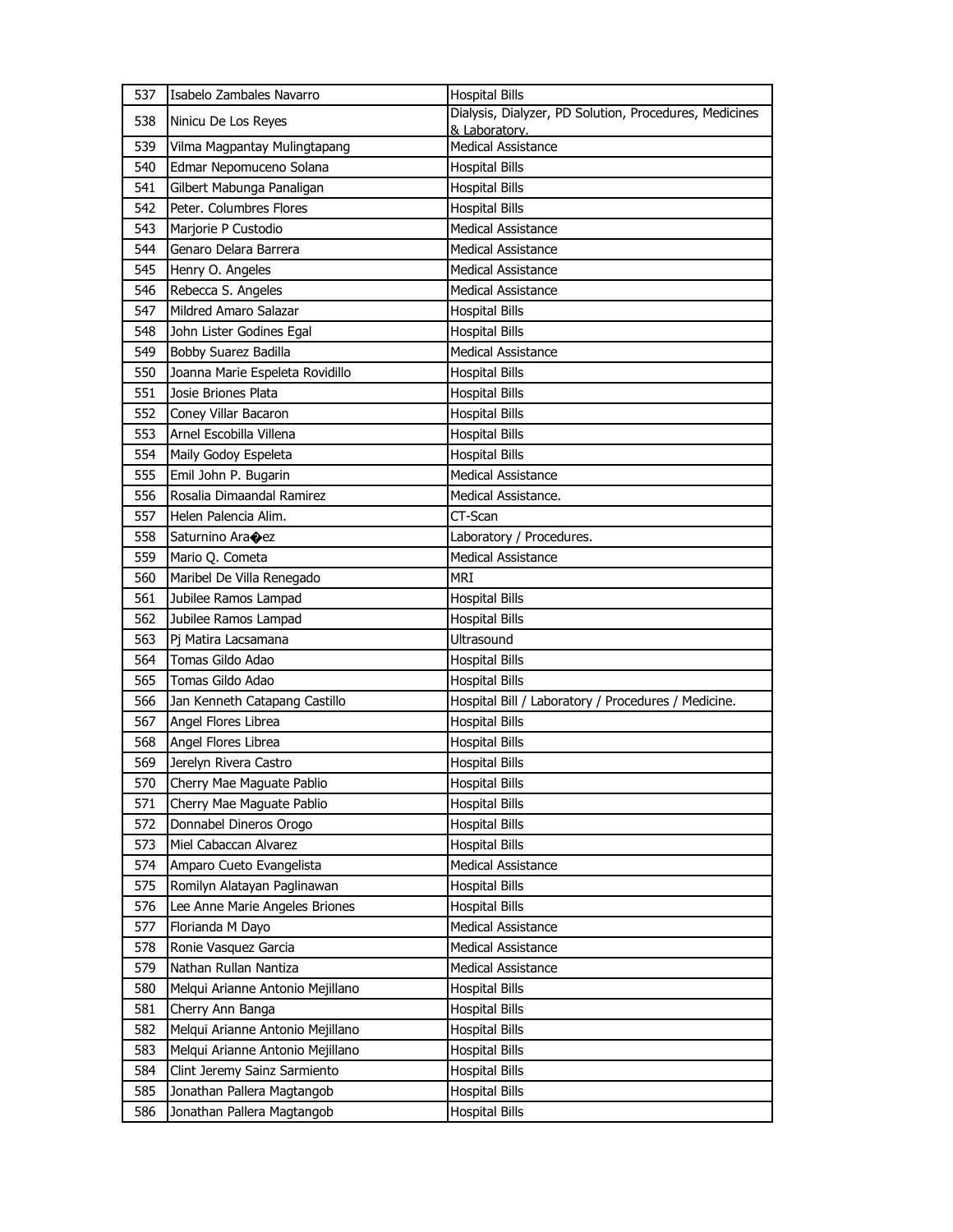| 587 | Jinky Joy Exconde Zabala              | <b>Hospital Bills</b>                                                   |
|-----|---------------------------------------|-------------------------------------------------------------------------|
| 588 | Mikka Angela Espiritu Galleposo       | <b>Hospital Bills</b>                                                   |
| 589 | Mikka Angela Espiritu Galleposo       | <b>Hospital Bills</b>                                                   |
| 590 | Edna Dimatulac Zalameda               | Dialysis, Dialyzer, PD Solution, Procedures, Medicines<br>& Laboratory. |
| 591 | Marciano Albastro Macaraig            | <b>Medical Assistance</b>                                               |
| 592 | Roschell Certeza Arimado              | <b>Hospital Bills</b>                                                   |
| 593 | Roschell Certeza Arimado              | <b>Hospital Bills</b>                                                   |
| 594 | Melanio R Marcaida                    | <b>Medical Assistance</b>                                               |
| 595 | Belinda Calaluan Culis                | <b>Hospital Bills</b>                                                   |
| 596 | Esperanza. Mendoza Reyes              | <b>Medical Assistance</b>                                               |
| 597 | Lennon Petilla Torres                 | <b>Hospital Bills</b>                                                   |
| 598 | Jonathan Pallera Magtangob            | <b>Hospital Bills</b>                                                   |
| 599 | Adelyn Aguilar De Mesa                | <b>Hospital Bills</b>                                                   |
| 600 | Lizel Tabotabo Maniebo                | <b>Hospital Bills</b>                                                   |
| 601 | Jonathan Pallera Magtangob            | <b>Hospital Bills</b>                                                   |
| 602 | Ederlly Furto Atienza                 | <b>Hospital Bills</b>                                                   |
| 603 | Jerica Dabu Jacobe                    | <b>Hospital Bills</b>                                                   |
| 604 | Jerica Dabu Jacobe                    | <b>Hospital Bills</b>                                                   |
| 605 | Jerica Dabu Jacobe                    | <b>Hospital Bills</b>                                                   |
| 606 | Novielyn Ilustre Panganiban           | <b>Hospital Bills</b>                                                   |
| 607 | Kris John Baladad Orofino             | <b>Hospital Bills</b>                                                   |
| 608 | Mary Grace Chavez Macalintal          | <b>Hospital Bills</b>                                                   |
| 609 | Elise. Arimado Santos                 | <b>Hospital Bills</b>                                                   |
| 610 | Victor. Gonzales Gonzales             | <b>Medical Assistance</b>                                               |
| 611 | Teofilo Abanador Silang               | <b>Hospital Bills</b>                                                   |
| 612 | Evangeline Zamora Panaligan           | <b>Medical Assistance</b>                                               |
| 613 | Arnesia Chantelle Magracia Salonga    | <b>Hospital Bills</b>                                                   |
| 614 | Teofilo Abanador Silang               | <b>Hospital Bills</b>                                                   |
| 615 | Raile John Dipasupil Ang              | <b>Hospital Bills</b>                                                   |
| 616 | Nichole Acbang Ordonia                | <b>Hospital Bills</b>                                                   |
| 617 | Cristy Joy Bait Roxas                 | <b>Hospital Bills</b>                                                   |
| 618 | Cristy Joy Bait Roxas                 | <b>Hospital Bills</b>                                                   |
| 619 | Jane Frances Liwanag Vitto            | <b>Medical Assistance</b>                                               |
| 620 | Clyde. Fernando Espinosa              | <b>Hospital Bills</b>                                                   |
| 621 | Carlito O. Macaisa Jr.                | Medical Assistance                                                      |
| 622 | Clyde. Fernando Espinosa              | <b>Hospital Bills</b>                                                   |
| 623 | Reynaldo. Pajarito Ilagan             | <b>Medical Assistance</b>                                               |
| 624 | Myleene Evangelista Vale $\bigcirc$ a | <b>Hospital Bills</b>                                                   |
| 625 | Mary Grace Chavez Macalintal          | <b>Hospital Bills</b>                                                   |
| 626 | Lizel Tabotabo Maniebo                | <b>Hospital Bills</b>                                                   |
| 627 | Lizel Tabotabo Maniebo                | <b>Hospital Bills</b>                                                   |
| 628 | Ana Laygo Reyes                       | <b>Hospital Bills</b>                                                   |
| 629 | Jane Frances Liwanag Vitto            | Medical Assistance                                                      |
| 630 | Lizel Tabotabo Maniebo                | <b>Hospital Bills</b>                                                   |
| 631 | Nemia Mendez Sangoyo                  | Laboratory / Procedures.                                                |
| 632 | Raymond. Arano Marquez                | Ultrasound                                                              |
| 633 | Angelica Lincallo Asaya               | Medicines                                                               |
| 634 | Apolinario Palas Celemin              | Laboratory / Procedures.                                                |
| 635 | Jhon Cris Forteza Mascarioas          | <b>Hospital Bills</b>                                                   |
| 636 | Akira Joy Ann Grageda Nuyda           | <b>Hospital Bills</b>                                                   |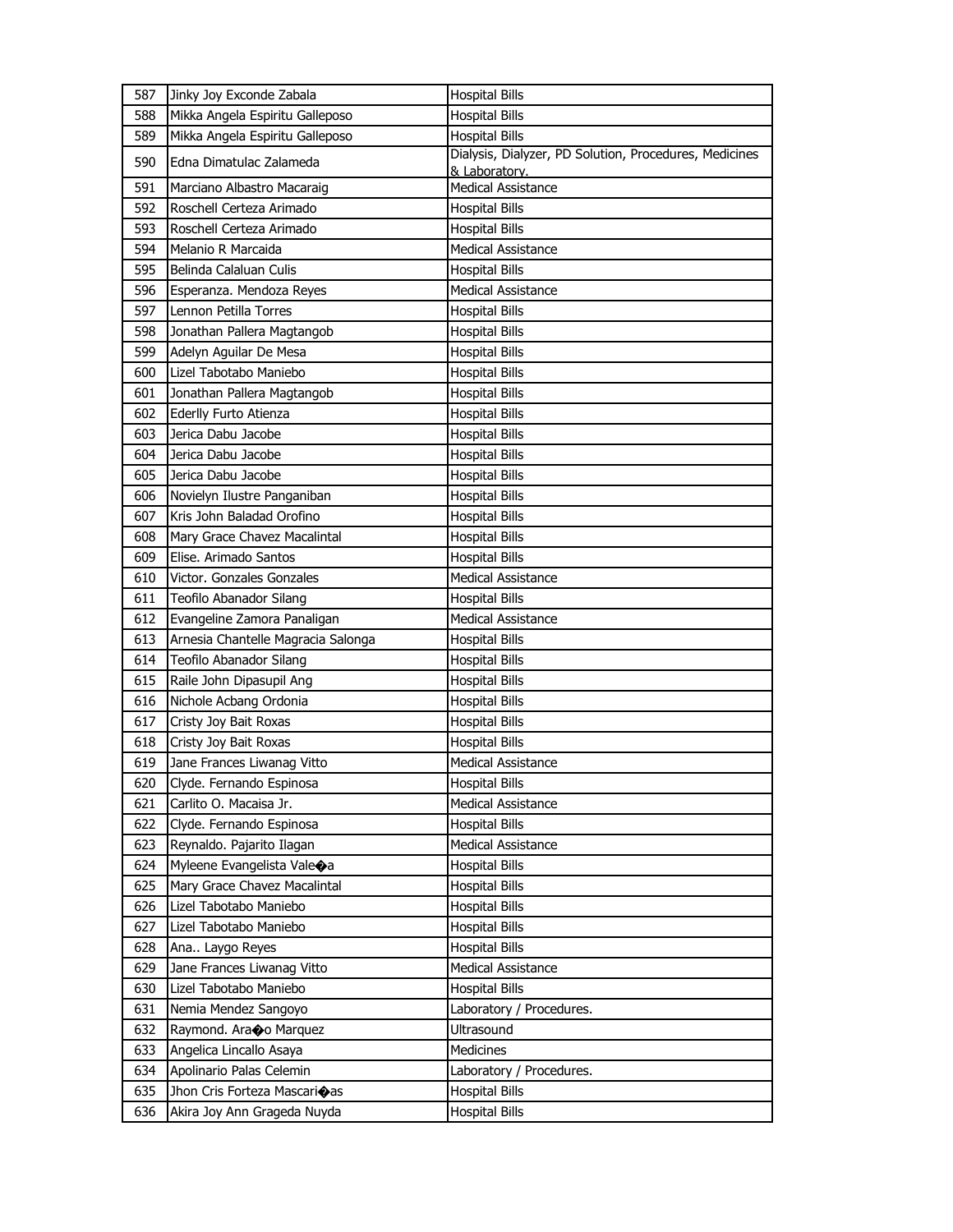| 638<br>Loriezel Mancilla Montalban<br><b>Hospital Bills</b><br>639<br>Jhon Cris Forteza Mascarioas<br><b>Hospital Bills</b><br>Ednalyn Ilagan Mendoza<br>640<br><b>Hospital Bills</b><br>641<br>Delilah Mendoza Bascugin<br>Ultrasound<br>Maria Corazon Amos Medrano<br>642<br><b>Hospital Bills</b><br>643<br>Cheery Menil Castilla<br>Laboratory / Procedures.<br>644<br>Cirila Recuhermoso Delizo<br><b>Medical Assistance</b><br>Medical Assistance<br>645<br>Cirila Recuhermoso Delizo<br>Cirila Recuhermoso Delizo<br>646<br><b>Medical Assistance</b><br>647<br>Romilyn Alatayan Paglinawan<br><b>Hospital Bills</b><br>648<br>April Lapuz Abes<br>Hospital Bills<br>649<br>Earlyn Comia De Castro<br><b>Hospital Bills</b><br>650<br>Earlyn Comia De Castro<br><b>Hospital Bills</b><br>651<br>Laboratory / Procedures.<br>Bryan Karunungan<br><b>Hospital Bills</b><br>652<br>Brylle Alejo Calubayan<br>653<br>Brylle Alejo Calubayan<br>Hospital Bills<br>654<br>Brylle Alejo Calubayan<br><b>Hospital Bills</b><br>655<br>Brylle Alejo Calubayan<br><b>Hospital Bills</b><br>656<br>Brylle Alejo Calubayan<br><b>Hospital Bills</b><br>Fhaye Vanessa Cepillo Cruzat<br>657<br><b>Hospital Bills</b><br>658<br>Eliezer Zequiel Samson Rivera<br>Hospital Bills<br>659<br>Eliezer Zequiel Samson Rivera<br>Hospital Bills |
|------------------------------------------------------------------------------------------------------------------------------------------------------------------------------------------------------------------------------------------------------------------------------------------------------------------------------------------------------------------------------------------------------------------------------------------------------------------------------------------------------------------------------------------------------------------------------------------------------------------------------------------------------------------------------------------------------------------------------------------------------------------------------------------------------------------------------------------------------------------------------------------------------------------------------------------------------------------------------------------------------------------------------------------------------------------------------------------------------------------------------------------------------------------------------------------------------------------------------------------------------------------------------------------------------------------------------------|
|                                                                                                                                                                                                                                                                                                                                                                                                                                                                                                                                                                                                                                                                                                                                                                                                                                                                                                                                                                                                                                                                                                                                                                                                                                                                                                                                    |
|                                                                                                                                                                                                                                                                                                                                                                                                                                                                                                                                                                                                                                                                                                                                                                                                                                                                                                                                                                                                                                                                                                                                                                                                                                                                                                                                    |
|                                                                                                                                                                                                                                                                                                                                                                                                                                                                                                                                                                                                                                                                                                                                                                                                                                                                                                                                                                                                                                                                                                                                                                                                                                                                                                                                    |
|                                                                                                                                                                                                                                                                                                                                                                                                                                                                                                                                                                                                                                                                                                                                                                                                                                                                                                                                                                                                                                                                                                                                                                                                                                                                                                                                    |
|                                                                                                                                                                                                                                                                                                                                                                                                                                                                                                                                                                                                                                                                                                                                                                                                                                                                                                                                                                                                                                                                                                                                                                                                                                                                                                                                    |
|                                                                                                                                                                                                                                                                                                                                                                                                                                                                                                                                                                                                                                                                                                                                                                                                                                                                                                                                                                                                                                                                                                                                                                                                                                                                                                                                    |
|                                                                                                                                                                                                                                                                                                                                                                                                                                                                                                                                                                                                                                                                                                                                                                                                                                                                                                                                                                                                                                                                                                                                                                                                                                                                                                                                    |
|                                                                                                                                                                                                                                                                                                                                                                                                                                                                                                                                                                                                                                                                                                                                                                                                                                                                                                                                                                                                                                                                                                                                                                                                                                                                                                                                    |
|                                                                                                                                                                                                                                                                                                                                                                                                                                                                                                                                                                                                                                                                                                                                                                                                                                                                                                                                                                                                                                                                                                                                                                                                                                                                                                                                    |
|                                                                                                                                                                                                                                                                                                                                                                                                                                                                                                                                                                                                                                                                                                                                                                                                                                                                                                                                                                                                                                                                                                                                                                                                                                                                                                                                    |
|                                                                                                                                                                                                                                                                                                                                                                                                                                                                                                                                                                                                                                                                                                                                                                                                                                                                                                                                                                                                                                                                                                                                                                                                                                                                                                                                    |
|                                                                                                                                                                                                                                                                                                                                                                                                                                                                                                                                                                                                                                                                                                                                                                                                                                                                                                                                                                                                                                                                                                                                                                                                                                                                                                                                    |
|                                                                                                                                                                                                                                                                                                                                                                                                                                                                                                                                                                                                                                                                                                                                                                                                                                                                                                                                                                                                                                                                                                                                                                                                                                                                                                                                    |
|                                                                                                                                                                                                                                                                                                                                                                                                                                                                                                                                                                                                                                                                                                                                                                                                                                                                                                                                                                                                                                                                                                                                                                                                                                                                                                                                    |
|                                                                                                                                                                                                                                                                                                                                                                                                                                                                                                                                                                                                                                                                                                                                                                                                                                                                                                                                                                                                                                                                                                                                                                                                                                                                                                                                    |
|                                                                                                                                                                                                                                                                                                                                                                                                                                                                                                                                                                                                                                                                                                                                                                                                                                                                                                                                                                                                                                                                                                                                                                                                                                                                                                                                    |
|                                                                                                                                                                                                                                                                                                                                                                                                                                                                                                                                                                                                                                                                                                                                                                                                                                                                                                                                                                                                                                                                                                                                                                                                                                                                                                                                    |
|                                                                                                                                                                                                                                                                                                                                                                                                                                                                                                                                                                                                                                                                                                                                                                                                                                                                                                                                                                                                                                                                                                                                                                                                                                                                                                                                    |
|                                                                                                                                                                                                                                                                                                                                                                                                                                                                                                                                                                                                                                                                                                                                                                                                                                                                                                                                                                                                                                                                                                                                                                                                                                                                                                                                    |
|                                                                                                                                                                                                                                                                                                                                                                                                                                                                                                                                                                                                                                                                                                                                                                                                                                                                                                                                                                                                                                                                                                                                                                                                                                                                                                                                    |
|                                                                                                                                                                                                                                                                                                                                                                                                                                                                                                                                                                                                                                                                                                                                                                                                                                                                                                                                                                                                                                                                                                                                                                                                                                                                                                                                    |
|                                                                                                                                                                                                                                                                                                                                                                                                                                                                                                                                                                                                                                                                                                                                                                                                                                                                                                                                                                                                                                                                                                                                                                                                                                                                                                                                    |
| Jeanie Malabanan Ambrosio<br>660<br><b>Hospital Bills</b>                                                                                                                                                                                                                                                                                                                                                                                                                                                                                                                                                                                                                                                                                                                                                                                                                                                                                                                                                                                                                                                                                                                                                                                                                                                                          |
| 661<br>Jeanie Malabanan Ambrosio<br><b>Hospital Bills</b>                                                                                                                                                                                                                                                                                                                                                                                                                                                                                                                                                                                                                                                                                                                                                                                                                                                                                                                                                                                                                                                                                                                                                                                                                                                                          |
| 662<br>Allyza Elianna Panuelos Santos<br><b>Hospital Bills</b>                                                                                                                                                                                                                                                                                                                                                                                                                                                                                                                                                                                                                                                                                                                                                                                                                                                                                                                                                                                                                                                                                                                                                                                                                                                                     |
| 663<br>Florencio Perez.<br><b>Medical Assistance</b>                                                                                                                                                                                                                                                                                                                                                                                                                                                                                                                                                                                                                                                                                                                                                                                                                                                                                                                                                                                                                                                                                                                                                                                                                                                                               |
| 664<br>Kristine Amhelia Cacho Dapula<br><b>Hospital Bills</b>                                                                                                                                                                                                                                                                                                                                                                                                                                                                                                                                                                                                                                                                                                                                                                                                                                                                                                                                                                                                                                                                                                                                                                                                                                                                      |
| Ma Rialyn Rodrigo Cacho<br>665<br><b>Hospital Bills</b>                                                                                                                                                                                                                                                                                                                                                                                                                                                                                                                                                                                                                                                                                                                                                                                                                                                                                                                                                                                                                                                                                                                                                                                                                                                                            |
| Prine Jaiden De Guia Pardico<br>666<br><b>Hospital Bills</b>                                                                                                                                                                                                                                                                                                                                                                                                                                                                                                                                                                                                                                                                                                                                                                                                                                                                                                                                                                                                                                                                                                                                                                                                                                                                       |
| Prine Jaiden De Guia Pardico<br>667<br><b>Hospital Bills</b>                                                                                                                                                                                                                                                                                                                                                                                                                                                                                                                                                                                                                                                                                                                                                                                                                                                                                                                                                                                                                                                                                                                                                                                                                                                                       |
| 668<br>Prine Jaiden De Guia Pardico<br>Hospital Bills                                                                                                                                                                                                                                                                                                                                                                                                                                                                                                                                                                                                                                                                                                                                                                                                                                                                                                                                                                                                                                                                                                                                                                                                                                                                              |
| 669<br>Prine Jaiden De Guia Pardico<br><b>Hospital Bills</b>                                                                                                                                                                                                                                                                                                                                                                                                                                                                                                                                                                                                                                                                                                                                                                                                                                                                                                                                                                                                                                                                                                                                                                                                                                                                       |
| 670<br><b>Medical Assistance</b><br>Micka Sicadalo Bermil                                                                                                                                                                                                                                                                                                                                                                                                                                                                                                                                                                                                                                                                                                                                                                                                                                                                                                                                                                                                                                                                                                                                                                                                                                                                          |
| 671<br>Angelica Roaring Mangui<br><b>Hospital Bills</b>                                                                                                                                                                                                                                                                                                                                                                                                                                                                                                                                                                                                                                                                                                                                                                                                                                                                                                                                                                                                                                                                                                                                                                                                                                                                            |
| Angelica Roaring Mangui<br><b>Hospital Bills</b><br>672                                                                                                                                                                                                                                                                                                                                                                                                                                                                                                                                                                                                                                                                                                                                                                                                                                                                                                                                                                                                                                                                                                                                                                                                                                                                            |
| 673<br>Eleonor Moncayo Panuelos<br><b>Hospital Bills</b>                                                                                                                                                                                                                                                                                                                                                                                                                                                                                                                                                                                                                                                                                                                                                                                                                                                                                                                                                                                                                                                                                                                                                                                                                                                                           |
| 674<br>Nezarae Carle Dalangin<br><b>Hospital Bills</b>                                                                                                                                                                                                                                                                                                                                                                                                                                                                                                                                                                                                                                                                                                                                                                                                                                                                                                                                                                                                                                                                                                                                                                                                                                                                             |
| Edelyn Bocaya Barretto<br>675<br><b>Hospital Bills</b>                                                                                                                                                                                                                                                                                                                                                                                                                                                                                                                                                                                                                                                                                                                                                                                                                                                                                                                                                                                                                                                                                                                                                                                                                                                                             |
| Nezarae Carle Dalangin<br><b>Hospital Bills</b><br>676                                                                                                                                                                                                                                                                                                                                                                                                                                                                                                                                                                                                                                                                                                                                                                                                                                                                                                                                                                                                                                                                                                                                                                                                                                                                             |
| <b>Hospital Bills</b><br>677<br>Edelyn Bocaya Barretto                                                                                                                                                                                                                                                                                                                                                                                                                                                                                                                                                                                                                                                                                                                                                                                                                                                                                                                                                                                                                                                                                                                                                                                                                                                                             |
| 678<br>Raling Ramos Aconuevo<br>Medical Assistance                                                                                                                                                                                                                                                                                                                                                                                                                                                                                                                                                                                                                                                                                                                                                                                                                                                                                                                                                                                                                                                                                                                                                                                                                                                                                 |
| 679<br>June Soriano Barro<br>Laboratory / Procedures.                                                                                                                                                                                                                                                                                                                                                                                                                                                                                                                                                                                                                                                                                                                                                                                                                                                                                                                                                                                                                                                                                                                                                                                                                                                                              |
| Cristin Tizon Mendoza<br><b>Hospital Bills</b><br>680                                                                                                                                                                                                                                                                                                                                                                                                                                                                                                                                                                                                                                                                                                                                                                                                                                                                                                                                                                                                                                                                                                                                                                                                                                                                              |
| Ednalyn Ilagan Mendoza<br><b>Hospital Bills</b><br>681                                                                                                                                                                                                                                                                                                                                                                                                                                                                                                                                                                                                                                                                                                                                                                                                                                                                                                                                                                                                                                                                                                                                                                                                                                                                             |
| Romilyn Alatayan Paglinawan<br><b>Hospital Bills</b><br>682                                                                                                                                                                                                                                                                                                                                                                                                                                                                                                                                                                                                                                                                                                                                                                                                                                                                                                                                                                                                                                                                                                                                                                                                                                                                        |
| Romilyn Alatayan Paglinawan<br>683<br>Hospital Bills                                                                                                                                                                                                                                                                                                                                                                                                                                                                                                                                                                                                                                                                                                                                                                                                                                                                                                                                                                                                                                                                                                                                                                                                                                                                               |
| 684<br>Michelle G. Perez<br><b>Hospital Bills</b>                                                                                                                                                                                                                                                                                                                                                                                                                                                                                                                                                                                                                                                                                                                                                                                                                                                                                                                                                                                                                                                                                                                                                                                                                                                                                  |
| 685<br>Lorelyn Codimos De Mesa<br>Hospital Bills                                                                                                                                                                                                                                                                                                                                                                                                                                                                                                                                                                                                                                                                                                                                                                                                                                                                                                                                                                                                                                                                                                                                                                                                                                                                                   |
| <b>Hospital Bills</b><br>686<br>Amaya Khimm Codimos De Mesa                                                                                                                                                                                                                                                                                                                                                                                                                                                                                                                                                                                                                                                                                                                                                                                                                                                                                                                                                                                                                                                                                                                                                                                                                                                                        |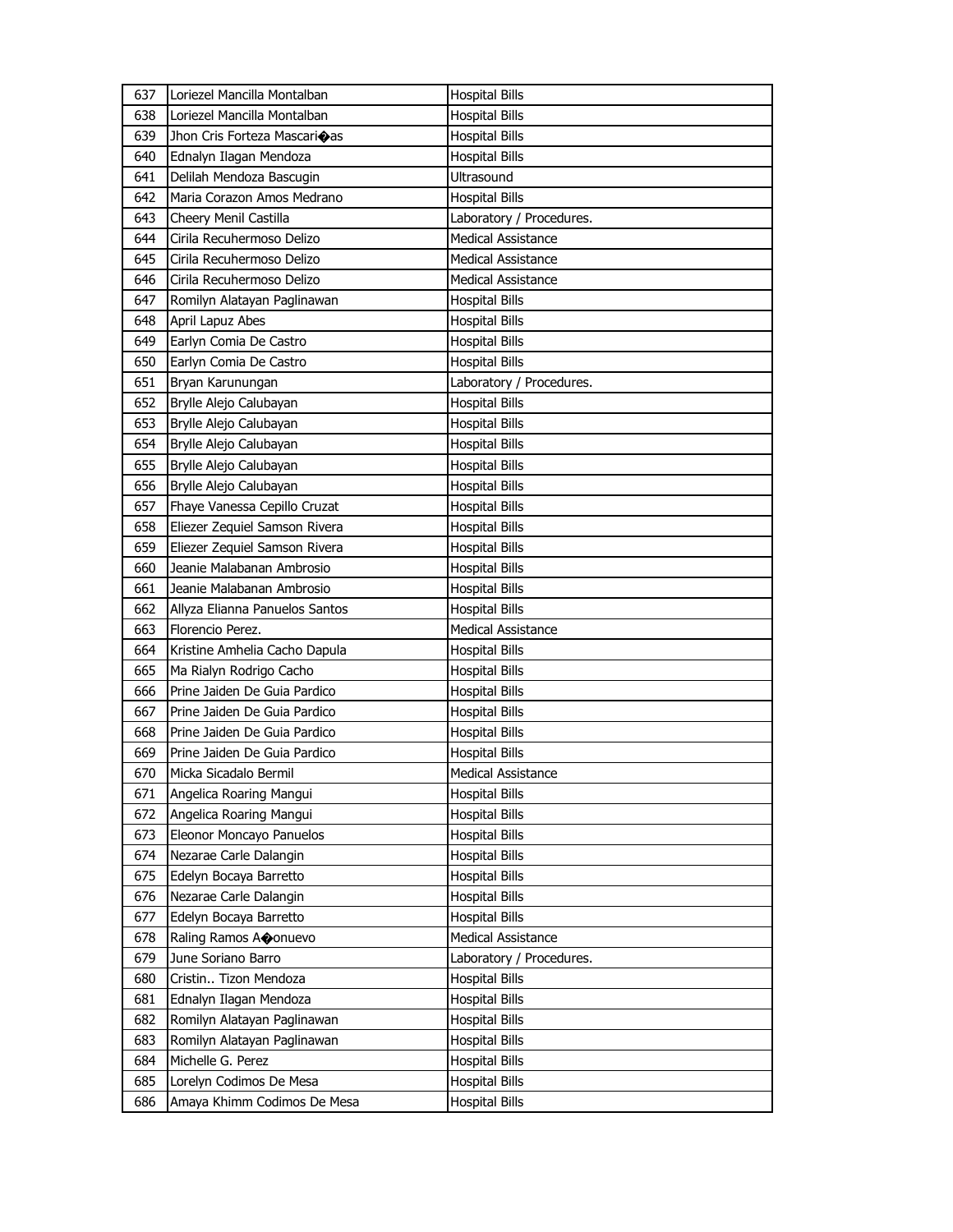| 687 | Michell H. De Chavez           | <b>Hospital Bills</b>                                                   |
|-----|--------------------------------|-------------------------------------------------------------------------|
| 688 | Eduarda Lagrazon Revellame     | <b>Hospital Bills</b>                                                   |
| 689 | Eduarda Lagrazon Revellame     | <b>Hospital Bills</b>                                                   |
| 690 | Lolita Soliman Ramos           | Dialysis, Dialyzer, PD Solution, Procedures, Medicines<br>& Laboratory. |
| 691 | Faith Ivorie Rociada Macalalad | <b>Hospital Bills</b>                                                   |
| 692 | Celso Atienza Julongbayan      | Dialysis, Dialyzer, PD Solution, Procedures, Medicines<br>& Laboratory. |
| 693 | Wilbert Mendoza Oliet          | <b>Medical Assistance</b>                                               |
| 694 | Narciso Ilustre                | Dialysis, Dialyzer, PD Solution, Procedures, Medicines                  |
| 695 | Reynaldo. H Ilao               | & Laboratory.<br>Dialysis, Dialyzer, PD Solution, Procedures, Medicines |
| 696 | Reynaldo. H Ilao               | & Laboratory.<br>Dialysis, Dialyzer, PD Solution, Procedures, Medicines |
| 697 | Bonifacio Jusay Esplago        | & Laboratory.<br>Physical Therapy / Medicine / Laboratory               |
| 698 | Albert Siaga Magdahong         | <b>Hospital Bills</b>                                                   |
| 699 | Hector Carillo Calambo         | <b>Medical Assistance</b>                                               |
| 700 | Steven Zyrus Jaylo Jasmin      | <b>Hospital Bills</b>                                                   |
| 701 | Steven Zyrus Jaylo Jasmin      | <b>Hospital Bills</b>                                                   |
| 702 | Steven Zyrus Jaylo Jasmin      | <b>Hospital Bills</b>                                                   |
| 703 | Andrea Decena Salapare         | <b>Hospital Bills</b>                                                   |
| 704 | Jennyfer Gonzales Bueno        | <b>Hospital Bills</b>                                                   |
| 705 | Lynlin Relox                   | <b>Hospital Bills</b>                                                   |
| 706 | Felsia Venice Cruzat           | <b>Hospital Bills</b>                                                   |
| 707 | Felsia Venice Cruzat           | <b>Hospital Bills</b>                                                   |
| 708 | Zyra Esmediilla Salazar        | <b>Hospital Bills</b>                                                   |
| 709 | Lynlin Relox                   | <b>Hospital Bills</b>                                                   |
| 710 | Orlando De Villa Magbuhat      | <b>Hospital Bills</b>                                                   |
| 711 | Orlando De Villa Magbuhat      | <b>Hospital Bills</b>                                                   |
| 712 | Orlando De Villa Magbuhat      | <b>Hospital Bills</b>                                                   |
| 713 | Carlito Masangkay Magsaysay    | MRI.                                                                    |
| 714 | Scarlet Jane Pascual Caoete    | <b>Hospital Bills</b>                                                   |
| 715 | Scarlet Jane Pascual Caoete    | <b>Hospital Bills</b>                                                   |
| 716 | Melyn Mae Santos Anog          | <b>Hospital Bills</b>                                                   |
| 717 | Scarlet Jane Pascual Caoete    | <b>Hospital Bills</b>                                                   |
| 718 | Melyn Mae Santos Anog          | <b>Hospital Bills</b>                                                   |
| 719 | Scarlet Jane Pascual Caoete    | <b>Hospital Bills</b>                                                   |
| 720 | Aldriana Faith Bosque Torino   | <b>Hospital Bills</b>                                                   |
| 721 | Aldriana Faith Bosque Torino   | <b>Hospital Bills</b>                                                   |
| 722 | Crusaldo Villanueva Cuasay     | <b>Medical Assistance</b>                                               |
| 723 | Sandy Maningat                 | Laboratory / Procedures.                                                |
| 724 | James Carlos Bueno Ramos       | <b>Hospital Bills</b>                                                   |
| 725 | Marebel Torrente Bernacer      | <b>Medical Assistance</b>                                               |
| 726 | Sandy Maningat                 | Medical Assistance                                                      |
| 727 | Marvic Verano Obispo           | <b>Hospital Bills</b>                                                   |
| 728 | Jovelyn. Luna                  | <b>Medical Assistance</b>                                               |
| 729 | Charlene Joy Macaraig Perez    | <b>Hospital Bills</b>                                                   |
| 730 | Clarice Nodalo Maningo         | <b>Hospital Bills</b>                                                   |
| 731 | Clarice Nodalo Maningo         | <b>Hospital Bills</b>                                                   |
| 732 | Clarice Nodalo Maningo         | <b>Hospital Bills</b>                                                   |
| 733 | Anjeneth Rayos Loria           | <b>Hospital Bills</b>                                                   |
| 734 | Delton P Bolima                | Medical Assistance                                                      |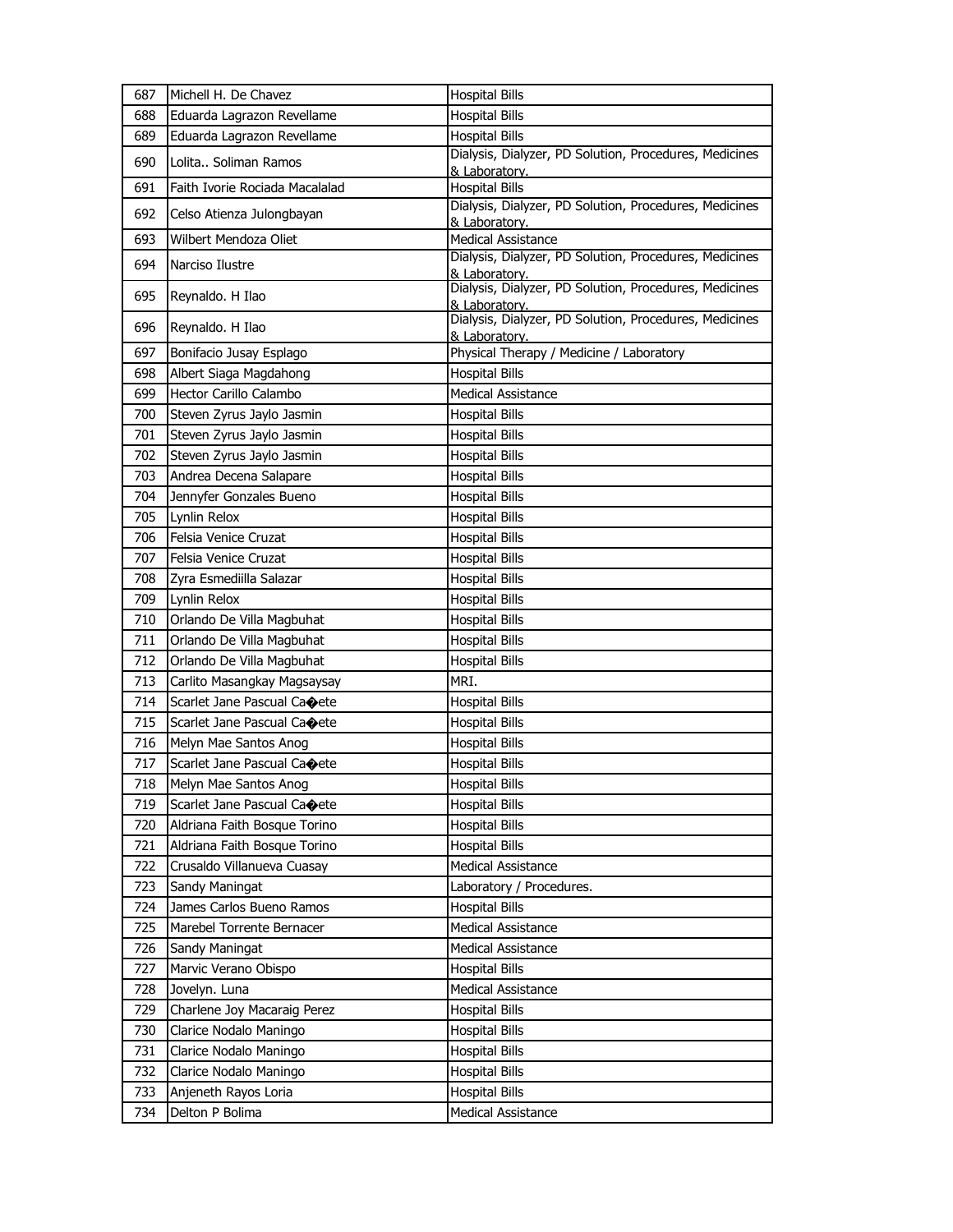| 735 | Nemia Mendez Sangoyo            | MRI.                      |
|-----|---------------------------------|---------------------------|
| 736 | Rustom R. Loria                 | CT-Scan                   |
| 737 | Nelia A Marcaida                | Medical Assistance        |
| 738 | Donalyn Macatangay Cueto        | <b>Medicines</b>          |
| 739 | Zenaida. Silva Punzalan         | <b>Medical Assistance</b> |
| 740 | Lerma Hawak Baylosis            | <b>Hospital Bills</b>     |
| 741 | Jovelyn. Luna                   | <b>Medical Assistance</b> |
| 742 | Michael. Asilo                  | <b>Medical Assistance</b> |
| 743 | Meinalyn L Sagre                | <b>Medical Assistance</b> |
| 744 | Arnel. Cadivida Hernandez       | <b>Medical Assistance</b> |
| 745 | Melanie Gallemba Gelle          | <b>Hospital Bills</b>     |
| 746 | Andrei Miel Gallemba Gelle      | <b>Hospital Bills</b>     |
| 747 | Leonardo Aguilar Cueto          | <b>Medical Assistance</b> |
| 748 | Alberto Tacla Ornales           | <b>Medical Assistance</b> |
| 749 | Leonardo Aguilar Cueto          | <b>Medical Assistance</b> |
| 750 | Jane Greziel Odever Genovaoa    | <b>Hospital Bills</b>     |
| 751 | Nelson, Comia Hernandez         | Medical Assistance        |
| 752 | Pirrer Ilagan Corales           | <b>Medical Assistance</b> |
| 753 | Roman K Agkis                   | <b>Medical Assistance</b> |
| 754 | Jocelyn Carpena                 | <b>Medicines</b>          |
| 755 | Esraelita Cabanilla De Guzman   | <b>Hospital Bills</b>     |
| 756 | Gemma Geron Dimaculangan        | Medical Assistance        |
| 757 | Ruvelyn Diego Balatico          | Medical Assistance        |
| 758 | Esraelita Cabanilla De Guzman   | <b>Hospital Bills</b>     |
| 759 | Rosa Marcial De Belen           | Medical Assistance        |
| 760 | Alexa De Guzman Sena            | <b>Hospital Bills</b>     |
| 761 | Omer. Lasala Alvarez            | <b>Hospital Bills</b>     |
| 762 | Marvin Velasquez Custodio       | <b>Hospital Bills</b>     |
| 763 | Coleen Debbie Gante San Pascual | <b>Hospital Bills</b>     |
| 764 | Lean Mariz Pilar Seco           | <b>Hospital Bills</b>     |
| 765 | Lean Mariz Pilar Seco           | Hospital Bills            |
| 766 | Jocelyn Montealto Cardinoza     | <b>Hospital Bills</b>     |
| 767 | Ramoncito C. Magnaye            | Medical Assistance        |
| 768 | Omer, Lasala Alvarez            | <b>Hospital Bills</b>     |
| 769 | Natasha Faye Hagler Odiamar     | <b>Hospital Bills</b>     |
| 770 | Angiela Lunar Lagui             | <b>Hospital Bills</b>     |
| 771 | Omer. Lasala Alvarez            | <b>Hospital Bills</b>     |
| 772 | Shiela May Omnes De Castro      | <b>Hospital Bills</b>     |
| 773 | Reymark Antalan Manalo          | Laboratory / Procedures.  |
| 774 | Lenlen Dongoya Deabanico        | <b>Hospital Bills</b>     |
| 775 | Lenlen Dongoya Deabanico        | Hospital Bills            |
| 776 | Medel. Villamore Benedicto      | Laboratory / Procedures.  |
| 777 | Rizaldo Bacal Manalo            | Laboratory / Procedures.  |
| 778 | Rhealyn Cruzat Delos Reyes      | <b>Hospital Bills</b>     |
| 779 | Cherry Joy Javier Galvez        | <b>Hospital Bills</b>     |
| 780 | Victoria Naplaza Zabala         | Hospital Bills            |
| 781 | Victoria Naplaza Zabala         | <b>Hospital Bills</b>     |
| 782 | Ricky Maguate Pablio.           | <b>Hospital Bills</b>     |
| 783 | Ricky Maguate Pablio.           | <b>Hospital Bills</b>     |
| 784 | Ricky Maguate Pablio.           | <b>Hospital Bills</b>     |